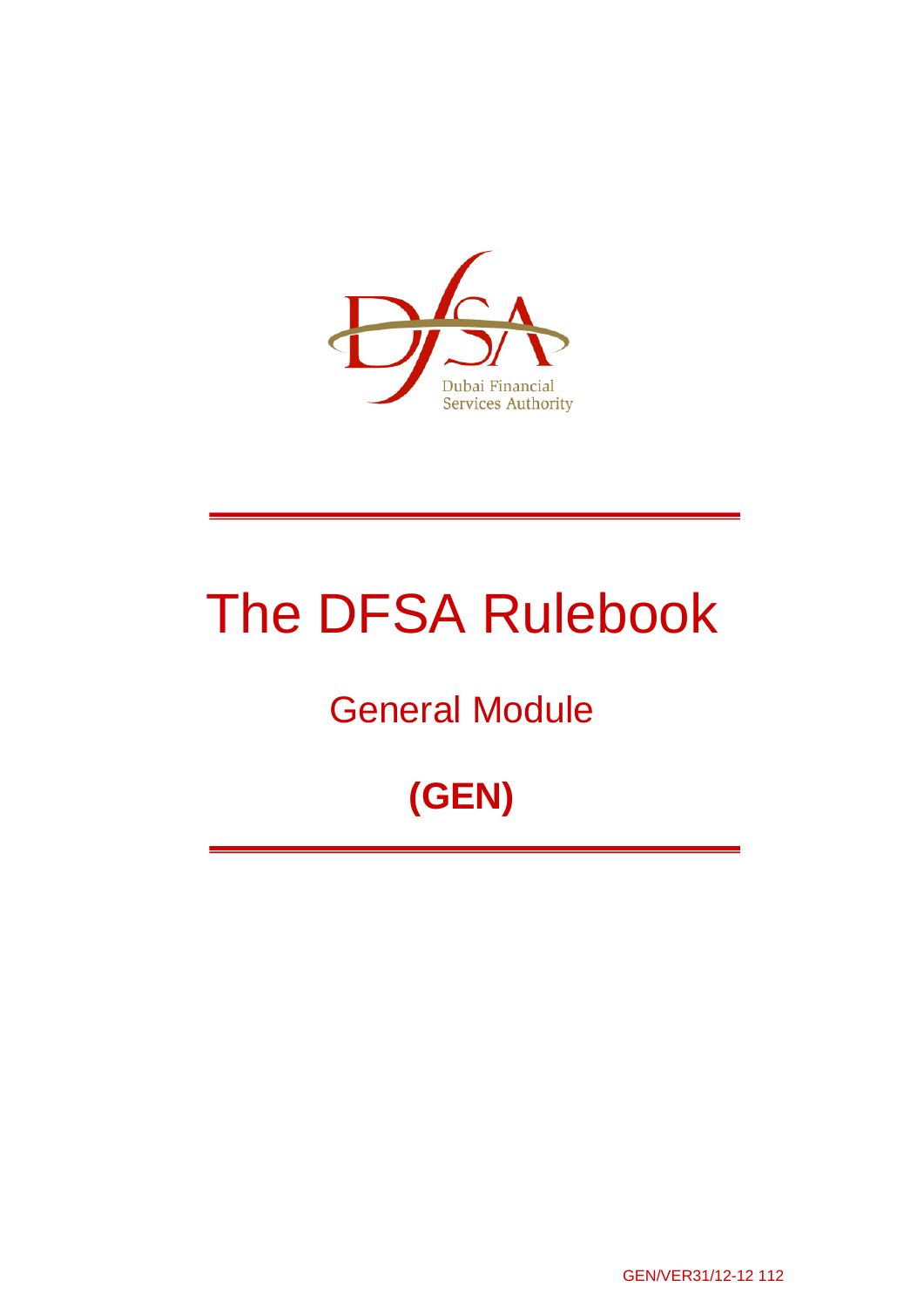

## **Contents**

The contents of this module are divided into the following chapters, sections and<br>appendices:

| 1                                                                                                                                   |                             |    |
|-------------------------------------------------------------------------------------------------------------------------------------|-----------------------------|----|
| 1.1<br>1.2                                                                                                                          |                             |    |
| $\mathbf{2}$                                                                                                                        |                             |    |
| 2.1<br>2.2<br>2.3<br>2.4<br>2.5<br>2.6<br>2.7<br>2.8<br>2.9<br>2.10<br>2.11<br>2.12<br>2.13<br>2.14<br>2.15<br>2.16<br>2.17<br>2.18 |                             |    |
| 2.19<br>2.20                                                                                                                        |                             |    |
| 2.21<br>2.22<br>2.23<br>2.24<br>2.25<br>2.26<br>2.27                                                                                |                             |    |
| 3.                                                                                                                                  | <b>FINANCIAL PROMOTIONS</b> | 25 |
| 3.1<br>3.2<br>3.3<br>3.4<br>3.5<br>3.6                                                                                              |                             |    |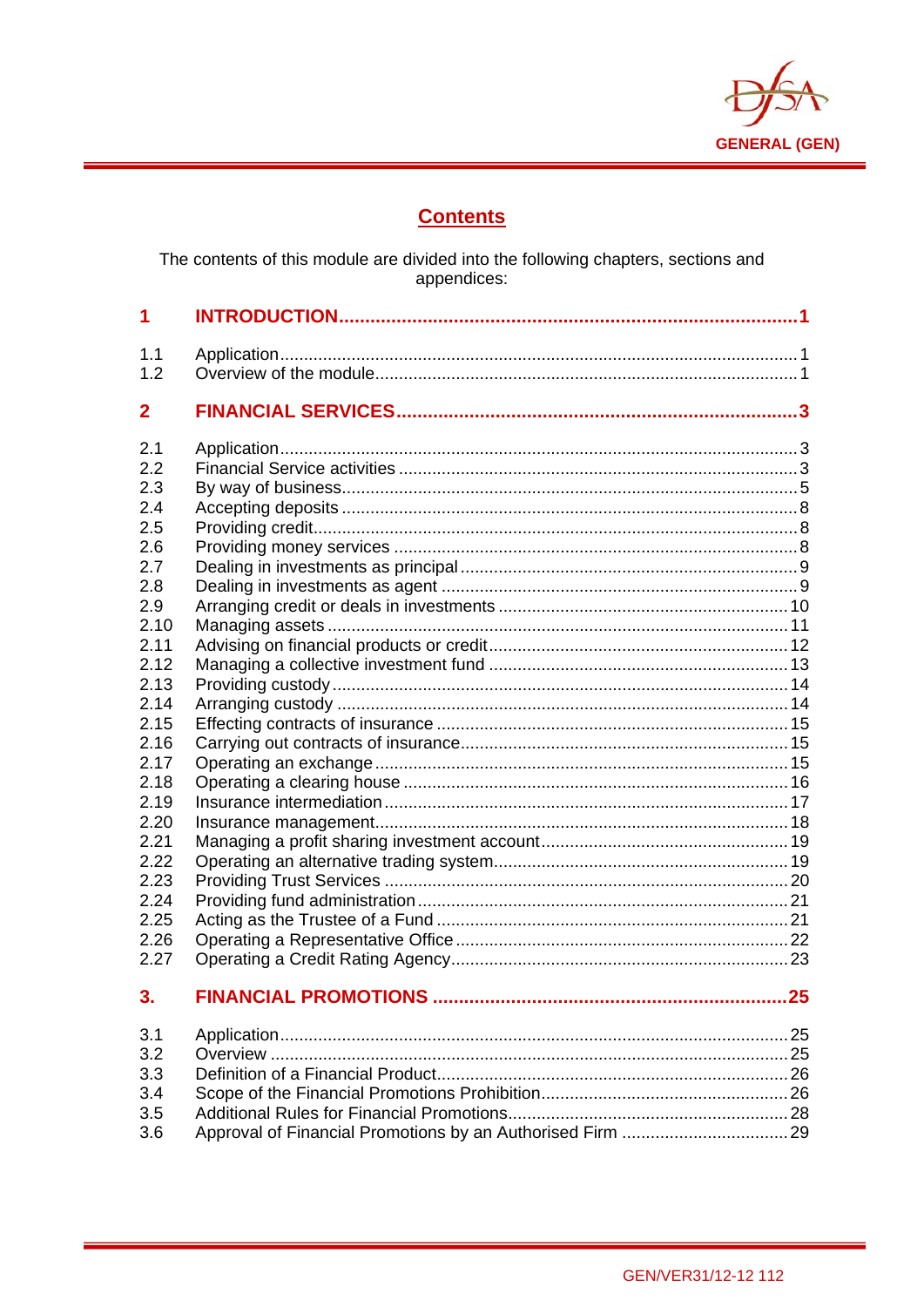

| 4            |  |
|--------------|--|
| 4.1          |  |
| 4.2          |  |
| 4.3          |  |
| 4.4          |  |
| 5            |  |
| 5.1          |  |
| 5.2          |  |
| 5.3          |  |
| 6            |  |
| 6.1          |  |
| 6.2          |  |
| 6.3          |  |
| 6.4          |  |
| 6.5          |  |
| 6.6          |  |
| 6.7          |  |
| 6.8          |  |
| 6.9          |  |
| 7            |  |
|              |  |
| 7.1          |  |
| 7.2          |  |
| 7.3          |  |
| 7.4          |  |
| 7.5          |  |
| 7.6          |  |
| 8            |  |
| 8.1          |  |
| 8.2          |  |
| 8.3          |  |
| 8.4          |  |
| 8.5          |  |
| 8.6          |  |
| 8.7          |  |
| 8.8          |  |
| 8.9          |  |
| 8.10         |  |
| 8.11         |  |
| 8.12         |  |
| 8.13         |  |
| 8.14<br>8.15 |  |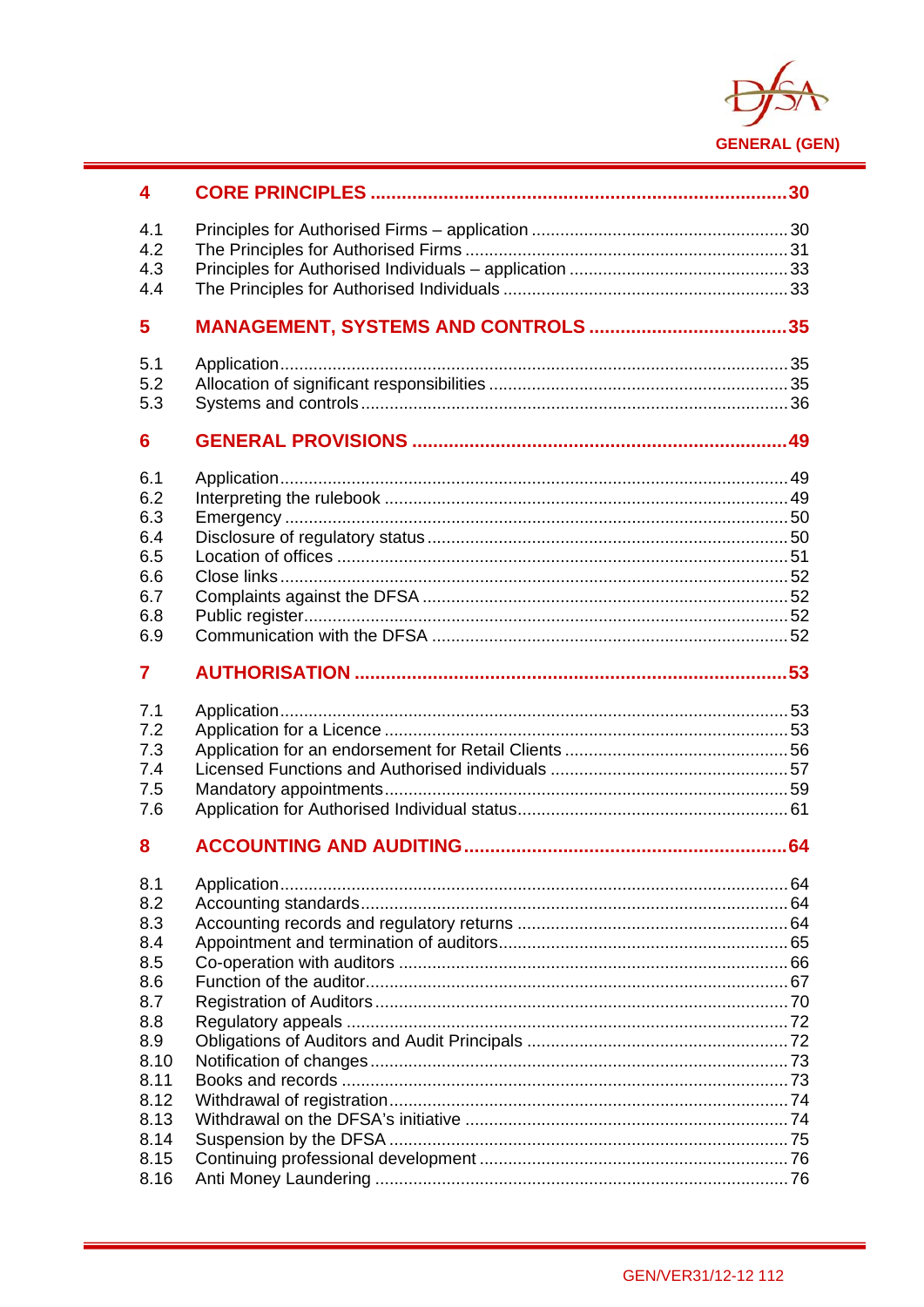

| 8.17<br>8.18                                                                                             |                                                                                                                                                |  |
|----------------------------------------------------------------------------------------------------------|------------------------------------------------------------------------------------------------------------------------------------------------|--|
| 9                                                                                                        |                                                                                                                                                |  |
| 9.1<br>9.2<br>9.3                                                                                        |                                                                                                                                                |  |
| 10                                                                                                       |                                                                                                                                                |  |
| 10.1<br>10.2<br>10.3<br>10.4<br>10.5<br>10.6<br>10.7                                                     | Specific relief - Corporate governance and remuneration related                                                                                |  |
| 11                                                                                                       |                                                                                                                                                |  |
| 11.1<br>11.2<br>11.3<br>11.4<br>11.5<br>11.6<br>11.7<br>11.8<br>11.9<br>11.10<br>11.11<br>11.12<br>11.13 | Creation of additional cells of a protected cell company for an Insurer93<br>Imposing Restrictions on an Authorised Person's business or on an |  |
|                                                                                                          |                                                                                                                                                |  |
| A1.1                                                                                                     |                                                                                                                                                |  |
|                                                                                                          |                                                                                                                                                |  |
| A2.1<br>A2.3<br>A2.4                                                                                     |                                                                                                                                                |  |
|                                                                                                          | App3 Best Practice relating to corporate governace and remuneration116                                                                         |  |
| A3.1<br>A3.2                                                                                             |                                                                                                                                                |  |

i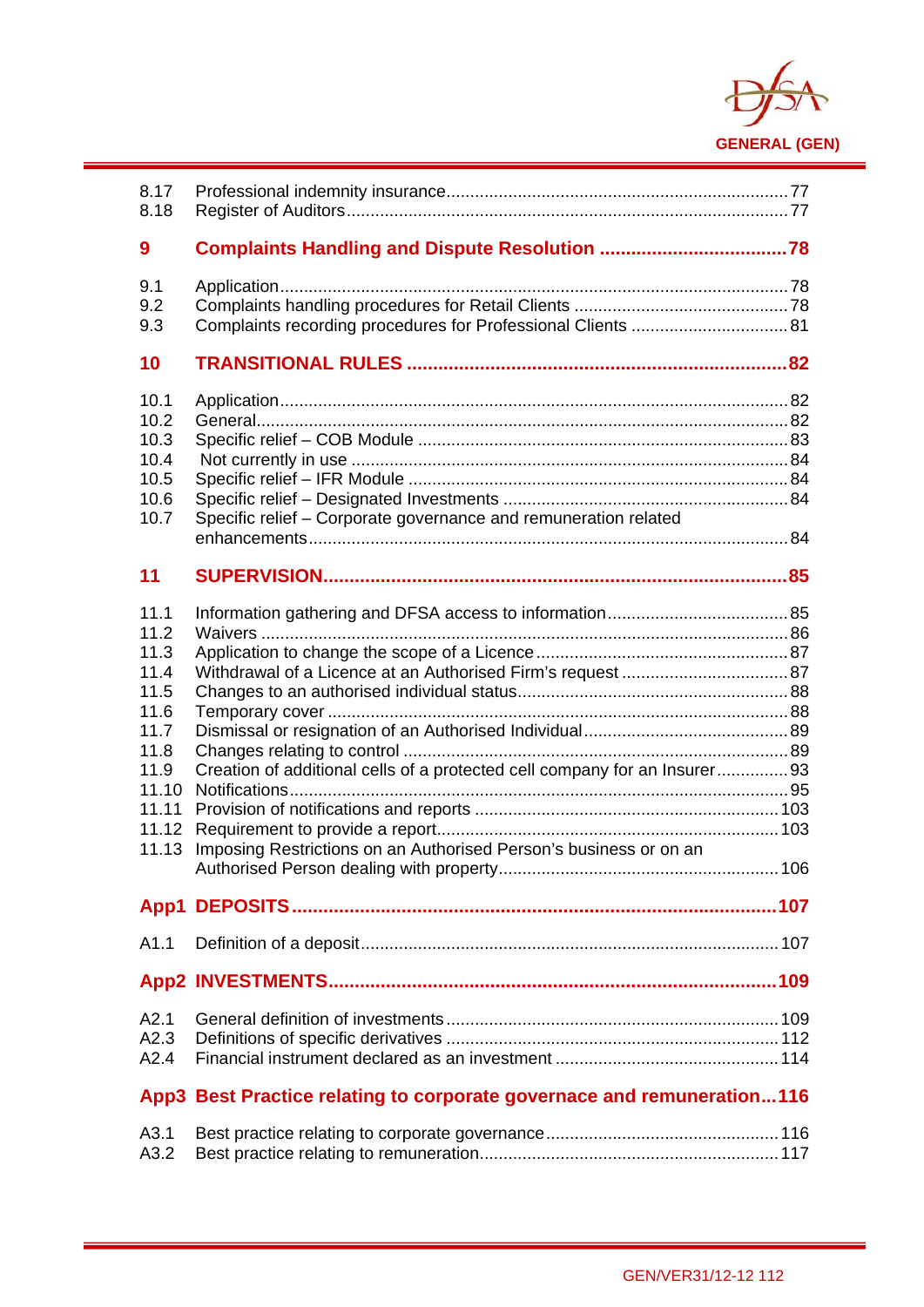

i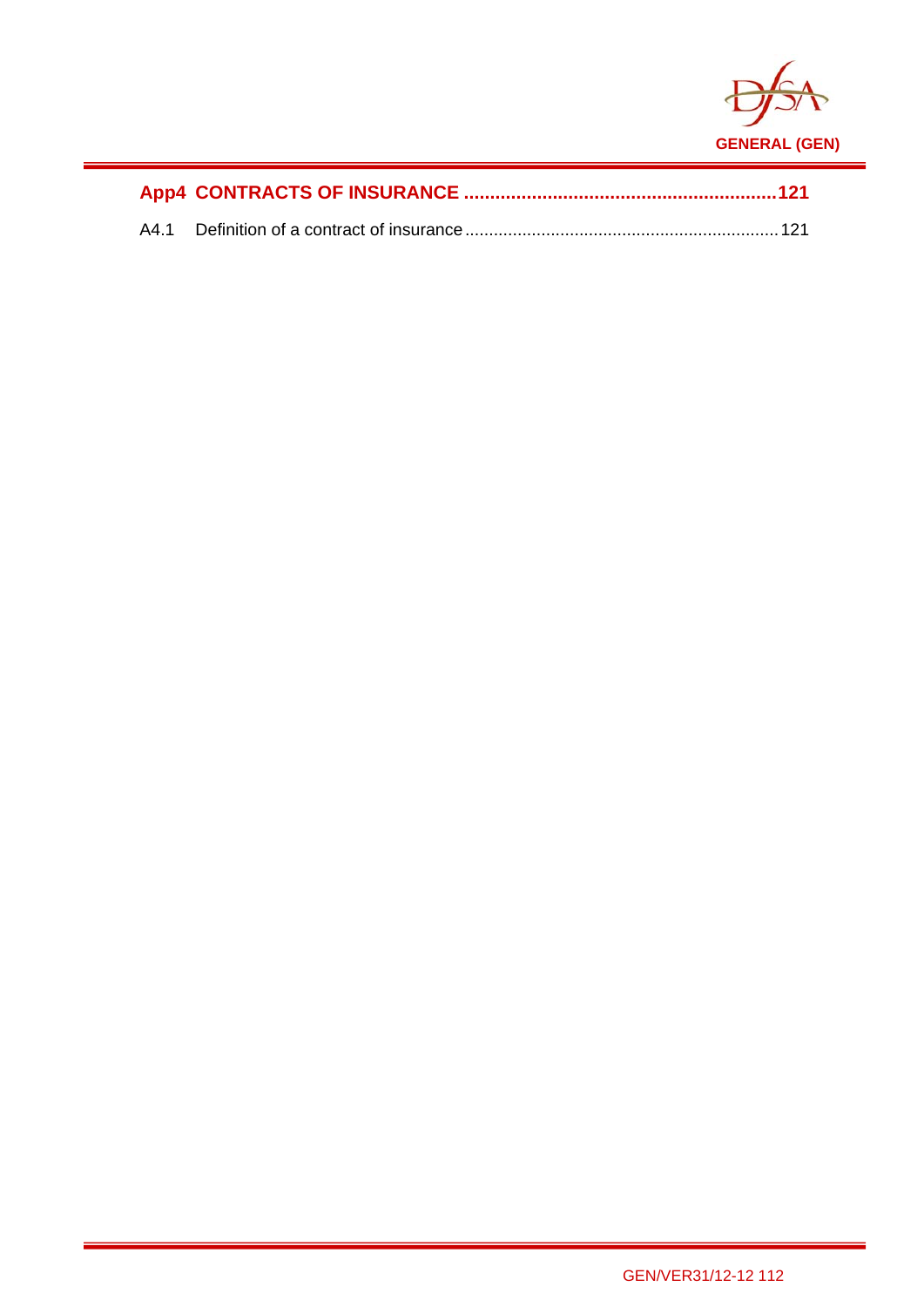

## **1 INTRODUCTION**

## **1.1 Application**

i

**1.1.1** This module (GEN) applies to every Person to whom the Regulatory Law 2004 or Markets Law 2012 applies and to the same extent in relation to every such Person as that law, except to the extent that a provision of GEN provides for a narrower application.

#### **Guidance**

Pursuant to the application provisions in each chapter, only chapters 1 to 3 inclusive of GEN apply to a Representative Office.

## **1.2 Overview of the module**

#### **Guidance**

- 1. Chapter 2 prescribes, pursuant to Article 41(2) of the Regulatory Law 2004, the activities which constitute a Financial Service and, pursuant to Article 42(1) of the Regulatory Law 2004, the kind of Financial Services that may be carried on by Authorised Firms and Authorised Market Institutions. It also specifies various exclusions in relation to the 'by way of business' requirement and, where applicable, in relation to each Financial Service. Further, the appendices contain detailed definitions of what constitutes a Deposit, Investment, Collective Investment Fund and Contract of Insurance.
- 2. Chapter 3 sets out the requirements for a Person making or intending to make a Financial Promotion in or from the DIFC.
- 3. Chapter 4 sets out the Principles for Authorised Firms and Authorised Individuals.
- 4. Chapter 5 specifies the requirements upon senior management to implement effective systems and controls. There are also requirements upon the Authorised Firm to apportion material responsibility among its senior management.
- 5. Chapter 6 contains mainly guidance in respect of: interpretation of the Rulebook, emergency procedures, disclosure, the location of offices, close links, complaints against the DFSA and the public register.
- 6. Chapter 7 specifies DFSA's authorisation requirements for any applicant intending to become an Authorised Firm or Authorised Individual.
- 7. Chapter 8 specifies, in relation to Authorised Persons, the auditing and accounting requirements which deal with such matters as the appointment and termination of auditors, accounts and regulatory returns and the functions of an auditor. There are also requirements for auditors to register with the DFSA.
- 8. Chapter 9 prescribes the manner in which an Authorised Firm must handle Complaints made against it by Retail Clients or Professional Clients.
- 9. Chapter 10 contains two sets of Transitional Rules.
	- a. Rules 10.1.2 and sections 10.2, 10.3, 10.4 and 10.5 impact on various modules of the Rulebook, particularly COB and CIR. These Rules enable Authorised Firms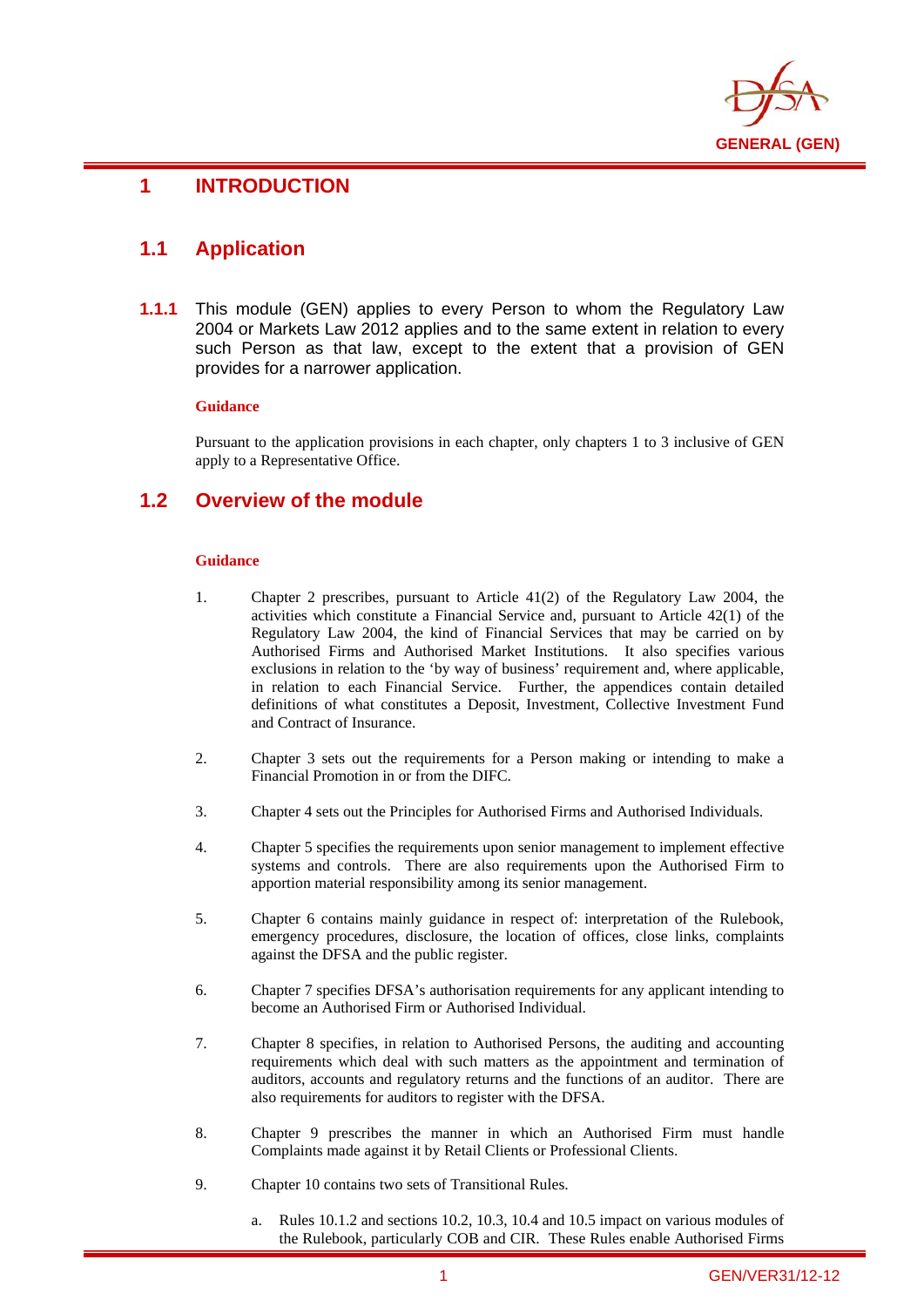

to make a smooth transition to the Current Regime that came into force on 1 July 2008 under Rulemaking Instrument No 56, following the DFSA's "Key Policy Review" outlined in Consultation Paper 52. They also provide for the continued application of some of the provisions of the Previous Regime under the Current Regime; and

i

- b. Section 10.6 contains Transitional Rules that allow, with effect from 4 January 2009:
	- i. an Authorised Person to carry on a Financial Service in respect of a Designated Investment as if that Designated Investment were a Structured Product; and
	- ii. a Designated Investment included in an Official List of Securities before that date to continue to be a listed Structured Product,
- 10. Chapter 11 specifies the DFSA's supervisory requirements for any Authorised Person being regulated by the DFSA.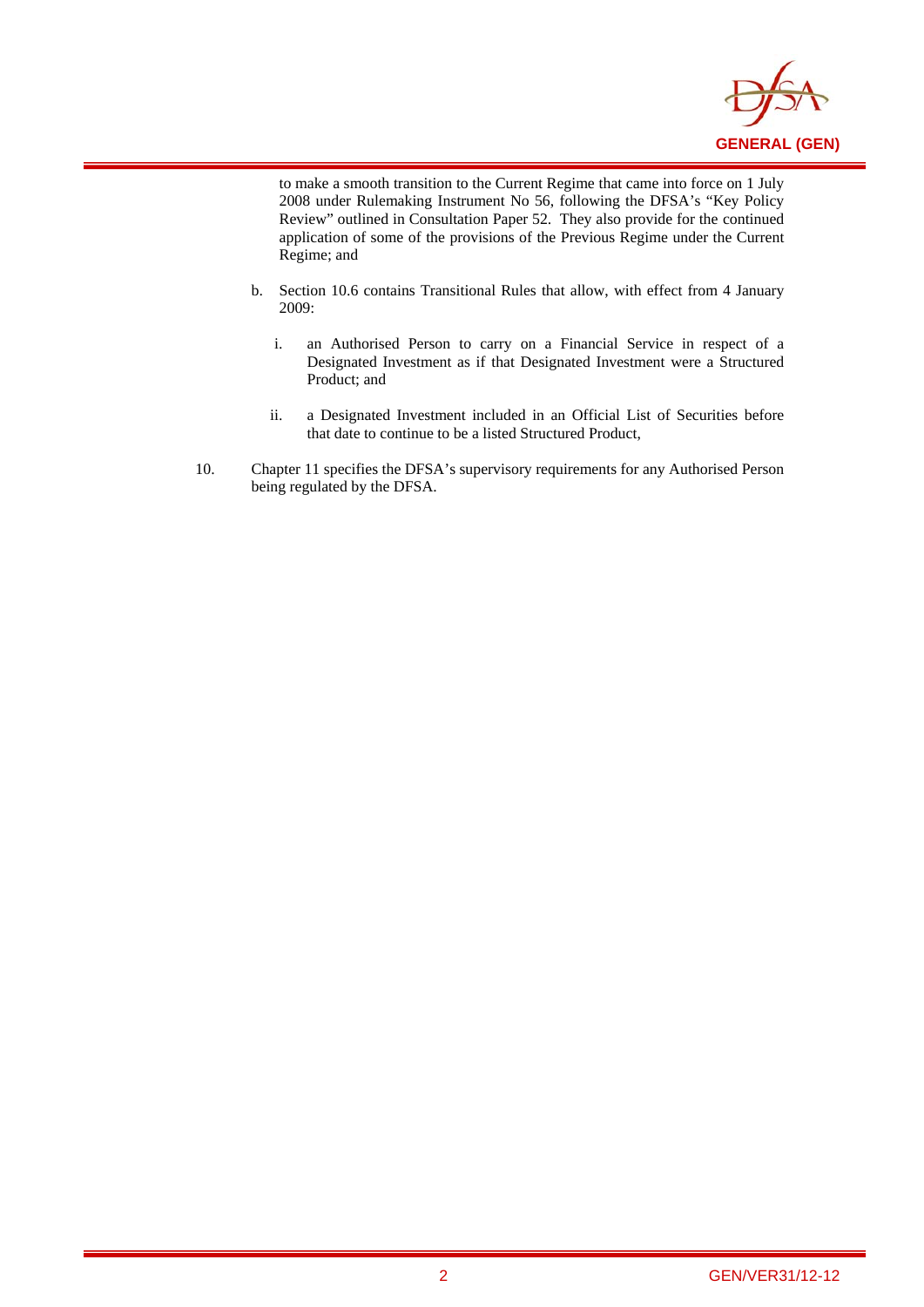

### i **2 FINANCIAL SERVICES**

## **2.1 Application**

**2.1.1** This chapter applies to every Person to whom the Regulatory Law 2004 applies, and to the same extent in relation to every such Person as that law.

## **2.2 Financial Service activities**

- **2.2.1** An activity constitutes a Financial Service under the Regulatory Law 2004 and these Rules where:
	- (a) it is an activity specified in Rule 2.2.2; and
	- (b) such activity is carried on by way of business in the manner described in section 2.3.
- **2.2.2** The following activities are specified for the purposes of Rule 2.2.1:
	- (a) Accepting Deposits;
	- (b) Providing Credit;
	- (c) Providing Money Services;
	- (d) Dealing in Investments as Principal;
	- (e) Dealing in Investments as Agent;
	- (f) Arranging Credit or Deals in Investments;
	- (g) Managing Assets;
	- (h) Advising on Financial Products or Credit;
	- (i) Managing a Collective Investment Fund;
	- (j) Providing Custody;
	- (k) Arranging Custody;
	- (l) Effecting Contracts of Insurance;
	- (m) Carrying Out Contracts of Insurance;
	- (n) Operating an Exchange;
	- (o) Operating a Clearing House;
	- (p) Insurance Intermediation;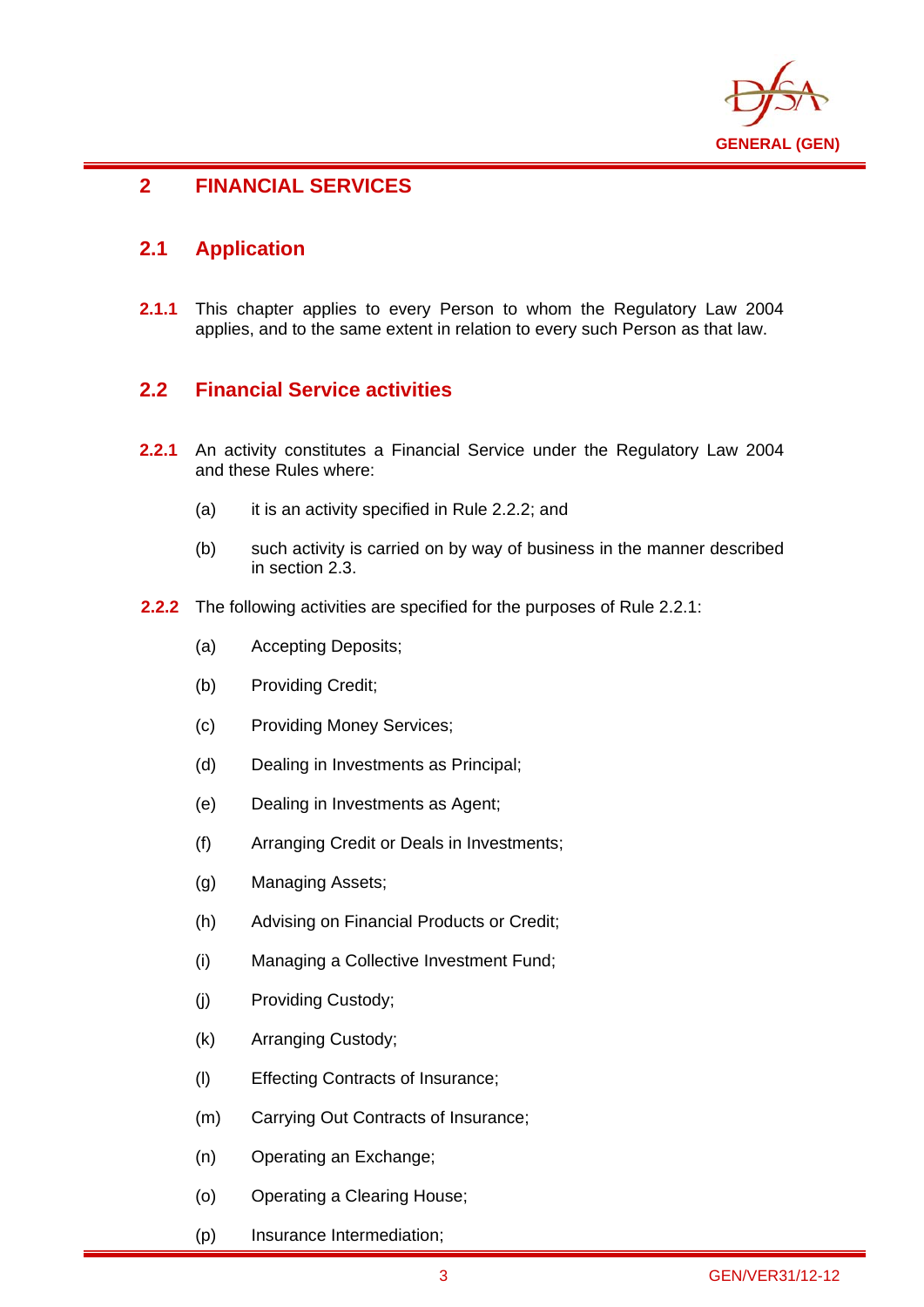

- (q) Insurance Management;
- (r) Managing a Profit Sharing Investment Account;
- (s) Operating an Alternative Trading System;
- (t) Providing Trust Services;
- (u) Providing Fund Administration;
- (v) Acting as the Trustee of a Fund;
- (w) Operating a Representative Office; and
- (x) Operating a Credit Rating Agency.

#### **Guidance**

i

Note that the ambit of these activities in Rule 2.2.2 may be restricted under COB, AMI or REP and may be fettered by the continuing operation of the Federal Law.

- **2.2.3** Each activity specified in Rule 2.2.2:
	- (a) is to be construed in the manner provided under these Rules; and
	- (b) is subject to exclusions under these Rules which may apply to such an activity.

#### **Permitted Financial Services for Authorised Firms**

- **2.2.4** Pursuant to Article 42(1)(a) of the Regulatory Law 2004 an Authorised Firm, subject to the Rules, may carry on any one or more Financial Services other than Providing Money Services.
- **2.2.5** The Financial Services of Effecting Contracts of Insurance and Carrying Out Contracts of Insurance may be carried on only by an Authorised Firm which by virtue of its Licence is permitted to carry on such Financial Services and no other Financial Services.
- **2.2.6** The Financial Service of Managing a Profit Sharing Investment Account may be carried on only by an Authorised Firm which by virtue of an appropriate endorsement on its Licence is permitted to conduct Islamic Financial Business.
- **2.2.7** The Financial Service of Managing a Collective Investment Fund may be carried on in respect of an Islamic Fund only by an Operator which by virtue of an appropriate endorsement on its Licence is permitted to conduct Islamic Financial Business.
- **2.2.8** A Financial Service may be carried on with or for a Retail Client only by an Authorised Firm which is permitted to do so by endorsement on its Licence.
- **2.2.9** An Authorised Firm which is licenced to carry on the Financial Service of Operating a Representative Office may not be licenced to carry on any other Financial Service.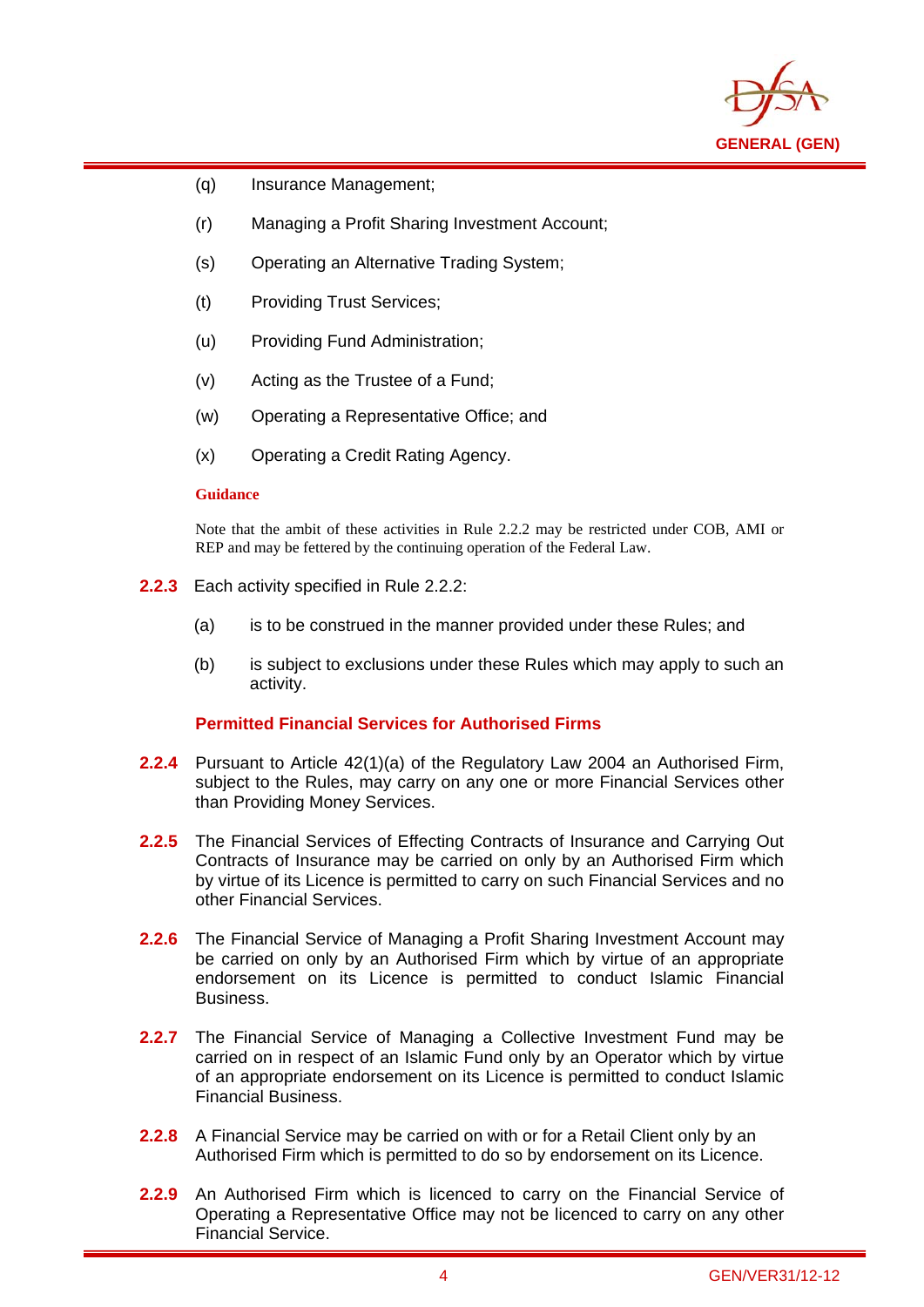

- **2.2.10** An Authorised Firm (other than a Representative Office) may carry on an activity of the kind described in Rule 2.26.1 that constitutes marketing without the need for any additional authorisation to do so.
- **2.2.11** Pursuant to Article 42(1)(b) of the Regulatory Law 2004 an Authorised Market Institution may carry on any one or more of the following Financial Services:
	- (a) Operating an Exchange; or
	- (b) Operating a Clearing House.

#### **Guidance**

i

- 1. An Authorised Market Institution may in addition to the Financial Services set out in Rule 2.2.11 also carry on one or more ancillary activities specified under Rule 2.2.2 but only in circumstances where the relevant activity is carried on as a necessary part of the AMI's business as an Exchange or for the purpose of, or in connection with the provisions of clearing or settlement services.
- 2. The majority of these activities do not amount to Financial Services as the activities are not carried on by way of business (see Rule 2.3.4). However, pursuant to Rule 2.3.4 certain activities do amount to Financial Services. One of the activities is Operating an Alternative Trading System which cannot, pursuant to Rule 2.2.11, be carried on by an AMI.

## **2.3 By way of business**

- **2.3.1** Subject to Rules 2.3.2 and 2.3.3, for the purpose of these Rules a Person carries on an activity by way of business if the Person:
	- (a) engages in the activity in a manner which in itself constitutes the carrying on of a business;
	- (b) holds himself out as willing and able to engage in that activity; or
	- (c) regularly solicits other Persons to engage with him in transactions constituting that activity.

- **2.3.2** (1) Subject to Rule 2.3.5, a Person does not carry on an activity specified under paragraphs (a), (b), (c), (d), (e), (f), (g), (h), (j), (k), (p), (q) and (r) of Rule 2.2.2 by way of business if:
	- (a) the Person enters into transactions solely as a nominee for another Person and is bound to and does act on that other Person's instructions;
	- (b) the Person is a Body Corporate and carries on that activity solely as principal with or for other Bodies Corporates:
		- (i) which are within the same Group as that Person; or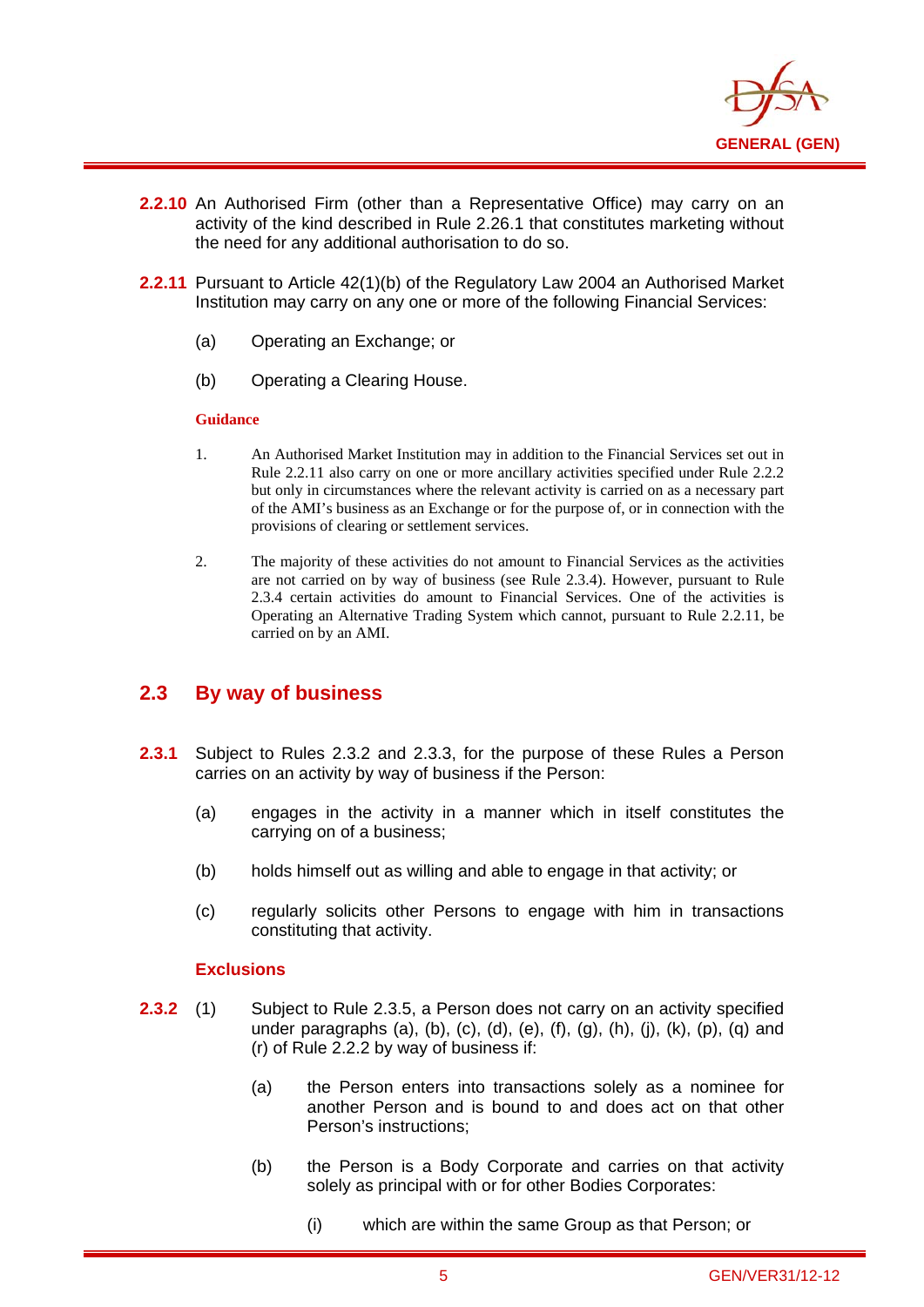

(ii) which are or propose to become participators in a joint enterprise and the transaction is entered into for the purposes of or in connection with that enterprise;

and for the purposes of the activities specified in paragraphs (g), (j), (k) and (r) of Rule 2.2.2 the assets in question belong to a Body Corporate falling within (i) or (ii); or

- (c) the Person carries on the activity solely for the purposes of or in connection with the sale of goods or the supply of services to a customer of the Person or a member of the same Group, provided that:
	- (i) the supplier's main business is to sell goods or supply services and not to carry on any Financial Service; and
	- (ii) the customer is not an individual;

i

and for the purposes of the activities specified in paragraphs (g), (j), (k) and (r) of Rule 2.2.2 the assets in question belong to that customer or member.

- (2) A Person who is a Body Corporate does not carry on the activity specified under paragraph (d) or (e) of Rule 2.2.2 by way of business, if:
	- (a) the Person carries on such activities as a member of an Authorised Market Institution or Recognised Body;
	- (b) the Person carries on such activities for its own account or for another Body Corporate which is in the same Group as the Person, provided that any such member of the Group for which the Person acts is a wholly-owned Subsidiary of a Holding Company within the Group or is the Holding Company itself;
	- (c) the Person restricts such activities to transactions involving or relating only to Commodity Derivatives on that Authorised Market Institution or Recognised Body;
	- (d) the main business of the Person is dealing in relation to Commodity Derivatives; and
	- (e) the Person is not part of a Group whose main business is the provision of financial services.
- **2.3.3** A Person does not carry on an activity specified under paragraphs (d), (e), (f) or (h) of Rule 2.2.2 by way of business if the activity is carried on solely for the purposes of or in connection with the acquisition or disposal of Shares in a Body Corporate, other than an Investment Company or Investment Limited Liability Partnership, provided that:
	- (a) such Shares carry at least 50% of the voting rights or the acquisition will take an existing holding to at least 50%; or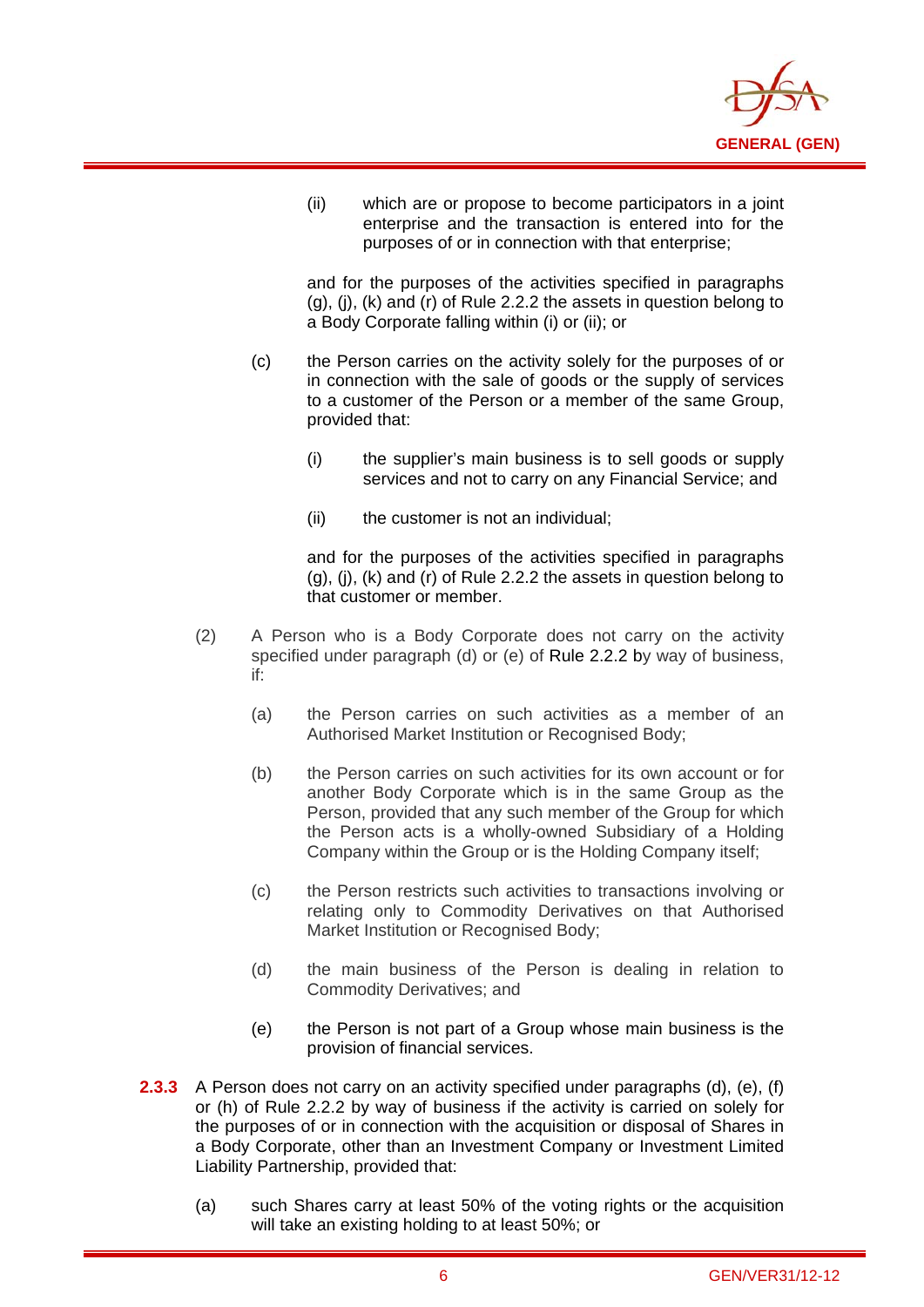

- (b) the object of the transaction may reasonably be regarded as being the acquisition of day to day control of the Body Corporate; and
- (c) he is to enter as principal into the transaction.

i

- **2.3.4** (1) A Person who is an Exchange does not carry on any of the other activities, save for the activity of Operating a Clearing House or Operating an Alternative Trading System, specified under Rule 2.2.2 by way of business in circumstances where the relevant activity, is carried on as a necessary part of the Exchange's business as an exchange.
	- (2) A Person who is a Clearing House does not carry on any of the other activities, save for the activity of Operating an Exchange or Operating an Alternative Trading System, specified under Rule 2.2.2 by way of business in circumstances where the relevant activity is carried on for the purpose of, or in connection with the provision of clearing or settlement services by the Clearing House.
	- (3) A Person who is an Authorised Market Institution and authorised to operate both as an Exchange and as a Clearing House does not carry on any of the other activities save for the activity of Operating an Alternative Trading System, specified under Rule 2.2.2 by way of business in circumstances where the relevant activity:
		- (a) is carried on as a necessary part of the Authorised Market Institution's business as an Exchange; or
		- (b) is carried on for the purposes of, or in connection with, the provision of clearing or settlement services by the Authorised Market Institution.
- **2.3.5** (1) A Person who is a Trustee does not carry on an activity specified under paragraphs (d), (g), and (j) of Rule 2.2.2 by way of business in circumstances where he is acting as a trustee.
	- (2) A Person who is an individual does not carry on an activity specified under paragraph (t) by way of business where he is acting as trustee, enforcer or protector or where he is arranging for a Person to act as trustee, in respect of less than three (3) trusts.
- **2.3.6** (1) A Person does not carry on an activity specified under paragraphs (d), (e),  $(f)$ ,  $(g)$ ,  $(h)$ ,  $(i)$ ,  $(j)$ ,  $(k)$ ,  $(p)$ ,  $(t)$ ,  $(u)$  and  $(v)$  of Rule 2.2.2 by way of business if:
	- (a) that Person is the holder of a licence under the SFO Regulations to establish a Single Family Office in the DIFC; and
	- (b) the activity is carried on exclusively for the purposes of, and only in so far as it is, carrying out its duties as a Single Family Office.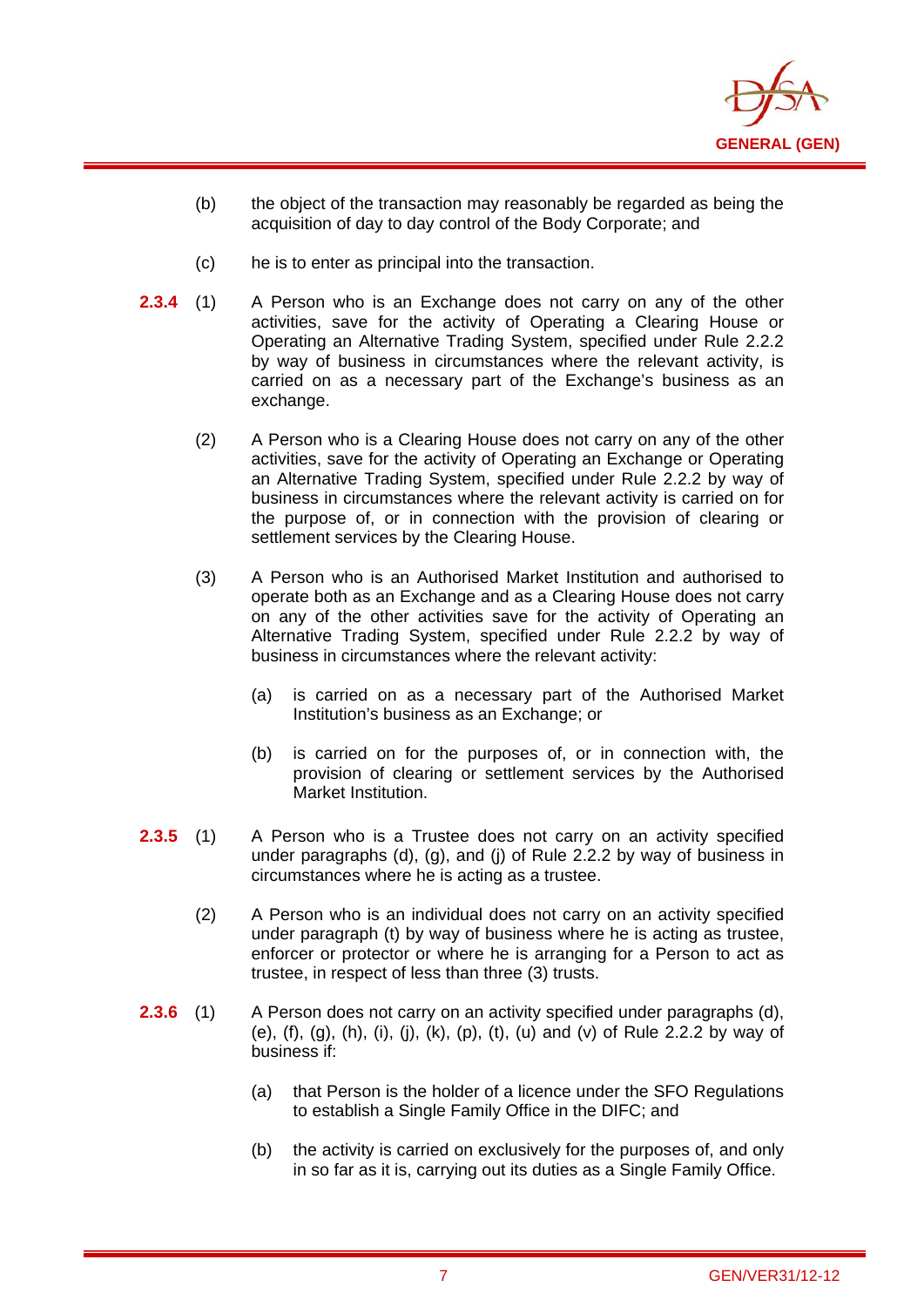

- (2) A Private Trust Company or Family Fiduciary Structure does not carry on an activity specified under paragraph (t) of Rule 2.2.2 by way of business if it:
	- (a) carries on that activity exclusively for the purposes of, and only in so far as it is, providing services to a Single Family; and
	- (b) does not solicit trust business from, or provide trust services to, any Person outside the structure of the Single Family Office and outside the Single Family.

## **2.4 Accepting deposits**

i

- **2.4.1** In Rule 2.2.2, Accepting Deposits means accepting Deposits where:
	- (a) money received by way of Deposit is lent to others; or
	- (b) any other activity of the Person accepting the Deposit is financed, wholly or to a material extent, out of the capital of or returns on any money received by way of Deposit.

## **2.5 Providing credit**

**2.5.1** In Rule 2.2.2, Providing Credit means providing a Credit Facility to a Person in his capacity as a borrower or potential borrower.

#### **Exclusions**

**2.5.2** A Person who is an Authorised Firm does not Provide Credit where the provision of the Credit Facility is incidental to or in connection with the trading of Investments, or conducting Insurance Business.

#### **Guidance**

- 1. Where an Authorised Firm is providing brokerage services pursuant to its Financial Service of Dealing in Investments as Agent, it may in the ordinary course of that business also be necessary to provide margin lending facilities to its Clients. In doing so the Authorised Firm will not be considered to be Providing Credit to its Client.
- 2. Where an Authorised Firm is Effecting Contracts of Insurance or Carrying Out Contracts of Insurance, it may in the ordinary course of that Insurance Business be necessary to provide an instalment contract to a Client with respect to the payment of an insurance premium. In doing so the Authorised Firm will not be considered to be Providing Credit to its Client.

## **2.6 Providing money services**

**2.6.1** (1) In Rule 2.2.2, Providing Money Services means providing currency exchange or money transmission.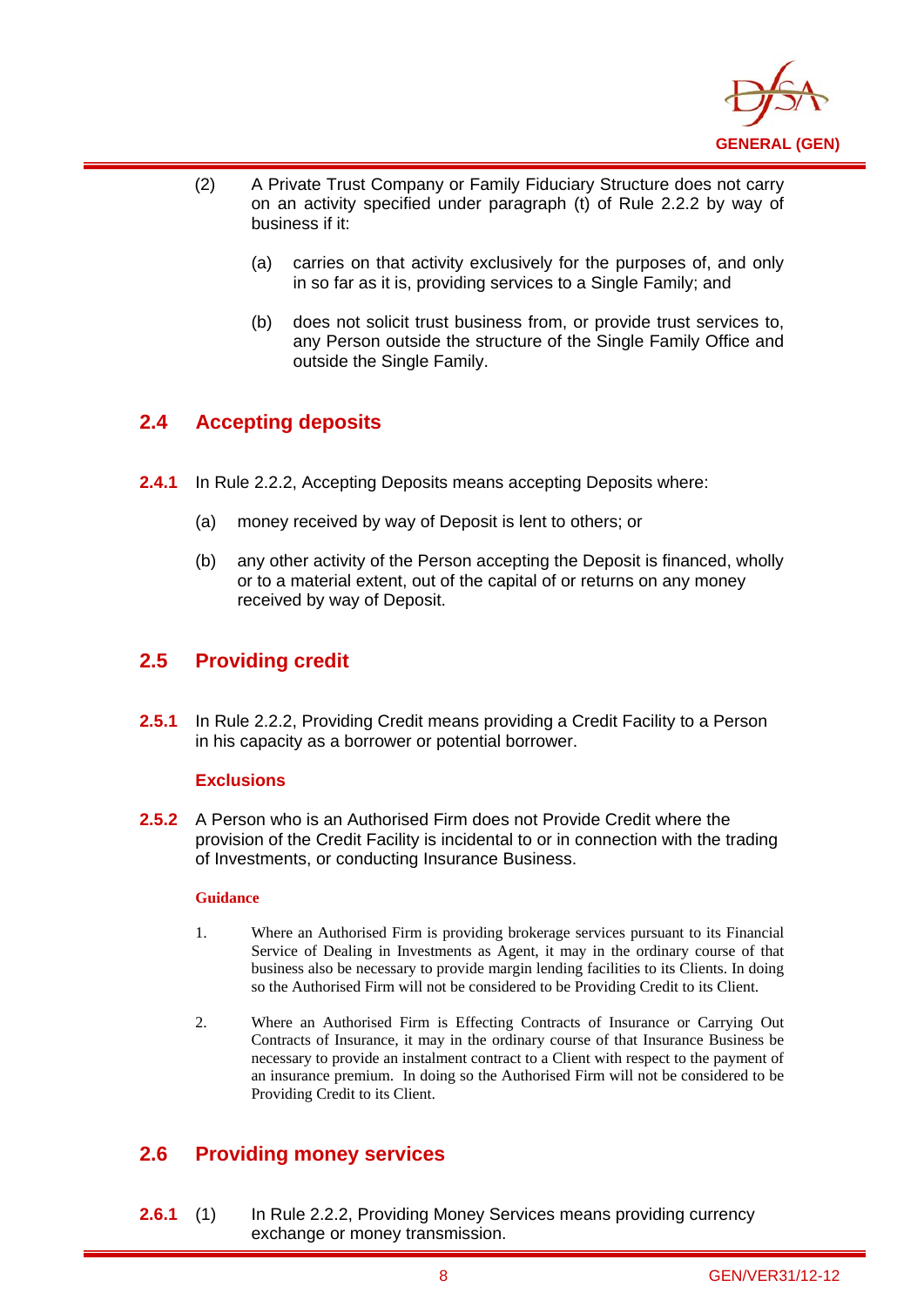

- (2) In (1) 'money transmission' means:
	- (a) selling or issuing payment instruments;
	- (b) selling or issuing stored value; or
	- (c) receiving money or monetary value for transmission, including electronic transmission, to a location within or outside the DIFC.

#### **Exclusions**

i

**2.6.2** A Person who is an Authorised Firm does not Provide Money Services if it does so in relation to the carrying on of another Financial Service where Providing Money Services is in connection with and a necessary part of that other Financial Service.

## **2.7 Dealing in investments as principal**

**2.7.1** In Rule 2.2.2, Dealing in Investments as Principal means buying, selling, subscribing for or underwriting any Investment as principal.

#### **Exclusions**

- **2.7.2** A Person does not Deal in Investments as Principal merely by accepting an instrument, creating or acknowledging indebtedness in respect of any loan, credit, guarantee or other similar financial accommodation which that person has made or provided.
- **2.7.3** A Person does not Deal in Investments as Principal by issuing or redeeming Securities issued by that person.
- **2.7.4** A Person who is not an Authorised Firm or an Authorised Market Institution does not Deal in Investments as Principal in relation to an Investment by entering into a transaction with or through an Authorised Firm or a Regulated Financial Institution.
- **2.7.5** A Person who is an Authorised Firm does not Deal in Investments as Principal if in the course of managing the assets of a Private Equity Fund:
	- (a) the Person makes an initial subscription for Units of that Fund; and
	- (b) the Units are held by that Person for a period of more than 12 months.

## **2.8 Dealing in investments as agent**

**2.8.1** In Rule 2.2.2, Dealing in Investments as Agent means buying, selling, subscribing for or underwriting any Investment as agent.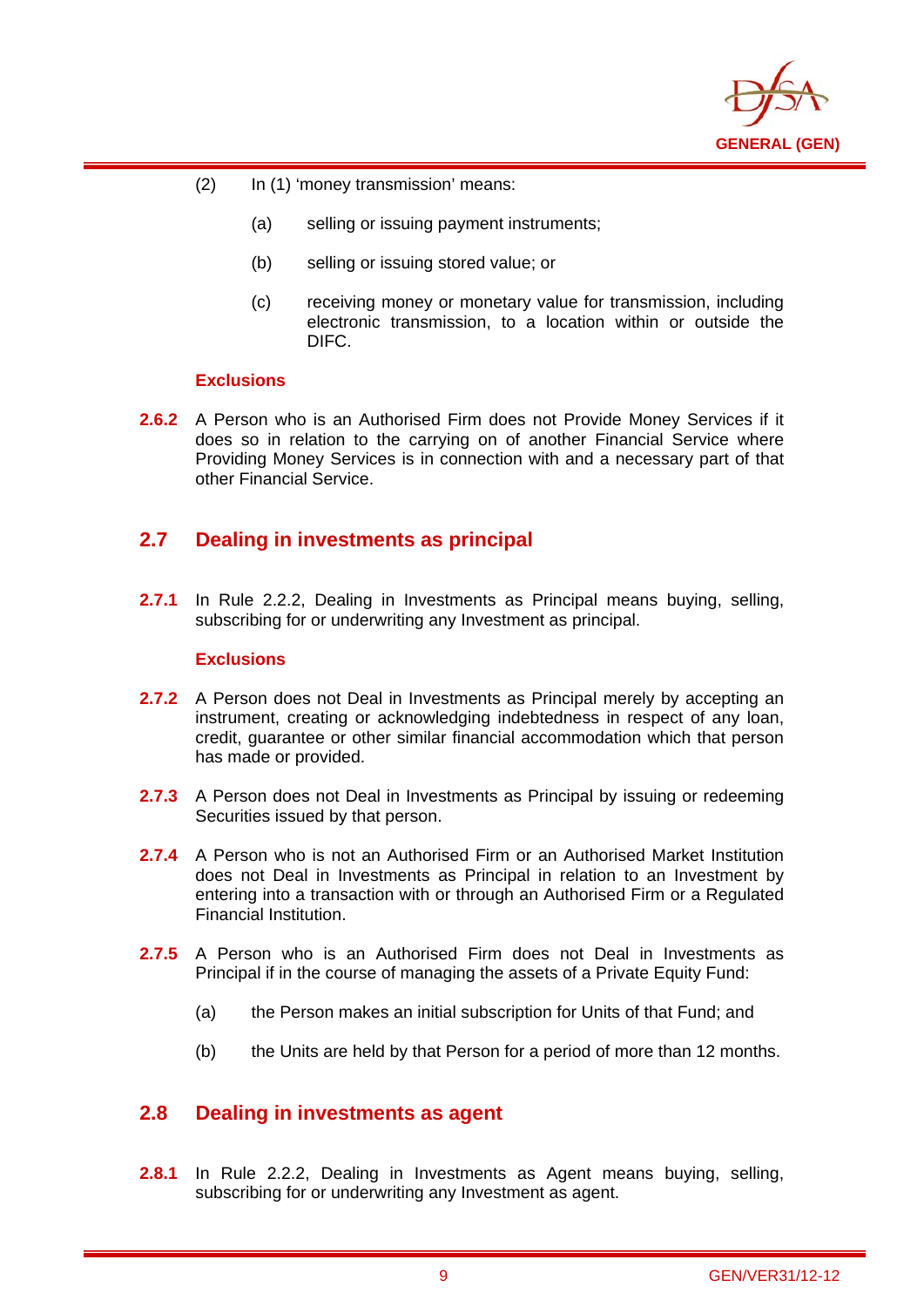

#### **Exclusions**

i

- **2.8.2** A Person does not Deal in Investments as Agent if the activity:
	- (a) is carried on in the course of Providing Legal Services or Providing Accountancy Services which does not otherwise consist of the carrying on of Financial Services;
	- (b) may reasonably be regarded as a necessary part of any other services provided in the course of that Providing Legal Services or Providing Accountancy Services; and
	- (c) is not remunerated separately from the other services.
- **2.8.3** A Person does not Deal in Investments as Agent if that Person:
	- (a) is merely receiving and transmitting a Client order in respect of an Investment; and
	- (b) does not execute the Client order for and on behalf of the Client or otherwise commit the Client to the transaction relating to the relevant Investment.

## **2.9 Arranging credit or deals in investments**

- **2.9.1** (1) In Rule 2.2.2 Arranging Credit or Deals in Investments means:
	- (a) making arrangements with a view to another Person, whether as principal or agent, buying, selling, subscribing for or underwriting an Investment; or
	- (b) making arrangements for another Person, whether as principal or agent, to borrow money by way of a Credit Facility.
	- (2) The arrangements in (1) include:
		- (a) arrangements which do not bring about the transaction; and
		- (b) arrangements comprising or involving the receipt and transmission of Client orders in relation to Investments.
	- (3) The arrangements in (1) do not include:
		- (a) arrangements which amount to Operating an Alternative Trading System; or
		- (b) arrangements of the kind described in Rule 2.26.1 that constitute marketing.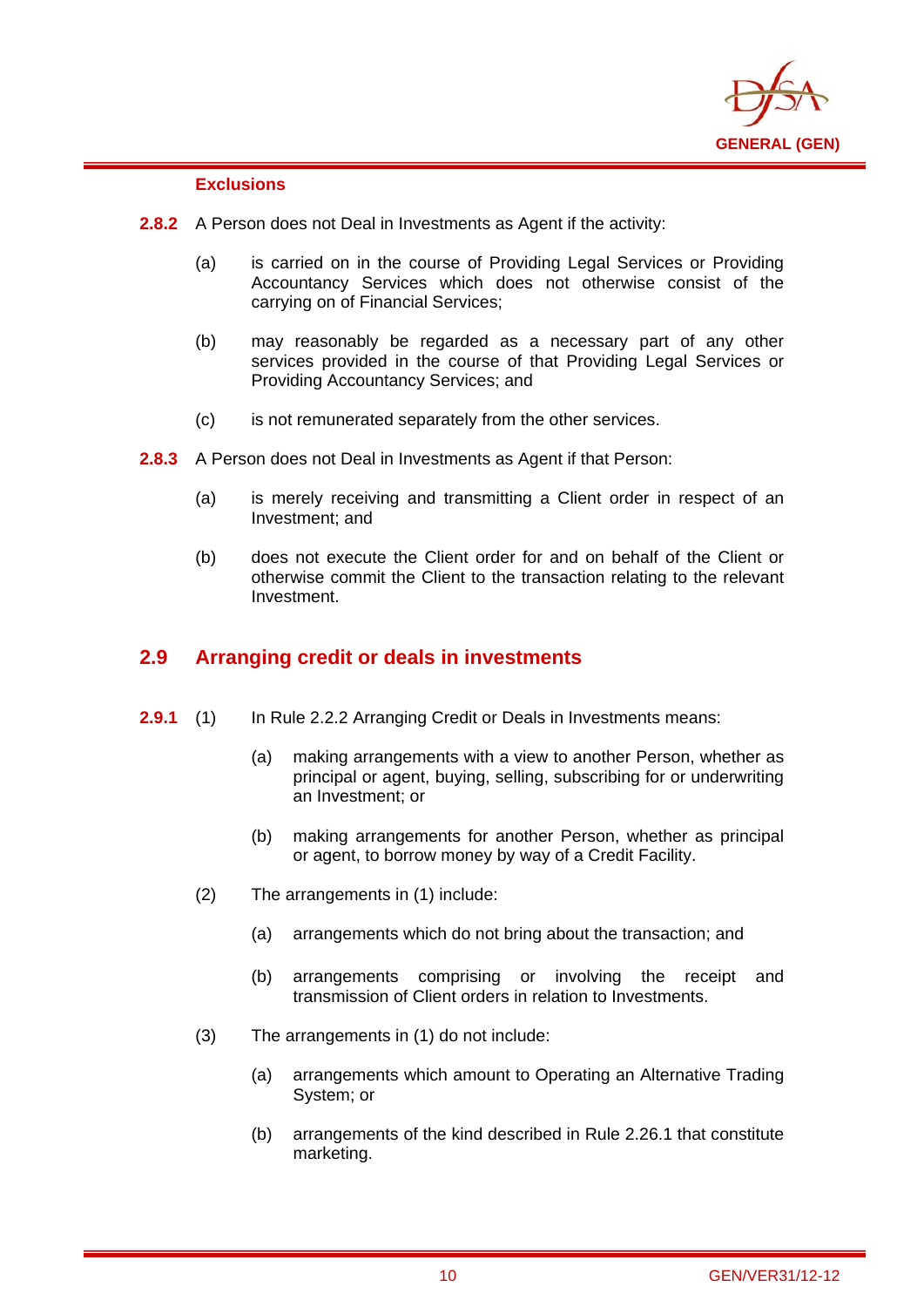

#### **Guidance**

i

In regard to arrangements under Rule 2.9.1(3)(b), pursuant to Rule 2.2.10, an Authorised Firm (other than a Representative Office) may carry on an activity of the kind described in Rule 2.26.1 that constitutes marketing without the need for any additional authorisation to do so.

#### **Exclusions**

- **2.9.2** There are excluded from Rule 2.9.1 any arrangements for a transaction into which the Person making the arrangements enters or is to enter whether as principal or agent for some other Person.
- **2.9.3** A Person does not Arrange Credit or Deals in Investments merely by providing means by which one party to a transaction is able to communicate with other such parties.
- **2.9.4** A Person does not Arrange Credit or Deals in Investments by making arrangements under which another Person accepts or is to accept an instrument creating or acknowledging indebtedness in respect of any loan, credit, guarantee or other similar financial accommodation which he or his principal has made or provided.
- **2.9.5** A Person does not Arrange Credit or Deals in Investments merely by making arrangements having as their sole purpose the provision of finance to enable a Person to buy, sell, subscribe for or underwrite Investments.
- **2.9.6** A Person does not Arrange Credit or Deals in Investments by making arrangements for the issue or redemption of Securities issued by it.
- **2.9.7** A Person does not Arrange Credit or Deals in Investments if the activity:
	- (a) is carried on in the course of Providing Legal Services or Providing Accountancy Services, which does not otherwise consist of the carrying on of Financial Services;
	- (b) may reasonably be regarded as a necessary part of any other services provided in the course of Providing Legal Services or Providing Accountancy Services; and
	- (c) is not remunerated separately from the other services.

## **2.10 Managing assets**

**2.10.1** In Rule 2.2.2, Managing Assets means managing on a discretionary basis assets belonging to another Person if the assets include any Investment or rights under a contract of Long-Term Insurance, not being a contract of reinsurance.

#### **Exclusions**

**2.10.2** A Person who is not an Authorised Firm or an Authorised Market Institution does not Manage Assets if: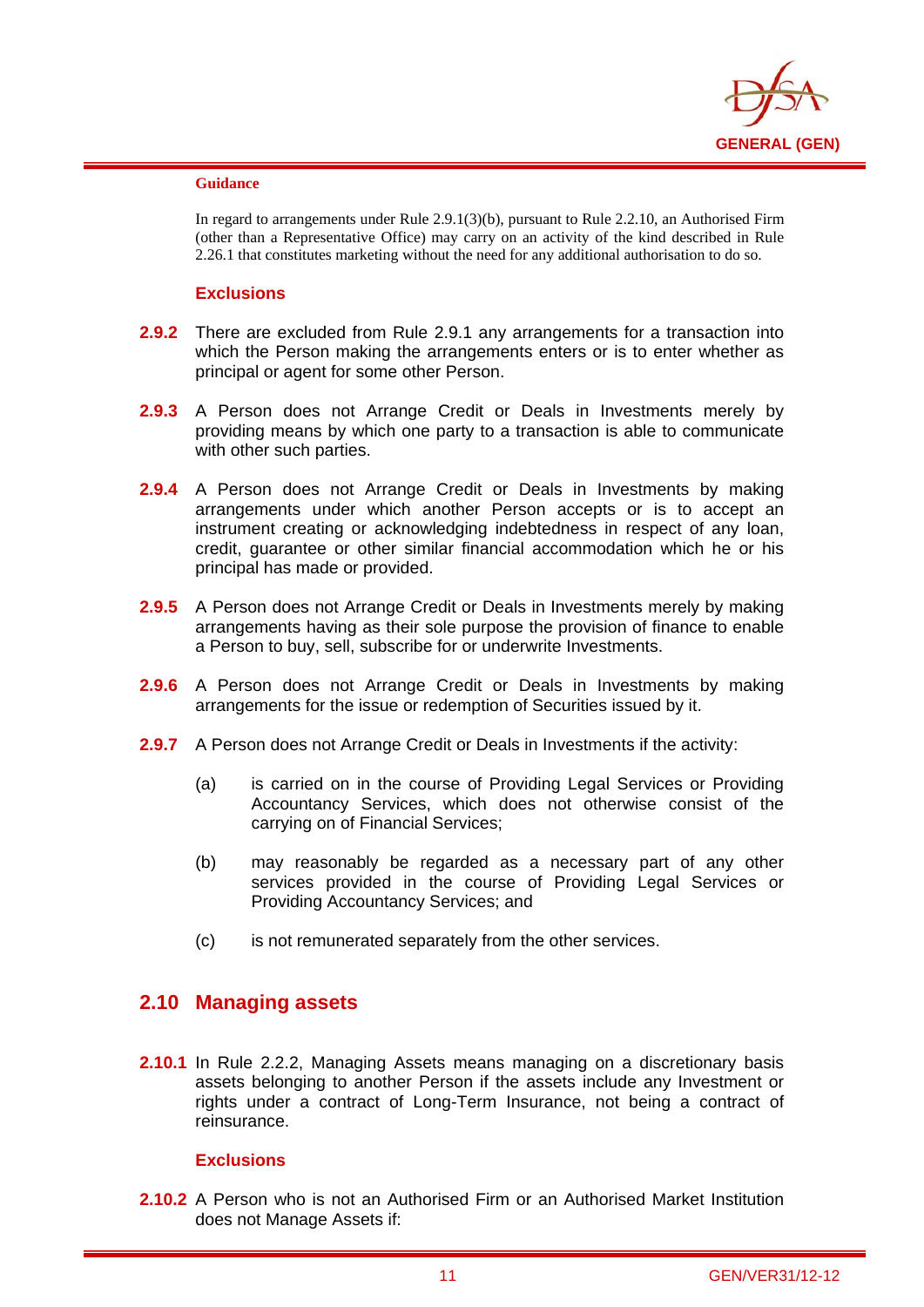

- (a) he is a Person formally appointed in writing by the owner of the assets to manage the assets in question; and
- (b) all day-to-day decisions relating to the Investments which are included in those assets are taken by an Authorised Firm or a Regulated Financial Institution.

#### **Guidance**

i

A Person does not become a Fund Manager of a Fund merely by being appointed by a Fund Manager of a Fund to provide the Financial Service of Managing Assets to the Fund. This is because the Fund Manager remains legally accountable to the Unitholders of the Fund for the proper management of the Fund in accordance with its Constitution and Prospectus.

## **2.11 Advising on financial products or credit**

- **2.11.1** (1) In Rule 2.2.2, Advising on Financial Products or Credit means giving advice to a Person:
	- (a) in his capacity as an investor or potential investor, or in his capacity as agent for an investor or a potential investor on the merits of his buying, selling, holding, subscribing for or underwriting a particular financial product (whether as principal or agent); or
	- (b) in his capacity as a borrower or potential borrower or as agent for a borrower or potential borrower on the merits of his entering into a particular Credit Facility.
	- (2) Advice in (1)(a) and (b) includes a statement, opinion or report:
		- (a) where the intention is to influence a Person, in making a decision, to select a particular financial product or an interest in a particular financial product or to enter into a particular Credit Facility; or
		- (b) which could reasonably be regarded as being intended to have such an influence.
	- (3) For the purposes of this Rule and Rule 2.11.2, a "financial product" is an Investment, Deposit, Profit Sharing Investment Account or rights under a contract of Long-Term Insurance, that is not a contract of reinsurance.

- **2.11.2** A Person does not Advise on Financial Products or Credit by giving advice in any newspaper, journal, magazine, broadcast service or similar service in any medium if the principal purpose of the publication or service, taken as a whole, is neither:
	- (a) that of giving advice of the kind mentioned in Rule 2.11.1; nor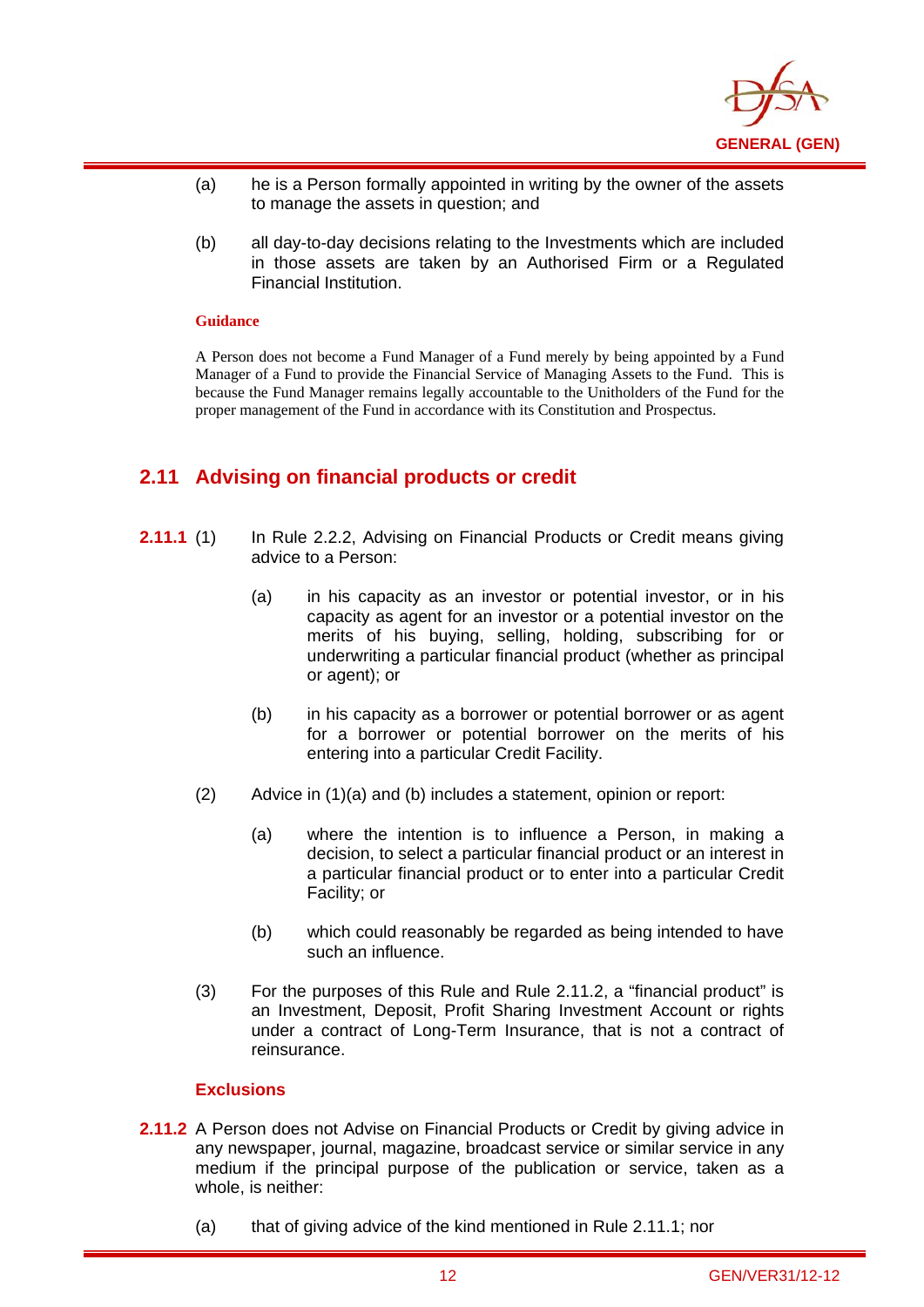

(b) that of leading or enabling Persons:

i

- (i) to buy, sell, subscribe for or underwrite a particular financial product; or
- (ii) to enter into a particular Credit Facility.
- **2.11.3** A Person does not Advise on Financial Products or Credit if the activity:
	- (a) is carried on in the course of Providing Legal Services or Providing Accountancy Services, which does not otherwise consist of the carrying on of Financial Services;
	- (b) may reasonably be regarded as a necessary part of any other services provided in the course of Providing Legal Services or Providing Accountancy Services; and
	- (c) is not remunerated separately from the other services.

## **2.12 Managing a collective investment fund**

- **2.12.1** (1) In Rule 2.2.2, Managing a Collective Investment Fund means:
	- (a) being legally accountable to the Unitholders in the Fund for the management of the property held for or within a Fund under the Fund's Constitution; and
	- (b) establishing, managing or otherwise operating or winding up a Collective Investment Fund; and
	- (2) To the extent that any activity under (1) constitutes Managing Assets, Providing Fund Administration, Dealing as Agent, Dealing as Principal, Arranging Credit or Deals in Investments, or Providing Custody, such a Financial Service is taken to be incorporated within Managing a Collective Investment Fund.
	- (3) The Person referred to in (1) is a Fund Manager.

- **2.12.2** Pursuant to Article 20(3) of the Collective Investment Law 2010, a Person is hereby prescribed by the DFSA as not Managing a Collective Investment Fund merely because that Person:
	- (a) is acting as an agent, employee or delegate of the Fund Manager; or
	- (b) takes steps to wind up or dissolve a Fund or remedy a defect that led to a Fund being deregistered.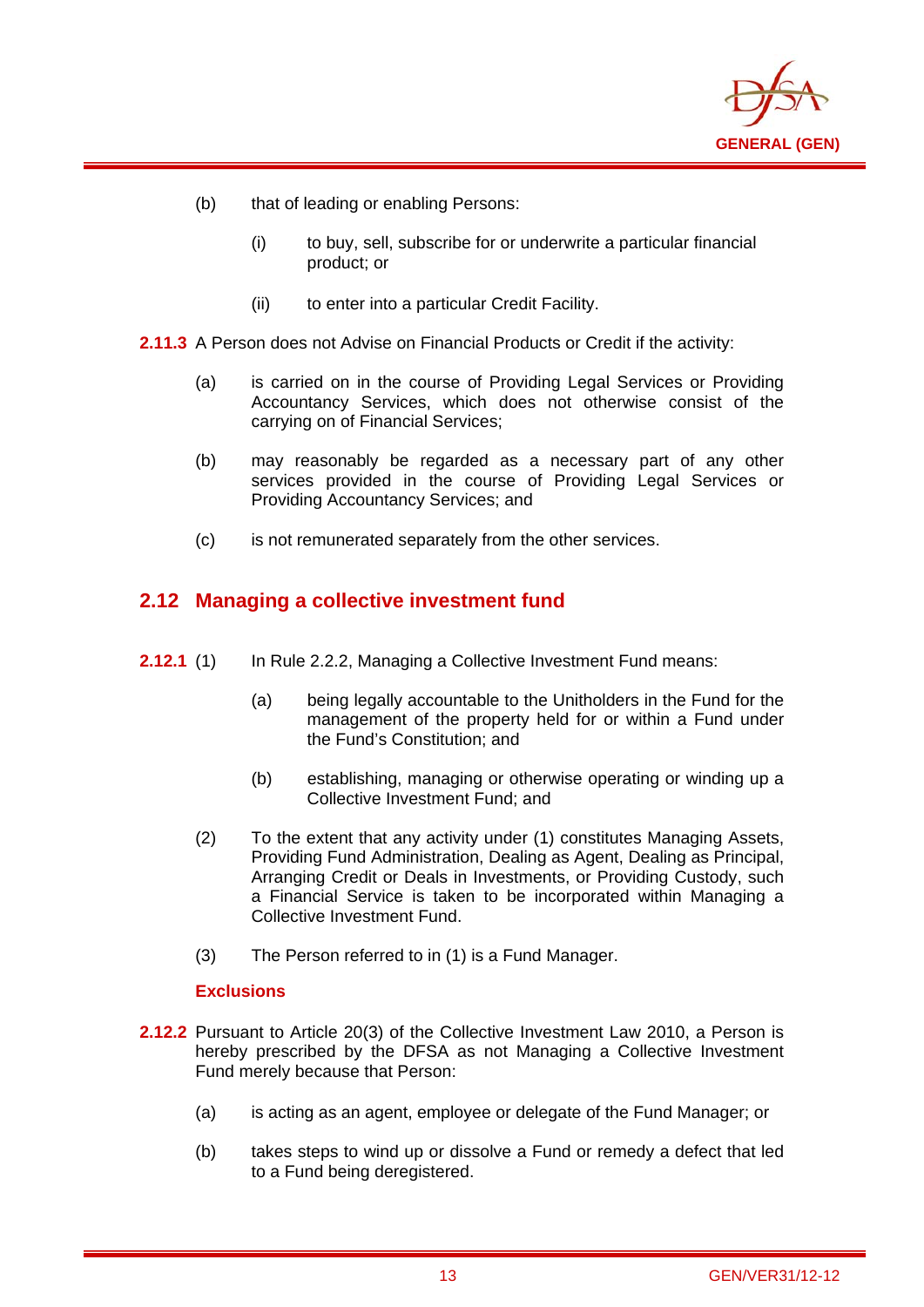

## **2.13 Providing custody**

i

- **2.13.1** (1) In Rule 2.2.2, Providing Custody means both:
	- (a) safeguarding Investments belonging to another Person or, in the case of a Fund, Fund Property; and
	- (b) the administration of such Investments or Fund Property.
	- (2) In (1) the following activities do not constitute the 'administration of such Investments or Fund Property':
		- (a) providing information as to the number and value of any Investments or Fund Property safeguarded;
		- (b) converting currency; or
		- (c) receiving documents relating to an Investment or Fund Property for the purpose of onward transmission to, from or at the direction of the Person to whom the Investment or Fund Property belongs.

#### **Guidance**

A Person does not become a Fund Manager of a Fund merely by being appointed by a Fund Manager of a Fund to provide the Financial Service of Providing Custody to the Fund. This is because the Fund Manager remains legally accountable to the Unitholders of the Fund for the safe custody and proper management of the Fund in accordance with its Constitution and Prospectus.

## **2.14 Arranging custody**

**2.14.1** In Rule 2.2.2, Arranging Custody means arranging for one or more Persons to carry on the activity described in Rule 2.13.1.

- **2.14.2** (1) A Person (the 'introducer') does not Arrange Custody by introducing a Person to another Person (the 'custodian') who is authorised by the DFSA or a Financial Services Regulator to carry on the activity described in Rule 2.13.1, if the introducer is not connected to the custodian.
	- (2) For the purposes of (1) an introducer is connected to a custodian if:
		- (a) the custodian is a member of the same Group as the introducer; or
		- (b) the introducer is remunerated by the custodian or a member of the custodian's Group for making the introduction.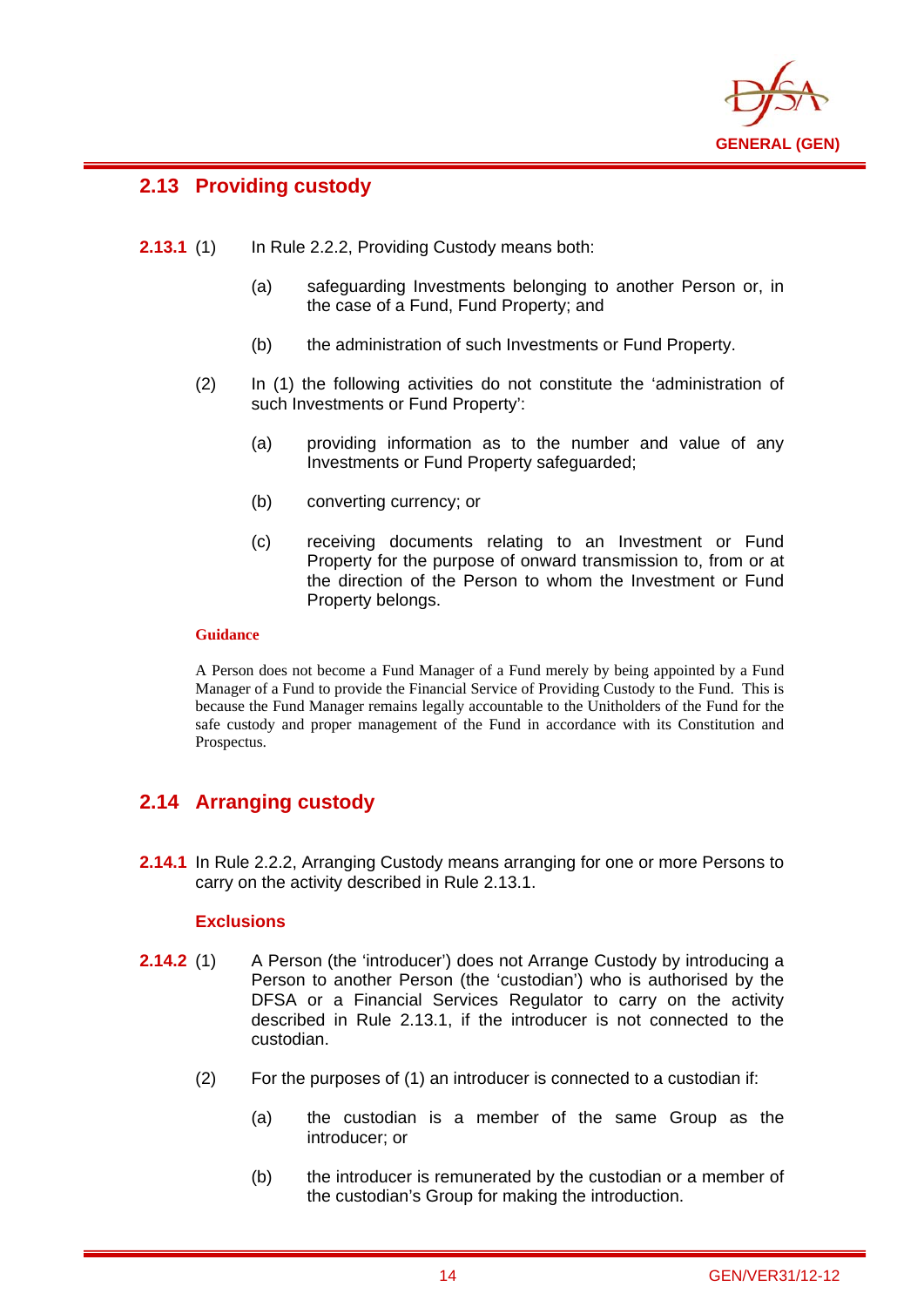

## **2.15 Effecting contracts of insurance**

i

**2.15.1** In Rule 2.2.2, Effecting Contracts of Insurance means effecting such contracts as principal.

## **2.16 Carrying out contracts of insurance**

**2.16.1** In Rule 2.2.2, Carrying Out Contracts of Insurance means carrying out such contracts as principal.

## **2.17 Operating an exchange**

- **2.17.1** In Rule 2.2.2, Operating an Exchange means operating a facility:
	- (a) organised on a temporary or permanent basis, whether or not governed by enforceable rules;
	- (b) which provides a market, whether primary or secondary or both, for the trading of Investments;
	- (c) which provides a system or mechanism, whether an order driven system, a quote driven system or a hybrid of such systems, enabling the market to operate by face to face trading (open outcry), electronic trading or trading by other means; and
	- (d) through which:
		- (i) offers to buy or sell Investments are made or accepted;
		- (ii) buyers and sellers can negotiate the purchase or sale of Investments;
		- (iii) contracts can be entered into for the transfer of ownership of or the title to Investments;
		- (iv) the timely discharge (whether by performance, compromise or otherwise) of the rights and liabilities of the parties to the transactions in respect of which they provide such services (being rights and liabilities in relation to those transactions) is secured; or
		- (v) the prices of Investments, price movements and price and size of the most recent trades are displayed and updated.

#### **Guidance**

The effect of the exemption in relation to the by way of business 'test' set out in Rule 2.3.4(1) is that the activity in Rule 2.17.1 of Operating an Exchange also includes the carrying on of any activity specified under Rule 2.2.2, other than Operating a Clearing House and Operating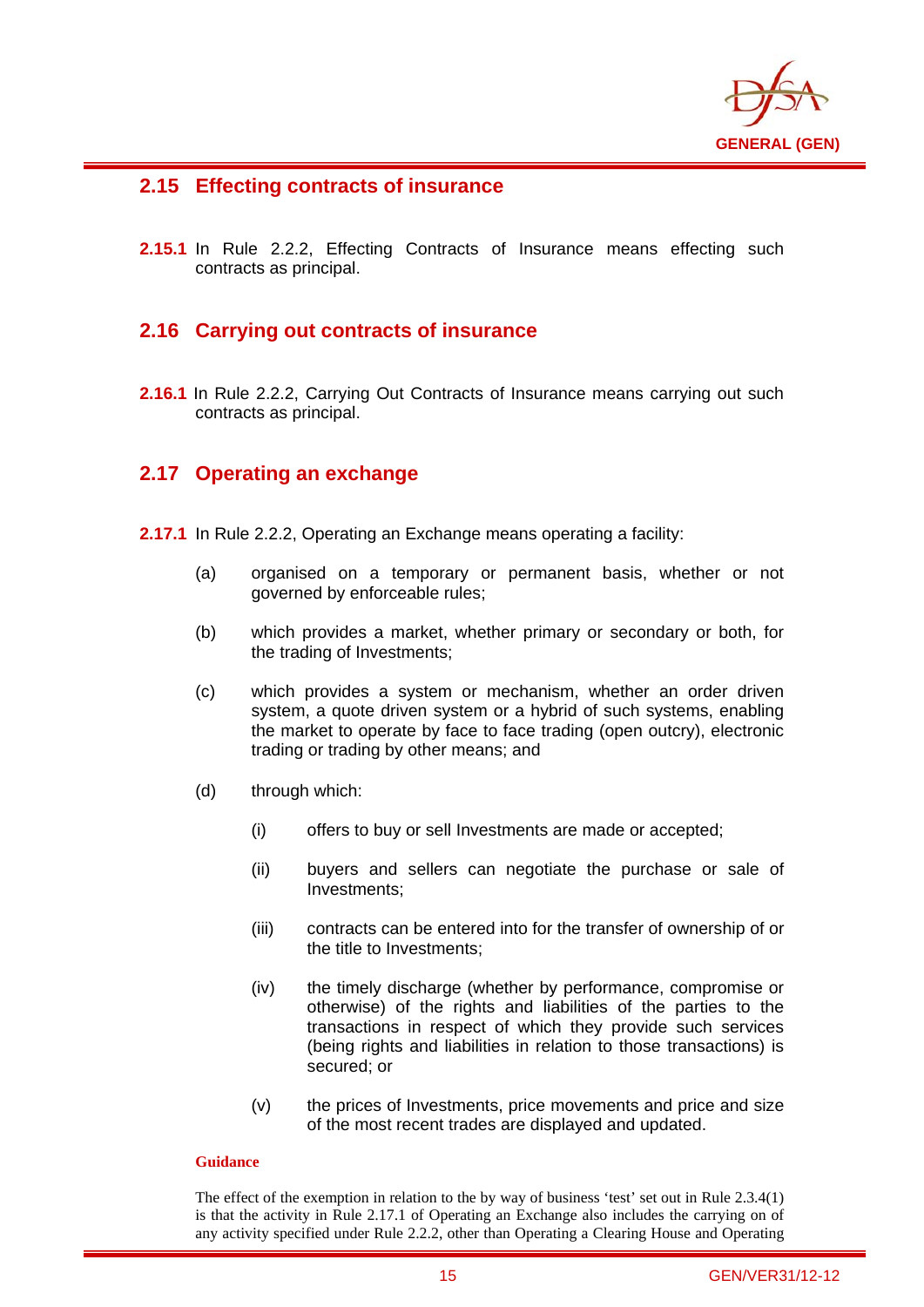

an Alternative Trading System, if the activity is carried on as part of an Exchange's business as an Exchange. Such an Authorised Market Institution is, therefore, automatically authorised under its Licence in respect of such activities unless the DFSA imposes a restriction on the Authorised Market Institution's Licence to remove such authorisation. Rule 2.3.4(3) covers the situation where the Authorised Market Institution is Operating both as an Exchange and as a Clearing House.

#### **Exclusions**

i

**2.17.2** A Person does not carry on an activity of the kind specified in Rule 2.17.1 if he operates a facility which merely amounts to an Alternative Trading System.

## **2.18 Operating a clearing house**

- **2.18.1** (1) In Rule 2.2.2, Operating a Clearing House means operating a facility:
	- (a) organised on a temporary or permanent basis, whether or not governed by enforceable rules;
	- (b) which provides by electronic or other means or mechanism by which or through which clearing or settlement occurs in respect of any transaction in respect of an Investment; and
	- (c) which in the course of providing clearing or settlement services:
		- (i) becomes the legal counterparty to transactions;
		- (ii) becomes the guarantor of the performance of contracts;
		- (iii) administers and co-ordinates delivery and settlement of contracts;
		- (iv) secures the timely discharge (whether by performance, compromise or otherwise) of the rights and liabilities of the parties to the transactions in respect of which they provide such services (being rights and liabilities in relation to those transactions); or
		- (v) acts as registrar to a market by recording details of matched trades.
	- (2) 'Provides' in (1)(b) includes providing such means or mechanism to, or for, an Authorised Market Institution.

#### **Guidance**

The effect of the exemption in relation to the by way of business 'test' set out in Rule 2.3.4(2) in that the activity in Rule 2.18.1 of Operating a Clearing House also includes the carrying on of any activity specified under Rule 2.2.2, other than Operating an Exchange or Operating an Alternative Trading System, if the activity is carried on for the purpose of, or in connection with, the provision of clearing services by a Clearing House. Such an Authorised Market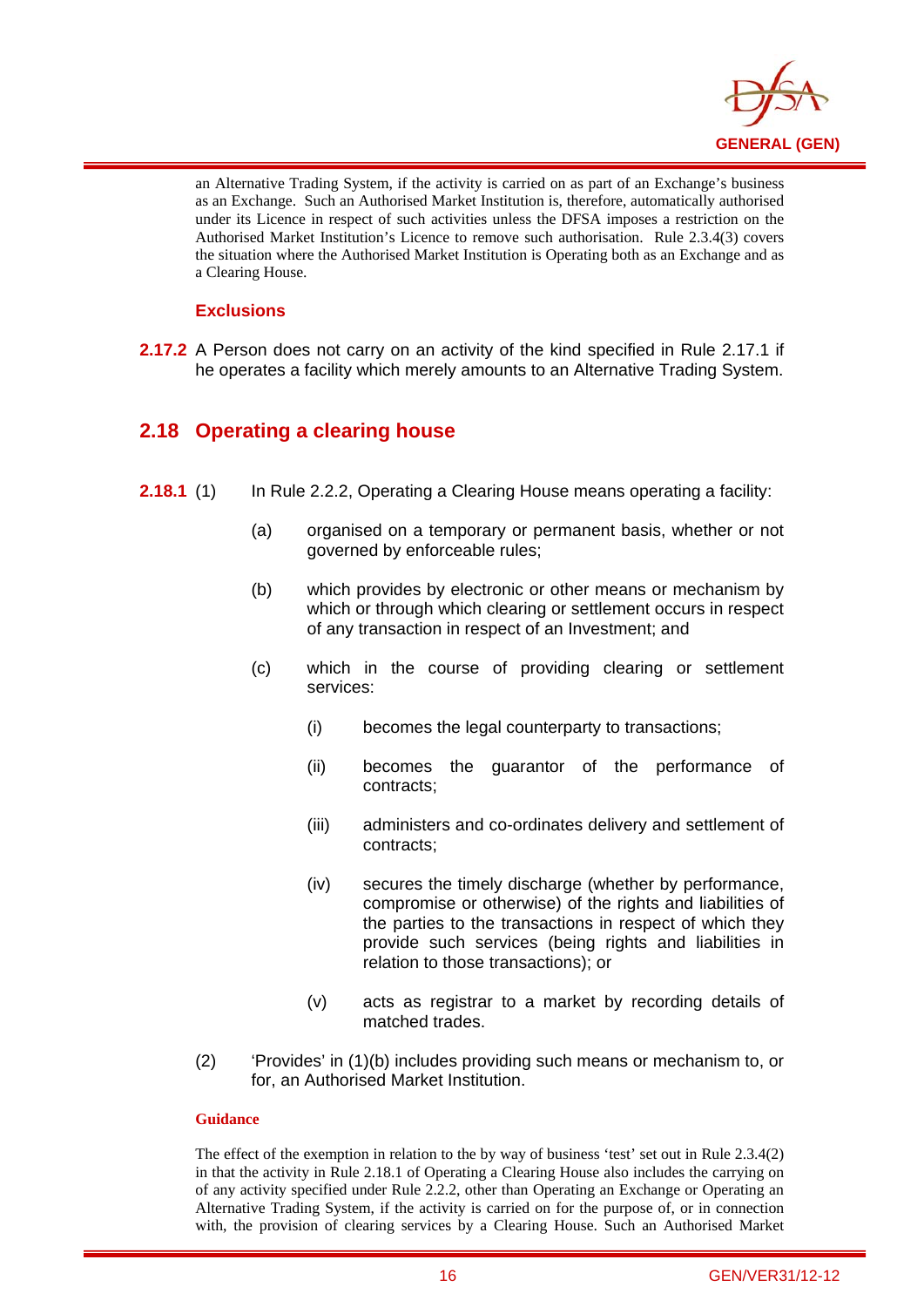

Institution is, therefore, automatically authorised under its Licence in respect of such activities unless the DFSA imposes a restriction on the Authorised Market Institution's Licence to remove such authorisation. Rule 2.3.4(3) covers the situation where the Authorised Market Institution is Operating both as an Exchange and as a Clearing House.

#### **Exclusions**

i

**2.18.2** A Person does not carry on an activity of the kind specified in Rule 2.18.1 if he acts on his own behalf or on behalf of only one party to a transaction.

## **2.19 Insurance intermediation**

- **2.19.1** (1) In Rule 2.2.2, Insurance Intermediation means:
	- (a) advising on insurance;
	- (b) acting as agent for another Person in relation to the buying or selling of insurance for that other Person; or
	- (c) making arrangements with a view to another Person, whether as principal or agent, buying insurance.
	- (2) In (1)(a), 'advising' means giving advice to a Person in his capacity as a policyholder or potential policyholder, or in his capacity as agent for a policyholder or potential policyholder on the merits of his entering into a Contract of Insurance whether as principal or agent.
	- (3) In (2), 'advice' includes a statement, opinion or report:
		- (a) where the intention is to influence a Person, in making a decision, to select a particular Contract of Insurance or insurance cover; or
		- (b) which could reasonably be regarded as being intended to have such influence.
	- (4) The arrangements in (1)(c) include arrangements which do not bring about the transaction.
	- (5) The arrangements in (1)(c) do not include arrangements of the kind described in Rule 2.26.1 that constitute marketing.

#### **Guidance**

In regard to arrangements under Rule 2.19.1(5), pursuant to Rule 2.2.10, an Authorised Firm (other than a Representative Office) may carry on an activity of the kind described in Rule 2.26.1 that constitutes marketing without the need for any additional authorisation to do so.

#### **Exclusions**

**2.19.2** A Person does not carry on the activities specified in Rule 2.19.1(1)(b) or (c) if he enters or is to enter into a transaction in respect of a Contract of Insurance as principal.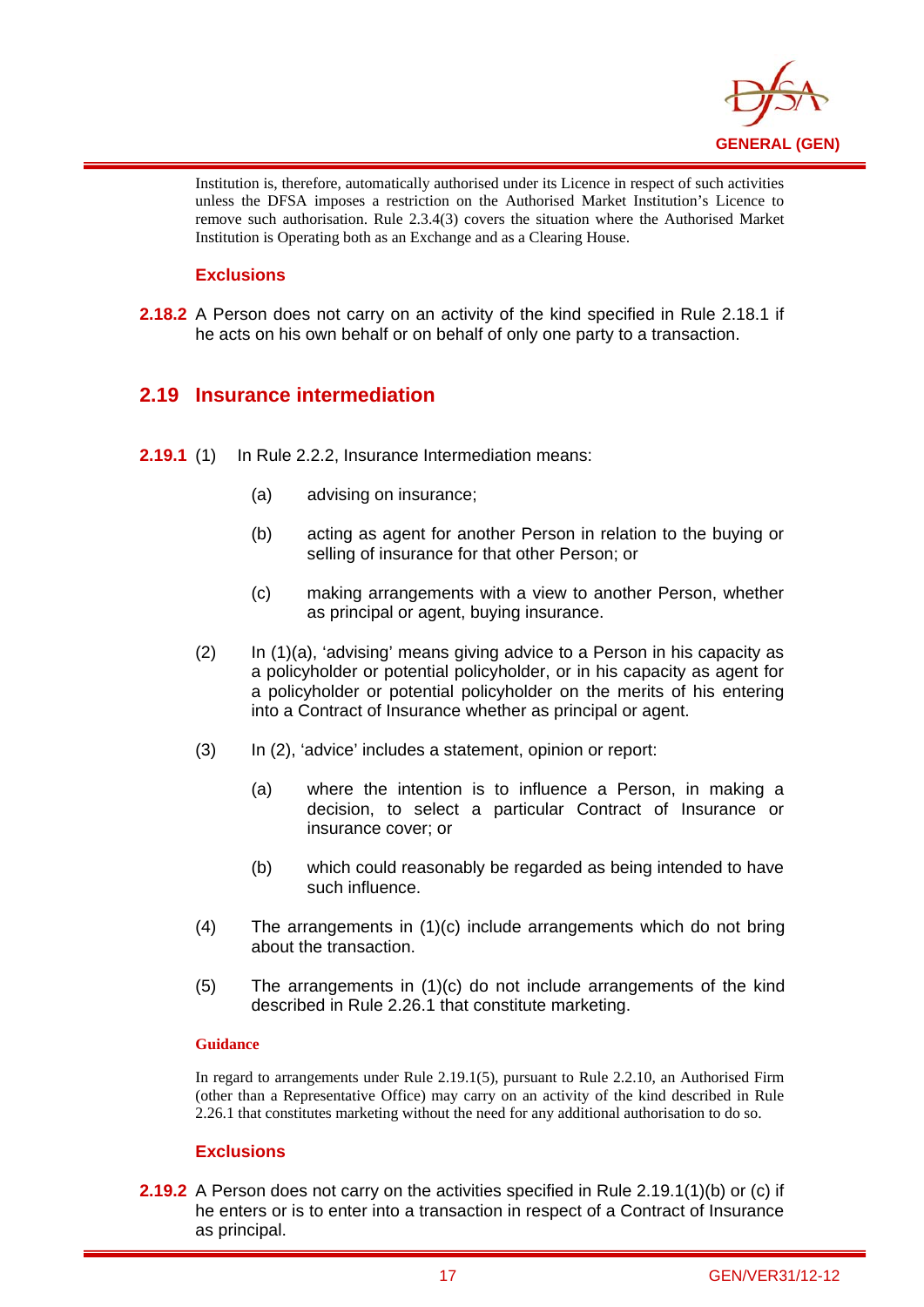

**2.19.3** A Person does not carry on Insurance Intermediation if the activity:

i

- (a) is carried on in the course of any professional business which does not otherwise consist of the carrying on of Financial Services;
- (b) may reasonably be regarded as a necessary part of any other services provided in the course of that professional business; and
- (c) is not remunerated separately from the other services.
- **2.19.4** A Person does not give advice in relation to a Contract of Insurance by giving advice in any newspaper, journal, magazine, broadcast service or similar service in any medium if the principal purpose of the publication or service, taken as a whole, is neither:
	- (a) that of giving advice of the kind mentioned in Rule 2.19.1; nor
	- (b) that of leading or enabling Persons to buy types of insurance.
- **2.19.5** A Person does not arrange a Contract of Insurance merely by providing the means by which one party to a transaction is able to communicate with other such parties.
- **2.19.6** A Person who is an Authorised Firm does not advise in relation to an Insurance Contract if it is authorised under its Licence to carry on the Financial Service of Advising on Financial Products or Credit, to the extent the advice relates to a contract of Long-Term Insurance not being a contract of reinsurance.
- **2.19.7** A Person who is an Authorised Firm does not arrange a Contract of Insurance if it is authorised under its Licence to carry on the Financial Service of Arranging Credit or Deals in Investments, to the extent that the arranging relates to rights under a contract of Long-Term Insurance not being a contract of reinsurance.

#### **2.20 Insurance management**

- **2.20.1** (1) In Rule 2.2.2, Insurance Management means providing management services or exercising managerial functions for an insurer.
	- (2) In (1) management services and managerial functions include administration and underwriting.
	- (3) In (1) an 'insurer' means a Person effecting or carrying out Contracts of Insurance.

#### **Exclusions**

**2.20.2** A Person does not provide Insurance Management to an insurer if he is an Employee of that insurer.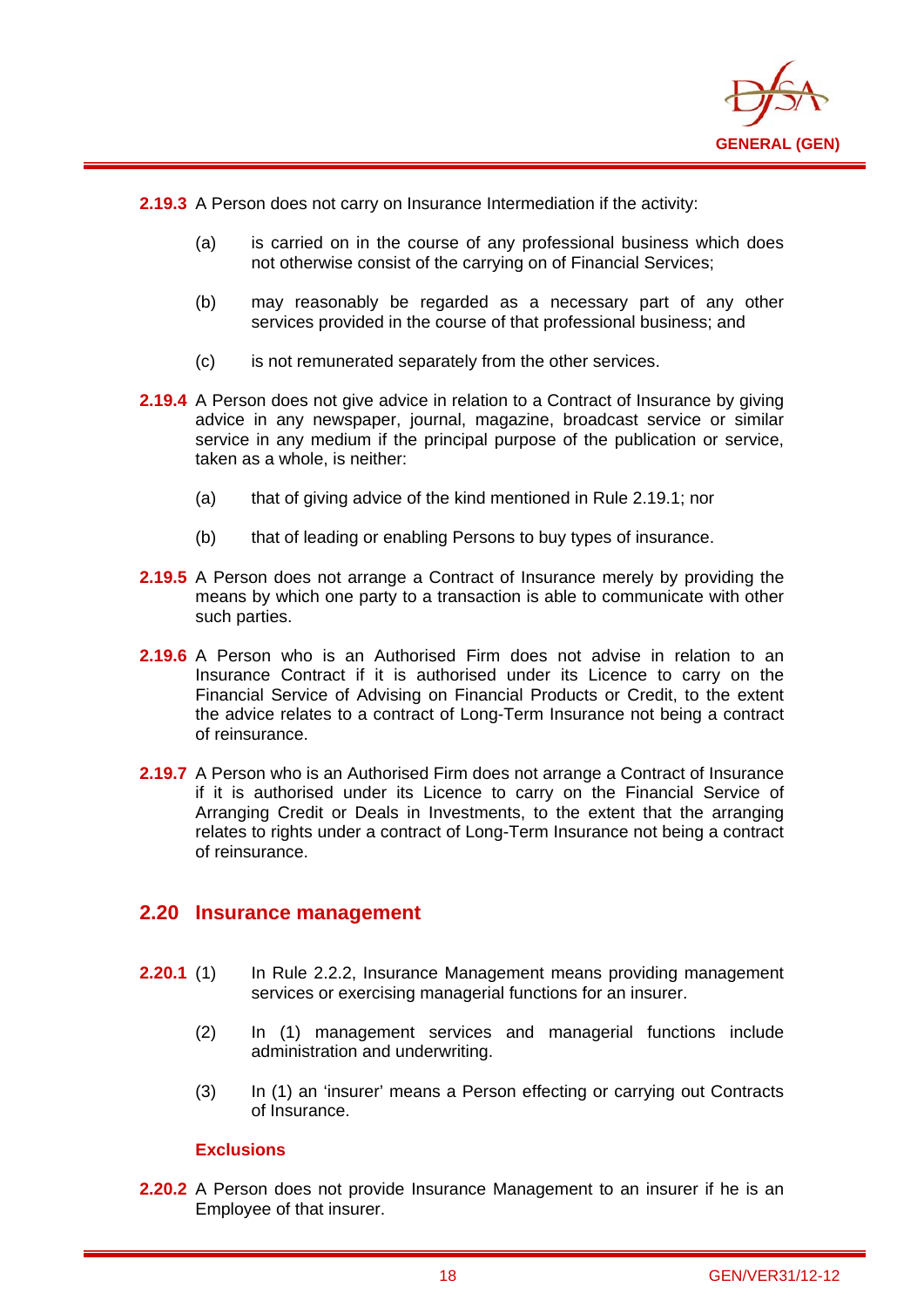

i **2.20.3** A Person who is an Authorised Firm does not provide Insurance Management if it is an Insurer.

## **2.21 Managing a profit sharing investment account**

**2.21.1** In Rule 2.2.2, Managing a Profit Sharing Investment Account means managing an account or portfolio which is a Profit Sharing Investment Account.

## **2.22 Operating an alternative trading system**

- **2.22.1** (1) In Rule 2.2.2, Operating an Alternative Trading System means making arrangements with a view to another Person whether as principal or agent buying or selling an Investment by way of operating a facility:
	- (a) which is organised on a temporary or permanent basis, whether or not governed by enforceable rules;
	- (b) which provides a means by which over the counter (OTC) trading of Investments can take place; and
	- (c) which provides a system or mechanism, whether an order driven system, a quote driven system or a hybrid of such systems, which enables electronic trading or trading by other means and through which;
		- (i) offers to buy or sell Investments are made or accepted;
		- (ii) buyers and sellers can negotiate the purchase or sale of Investments;
		- (iii) contracts can be entered into for the transfer of ownership of or the title to Investments; or
		- (iv) the prices of Investments, price movements and price and size of the most recent trades are displayed and updated.
	- (2) For the purposes of (1), "OTC" means in relation to a transaction in an Investment, a transaction not effected on an Exchange or its equivalent in any other jurisdiction.
	- (3) In (1), a facility is not an Alternative Trading System if it is merely an order routeing system where buying and selling interests or orders are merely transmitted but do not interact.
	- (4) In (1) a Person providing the facility still operates an Alternative Trading System even though that Person may from time to time deal as agent for another Person or deal as principal with another Person using the facility.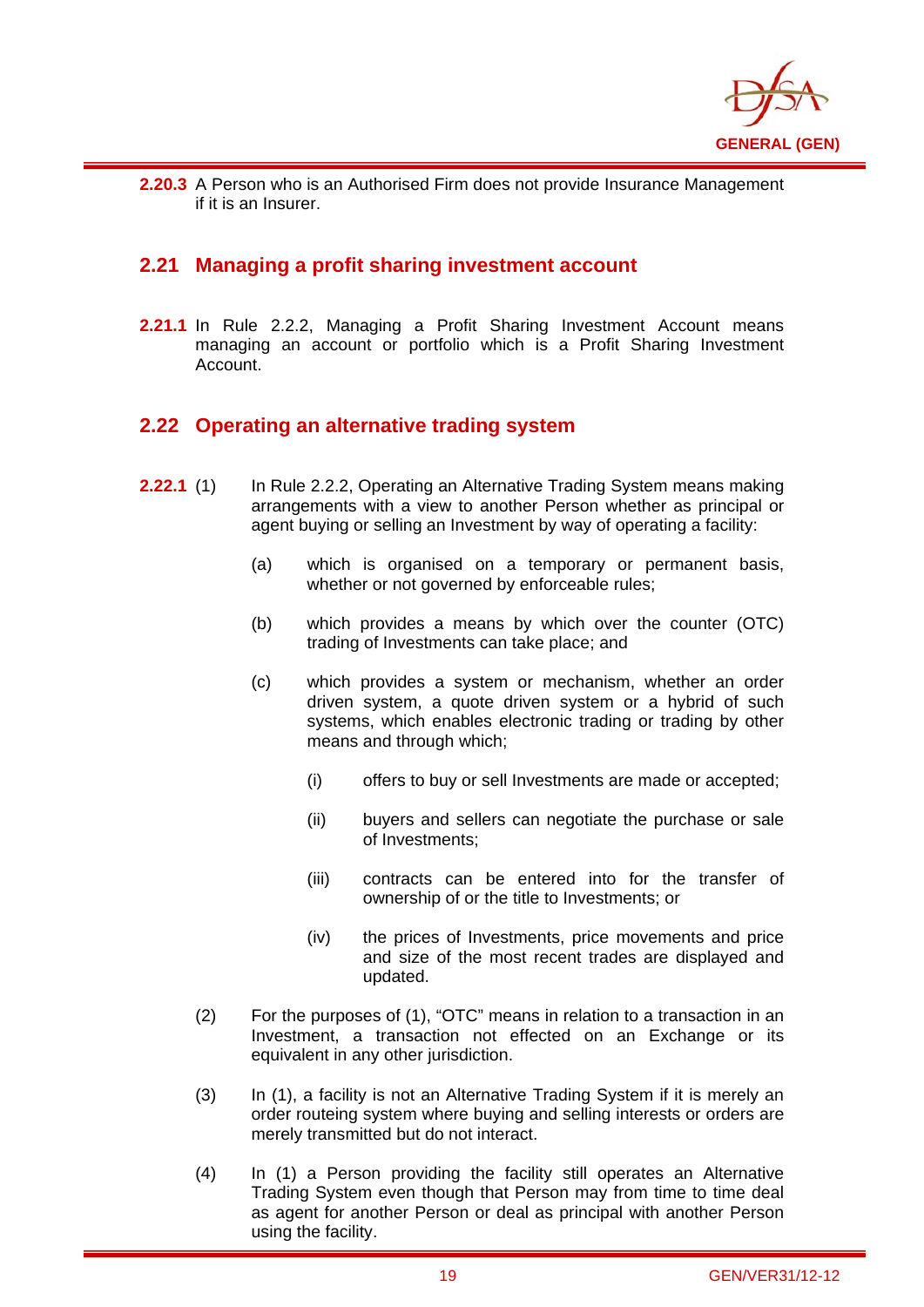

(5) For the purposes of (1) a Person operates an Alternative Trading System even though the facility itself is provided by a third party on behalf of that Person and that Person merely provides use of that facility to other Persons.

#### **Exclusions**

i

- **2.22.2** A Person does not carry on an activity of the kind specified in Rule 2.22.1 if he as the operator of the facility:
	- (a) is a counterparty to every transaction effected on the facility;
	- (b) acts as a central counterparty accepting the risk of default of any of its Clients or otherwise becomes the guarantor of the performance of every transaction effected using the facility;
	- (c) exercises discretion as to how the buying or selling interests interact on the facility; or
	- (d) is an Authorised Market Institution.

## **2.23 Providing Trust Services**

- **2.23.1** In Rule 2.2.2, Providing Trust Services means:
	- (a) the provision of services with respect to the creation of an express trust;
	- (b) arranging for any Person to act as a trustee in respect of any express trust;
	- (c) acting as trustee in respect of an express trust;
	- (d) the provision of Trust Administration Services in respect of an express trust; or
	- (e) acting as protector or enforcer in respect of an express trust.

#### **Guidance**

Providing generic advice on the desirability of using a trust does not amount to Providing Trust Services as defined in Rule 2.23.1.

- **2.23.2** A Person who is an Ancillary Service Provider does not provide Trust Services where it only:
	- (a) arranges for a Person to act as trustee in respect of an express trust; or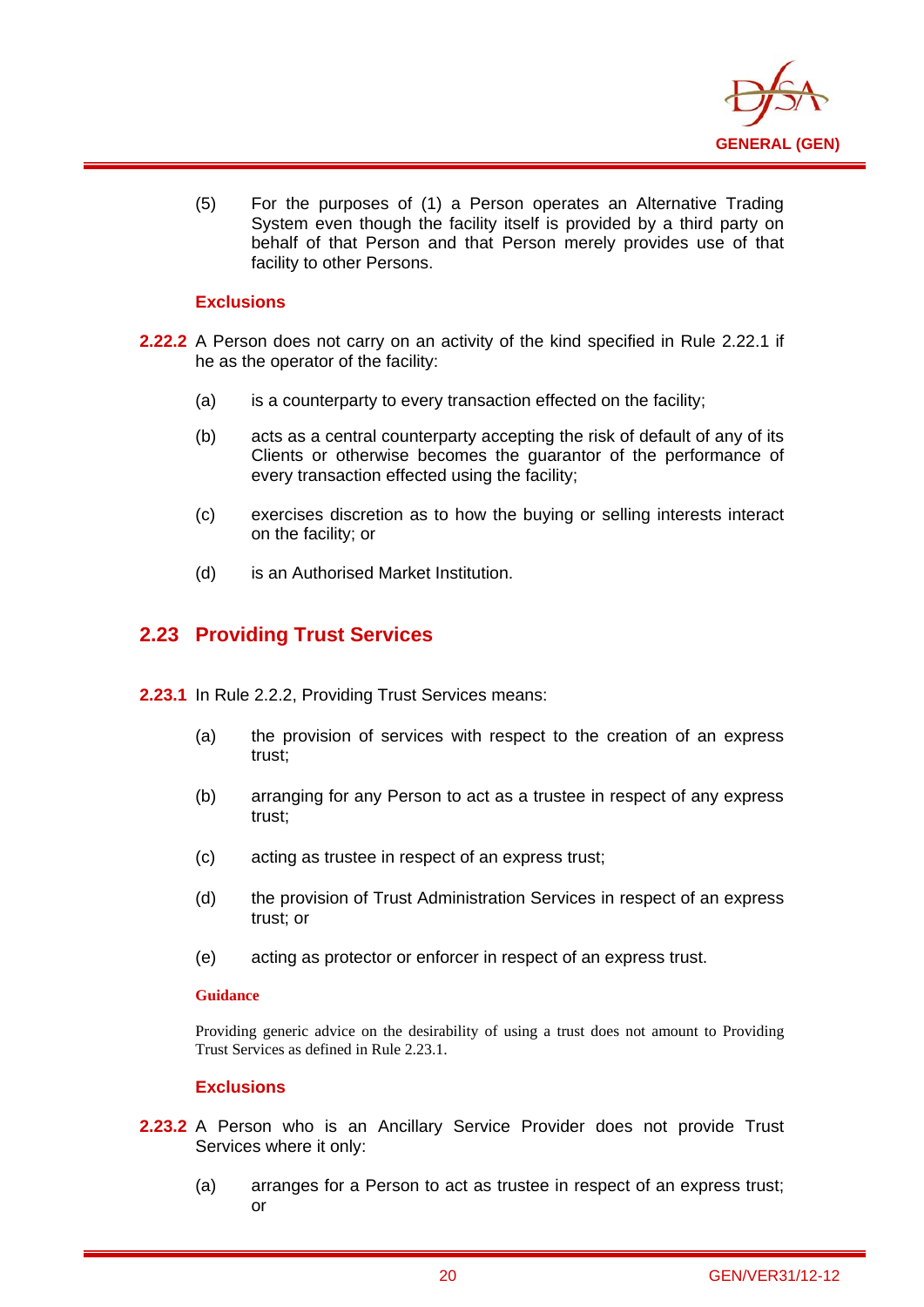

(b) provides services with respect to the creation of an express trust;

provided that:

- (i) the provision of such services is solely incidental to the practice of law or accounting as the case may be; and
- (ii) the ASP is not holding itself out as Providing Trust Services.

#### **Guidance**

i

Acting as trustee, protector or enforcer or Providing Trust Administration Services are not activities incidental to the practice of law or accounting and require a Licence.

**2.23.3** A Person is not Providing Trust Services if that Person is the Trustee of a Fund and the activities are in connection with or arise from, acting as the Trustee of the Fund.

## **2.24 Providing fund administration**

- **2.24.1** In Rule 2.2.2, Providing Fund Administration means providing one or more of the following services in relation to a Fund:
	- (a) processing dealing instructions including subscriptions, redemptions, stock transfers and arranging settlements:
	- (b) valuing of assets and performing net asset value calculations;
	- (c) maintaining the share register and Unitholder registration details;
	- (d) performing anti money laundering requirements;
	- (e) undertaking transaction monitoring and reconciliation functions;
	- (f) performing administrative activities in relation to banking, cash management, treasury and foreign exchange;
	- (g) producing financial statements, other than as the Fund's registered auditor; or
	- (h) communicating with participants, the Fund, the Fund Manager, and investment managers, the prime brokers, the Regulators and any other parties in relation to the administration of the Fund.

## **2.25 Acting as the Trustee of a Fund**

**2.25.1** (1) In Rule 2.2.2, Acting as the Trustee of a Fund means holding the assets of a Fund on trust for the Unitholders where the Fund is in the form of an Investment Trust.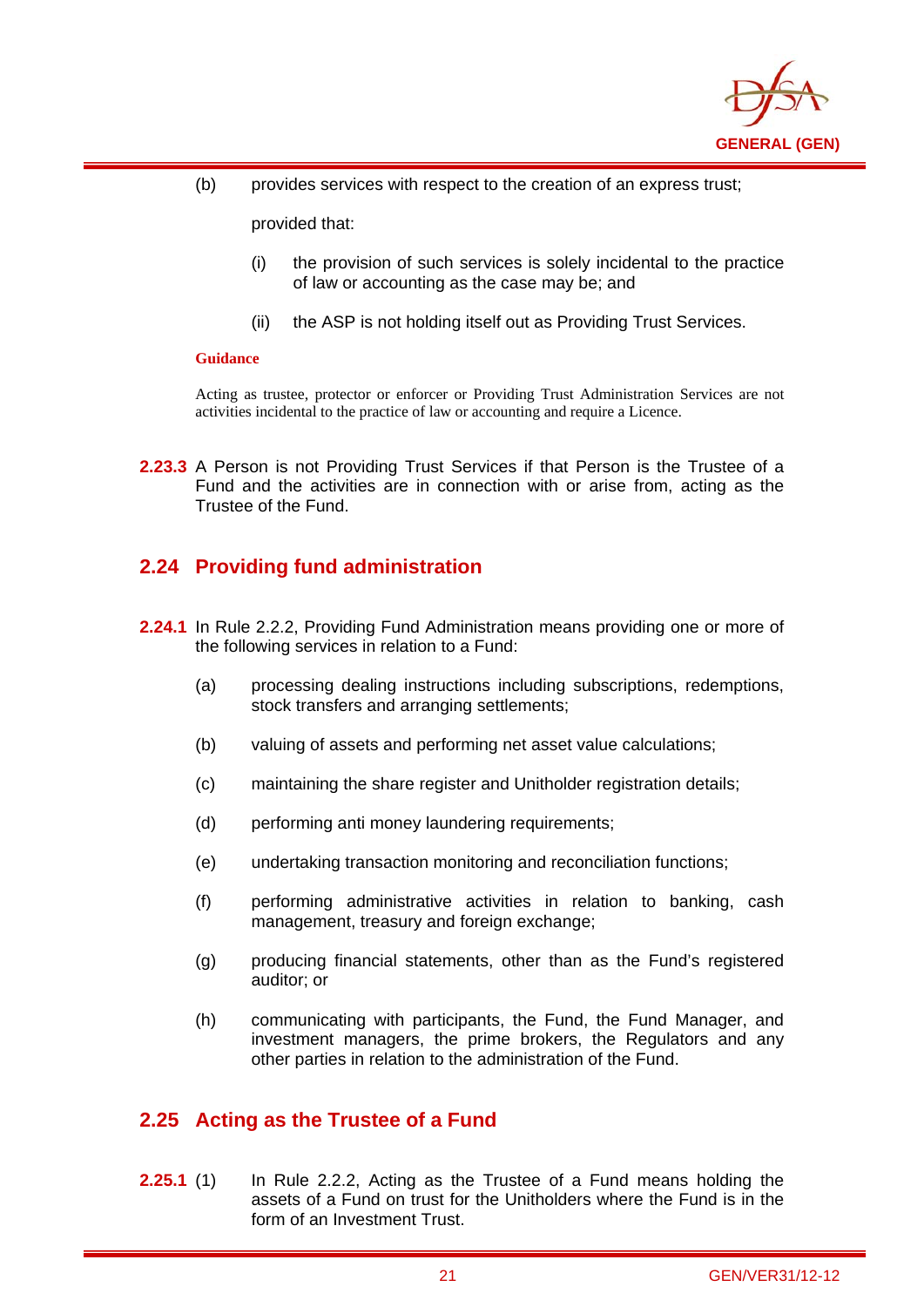

(2) To the extent that any activity under (1) constitutes Providing Fund Administration or Providing Custody, such a Financial Service is taken to be incorporated within Acting as the Trustee of a Fund.

#### **Guidance**

i

Rule 2.25.1(2) alleviates any requirement upon a Trustee to obtain further authorisations for certain Financial Services where the activities fall within the ordinary scope of the activity of Acting as the Trustee of a Fund. The provision also facilitates the delegation of these discrete activities under CIR section 7.3.

#### **Exclusions**

**2.25.2** A Person is not Acting as the Trustee of a Fund merely because he is acting as an agent, employee or delegate of a Trustee.

## **2.26 Operating a Representative Office**

- **2.26.1** (1) In Rule 2.2.2 Operating a Representative Office means the marketing of one or more financial services or financial products which are offered in a jurisdiction other than the DIFC.
	- (2) For the purposes of (1) 'marketing' means:
		- (a) providing information on one or more financial products or financial services;
		- (b) engaging in promotions in relation to (a); or
		- (c) making introductions or referrals in connection with the offer of financial services or financial products;

provided that such activities do not constitute:

- (d) Advising on Financial Products or Credit; or
- (e) receiving and transmitting orders in relation to a financial product.
- (3) For the purposes of (1) and (2) (a), (c) and (d), the term 'financial product' means an Investment, a Credit Facility, a Deposit, a Profit Sharing Investment Account or a Contract of Insurance.

- **2.26.2** An Authorised Firm other than a Representative Office does not Operate a Representative Office if it undertakes any activities of the kind described in Rule 2.26.1 that constitute marketing.
- **2.26.3** Any communication which amounts to marketing in respect of a financial service or financial product, which is issued by or on behalf of a government or non-commercial government entity, does not constitute marketing for the purposes of Rule 2.26.1.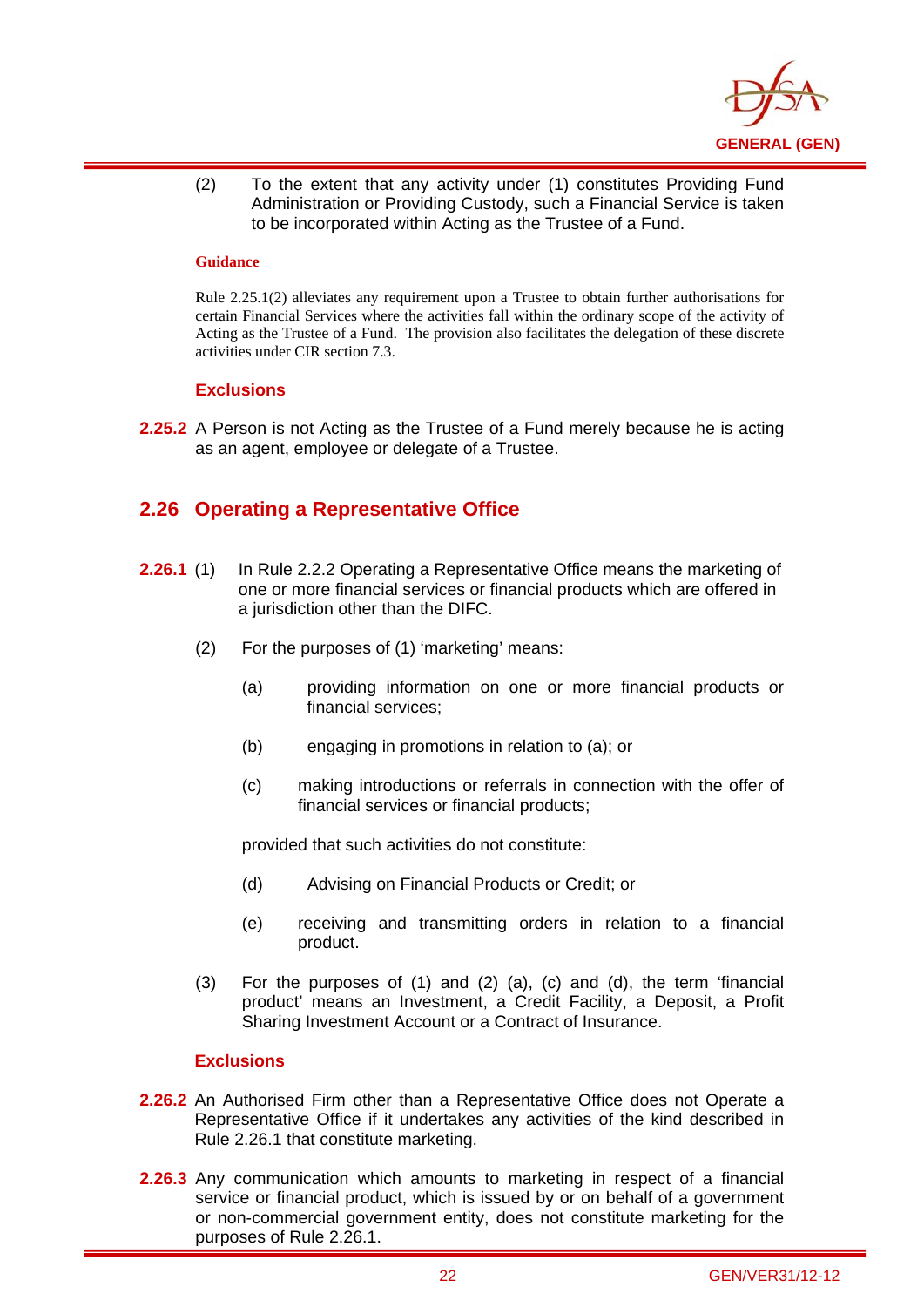

## **2.27 Operating a Credit Rating Agency**

i

- **2.27.1** (1) In Rule 2.2.2, Operating a Credit Rating Agency means undertaking one or more Credit Rating Activities for the purpose of producing a Credit Rating with a view to that Credit Rating being:
	- (a) disseminated to the public; or
	- (b) distributed to a Person by subscription;

whether or not it is in fact disseminated or distributed.

- (2) For the purposes of (1):
	- (a) Credit Rating Activities are data and information analysis relating to a Credit Rating or the evaluation, approval, issue or review of a Credit Rating; and
	- (b) a Credit Rating is an opinion expressed using an established and defined ranking system of rating categories regarding the creditworthiness of a Rating Subject.
- (3) In (2), a Rating Subject means:
	- (a) a Person other than a natural person;
	- (b) a credit commitment; or
	- (c) a debt or debt-like Investment.

#### **Exclusions**

**2.27.2** A Person does not Operate a Credit Rating Agency where that Person prepares any credit scores, credit scoring systems or similar assessments relating to obligations arising from consumer, commercial or industrial relationships.

#### **Guidance**

- 1. The effect of Rule 2.27.1 is that even if a Person undertakes from a place of business in the DIFC some but not all of the Credit Rating Activities for the purpose of producing a Credit Rating, that Person needs to have a Licence authorising it to Operate a Credit Rating Agency.
- 2. Where a Credit Rating Agency outsources some of its Credit Rating Activities, it will need to ensure that it meets the relevant requirements, including those relating to outsourcing, in Rule 5.3.21.
- 3. There is no express prohibition against carrying on the Financial Service of Operating a Credit Rating Agency by Persons who are authorised to carry on other Financial Services. However, the specific conduct requirements applicable to Credit Rating Agencies in COB chapter 8, include a prohibition against certain types of consultancy and advisory services being provided by a Credit Rating Agency. Therefore, even if a Credit Rating Agency has an appropriate Licence authorising it to provide advice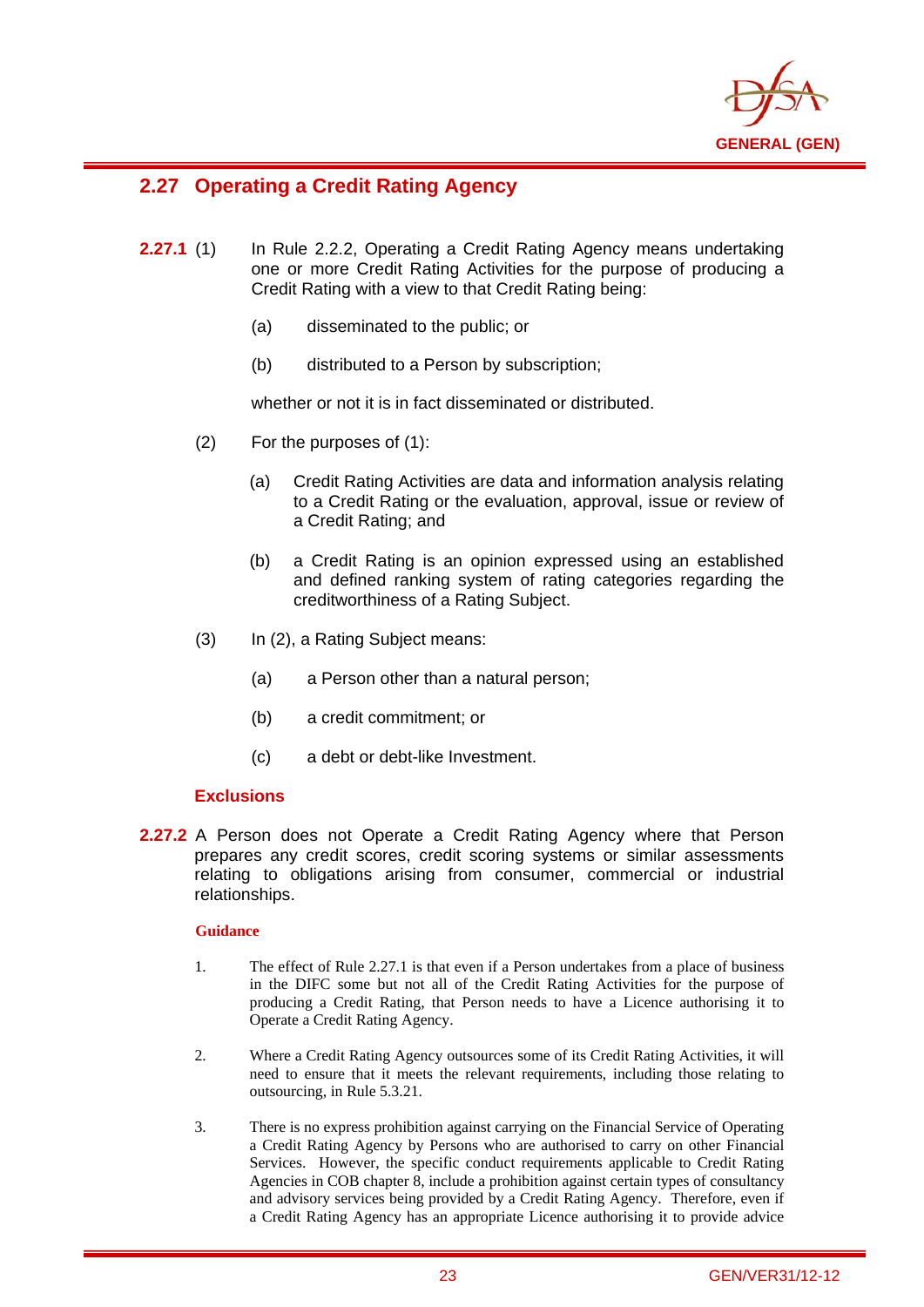

on financial products, it will not be able to provide the prohibited type of consultancy and advisory services.

4. A Person may provide a private Credit Rating for the exclusive use of another Person (Second Person) without seeking a License authorising it to Operate a Credit Rating Agency where the Credit Rating is produced based on the request of the Second Person and is not intended to be disseminated to the public or distributed by subscription. Such a Person may wish to include an express warning in the Credit Rating that it is intended only for the exclusive use of the Second Person and obtain from such Second Person a prior written undertaking that the Credit Rating will not be disseminated to the public or distributed on subscription.

i

5. Credit scoring referred to in Rule 2.27.2 is a method of assessing creditworthiness. A credit score is primarily based on credit report information typically sourced from credit bureaus. A Person does not become a Credit Rating Agency merely by preparing or providing credit assessments. Lenders, such as banks and credit card companies, use credit scores to evaluate the potential risk posed by lending money to consumers and to mitigate losses due to bad debt. Insurance companies, and government departments also employ the same techniques.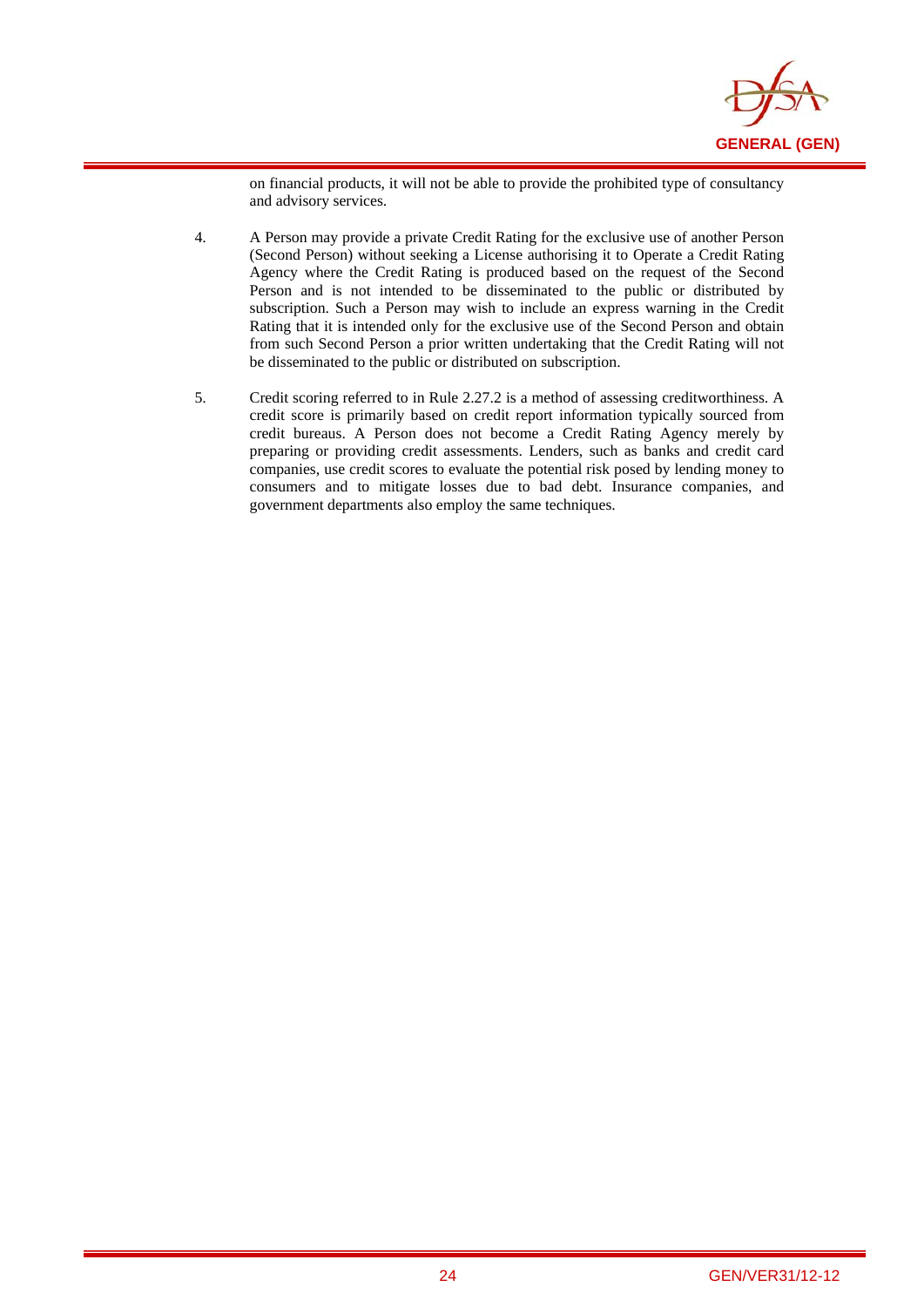

## **3. FINANCIAL PROMOTIONS**

## **3.1 Application**

i

- **3.1.1** This chapter applies to any Person who approves, makes or intends to make a Financial Promotion in or from the DIFC.
- **3.1.2** Rules 3.4.1 to 3.6.3 do not apply to a Person who makes an Offer which is in accordance with the requirements relating to:
	- (a) an Offer of Securities under the Markets Law 2012 and the MKT Rules; or
	- (b) an Offer of Units under the Collective Investment Law 2010 and CIR Rules.

#### **3.2 Overview**

**3.2.1** The Rules in this chapter are made for the purposes of the Financial Promotions Prohibition in Article 41A of the Regulatory Law 2004.

#### **Guidance**

1. Article 41A(3) of the Regulatory Law 2004 defines a Financial Promotion as:

*"Any communication, however made, which invites or induces a Person to:* 

- *(a) enter into, or offer to enter into, an agreement in relation to the provision of a financial service; or*
- *(b) exercise any rights conferred by a financial product or acquire, dispose of, underwrite or convert a financial product."*
- 2. The Guidance in this chapter is designed to help explain the scope of the Financial Promotions Prohibition.
- 3. The definition of a Financial Promotion is very broad and encompasses the definitions of a "financial promotion" in Article 19(3) of the Collective Investment Law 2010. A Financial Promotion also includes "marketing material" as defined elsewhere in the Rulebook.
- 4. The DFSA considers that a Financial Promotion may be made in any manner and by any form including, but not limited to, an oral, electronic or written communication and includes an advertisement, or any form of promotion or marketing. A disclaimer stating that a communication is not a Financial Promotion would not, on its own, prevent a communication from being a Financial Promotion.
- 5. A Person who is permitted to make a Financial Promotion in the DIFC pursuant to these Rules should ensure that in making such a Financial Promotion he does not breach the Financial Services Prohibition in Article 41 of the Regulatory Law 2004.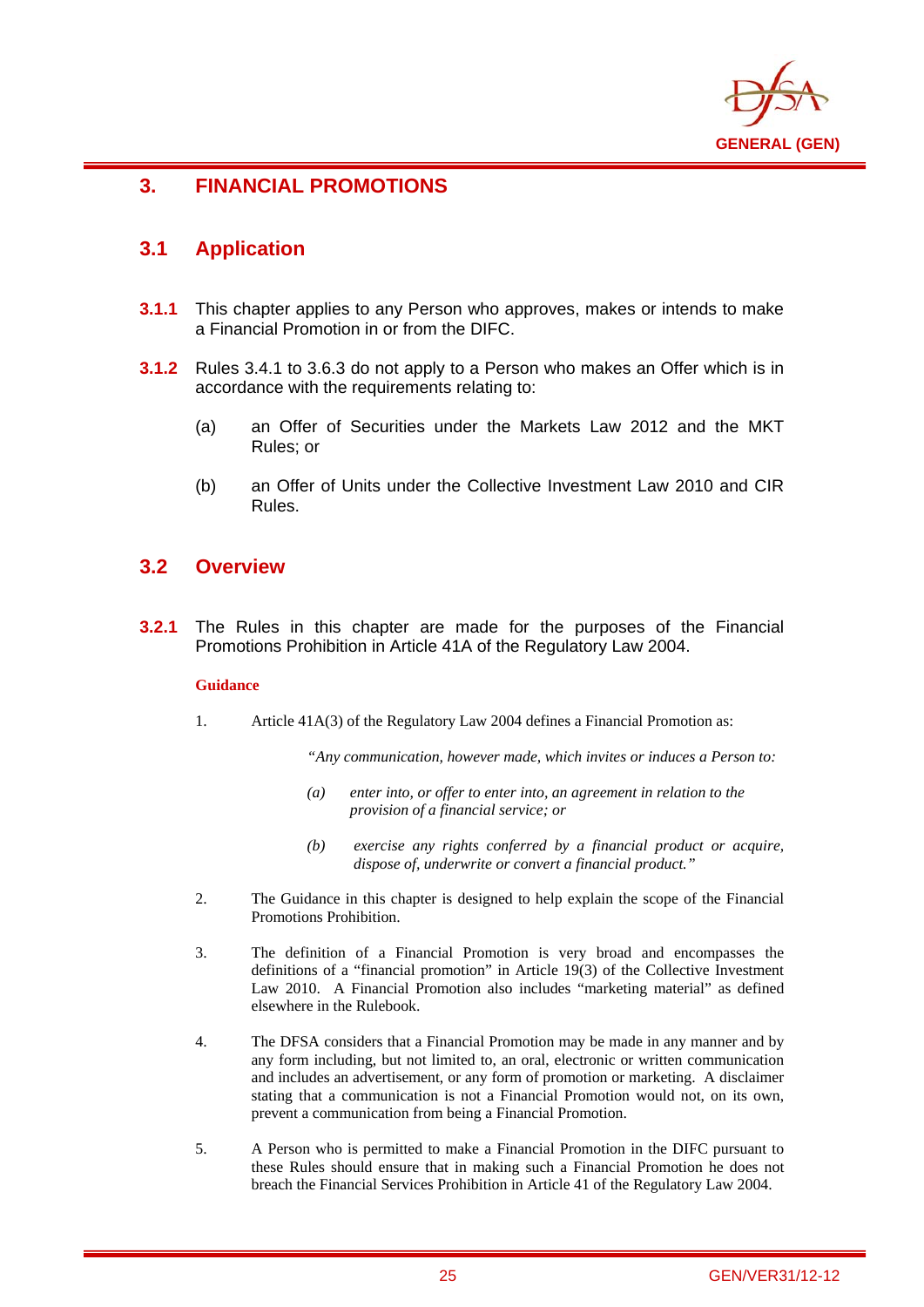

6. Depending on the nature and scale of the activities, if a Person makes Financial Promotions on a regular basis or for a prolonged period while physically located in the DIFC, for example by way of a booth, meetings or conferences, the DFSA may consider such activities as constituting the carrying on of a Financial Service, such as Operating a Representative Office. The DFSA considers that in the context of Financial Promotions, "a regular basis" would be anything more than occasional and "a prolonged period" would usually be anything more than 3 consecutive days.

## **3.3 Definition of a Financial Product**

i

**3.3.1** Pursuant to Article 41A(4) of the Regulatory Law 2004, "financial product" in Article 41A(3)(b) of the Regulatory Law 2004 is hereby prescribed to mean an Investment, a Credit Facility, a Deposit, a Profit Sharing Investment Account, or a Contract of Insurance.

## **3.4 Scope of the Financial Promotions Prohibition**

- **3.4.1** (1) A Person shall not, subject to (2), make a Financial Promotion in or from the DIFC unless that Person is an Authorised Person.
	- (2) A Person other than an Authorised Person may make a Financial Promotion in or from the DIFC if, and only to the extent that, the Person:
		- (a) is licensed and supervised by a Financial Services Regulator in the UAE;
		- (b) is a Recognised Body or External Fund Manager;
		- (c) is a Reporting Entity and makes a Financial Promotion in or from the DIFC exclusively for the purpose of discharging its mandatory disclosure requirements; or
		- (d) makes an exempt Financial Promotion as specified in (3).
	- $(3)$  For the purposes of  $(2)(d)$ , a communication is an "exempt Financial Promotion" if it is:
		- (a) approved by an Authorised Firm;
		- (b) directed at and capable of acceptance exclusively by a Person who appears on reasonable grounds to be a Professional Client of the type specified in COB Rule 2.3.2(2);
		- (c) made to a Person in the DIFC (the "recipient") as a result of an unsolicited request by the recipient to receive the Financial Promotion;
		- (d) made or issued by or on behalf of a government or noncommercial government entity; or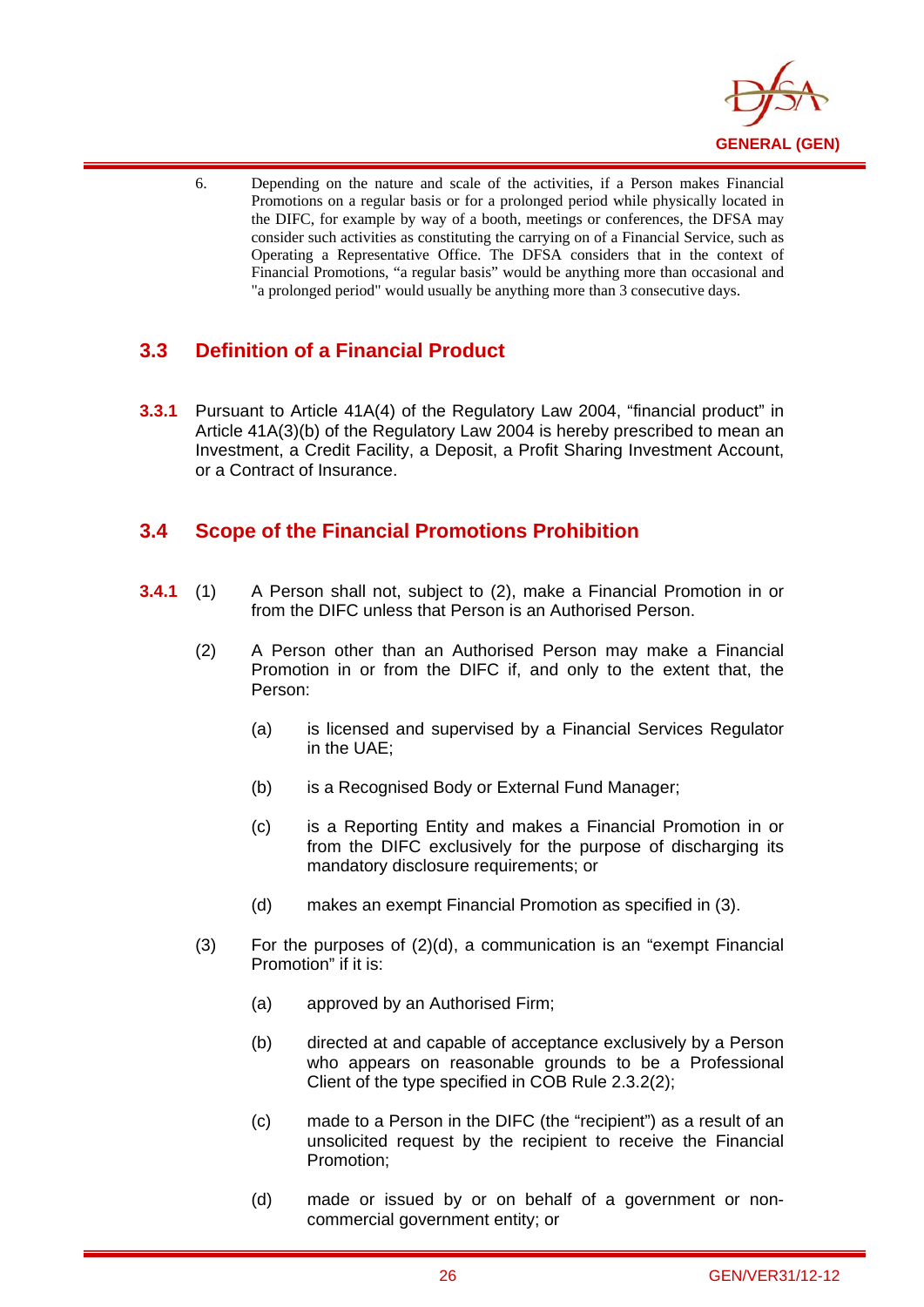

- (e) made in the DIFC by a Person in the course of providing legal or accountancy services and which may reasonably be regarded as incidental to and a necessary part of the provision of such services.
- **3.4.2** A Person does not breach the Financial Promotions Prohibition if:
	- (a) the Person causes a Financial Promotion to be made in the course of providing a facility which is a mere conduit for the making of the Financial Promotion;
	- (b) the Person is located outside the DIFC and makes a Financial Promotion which appears, on reasonable grounds, to be a communication which is not directed at or intended to be acted upon by a Person in the DIFC; or
	- (c) the Financial Promotion is not made for a commercial or business purpose.

#### **Guidance**

i

- 1. Examples of a mere conduit would include a newspaper or magazine, a website carrying third-party banner ads, a postman or courier, a person paid to hand out promotional material to the public and an event venue - unless in each case they were the originator i.e the Person who makes the Financial Promotion.
- 2. In Rule 3.4.2(b) the DFSA considers that the following non-exhaustive list of factors may each be indicative of whether or not a Financial Promotion is "intended to be acted upon by, or targeted at, Persons in the DIFC":
	- i. whether it is expressed to be for a Person or type of Person in the DIFC;
	- ii. whether it is sent to an address (including a P.O. Box) in the DIFC;
	- iii. whether it is physically distributed to Persons in the DIFC;
	- iv. whether it takes place in the DIFC;
	- v. whether it makes reference to the DIFC;
	- vi. whether it appears in a DIFC publication;
	- vii. whether it appears on a DIFC-based or related website or other media
	- viii. whether it is sent to the email of a Person in the DIFC; or
	- ix. whether it contains a prominent and clear disclaimer on its face that it is not intended to be acted upon by Persons in the DIFC.
- 3. The DFSA in applying Rule 3.4.2(c) will generally consider that for a communication to be made "for a commercial or business purpose" there must be a commercial element to the Financial Promotion, whether or not the Financial Promotion actually leads to the provision of any financial service. However, the DFSA considers that "for a commercial or business purpose" requires a commercial or business interest on the part of the communicator and the nature of the communicator's business need not be related to any specific financial service.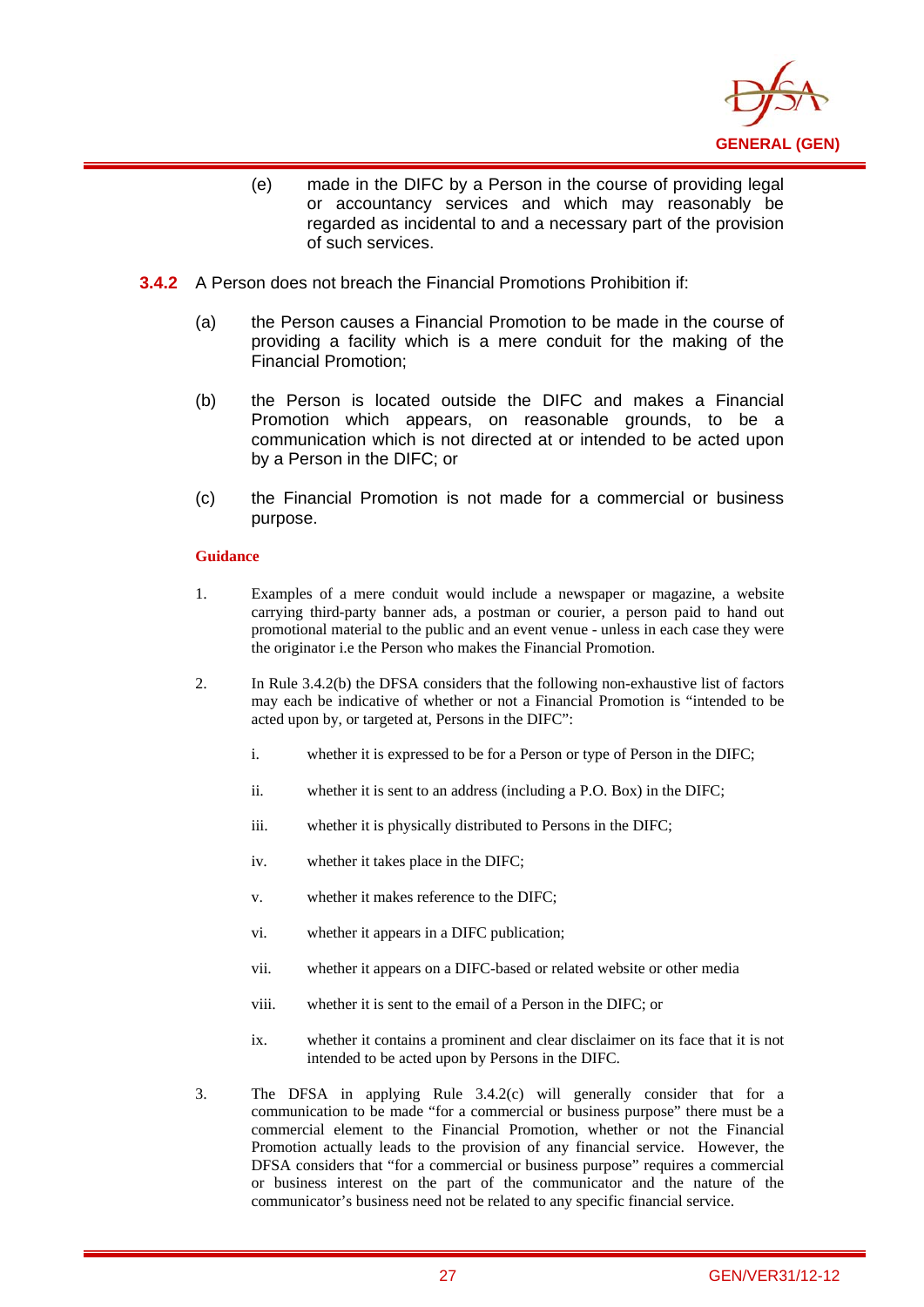

4. The DFSA considers that a Person located outside the DIFC who makes a Financial Promotion into the DIFC, makes that communication in the DIFC. The DFSA considers that the prohibition in Article 41A(1) applies irrespective of where the communicator of the Financial Promotion is located.

## **3.5 Additional Rules for Financial Promotions**

i

- **3.5.1** (1) A Person in Rule 3.4.1(2) (a) to (d) must, subject to (2), take reasonable care to ensure that any Financial Promotion it makes in or from the DIFC:
	- (a) is clear, fair and not misleading;
	- (b) includes the Person's name, address and regulatory status;
	- (c) if it is intended only for Professional Clients, is not sent or directed to any Person who appears on reasonable grounds not to be a Professional Client, and contains a clear statement that only a Person meeting the criteria for a Professional Client should act upon it; and
	- (d) which is provided to or directed at a Retail Client and contains any information or representation relating to past performance, or any forecast based on past performance or on any other assumptions:
		- (i) presents a balanced view of the financial products or financial services to which the Financial Promotion relates;
		- (ii) identifies, in an easy to understand manner, the information from which the past performance or forecast is derived and how any key facts and assumptions used in that context are drawn; and
		- (iii) contains a prominent warning that past performance is not necessarily a reliable indicator of future performance.
	- (2) A Person described in Rule 3.4.1(2)(a) who makes a Financial Promotion to an existing client in the DIFC is not required to comply with (1) provided that in making the Financial Promotion that Person complies with the requirements of the relevant Financial Services Regulator in the UAE which relate to Financial Promotions.

#### **Guidance**

- 1. In presenting information relating to past performance of a financial product or financial service, a Person should use a reputable independent actuarial, financial or statistical reporting service provider.
- 2. The effect of Rule 3.5.1(2) is that a Person who is licensed and regulated by a Financial Services Regulator in the UAE is not required to comply with Rule 3.5.1(1) when communicating with an existing client. However, when making a Financial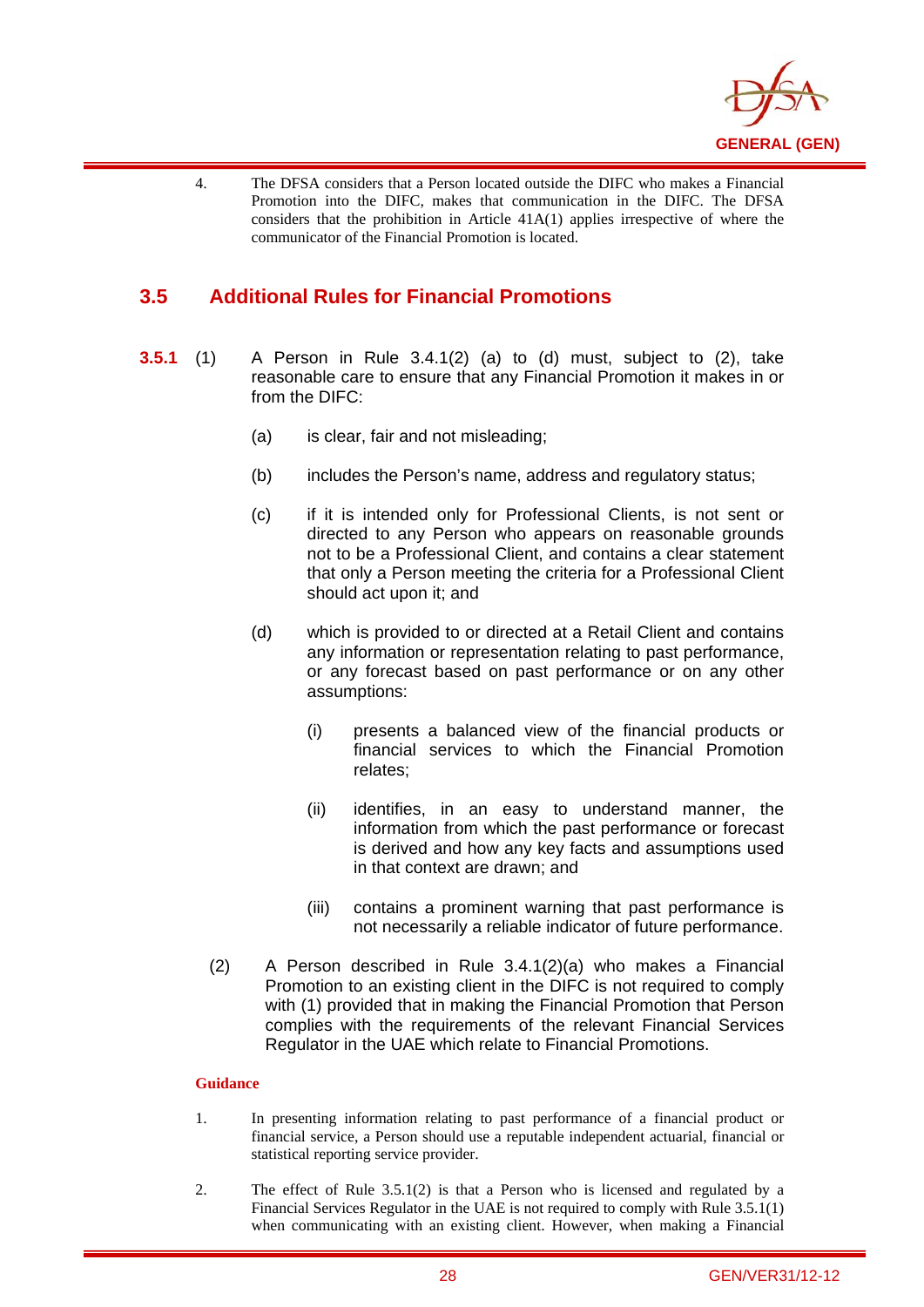

Promotion to a prospective client in the DIFC, Rule 3.5.1(1) does apply to such Persons, as do the prohibitions on the making of offers contained in the Markets Law 2012 and Collective Investment Law 2010 respectively.

**3.5.2** A Person must not, in any Financial Promotion, attempt to limit or avoid any duty or liability it may have under any DFSA-administered laws or the Rules.

## **3.6 Approval of Financial Promotions by an Authorised Firm**

- **3.6.1** For the purposes of GEN Rule 3.4.1(3)(a), an Authorised Firm must not approve a Financial Promotion unless:
	- (a) the Financial Promotion includes a clear and prominent statement that it has been "approved by" the relevant Authorised Firm; and
	- (b) the Financial Promotion is made in accordance with the requirements in Section 3.5.
- **3.6.2** An Authorised Firm must not approve a Financial Promotion which is directed at a Person who appears on reasonable grounds to be a Retail Client unless:
	- (a) it has an endorsement on its License which permits it to carry on a Financial Service with or for a Retail Client; and
	- (b) the scope of its License includes the Financial Service and, if applicable, the particular financial product, to which the Financial Promotion relates.
- **3.6.3** An Authorised Firm must ensure that a Financial Promotion it has approved complies with the requirements in this chapter on an on-going basis.

#### **Guidance**

i

An Authorised Firm which proposes to approve a Financial Promotion where all or part of that promotion will be real time, such as a live event, will need to consider whether it is able to comply effectively with any relevant Rules in relation to the Financial Promotion or its approval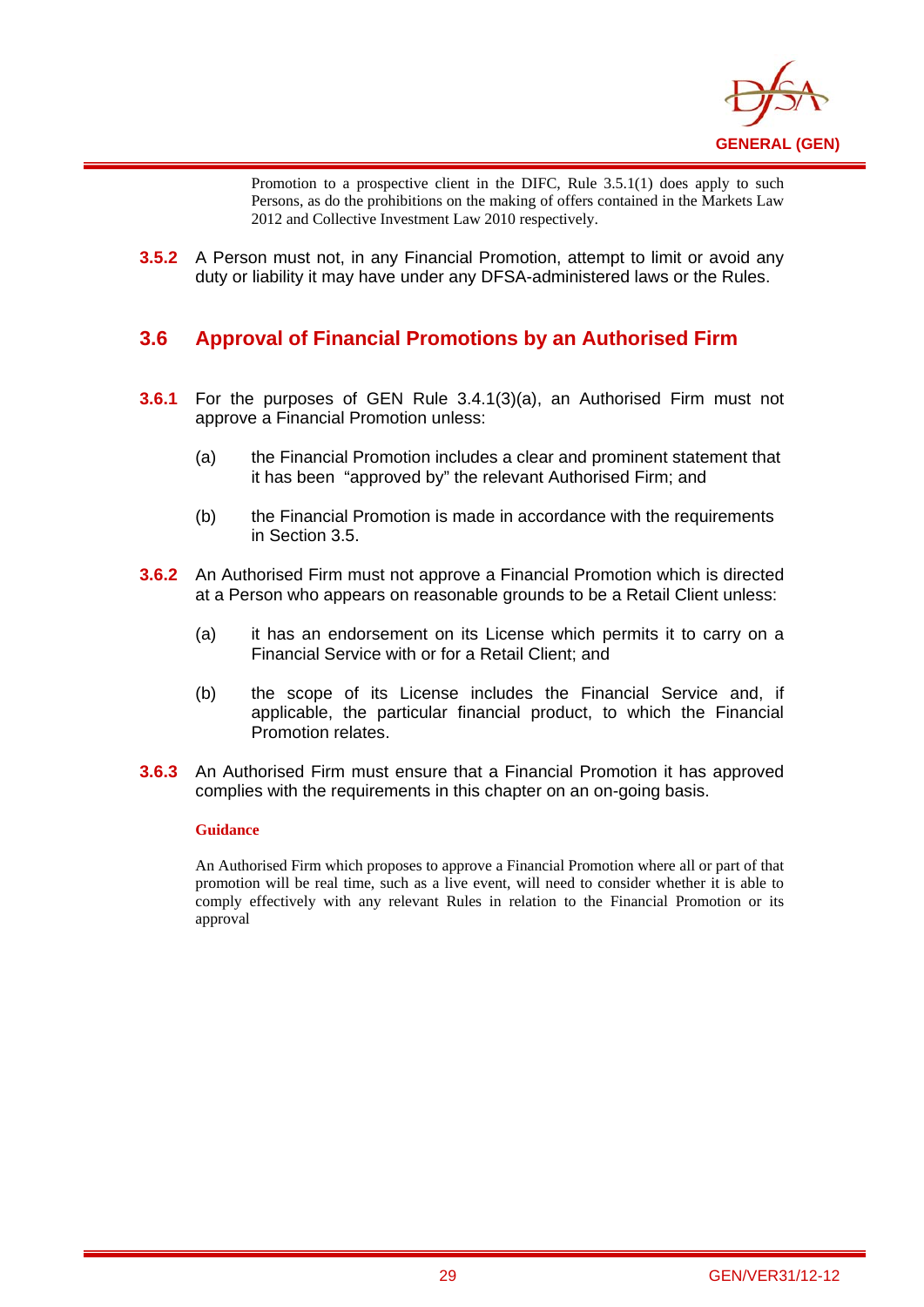

## **4 CORE PRINCIPLES**

i

## **4.1 Principles for Authorised Firms – application**

- **4.1.1** (1) The twelve Principles for Authorised Firms, set out in section 4.2, apply subject to (2) and (3) to every Authorised Firm in accordance with Rules 4.1.2 and 4.1.3.
	- (2) The twelve Principles for Authorised Firms, set out in section 4.2, do not apply to an Authorised Firm which is a Representative Office.
	- (3) An Authorised Firm which is a Credit Rating Agency does not have to comply with the Principles set out in Rules 4.2.6, 4.2.7, 4.2.8 and 4.2.9.
- **4.1.2** (1) For the purposes of Rule 4.1.3 the term 'activities' means:
	- (a) Financial Services business;
	- (b) activities carried on in connection with a Financial Service business;
	- (c) activities held out as being for the purpose of a Financial Service business; and
	- (d) in relation to any particular Principle, any activity specified in (2), (3) and (4).
	- (2) Principles 3 and 4 also apply in a Prudential Context to an Authorised Firm with respect to the carrying on of all its activities.
	- (3) Principles 3 and 4 also take into account any activities of other members of the Group of which the Authorised Firm is a member.
	- (4) Principles 10 and 11, to the extent that it relates to disclosing to the DFSA, also applies to an Authorised Firm with respect to the carrying on of all its activities, and takes into account any activities of other members of the Group of which the Authorised Firm is a member.
- **4.1.3** (1) The Principles apply to an Authorised Firm only with respect to activities carried on from an establishment maintained by it in the DIFC, unless an extension in (2), (3), (4) or (5) applies.
	- (2) Where another applicable Rule, which is relevant to the activity, has a wider territorial scope than that in (1), any related Principle applies with that wider scope in relation to the activity described in the Rule.
	- (3) Principles 1, 2 and 3 apply in a Prudential Context to an Authorised Firm with respect to activities wherever they are carried on.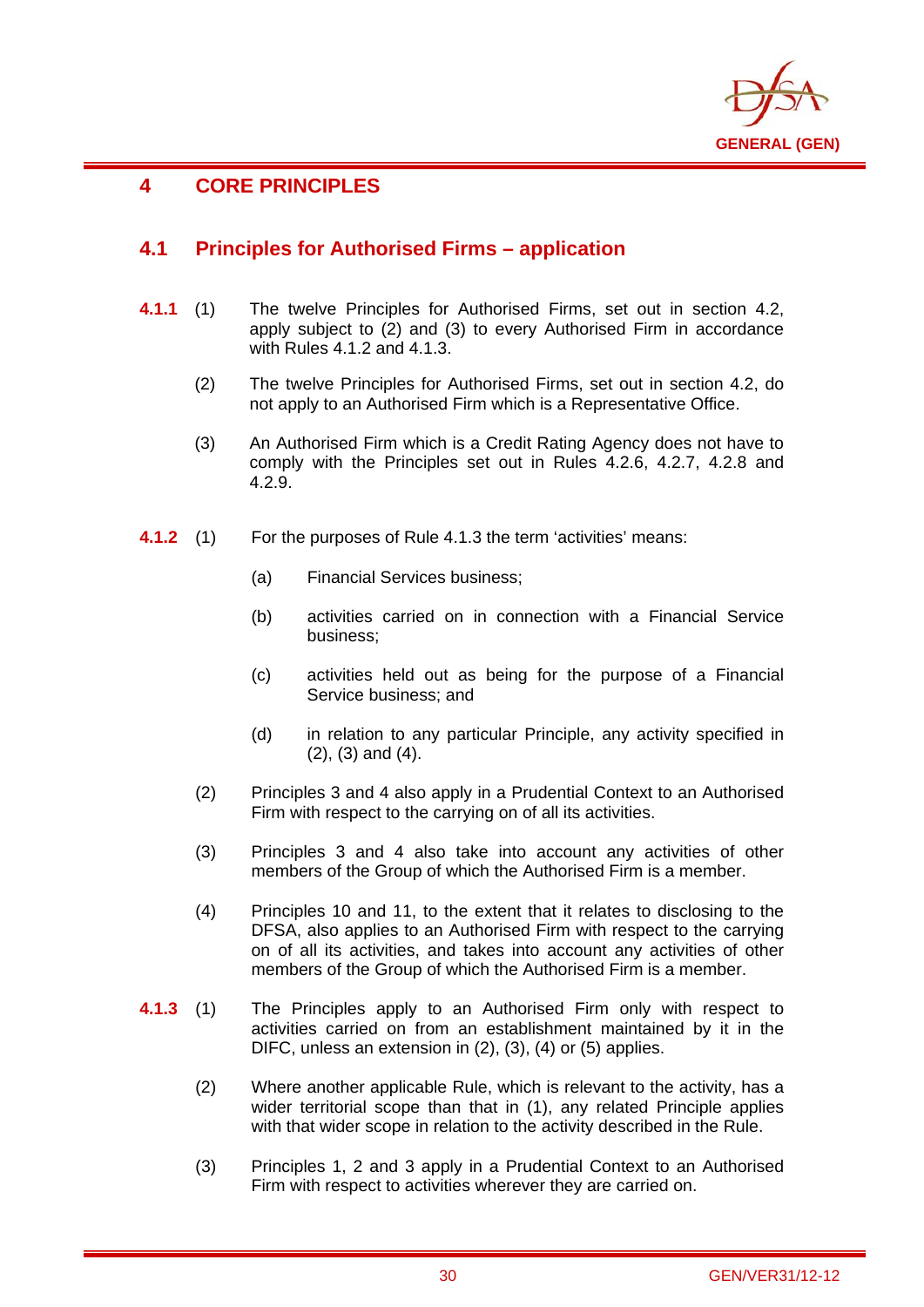

- (4) Principles 4 and 11 apply to an Authorised Firm with respect to activities wherever they are carried on.
- (5) Principle 5 also applies to an Authorised Firm with respect to the activities carried on in or from any place outside the DIFC if and to the extent that the activities have, or might reasonably be regarded as likely to have, a negative effect on confidence in the financial markets operating in the DIFC.

#### **Guidance**

i

- 1. The Principles for Authorised Firms have the status of Rules and are a general statement of fundamental regulatory requirements which apply alongside the other Rules and also in new or unforeseen situations which may not be covered elsewhere by a specific Rule. Rules in other areas of the Rulebook build upon these fundamental principles. Consequently the Rules and Guidance elsewhere in the Rulebook should not be seen as exhausting the implications of the Principles.
- 2. Breaching a Principle for Authorised Firms makes an Authorised Firm liable to disciplinary action, and may indicate that it is no longer fit and proper to carry on a Financial Service or to hold a Licence and the DFSA may consider withdrawing authorisation or the Licence on that basis.
- 3. The onus will be on the DFSA to show that the Authorised Firm has been at fault in some way, taking into account the standard of conduct required under the Principle in question.

## **4.2 The Principles for Authorised Firms**

#### **Principle 1 - Integrity**

**4.2.1** An Authorised Firm must observe high standards of integrity and fair dealing.

#### **Principle 2 - Due skill, care and diligence**

**4.2.2** In conducting its business activities an Authorised Firm must act with due skill, care and diligence.

#### **Principle 3 - Management, systems and controls**

**4.2.3** An Authorised Firm must ensure that its affairs are managed effectively and responsibly by its senior management. An Authorised Firm must have adequate systems and controls to ensure, as far as is reasonably practical, that it complies with legislation applicable in the DIFC.

#### **Principle 4 - Resources**

**4.2.4** An Authorised Firm must maintain and be able to demonstrate the existence of adequate resources to conduct and manage its affairs. These include adequate financial and system resources as well as adequate and competent human resources.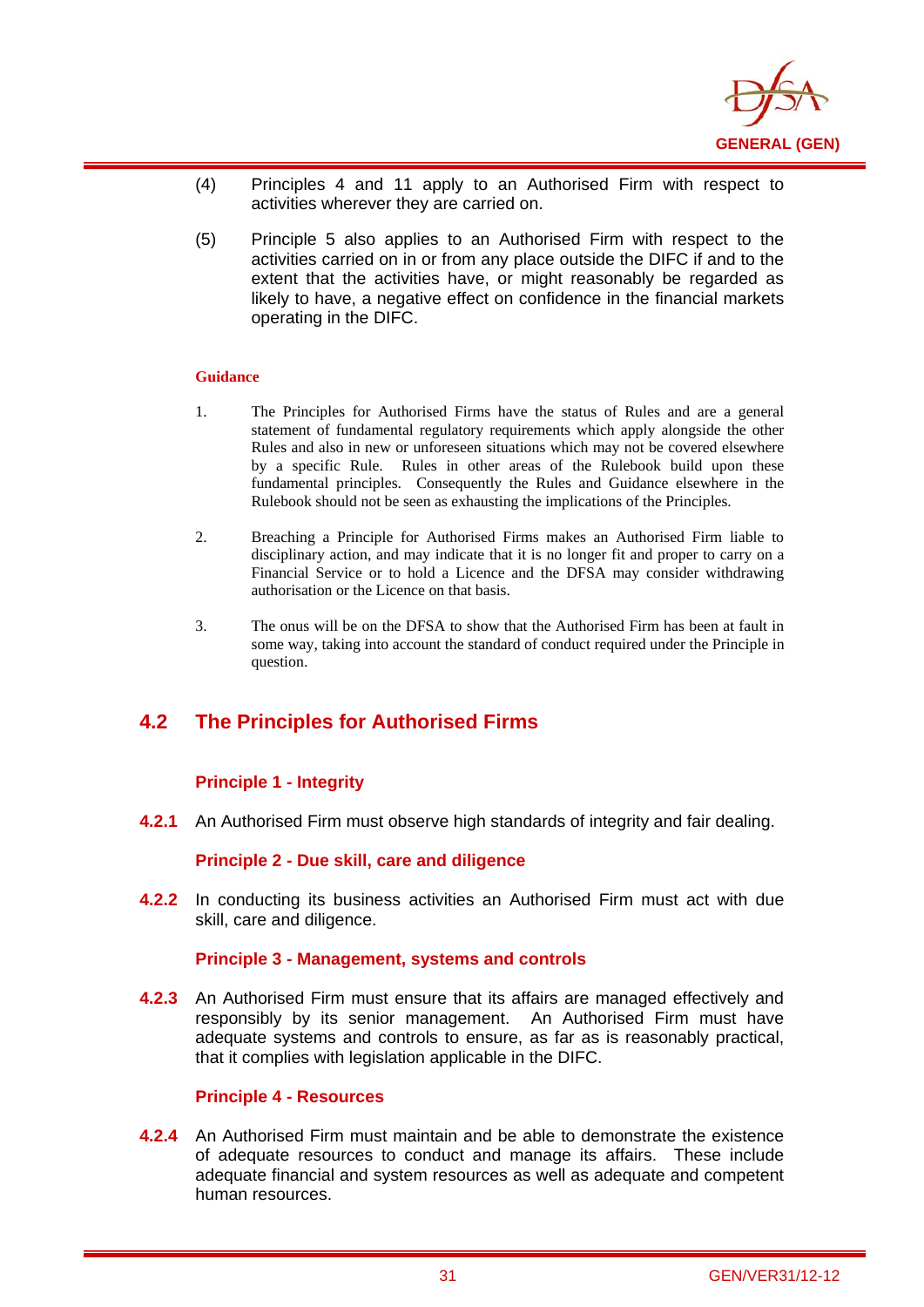

## **Principle 5 - Market conduct**

i

**4.2.5** An Authorised Firm must observe proper standards of conduct in financial markets.

## **Principle 6 - Information and interests**

**4.2.6** An Authorised Firm must pay due regard to the interests of its customers and communicate information to them in a way which is clear, fair and not misleading.

#### **Principle 7 - Conflicts of interest**

**4.2.7** An Authorised Firm must take all reasonable steps to ensure that conflicts of interest between itself and its customers, between its Employees and customers and between one customer and another are identified and then prevented or managed, or disclosed, in such a way that the interests of a customer are not adversely affected.

#### **Principle 8 - Suitability**

**4.2.8** An Authorised Firm must take reasonable care to ensure the suitability of its advice and discretionary decisions for customers who are entitled to rely upon its judgement.

## **Principle 9 - Customer assets and money**

**4.2.9** Where an Authorised Firm has control of or is otherwise responsible for assets or money belonging to a customer which it is required to safeguard, it must arrange proper protection for them in accordance with the responsibility it has accepted.

#### **Principle 10 - Relations with regulators**

**4.2.10** An Authorised Firm must deal with Regulators in an open and co-operative manner and keep the DFSA promptly informed of significant events or anything else relating to the Authorised Firm of which the DFSA would reasonably expect to be notified.

#### **Principle 11 - Compliance with high standards of corporate governance**

**4.2.11** An Authorised Firm must have a corporate governance framework as appropriate to the nature, scale and complexity of its business and structure, which is adequate to promote the sound and prudent management and oversight of the Authorised Firm's business and to protect the interests of its customers and stakeholders.

#### **Guidance**

Corporate governance framework encompasses structural and procedural arrangements such as systems, policies and practices that are put in place to promote good governance and include the specific measures required under GEN Rule 5.3.30.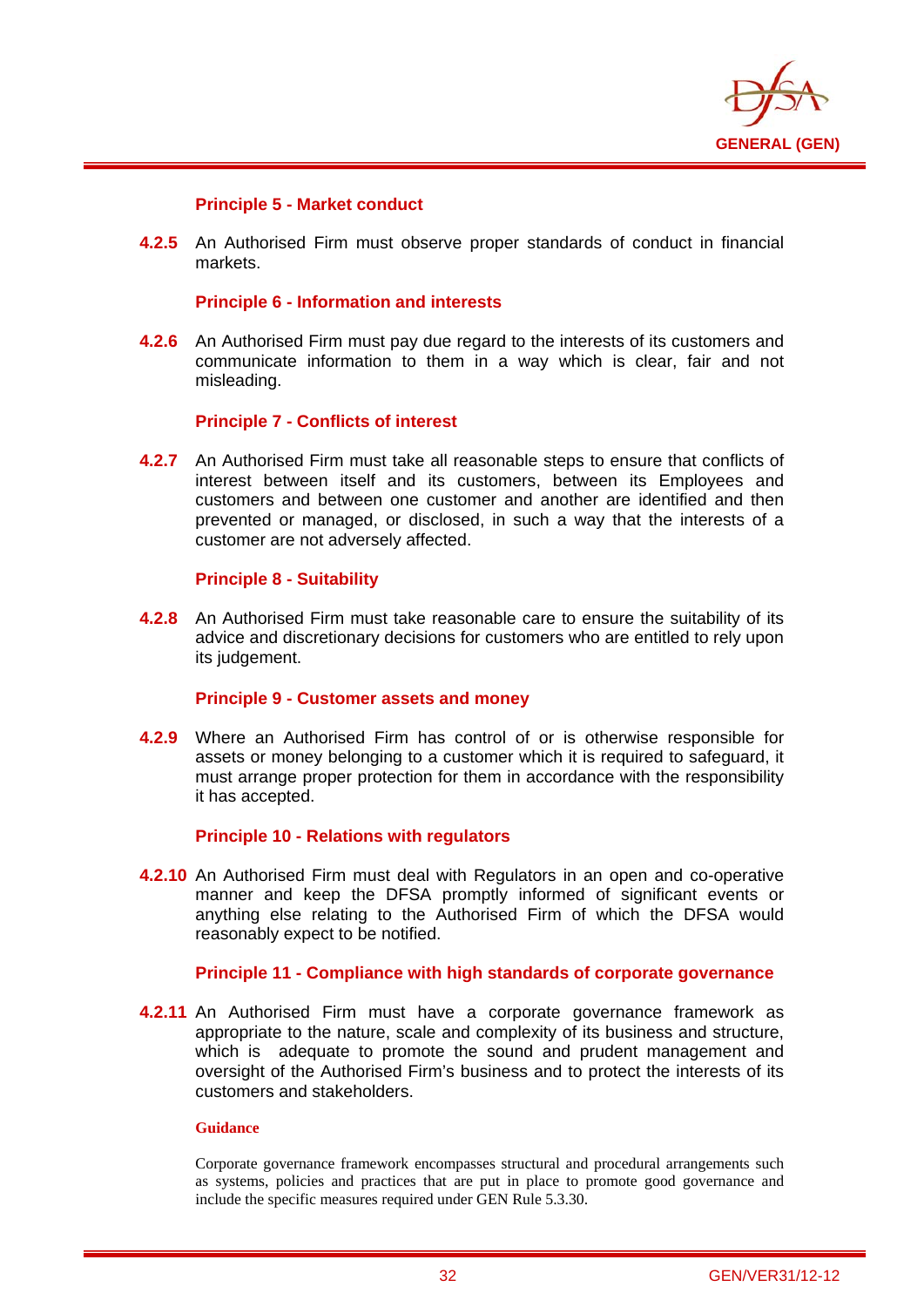

## **Principle 12 – Remuneration practices**

**4.2.12** An Authorised Firm must have a remuneration structure and strategies which are well aligned with the long term interests of the firm, and are appropriate to the nature, scale and complexity of its business.

# **4.3 Principles for Authorised Individuals – application**

**4.3.1** The six Principles for Authorised Individuals set out in section 4.4 apply to every Authorised Individual in respect of every Licensed Function.

#### **Guidance**

i

- 1. The Principles for Authorised Individuals do not apply to an Authorised Individual in respect of any other functions he may carry out, although his conduct in those functions may be relevant to his fitness and propriety.
- 2. Breaching a Principle for Authorised Individuals makes an Authorised Individual liable to disciplinary action and may indicate that he is no longer fit and proper to perform a Licensed Function and the DFSA may consider suspending or withdrawing Authorised Individual status on that basis.
- 3. The onus will be on the DFSA to show that he is culpable, taking into account the standard of conduct required under the Principle in question. In determining whether or not the particular conduct of an Authorised Individual complies with the Principles for Authorised Individuals, the DFSA will take account of whether that conduct is consistent with the requirements and standards relevant to his Authorised Firm, the Authorised Individual's own role and the information available to him.

# **4.4 The Principles for Authorised Individuals**

## **Principle 1 - Integrity**

**4.4.1** An Authorised Individual must observe high standards of integrity and fair dealing in carrying out every Licensed Function.

## **Principle 2 - Due skill, care and diligence**

**4.4.2** An Authorised Individual must act with due skill, care and diligence in carrying out every Licensed Function.

## **Principle 3 - Market conduct**

**4.4.3** An Authorised Individual must observe proper standards of conduct in financial markets in carrying out every Licensed Function.

## **Principle 4 - Relations with the DFSA**

**4.4.4** An Authorised Individual must deal with the DFSA in an open and cooperative manner and must disclose appropriately any information of which the DFSA would reasonably be expected to be notified.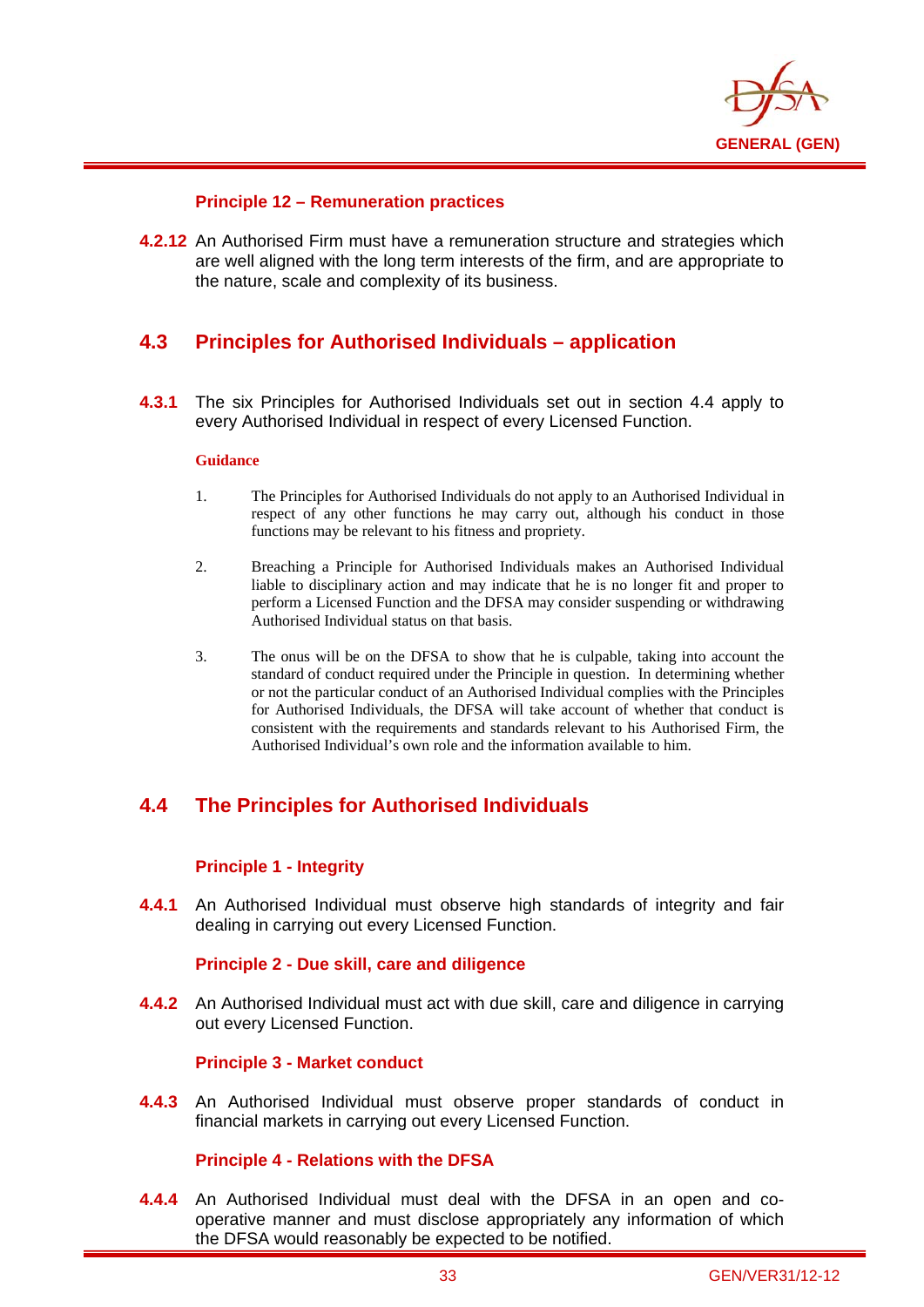

## **Principle 5 - Management, systems and control**

**4.4.5** An Authorised Individual who has significant responsibility must take reasonable care to ensure that the business of the Authorised Firm for which he is responsible is organised so that it can be managed and controlled effectively.

## **Principle 6 - Compliance**

i

**4.4.6** An Authorised Individual who has significant responsibility must take reasonable care to ensure that the business of the Authorised Firm for which he is responsible complies with any legislation applicable in the DIFC.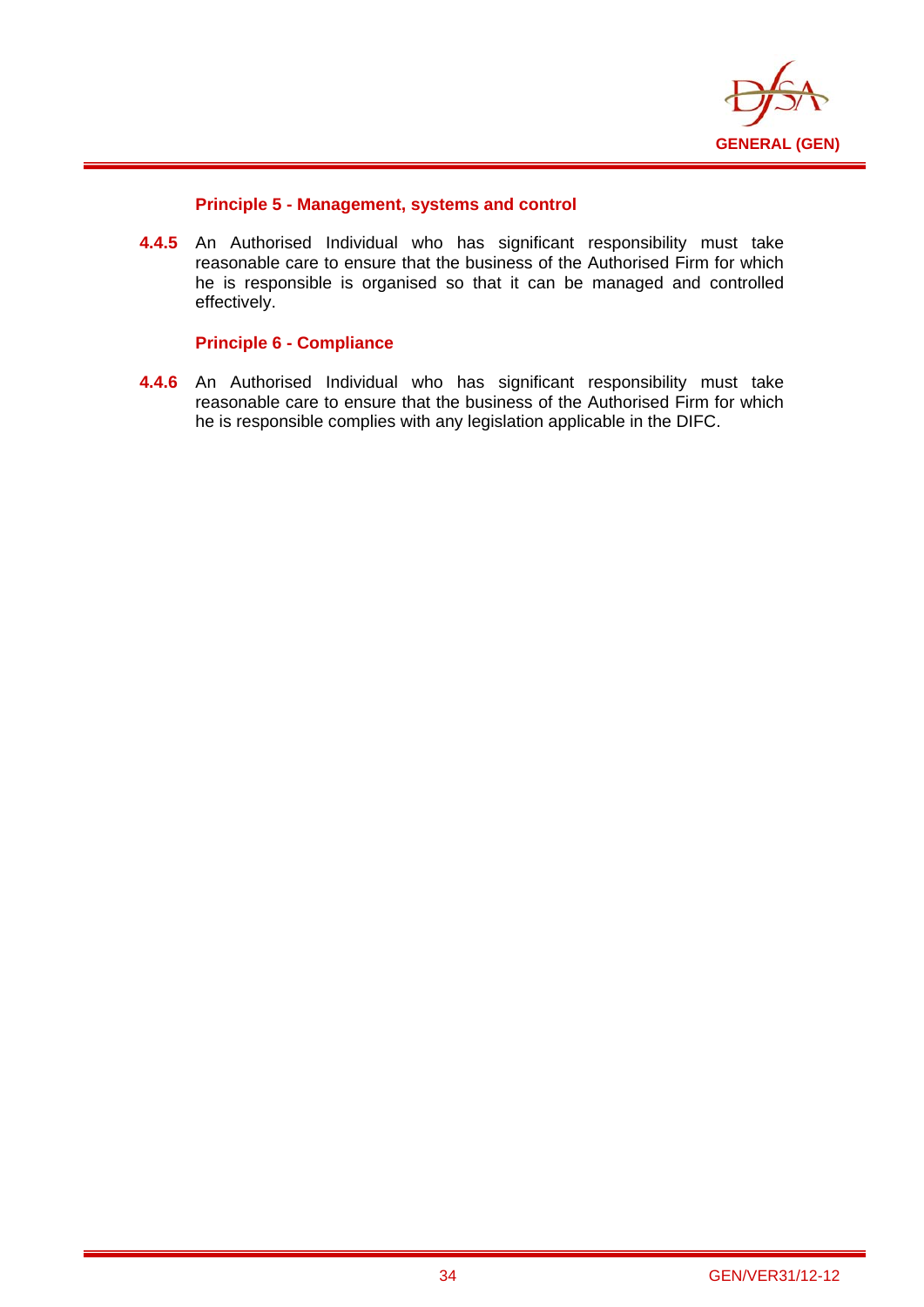

# **5 MANAGEMENT, SYSTEMS AND CONTROLS**

# **5.1 Application**

i

- **5.1.1** (1) Subject to (5), this chapter applies to every Authorised Person with respect to the Financial Services carried on in or from the DIFC.
	- (2) It also applies in a Prudential Context to a Domestic Firm with respect to all its activities wherever they are carried on.
	- (3) Section 5.3 also applies to an Authorised Firm in a Prudential Context with respect to its entire DIFC branch's activities wherever they are carried on.
	- (4) This chapter also applies to an Authorised Market Institution, if it has an endorsed Licence authorising it to maintain an Official List of Securities, with respect to such maintenance.
	- (5) Rules 5.3.13, 5.3.14, 5.3.15, 5.3.23, 5.3.24, 5.3.30 and 5.3.31 do not apply to an Authorised ISPV.
	- (6) This chapter does not apply to a Representative Office.

## **Guidance**

- 1. The purpose of this chapter is to set out the requirements for the Governing Body and the senior management within an Authorised Person who are to take direct responsibility for the Authorised Person's arrangements on matters likely to be of interest to the DFSA wherever they may give rise to risks to the DFSA's objectives or they affect the DFSA's functions under the legislation applicable in the DIFC. See also the requirements relating to organisation in Rules 5.3.2 and 5.3.3.
- 2. In relation to an Authorised Market Institution, this chapter should be read in conjunction with the AMI module.
- 3. In relation to an Authorised Firm which is a Fund Manager or the Trustee, this chapter should be read in conjunction with the CIR module and construed to take into account any Fund which the Authorised Firm operates or for which it acts as the Trustee.

# **5.2 Allocation of significant responsibilities**

## **Apportionment of significant responsibilities**

- **5.2.1** An Authorised Person must apportion significant responsibilities between the members of its Governing Body and its senior management and maintain such apportionment in such a way that:
	- (a) it meets the corporate governance requirements in Rule 5.3.30;
	- (b) it is appropriate with regard to: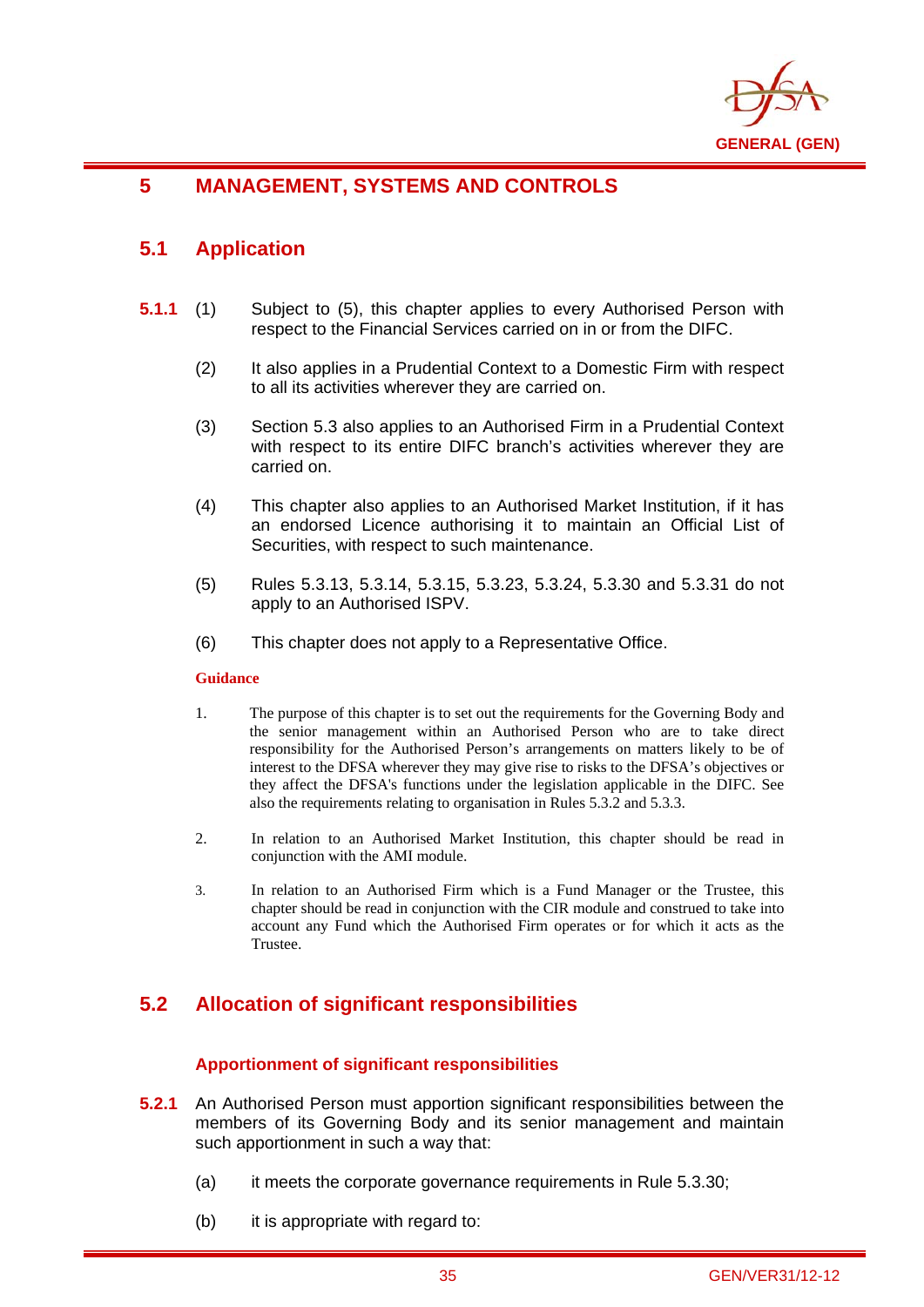

- (i) the nature, scale and complexity of the business of the Authorised Person; and
- (ii) the ability and qualifications of the responsible individuals;
- (c) it is clear who is responsible for which matters; and
- (d) the business of the Authorised Person can be adequately monitored and controlled by the Authorised Person's Governing Body and senior management.
- **5.2.2** An Authorised Person must allocate to the Senior Executive Officer or to the individual holding equivalent responsibility for the conduct for the Authorised Person's business or the Governing Body, the functions of:
	- (a) dealing with the apportionment of responsibilities; and
	- (b) overseeing the establishment and maintenance of systems and controls.

i

Rules 5.2.1 and 5.2.2 do not derogate from the overall responsibility of the Governing Body in Rule 5.3.30(2).

## **Recording of apportionment**

- **5.2.3** (1) An Authorised Person must establish and maintain an up-to-date record of the arrangements it has made to comply with Rules 5.2.1 and 5.2.2.
	- (2) The record must show that the members of the Governing Body and the senior management are aware of and have accepted the responsibilities apportioned in accordance with Rule 5.2.1.
	- (3) Where a responsibility has been allocated to more than one individual, the record must show clearly how that responsibility is allocated between the individuals.
	- (4) The record must be retained for six years from the date on which it was established or superseded by a more up-to-date record.

# **5.3 Systems and controls**

## **General requirement**

**5.3.1** (1) An Authorised Person must establish and maintain systems and controls, including but not limited to financial and risk systems and controls, that ensure that its affairs are managed effectively and responsibly by its senior management.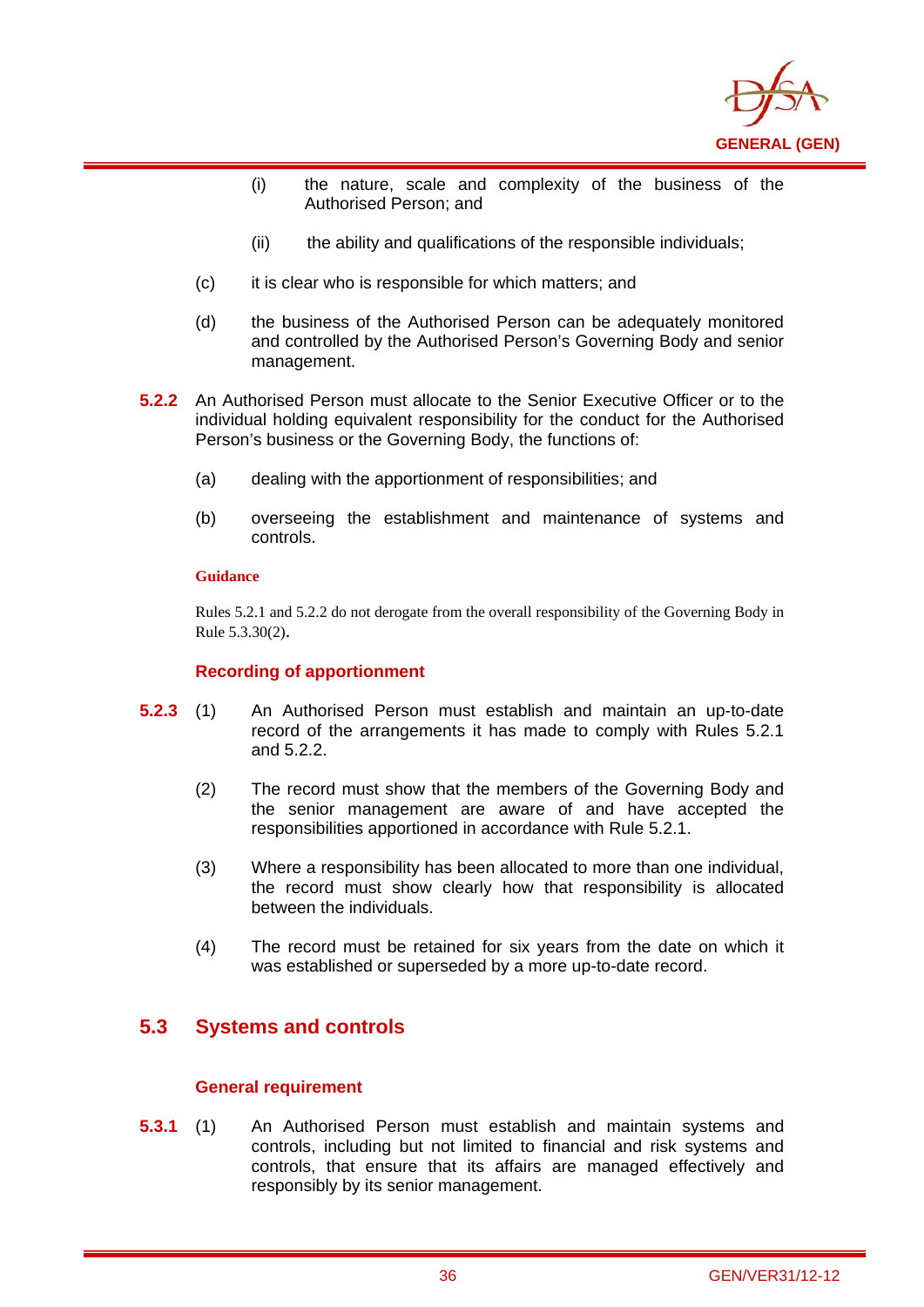

(2) An Authorised Person must undertake regular reviews of its systems and controls.

#### **Guidance**

i

The nature and extent of the systems and controls of an Authorised Person will depend upon a variety of factors including the nature, scale and complexity of its business. While all Authorised Persons, irrespective of the nature, scale, and complexity of their business and legal structure or organisation need to comply with this chapter, the DFSA will take into account these factors and the differences that exist between Authorised Persons when assessing the adequacy of an Authorised Person's systems and controls. Nevertheless, neither these factors nor the differences relieve an Authorised Person from compliance with its regulatory obligations.

### **Organisation**

- **5.3.2** (1) An Authorised Person must establish and implement, taking due account of the nature, scale and complexity of its business and structure, adequate measures to ensure that:
	- (a) the roles and responsibilities assigned to its Governing Body and the members of that body, senior management and Persons Undertaking Key Control Functions are clearly defined;
	- (b) there are clear reporting lines applicable to the individuals undertaking those functions; and
	- (c) the roles, responsibilities and reporting lines referred to in (a) and (b) are documented and communicated to all relevant Employees.
	- (2) An Authorised Firm must ensure that any Employee who will be delivering Financial Services to its customers is clearly identified, together with his respective lines of accountability and supervision.
	- (3) An Authorised Firm which is conducting Investment Business or the Financial Services of Providing Fund Administration or Providing Trust Services, must ensure it makes publically available details of any Employee who delivers Financial Services to its customers, by including such information:
		- (a) in a register, maintained by the Authorised Firm at its place of business and open for inspection during business hours; or
		- (b) on the website of the Authorised Firm.
	- (4) An Authorised Firm referred to in (3), must have complete and up to date information on its register or website, including:
		- (a) the date on which the relevant Employee commenced delivering of Financial Services to customers; and
		- (b) the Financial Services which that Employee is permitted by the Authorised Firm to deliver to customers.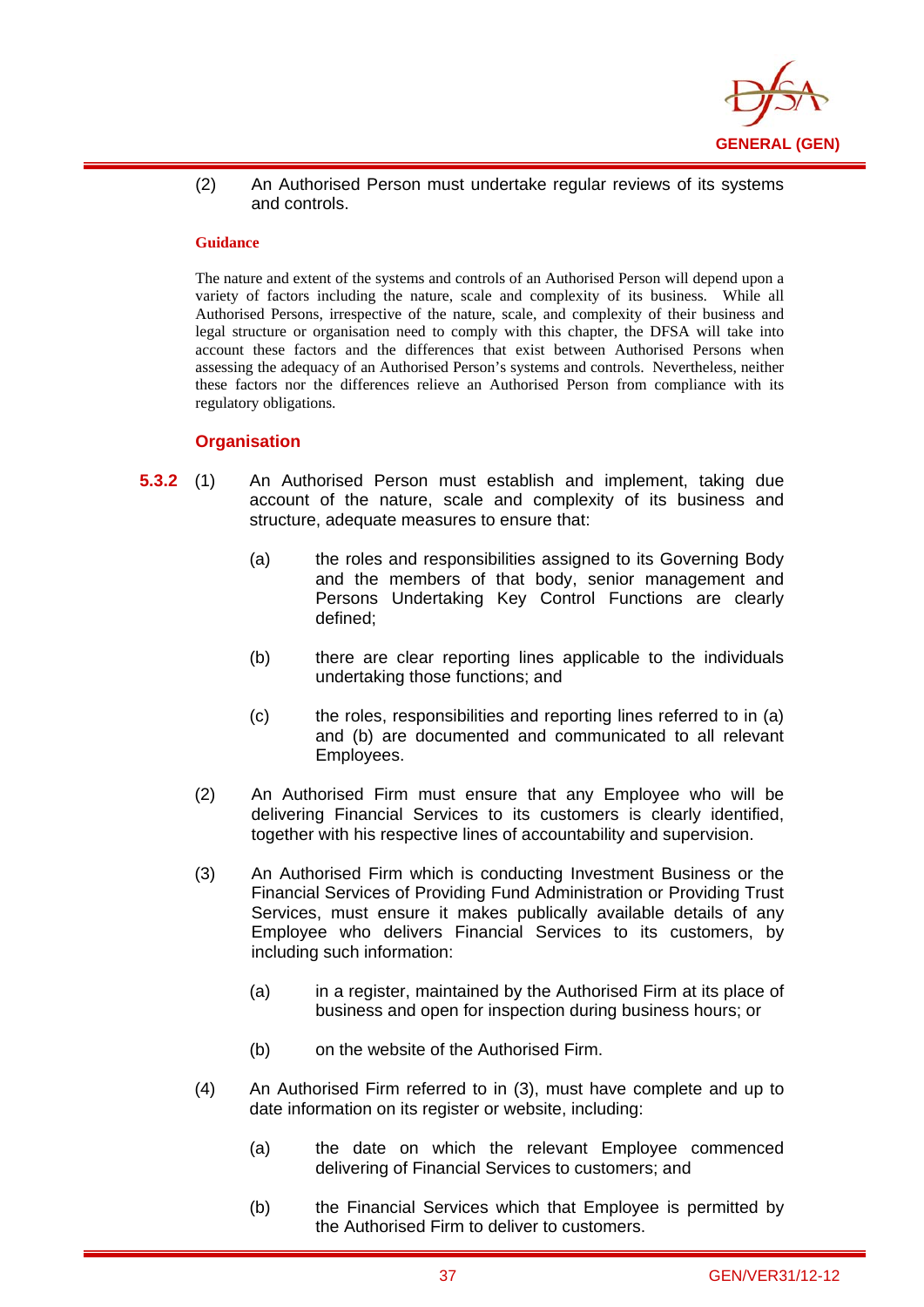

i

- 1. The term Employee is defined in the GLO widely and includes members of the Governing Body or directors and senior managers of the Authorised Firm. Therefore, the requirements relating to Employees in Rules 5.3.3 and 5.3.6 apply to all Employees including those across the organisation.
- 2. The division of responsibilities between the Governing Body and the senior management should be clearly established and set out in writing. In assigning duties, the Governing Body should take care that no one individual has unfettered powers in making material decisions.
- 3. Members of the Governing Body may include individuals undertaking senior management functions (such as the chief executive of the firm) and Persons Undertaking Key Control Functions. In assigning specific functions to such individuals, care should be taken to ensure that the integrity and effectiveness of the functions they are to perform are not compromised. For example, if the Chairperson of the Governing Body is also the chief executive officer of the Authorised Person, the Governing Body should ensure that the performance assessment of that individual in his roles should be undertaken by a senior non-executive member of the Governing Body or an independent external consultant.
- 4. Persons Undertaking Key Control Functions are defined in GLO in an inclusive manner to encompass Persons such as the heads of risk control, compliance and internal audit functions. In the case of an Insurer, the actuary also is a Person who Undertakes a Key Control Function.
- 5. An example of an Employee providing Financial Services to a customer is a client relationship manager employed by an Authorised Firm providing wealth management services. In contrast, an Employee who may be employed in the back office of an Authorised Firm with responsibility for setting up client accounts would not be client facing.
- **5.3.3** An Authorised Person must ensure that key duties and functions are segregated. Such segregation must ensure that the duties and functions to be performed by the same individual do not conflict with each other, thereby impairing the effective discharge of those functions by the relevant individuals (such as undetected errors or any abuse of positions) and thus exposing the Authorised Person or its customers or users to inappropriate risks.

## **Risk management**

- **5.3.4** An Authorised Person must establish and maintain risk management systems and controls to enable it to identify, assess, mitigate, control and monitor its risks.
- **5.3.5** An Authorised Person must develop, implement and maintain policies and procedures to manage the risks to which the Authorised Person and where applicable, its customers or users, are exposed.
- **5.3.6** (1) An Authorised Person must appoint an individual to advise its Governing Body and senior management of such risks.
	- (2) An Authorised Person which is part of a Group should be aware of the implications of any Group wide risk policy and systems and controls regime.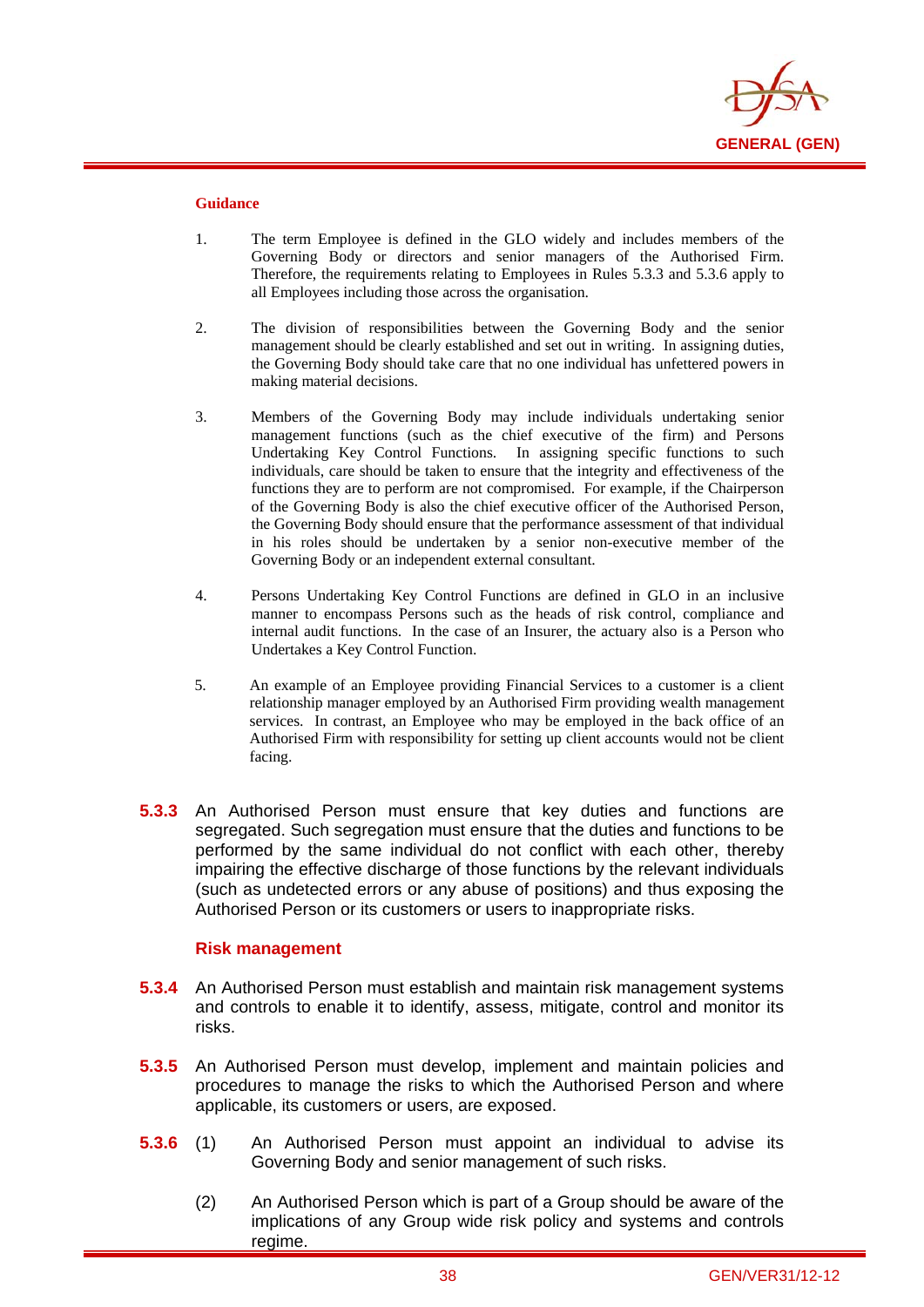

## **Compliance**

i

- **5.3.7** An Authorised Firm must establish and maintain compliance arrangements, including processes and procedures that ensure and evidence, as far as reasonably practicable, that the Authorised Firm complies with all legislation applicable in the DIFC.
- **5.3.8** An Authorised Firm must document the organisation, responsibilities and procedures of the compliance function.
- **5.3.9** An Authorised Firm must ensure that the Compliance Officer has access to sufficient resources, including an adequate number of competent staff, to perform his duties objectively and independently of operational and business functions.
- **5.3.10** An Authorised Firm must ensure that the Compliance Officer has unrestricted access to relevant records and to the Authorised Firm's Governing Body and senior management.
- **5.3.11** An Authorised Firm must establish and maintain monitoring and reporting processes and procedures to ensure that any compliance breaches are readily identified, reported and promptly acted upon.
- **5.3.12** An Authorised Firm must document the monitoring and reporting processes and procedures as well as keep records of breaches of any of legislation applicable in the DIFC.

## **Guidance**

Similar requirements to those in Rules 5.3.7 to 5.3.12 are set out in the AMI module in relation to Authorised Market Institutions.

## **Internal audit**

- **5.3.13** (1) An Authorised Person must establish and maintain an internal audit function with responsibility for monitoring the appropriateness and effectiveness of its systems and controls.
	- (2) The internal audit function must be independent from operational and business functions.
- **5.3.14** An Authorised Person must ensure that its internal audit function has unrestricted access to all relevant records and recourse when needed to the Authorised Person's Governing Body or the relevant committee, established by its Governing Body for this purpose.
- **5.3.15** An Authorised Person must document the organisation, responsibilities and procedures of the internal audit function.

## **Business plan and strategy**

**5.3.16** (1) An Authorised Person must produce a business plan which enables it, amongst other things, to manage the risks to which it and its customers are exposed.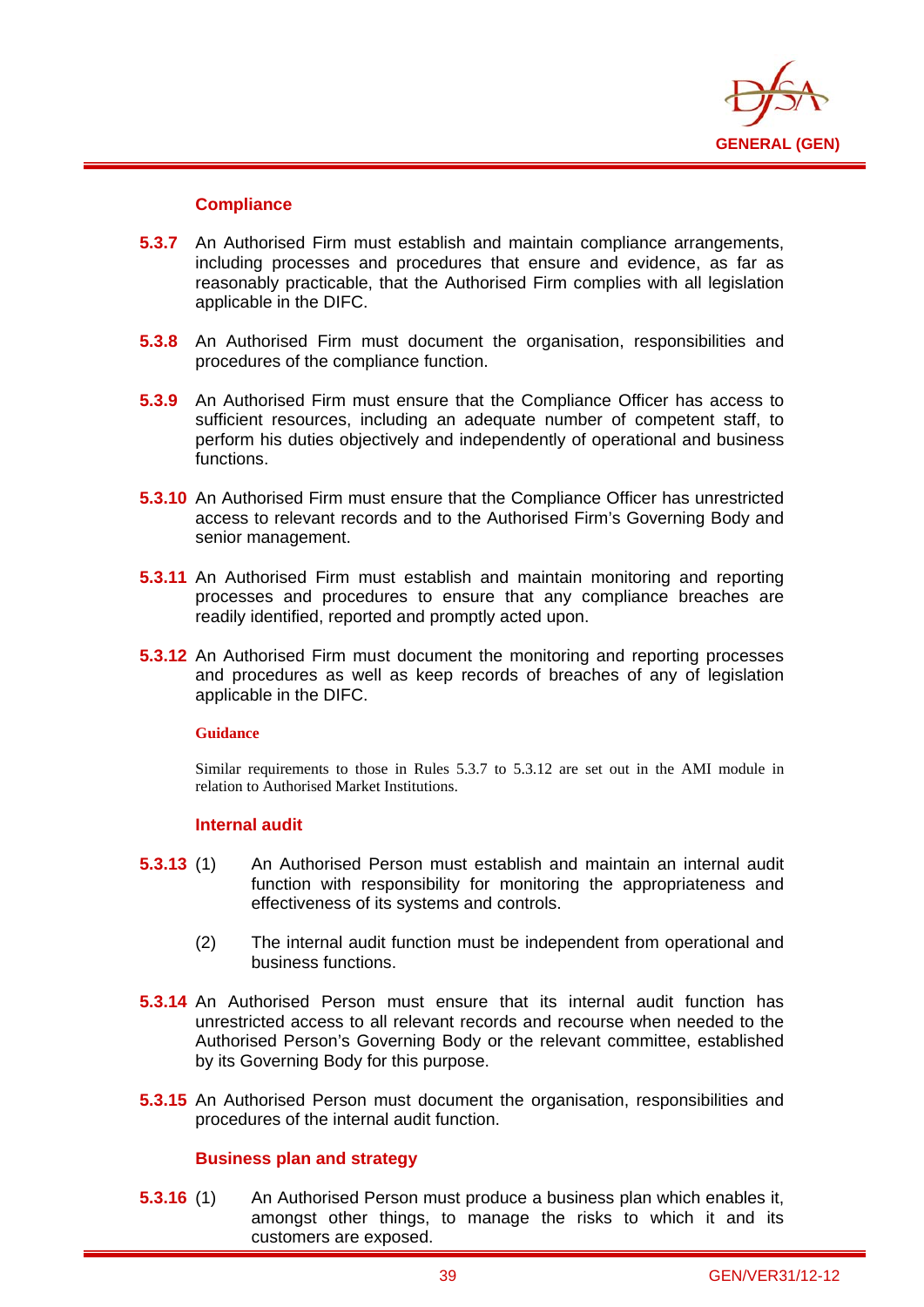

- (2) The business plan must take into account the Authorised Person's current business activities and the business activities forecast for the next twelve months.
- (3) The business plan must be documented and updated as appropriate to take account of changes in the business environment and to reflect changes in the business of the Authorised Person.

## **Management information**

**5.3.17** An Authorised Person must establish and maintain arrangements to provide its Governing Body and senior management with the information necessary to organise, monitor and control its activities, to comply with legislation applicable in the DIFC and to manage risks. The information must be relevant, accurate, comprehensive, timely and reliable.

## **Staff and agents**

i

- **5.3.18** An Authorised Person must establish and maintain systems and controls that enable it to satisfy itself of the suitability of anyone who acts for it.
- **5.3.19** (1) An Authorised Firm must ensure, as far as reasonably practical, that its Employees are:
	- (a) fit and proper;
	- (b) competent and capable of performing the functions which are to be assigned to those Employees; and
	- (c) trained in the requirements of the legislation applicable in the DIFC.
	- (2) An Authorised Firm must establish and maintain systems and controls to comply with (1). An Authorised Firm must be able to demonstrate that it has complied with these requirements through appropriate measures, including the maintenance of relevant records.

#### **Guidance**

- 1. When considering whether an Employee is fit and proper, competent and capable, an Authorised Firm should consider any training undertaken or required by an Employee, the nature of the Clients to whom an Employee provides Financial Services, and the type of activities performed by an Employee in the provision of such Financial Services including any interface with Clients.
- 2. When assessing the fitness and propriety of Employees, an Authorised Firm should be guided by the matters set out in section 2.3 of the RPP Sourcebook and should also monitor conflicts or potential conflicts of interest arising from all of the individual's links and activities.
- 3. When assessing the competence and capability of an Employee, an Authorised Firm should:
	- a. obtain details of the skills, knowledge and experience of the Employee relevant to the nature and requirements of the role;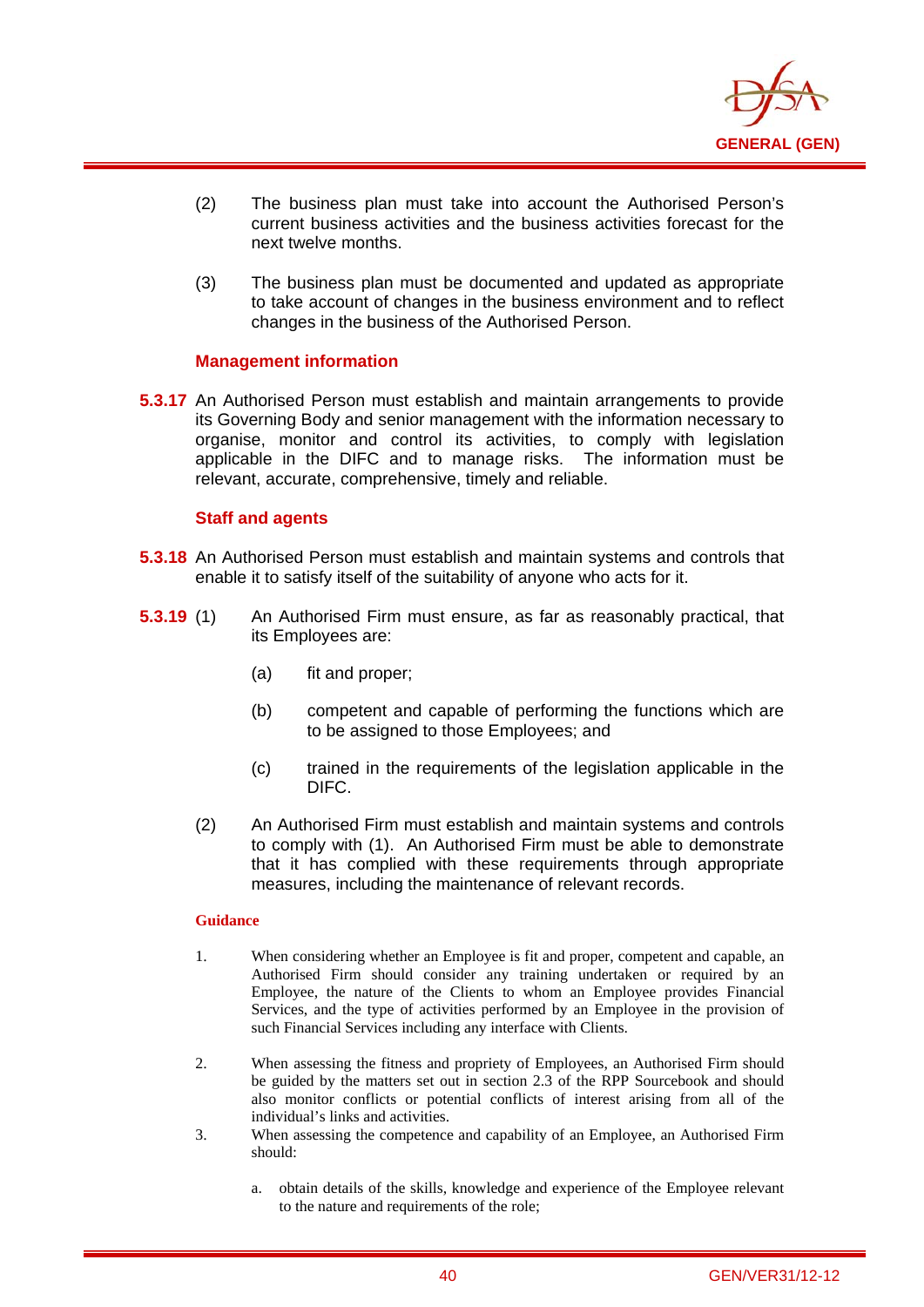

- b. take reasonable steps to verify the relevance, accuracy and authenticity of any information obtained;
- c. determine, in light of the Employee's relevant skills, knowledge and experience, that the Employee is competent and capable of fulfilling the duties of the role; and
- d. consider the level of responsibility that the Employee will assume within the Authorised Firm, including whether the Employee will be providing Financial Services to Retail Clients in an interfacing role.
- 4. An Authorised Firm should also satisfy itself that an Employee:
	- a. continues to be competent and capable of performing the role;
	- b. has kept abreast of market, product, technology, legislative and regulatory developments that are relevant to the role, through training or other means; and
	- c. is able to apply his knowledge.
- 5. Refer to section 2.2.13 of the RPP Sourcebook for criteria for suitability of members of the Governing Body of the Authorised Firm.

#### **Conduct**

i

- **5.3.20** An Authorised Person must establish and maintain systems and controls that ensure, as far as reasonably practical, that the Authorised Person and its Employees do not engage in conduct, or facilitate others to engage in conduct, which may constitute:
	- (a) market misconduct;
	- (b) money laundering; or
	- (c) a financial crime under any applicable U.A.E. laws.

## **Outsourcing**

- **5.3.21** (1) An Authorised Person which outsources any of its functions or activities directly related to Financial Services to service providers (including within its Group) is not relieved of its regulatory obligations and remains responsible for compliance with legislation applicable in the DIFC.
	- (2) The outsourced function under this Rule shall be deemed as being carried out by the Authorised Person itself.
	- (3) An Authorised Person which uses such service providers must ensure that it:
		- (a) has undertaken due diligence in choosing suitable service providers;
		- (b) effectively supervises the outsourced functions or activities; and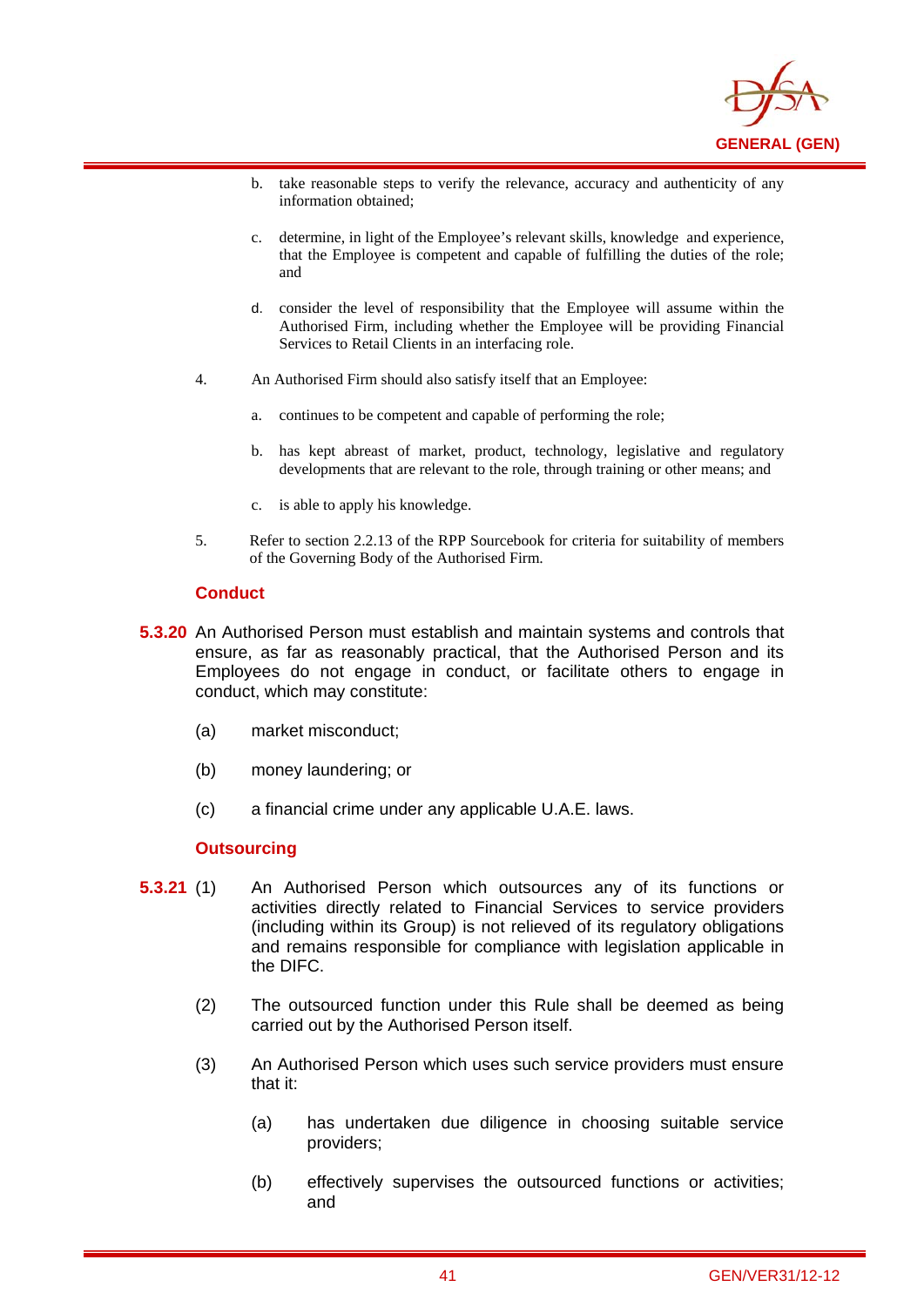

- (c) deals effectively with any act or failure to act by the service provider that leads, or might lead, to a breach of any legislation applicable in the DIFC.
- **5.3.22** (1) An Authorised Person must inform the DFSA about any material outsourcing arrangements.
	- (2) An Authorised Person which has a material outsourcing arrangement must:
		- (a) establish and maintain comprehensive outsourcing policies, contingency plans and outsourcing risk management programmes;
		- (b) enter into an appropriate and written outsourcing contract; and
		- (c) ensure that the outsourcing arrangements neither reduce its ability to fulfil its obligations to customers and the DFSA, nor hinder supervision of the Authorised Person by the DFSA.
	- (3) An Authorised Person must ensure that the terms of its outsourcing contract with each service provider under a material outsourcing arrangement require the service provider to:
		- (a) provide for the provision of information under section 11.1 in relation to the Authorised Person and access to their business premises; and
		- (b) deal in an open and co-operative way with the DFSA.

i

- 1. An Authorised Person's outsourcing arrangements should include consideration of:
	- a. applicable guiding principles for outsourcing in financial services issued by the Joint Forum; or
	- b. any equivalent principles or regulations the Authorised Person is subject to in its home country jurisdiction.
- 2. An outsourcing arrangement would be considered to be material if it is a service of such importance that weakness or failure of that service would cast serious doubt on the Authorised Person's continuing ability to remain fit and proper or to comply with DFSA administered Laws and Rules.

## **Business continuity and disaster recovery**

- **5.3.23** (1) An Authorised Person must have in place adequate arrangements to ensure that it can continue to function and meet its obligations under the legislation applicable in the DIFC in the event of an unforeseen interruption.
	- (2) These arrangements must be kept up to date and regularly tested to ensure their effectiveness.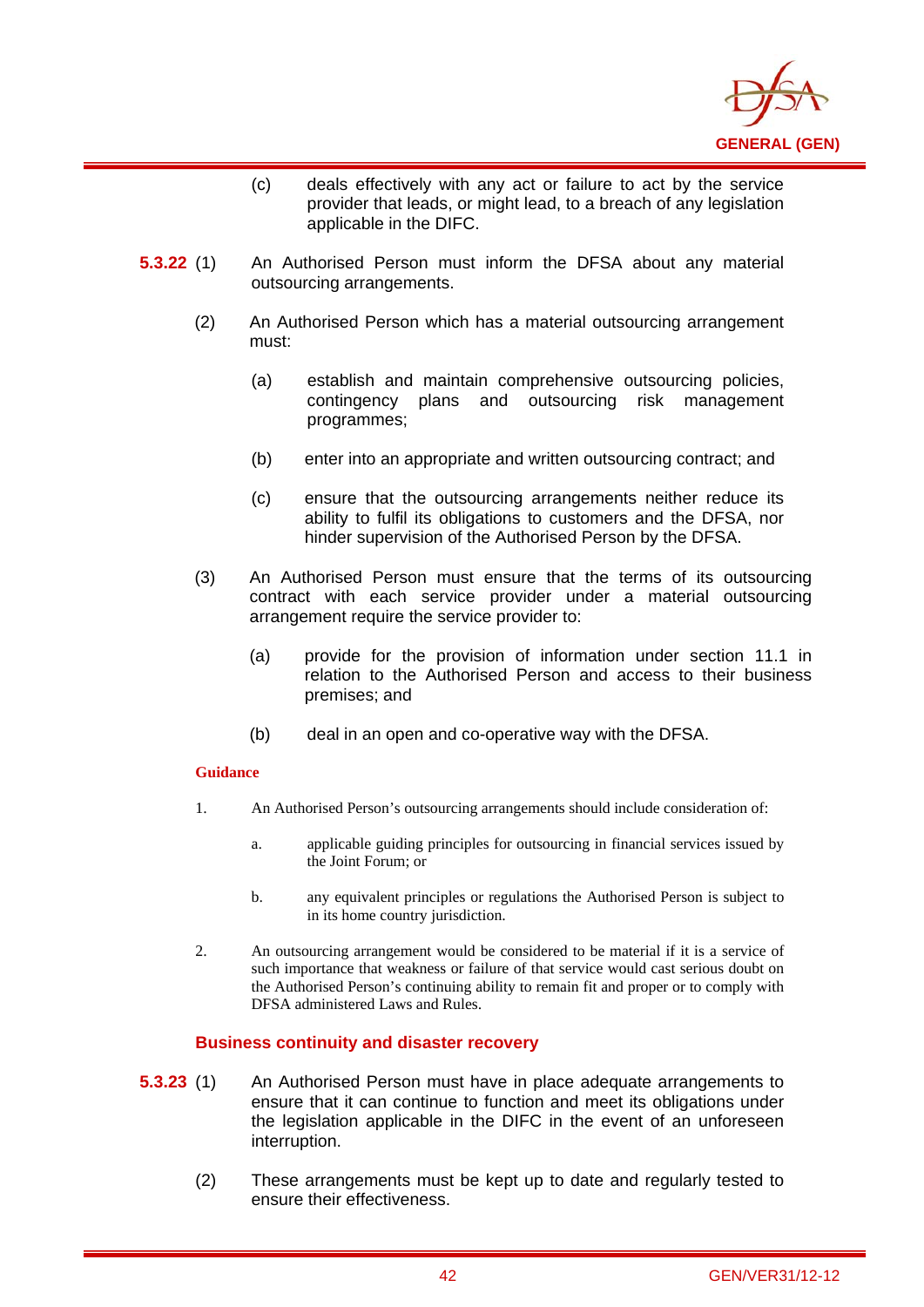

i

- 1. In considering the adequacy of an Authorised Person's business continuity arrangements, the DFSA will have regard to the Authorised Person's management of the specific risks arising from interruptions to its business including its crisis management and disaster recovery plans.
- 2. The DFSA expects an Authorised Person to have:
	- a. arrangements which establish and maintain the Authorised Person's physical security and protection for its information systems for business continuity purposes in the event of planned or unplanned information system interruption or other events that impact on its operations;
	- b. considered its primary data centres' and business operations' reliance on infrastructure components, for example transportation, telecommunications networks and utilities and made the necessary arrangements to minimise the risk of interruption to its operations by arranging backup of infrastructure components and service providers; and
	- c. considered, in its plans for dealing with a major interruption to its primary data centre or business operations, its alternative data centres' and business operations' reliance on infrastructure components and made the necessary arrangements such that these do not rely on the same infrastructure components and the same service provider as the primary data centres and operations.

## **Records**

- **5.3.24** (1) An Authorised Person must make and retain records of matters and dealings, including accounting records and corporate governance practices which are the subject of requirements and standards under the legislation applicable in the DIFC.
	- (2) Such records, however stored, must be capable of reproduction on paper within a reasonable period not exceeding 3 business days.
- **5.3.25** Subject to Rule 5.3.26, the records required by Rule 5.3.24 or by any other Rule in this Rulebook must be maintained by the Authorised Person in the English language.
- **5.3.26** If an Authorised Person's records relate to business carried on from an establishment in a territory outside the DIFC, an official language of that territory may be used instead of the English language as required by Rule 5.3.25.
- **5.3.27** An Authorised Person must have systems and controls to fulfil the Authorised Person's legal and regulatory obligations with respect to adequacy, access, period of retention and security of records.

## **Fraud**

- **5.3.28** An Authorised Person must establish and maintain effective systems and controls to:
	- (a) deter and prevent suspected fraud against the Authorised Person; and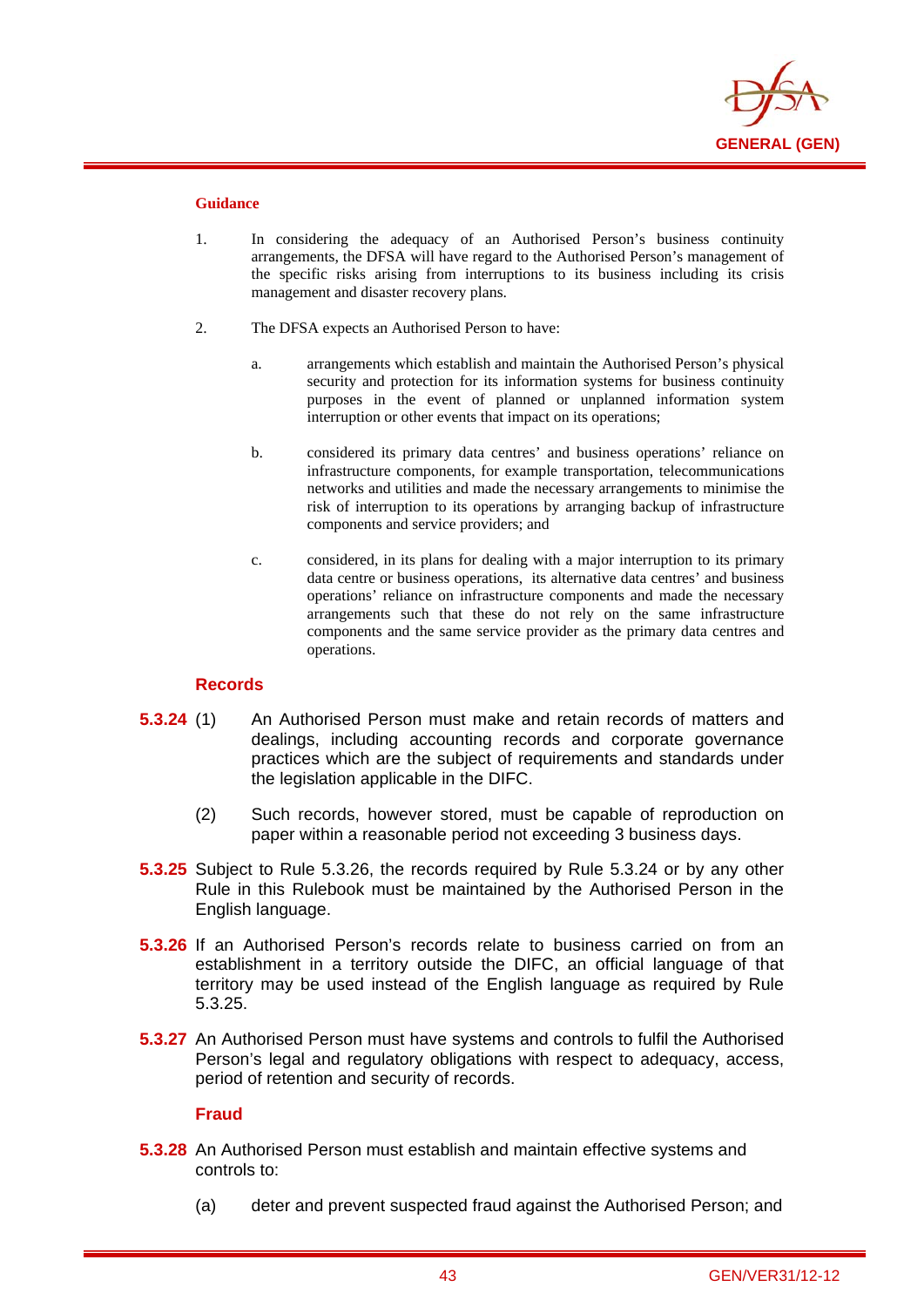

(b) report suspected fraud and other financial crimes to the relevant authorities.

## **Relevant United Nations Resolutions and Sanctions**

- **5.3.29** (1) An Authorised Person must establish and maintain effective systems and controls to:
	- (a) obtain and make appropriate use of relevant resolutions or sanctions issued by the United Nations Security Council; and
	- (b) disclose in its annual MLRO report to the DFSA the manner in which it has observed such resolutions or sanctions.
	- (2) An Authorised Person must immediately notify the DFSA when it becomes aware that it is:
		- (a) carrying on or about to carry on a Financial Service;
		- (b) holding or about to hold money or other assets; or
		- (c) undertaking or about to undertake any other business whether or not arising from or in connection with (a) or (b);

for or on behalf of a Person, where such carrying on, holding or undertaking constitutes or may constitute a contravention of a relevant sanction or resolution issued by the United Nations Security Council.

- (3) An Authorised Person must ensure that the notification stipulated in (2) above includes the following information:
	- (a) a description of the relevant activity in (2) (a), (b) or (c); and
	- (b) the action proposed to be taken or that has been taken by the Authorised Person with regard to the matters specified in the notification.

### **Guidance**

i

- 1. In relation to the term "make appropriate use" in Rule 5.3.29 this may mean that an Authorised Person cannot undertake a transaction for or on behalf of a Person or that it may need to undertake further due diligence in respect of a Person.
- 2. Relevant resolutions or sanctions mentioned in Rule 5.3.29 may, among other things, relate to money laundering and terrorist financing or financing of weapons of mass destruction or otherwise be relevant to the Financial Services carried on or the other business activities conducted by the Authorised Person. For example:
	- a. an Authorised Firm should exercise due care to ensure that it does not provide Financial Services to, or conduct business with, a Person engaged in money laundering or terrorist financing or financing of weapons of mass destruction; and
	- b. an Authorised Market Institution should exercise due care to ensure that it does not facilitate fund raising activities or listings by Persons engaged in money laundering or terrorist financing or financing of weapons of mass destruction.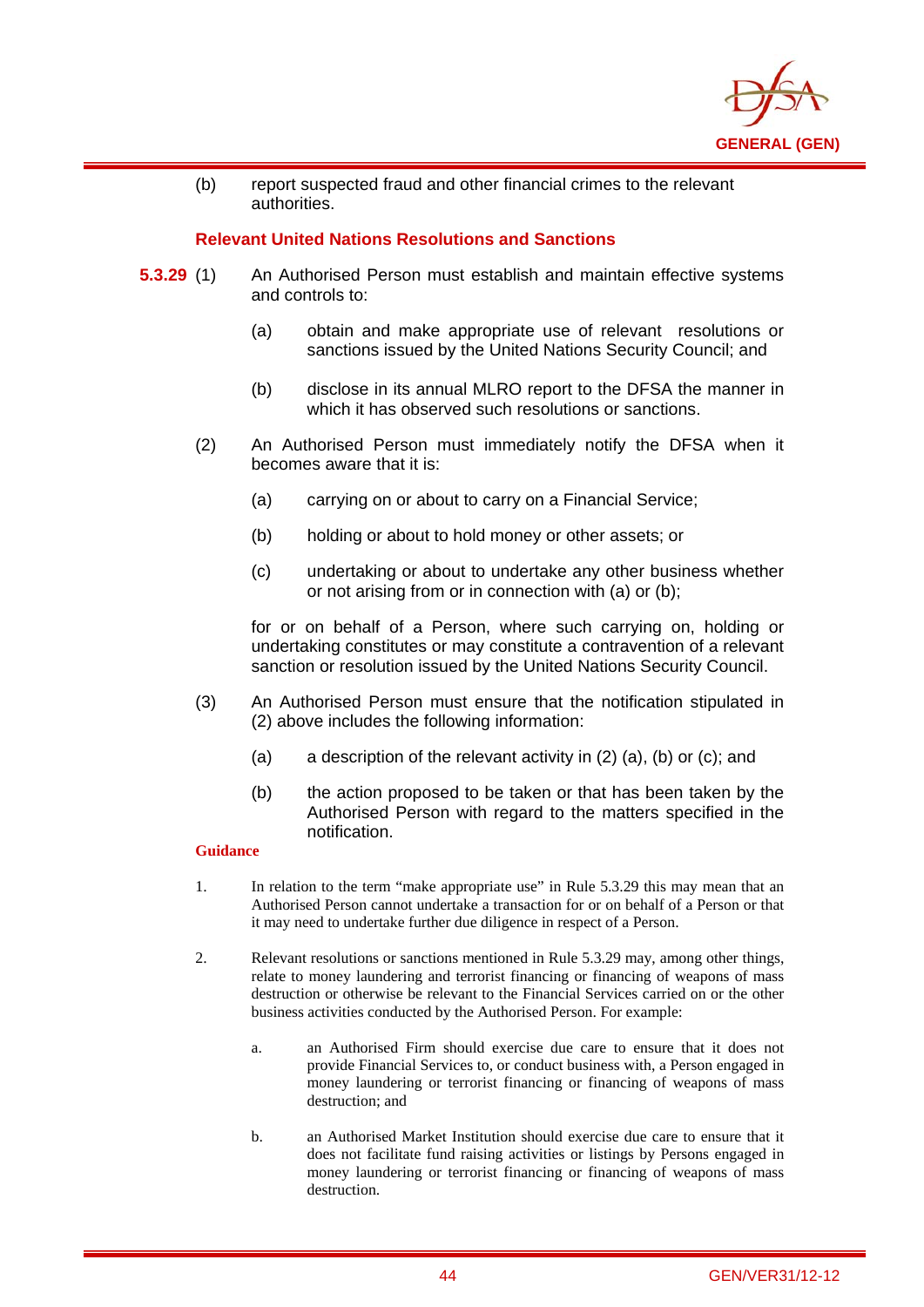

3. In respect of the United Nations Security Council's resolutions or sanctions, the MLRO should also refer to AML Rules 3.3.3(2)(h), 3.3.4(d) and 3.9.1(h) and AMI Rules  $11.6.2(2)(k)$ ,  $11.6.3(g)$  and  $11.12.1(j)$  for requirements relating to the MLRO's responsibility, reporting and training and awareness.

### **Corporate Governance**

i

- **5.3.30** (1) An Authorised Person must have a Governing Body and senior management that meet the requirements in (2) and (3) respectively.
	- (2) The Governing Body of the Authorised Person must:
		- (a) be clearly responsible for setting or approving (or both) the business objectives of the firm and the strategies for achieving those objectives and for providing effective oversight of the management of the firm;
		- (b) comprise an adequate number and mix of individuals who have, among them, the relevant knowledge, skills, expertise and time commitment necessary to effectively carry out the duties and functions of the Governing Body; and
		- (c) have adequate powers and resources, including its own governance practices and procedures, to enable it to discharge those duties and functions effectively.
	- (3) The senior management of the Authorised Person must be clearly responsible for the day-to-day management of the firm's business in accordance with the business objectives and strategies approved or set by the Governing Body.

#### **Guidance**

#### **Scope of corporate governance**

- 1. Corporate governance is a framework of systems, policies, procedures and controls through which an entity:
	- a. promotes the sound and prudent management of its business;
	- b. protects the interests of its customers and stakeholders; and
	- c. places clear responsibility for achieving (a) and (b) on the Governing Body and its members and the senior management of the Authorised Person.
- 2. Many requirements designed to ensure sound corporate governance of companies, such as those relating to shareholder and minority protection and responsibilities of the Board of Directors of companies, are found in the company laws and apply to Authorised Persons. Additional disclosure requirements also apply if they are listed companies. The requirements in this Module are tailored to Authorised Persons and are designed to augment and not to exclude the application of those requirements.
- 3. Whilst Rule 5.3.30 deals with two aspects of corporate governance, the requirements included in other provisions under sections 5.2 and 5.3 also go to the heart of sound corporate governance by promoting prudent and sound management of the Authorised Person's business in the interest of its customers and stakeholders. These requirements together are designed to promote sound corporate governance practices in Authorised Persons whilst also providing a greater degree of flexibility for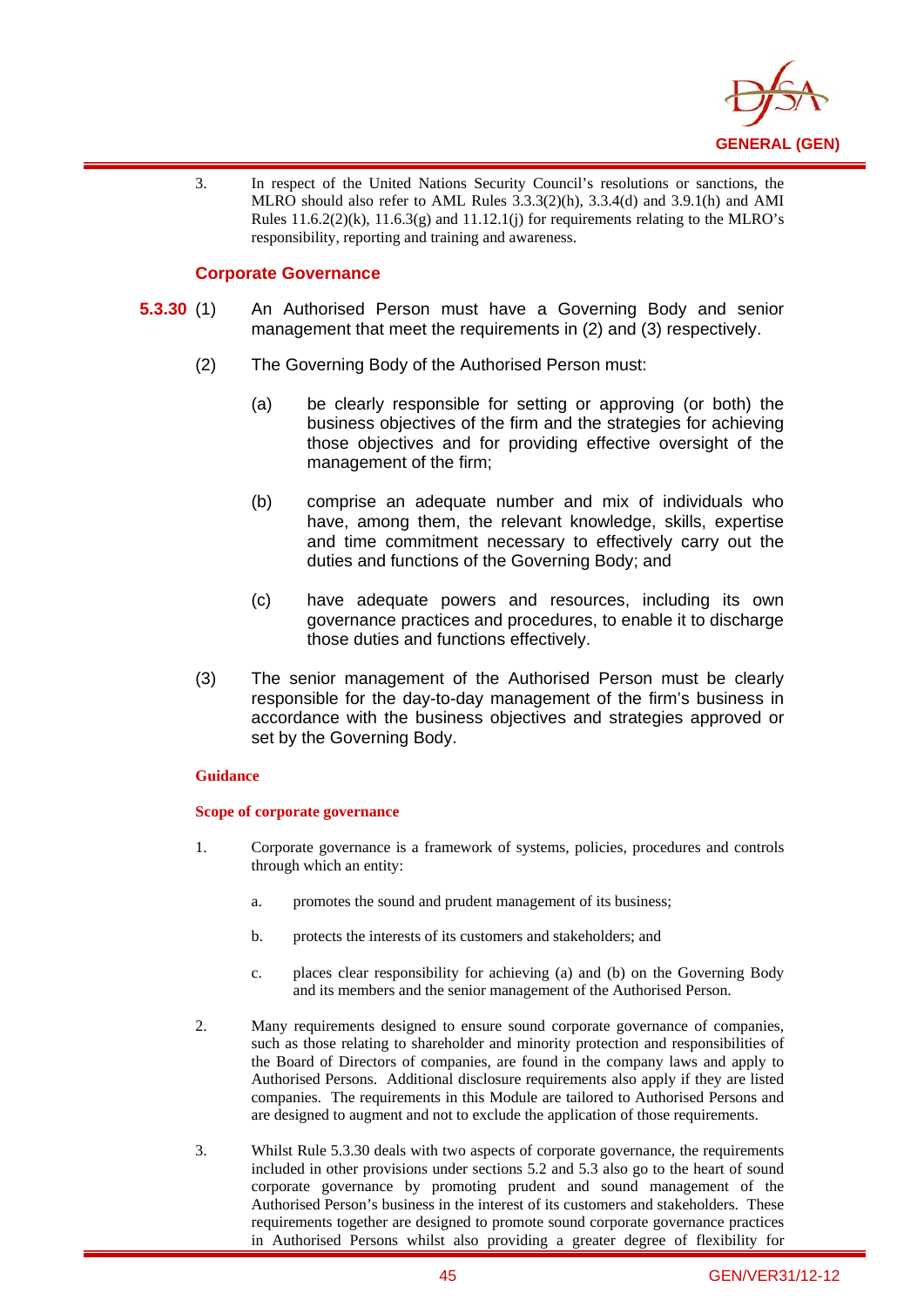

Authorised Persons in establishing and implementing a corporate governance framework that are both appropriate and practicable to suit their operations.

4. Stakeholder groups of an Authorised Person, who would benefit from the sound and prudent management of firms, can be varied but generally encompass its owners (shareholders), customers (in the case of an AMI, its members and investors), creditors, counterparties and employees, whose interests may not necessarily be mutually coextensive. A key objective in enhancing corporate governance standards applicable to Authorised Persons is to ensure that firms are soundly and prudently managed, with the primary regard being had to its customers.

#### **Proportionate application to firms depending on the nature of their business**

- 5. One of the key considerations that underpins how the corporate governance requirements set out in Rule 5.3.30 apply to an Authorised Person is the nature, scale and complexity of the Authorised Person's business, and its organisational structure.
- 6. While requiring banks, insurers and dealers to have more detailed and complex corporate governance systems and controls, simpler systems and procedures could be required for other firms, depending on the nature and scale of their Financial Services. For example, in the case of certain types of Category 4 Financial Service providers such as arranging or advising only firms, less extensive and simpler corporate governance systems and procedures may be sufficient to meet their corporate governance obligations.
- 7. For example, an Authorised Person which is a small scale operation with a tightly held ownership structure may not have a Governing Body which comprises members who are fully independent of the firm's business and from each other, nor be sufficiently large to be able to form numerous committees of the Governing Body to undertake various functions such as nomination and remuneration. In such cases, whilst strict adherence to such aspects of best practice would not be required, overall measures as appropriate to achieve the sound and prudent management of the business would be needed. For example, a firm with no regulatory track record would be expected to have additional corporate governance controls in place to ensure the sound and prudent management of its business, such as the appointment of an independent director (who has relevant regulatory experience) to its Governing Body.

#### **Application to Branches and Groups**

i

- 8. As part of the flexible and proportionate application of corporate governance standards to firms, whether a firm is a Branch or a subsidiary within a Group is also taken into account. An Authorised Person which is a member of a Group may, instead of developing its own corporate governance policies, adopt group-wide corporate governance standards. However, the Governing Body of the Authorised Person should consider whether those standards are appropriate for the firm, and to the extent possible, make any changes as necessary.
- 9. In the case of a Branch, corporate governance practices adopted at the head office would generally apply to the Branch and are expected to be adequate. The DFSA considers, as part of its authorisation of a Branch and on-going supervision, the adequacy of regulatory and supervisory arrangements applicable in the home jurisdiction, including a corporate governance framework adopted and implemented by the head office (see section 3.2.15 of the RPP Sourcebook).

#### **Best practice relating to corporate governance**

10. In addition to the considerations noted above, best practice that an Authorised Person may adopt to achieve compliance with the applicable corporate governance standards is set out in Guidance at Appendix 3.1. An Authorised Person may, where the best practice set out in App3.1 is not suited to its particular business or structure, deviate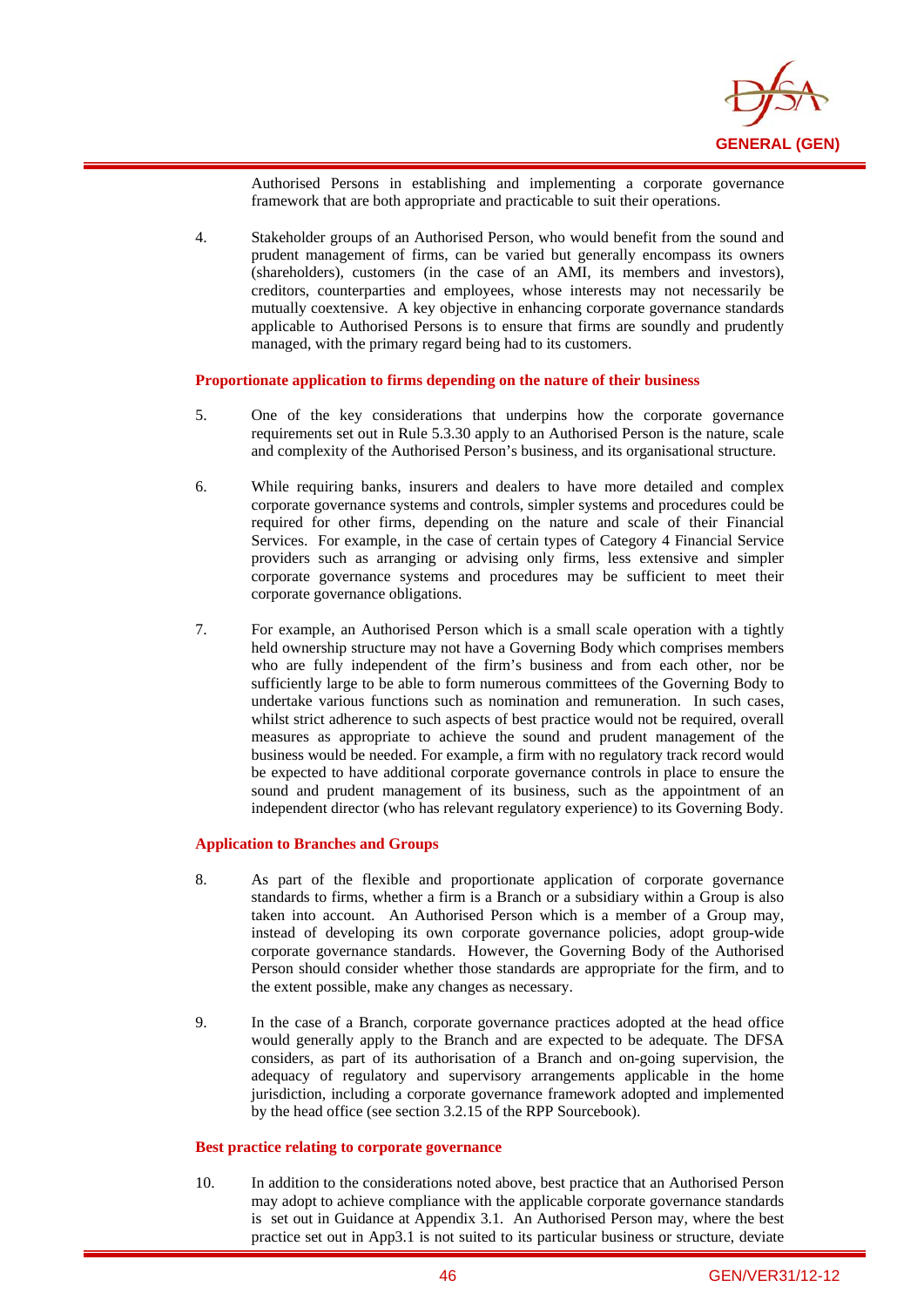

from such best practice or any aspects thereof. The DFSA will expect the Authorised Person to demonstrate to the DFSA, upon request, what the deviations are and why such deviations are considered by the Authorised Person to be appropriate.

## **Remuneration structure and strategies**

i

- **5.3.31** (1) The Governing Body of an Authorised Person must ensure that the remuneration structure and strategy of the firm:
	- (a) are consistent with the business objectives and strategies and the identified risk parameters within which the firm's business is to be conducted;
	- (b) provide for effective alignment of risk outcomes and the roles and functions of the Employees, taking account of:
		- (i) the nature of the roles and functions of the relevant Employees; and
		- (ii) whether the actions of the Employees may expose the firm to unacceptable financial, reputational and other risks;
	- (c) at a minimum, include the members of its Governing Body, the senior management, Persons Undertaking Key Control Functions and any major risk-taking Employees; and
	- (d) are implemented and monitored to ensure that they operate, on an on-going basis, effectively and as intended.
	- (2) The Governing Body must provide to the DFSA and relevant stakeholders sufficient information about its remuneration structure and strategies to demonstrate that such structure and strategies meet the requirements in (1) on an on-going basis.
	- (3) For the purposes of this Rule, "major risk-taking Employees" are Employees whose actions have a material impact on the risk exposure of the Authorised Person.

#### **Guidance**

#### **Proportionate application to firms depending on the nature of their business**

1. Those considerations set out in Guidance items 5 – 7 under Rule 5.3.30 apply equally to the way in which the remuneration structure and strategies related requirement in Rule 5.3.31 is designed to apply to an Authorised Person. Accordingly, whilst most Category 4 firms may have simple arrangements to achieve the outcome of aligning performance outcomes and risks associated with remuneration structure and strategies, banks, insurers and dealers are expected to have more stringent measures to address such risks.

#### **Application to Branches and Groups**

2. As part of the flexible and proportionate application of corporate governance standards to firms, whether a firm is a Branch or a subsidiary within a Group is also taken into account. As such, the considerations noted in Guidance items  $8 - 9$  under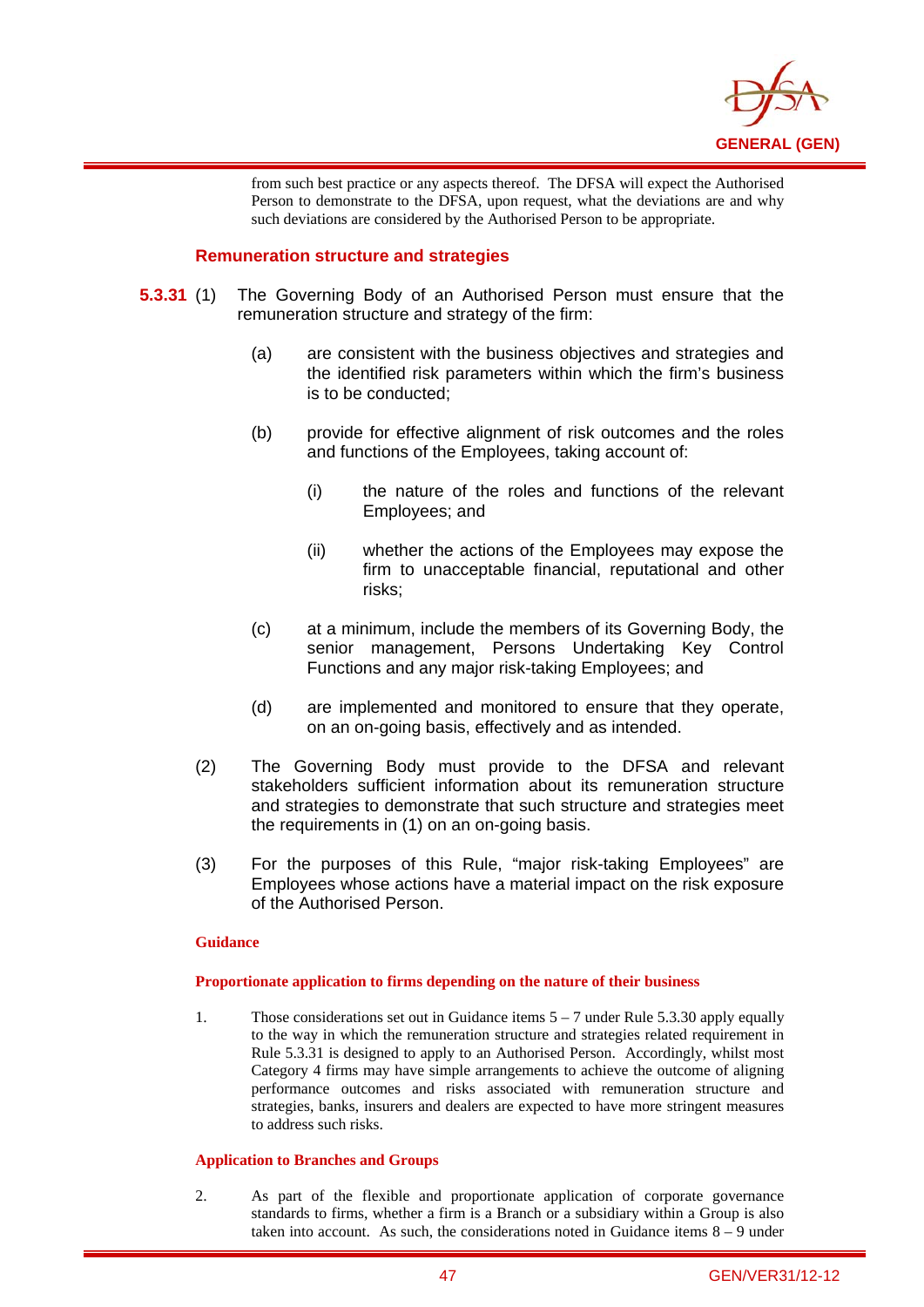

Rule 5.3.30 apply equally to the application of the remuneration related requirements for Branches and Groups. For example, where an Authorised Person is a member of a Group, its Governing Body should consider whether the Group wide policies, such as those relating to the Employees covered under the remuneration strategy and the disclosure relating to remuneration made at the Group level are adequate to meet its obligations under Rule 5.3.31.

#### **Best practice relating to corporate governance**

i

3. In addition to the considerations noted above, best practice that an Authorised Person may adopt to promote sound remuneration structure and strategies within the firm is set out as Guidance at Appendix 3.2. Where such best practice or any aspects thereof are not suited to a particular Authorised Person's business or structure, it may deviate from such best practice. The DFSA will expect the Authorised Person to demonstrate, upon request, what the deviations are and why such deviations are considered appropriate.

#### **Disclosure of information relating to remuneration structure and strategy**

- 4. The information which an Authorised Person provides to the DFSA relating to its remuneration structure and strategies should be included in the annual report or accounting statements. The DFSA expects the annual report of Authorised Persons to include, at a minimum, information relating to:
	- a. the decision making process used to determine the firm-wide remuneration policy (such as by a remuneration committee or an external consultant if any, or by the Governing Body);
	- b. the most important elements of its remuneration structure (such as, in the case of performance based remuneration, the link between pay and performance and the relevant assessment criteria); and
	- c. aggregate quantitative information on remuneration of its Governing Body, the senior management, Persons Undertaking Key Control Functions and any major risk taking Employees.
- 5. The DFSA may, pursuant to its supervisory powers, require additional information relating to the remuneration structure and strategy of an Authorised Firm to assess whether the general elements relating to remuneration under Rule 5.3.31(1) are met by the firm. Any significant changes to the remuneration structure and strategy should also be notified to the DFSA before being implemented. See Rule 11.10.20.
- 6. The information included in the annual report is made available to the DFSA and the shareholders, and in the case of a listed company, to the public. The Governing Body of the Authorised Person should also consider what additional information should be included in the annual report. In the case of banks, insurers and dealers, more detailed disclosure of remuneration structure and strategy and its impact on the financial soundness of the firm would be required. When providing disclosure relating to remuneration in its annual report, Authorised Persons should take account of the legal obligations that apply to the firm including the confidentiality of information obligations.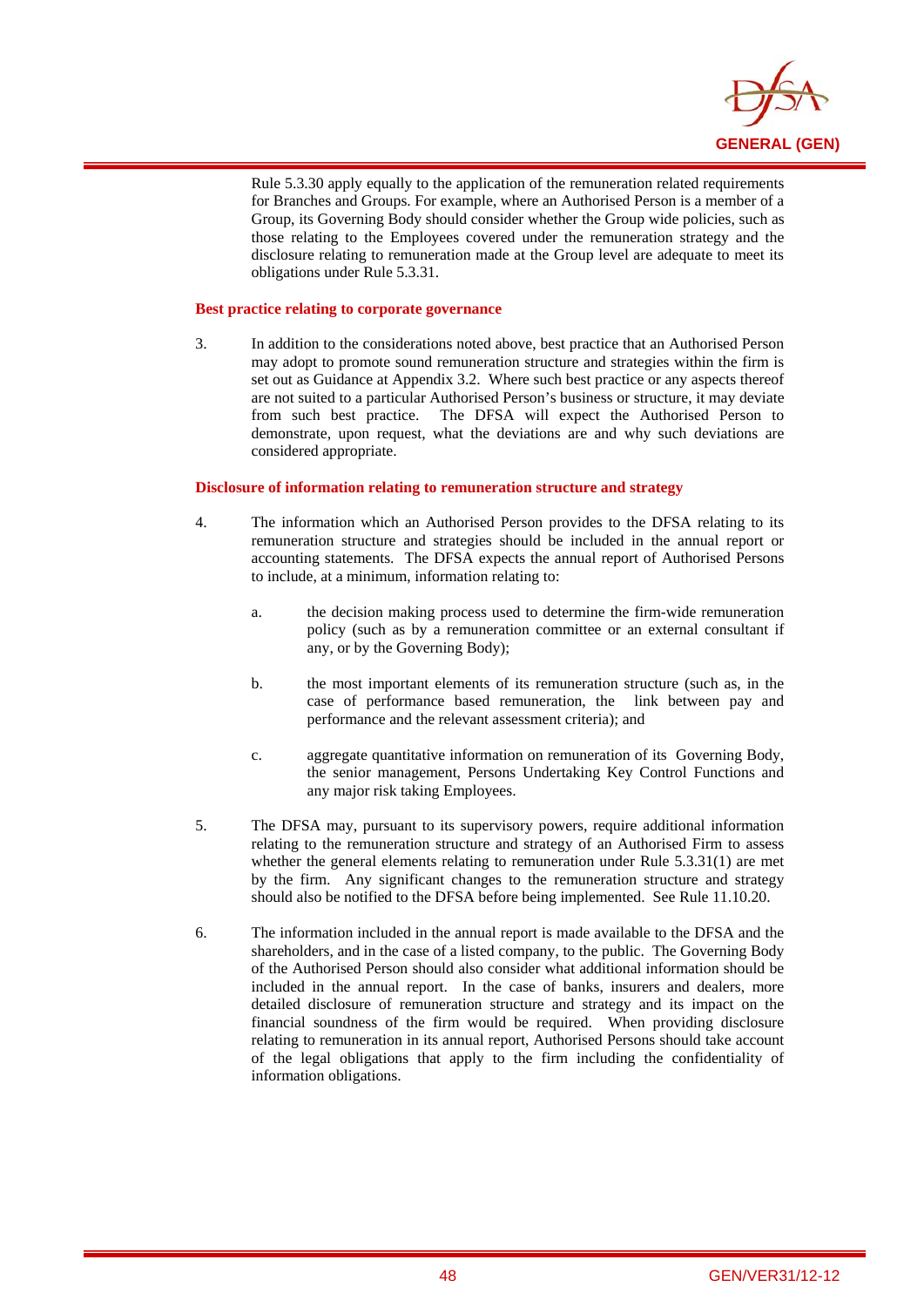

# **6 GENERAL PROVISIONS**

## **6.1 Application**

i

- **6.1.1** (1) Sections 6.1, 6.2, 6.3 and 6.9 apply to every Person to whom any provision in the Rulebook applies.
	- (2) Section 6.4 applies to every Authorised Person.
	- (3) Sections 6.5 and 6.6 apply to every Authorised Firm, Authorised Market Institution and Person who has submitted an application for authorisation to carry on one or more Financial Services.
	- (4) Section 6.7 applies to any Person who has been affected by the activities of the DFSA.
	- (5) Section 6.8 applies to the DFSA.
	- (6) This chapter does not apply to a Representative Office.

## **6.2 Interpreting the rulebook**

### **Guidance**

#### **Interpretation**

- 1. Every provision in the Rulebook must be interpreted in the light of its purpose. The purpose of any provision is to be gathered first and foremost from the text of the provision in question and its context among other relevant provisions.
- 2. When this section refers to a provision, this means every type of provision, including Rules and Guidance.
- 3. Where reference is made in the Rulebook to another provision of the Rulebook or other DIFC legislation, it is a reference to that provision as amended from time to time.
- 4. Unless the contrary intention appears:
	- a. words in the Rulebook importing the masculine gender include the feminine gender and words importing the feminine gender include the masculine; and
	- b. words in the Rulebook in the singular include the plural and words in the plural include the singular.
- 5. If a provision in the Rulebook refers to a communication, notice, agreement, or other document 'in writing' then, unless the contrary intention appears, it means in legible form and capable of being reproduced on paper, irrespective of the medium used. Expressions related to writing must be interpreted accordingly.
- 6. Any reference to 'dollars' or '\$' is a reference to United States Dollars unless the contrary intention appears.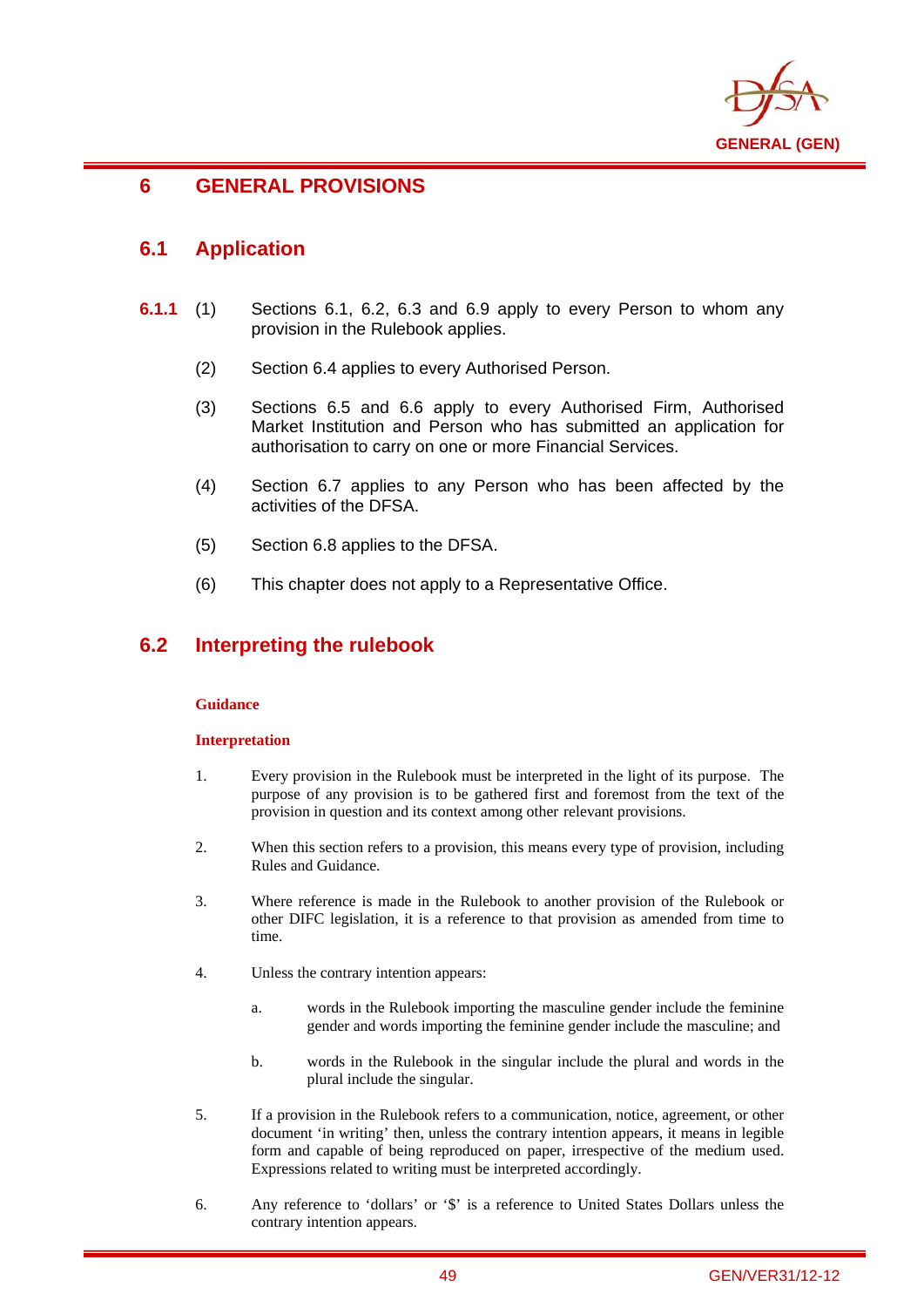

- 7. References to Articles made throughout the Rulebook are references to Articles in the Regulatory Law 2004 unless otherwise stated.
- 8. Unless stated otherwise, a day means a calendar day. If an obligation falls on a calendar day which is either a Friday or Saturday or an official State holiday in the DIFC, the obligation must take place on the next calendar day which is a business day.

#### **Defined Terms**

i

9. Defined terms are identified throughout the Rulebook by the capitalisation of the initial letter of a word or of each word in a phrase and are defined in the Glossary (GLO), however, where a word or phrase is used only in a prudential context in PIB then for convenience purposes it is only defined under Rule 1.2.1 of PIB rather than in GLO. Unless the context otherwise requires, where capitalisation of the initial letter is not used, an expression has its natural meaning.

# **6.3 Emergency**

- **6.3.1** (1) If an Authorised Person is unable to comply with a particular Rule due to an emergency which is outside its or its Employees' control and could not have been avoided by taking all reasonable steps, the Authorised Person will not be in contravention of that Rule to the extent that, in consequence of the emergency, compliance with that Rule is impractical.
	- (2) This Rule applies only for so long as the consequences of the emergency continue and the Authorised Person is able demonstrate that it is taking all practical steps to deal with those consequences, to comply with the Rule, and to mitigate losses and potential losses to its customers or users.
	- (3) An Authorised Person must notify the DFSA as soon as practical of the emergency and of the steps it is taking and proposes to take to deal with the consequences of the emergency.

#### **Guidance**

- 1. Procedures for notification to the DFSA are set out in section 11.11.
- 2. The Rules in section 6.3 do not affect the powers of the DFSA under Article 26 of the Markets Law 2012.

# **6.4 Disclosure of regulatory status**

- **6.4.1** An Authorised Person must not misrepresent its status expressly or by implication.
- **6.4.2** (1) An Authorised Person must take reasonable care to ensure that every key business document which is in connection with the Authorised Person carrying on a Financial Service in or from the DIFC includes one of the disclosures under this Rule.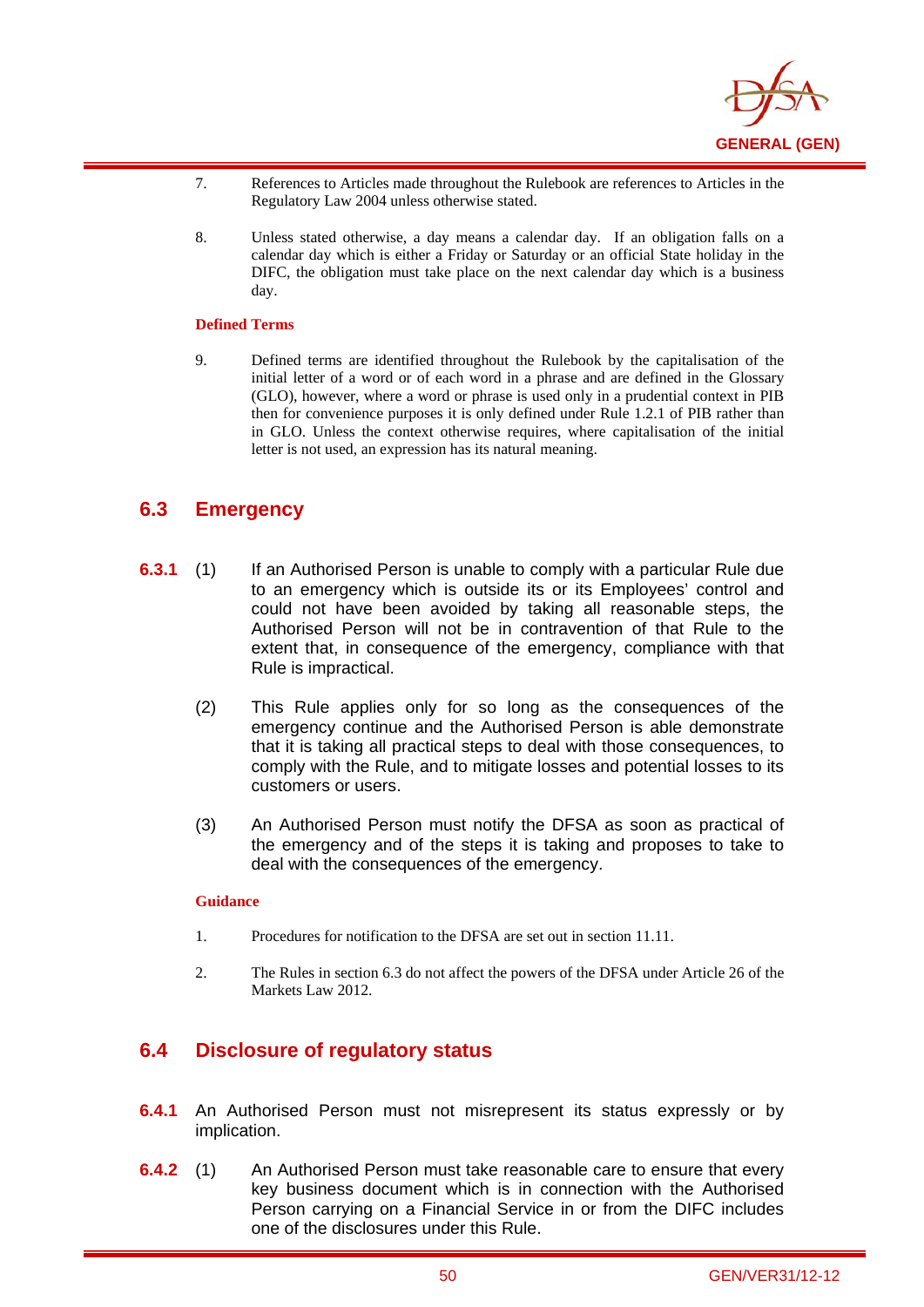

- (2) A key business document includes letterhead whether issued by post, fax or electronic means, terms of business, client agreements, written promotional materials, business cards, prospectuses and websites but does not include compliment slips, account statements or text messages.
- (3) The disclosure required under this Rule is:
	- (a) 'Regulated by the Dubai Financial Services Authority'; or
	- (b) 'Regulated by the DFSA'.
- (4) The DFSA logo must not be reproduced without express written permission from the DFSA and in accordance with any conditions for use.
- (5) Rules 6.4.2(1) to (4) also apply to the operation and administration of an Official List of Securities by an Authorised Market Institution.

# **6.5 Location of offices**

i

- **6.5.1** (1) Where an Authorised Person or a Person who has submitted an application for authorisation to carry on one or more Financial Services, is a Body Corporate incorporated under the Companies Law 2004, its head office and registered office must be in the DIFC.
	- (2) Where an Authorised Person or a Person who has submitted an application for authorisation to carry on one or more Financial Services, is a Partnership established under the Limited Liability Partnership Law 2004 or the General Partnership Law 2004, its head office must be in the DIFC.
	- (3) Where an Authorised Person or a Person who has submitted an application for authorisation to carry on one or more Financial Services is an unincorporated association formed within the jurisdiction of the DIFC, its head office must be in the DIFC.

## **Guidance**

- 1. In considering the location of an Authorised Firm's or Authorised Market Institution's head office, the DFSA will have regard to the location of its directors, partners and senior management and to the main location of its day-to-day operational, control, management and administrative arrangements and will judge matters on a case by case basis.
- 2. Under the fit and proper test for Authorised Firms and the Licensing Requirements for Authorised Market Institutions, an Authorised Firm or Authorised Market Institution which does not satisfy the DFSA with respect to the location of its offices will, on this point alone not be considered fit and proper or able to satisfy the Licensing Requirements.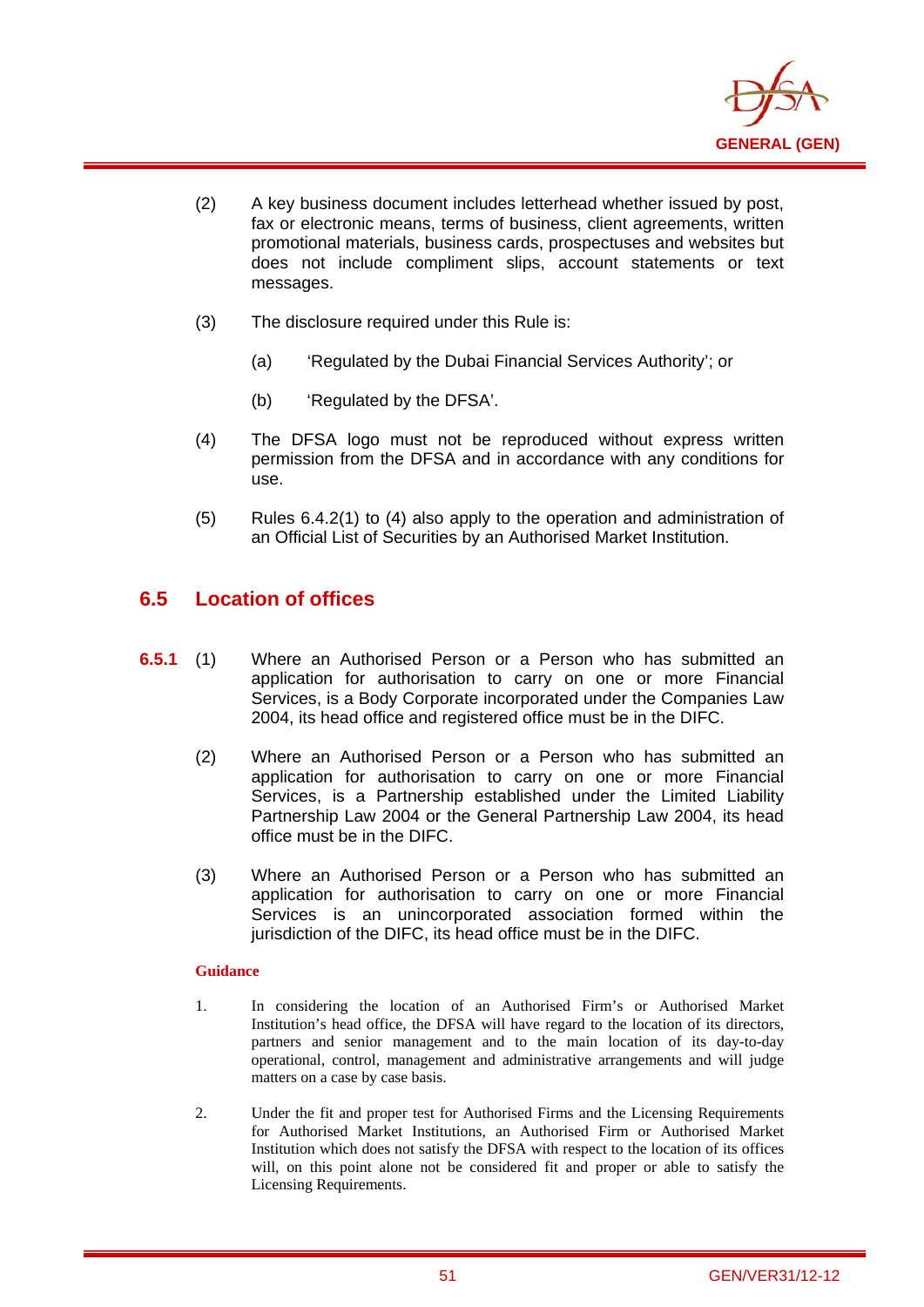

## **6.6 Close links**

i

- **6.6.1** (1) Where an Authorised Person or a Person who has submitted an application for authorisation to carry on one or more Financial Services has Close Links with another Person, the DFSA must be satisfied that those Close Links are not likely to prevent the effective supervision by the DFSA of the Authorised Person.
	- (2) If requested by the DFSA the Authorised Person must submit a Close Links report or notification, in a form specified by the DFSA. This may be requested on an ad hoc or periodic basis.

#### **Guidance**

- 1. Procedures for notification to the DFSA are set out in section 11.11.
- 2. Under the fit and proper test for Authorised Firms and the Licensing Requirements for Authorised Market Institutions, an Authorised Firm or Authorised Market Institution which does not satisfy the DFSA with respect of its Close Links will, on this point alone, not be considered fit and proper or able to satisfy the Licensing Requirements.

# **6.7 Complaints against the DFSA**

#### **Guidance**

- 1. A Person who feels he has been adversely affected by the manner in which the DFSA has carried out its functions may make a complaint to the DFSA about its conduct or the conduct of its Employees.
- 2. A complaint must be in writing and should be addressed to the Chief Executive of the DFSA. The complaint will be dealt with by the DFSA in a timely manner.

## **6.8 Public register**

## **Maintenance and publication**

- **6.8.1** The registers required to be maintained and published by the DFSA pursuant to Article 62 shall be published and maintained in either or both of the following manners:
	- (a) by maintaining hard copy registers which are made available for inspection at the premises of the DFSA during normal business hours; or
	- (b) by maintaining an electronic version of the registers and making the information from those registers available through the DFSA website.

## **6.9 Communication with the DFSA**

**6.9.1** An Authorised Person must ensure that any communication with the DFSA is conducted in the English language.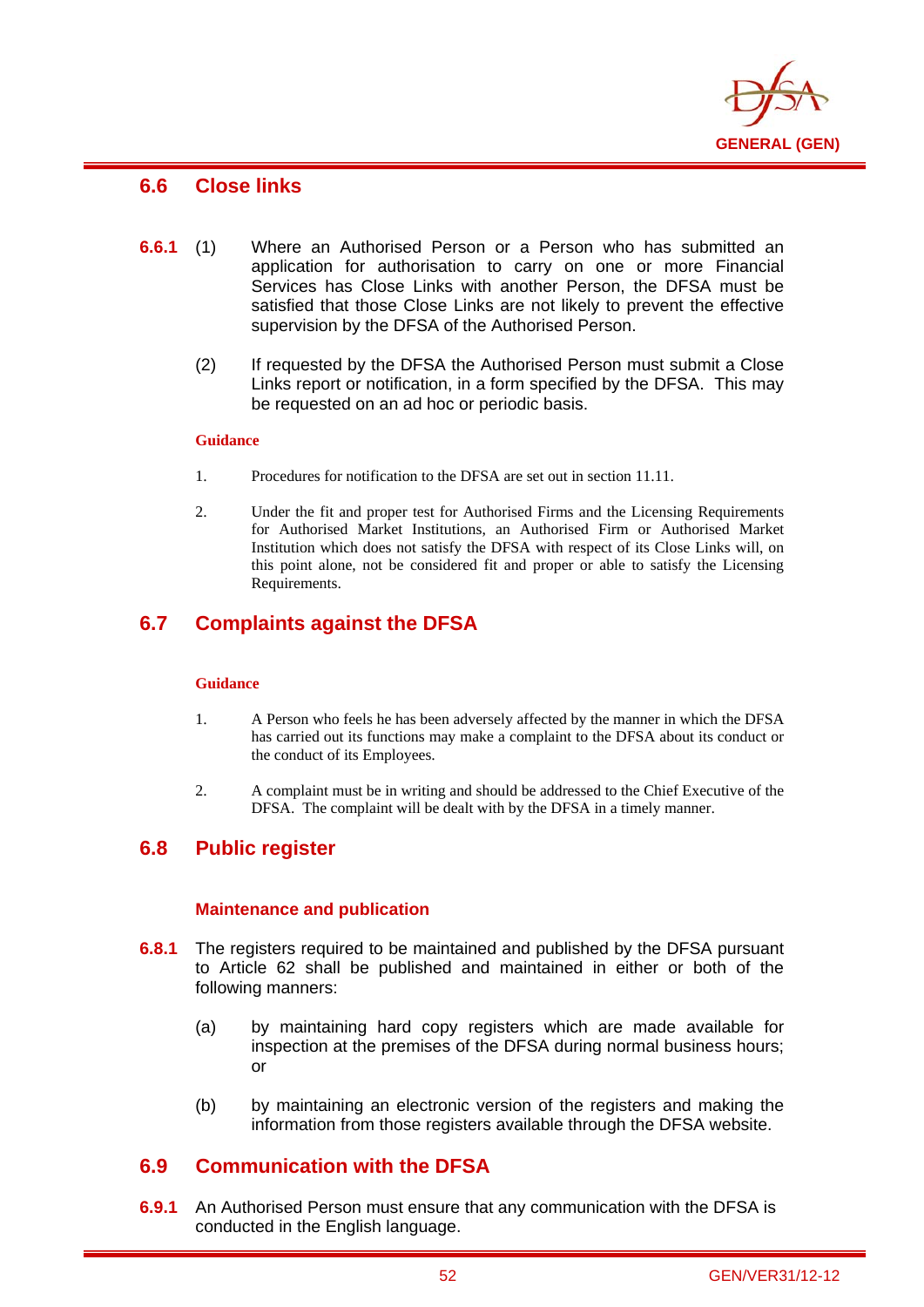

## i **7 AUTHORISATION**

# **7.1 Application**

- **7.1.1** (1) Subject to (2), this chapter applies to every Person who is:
	- (a) an Authorised Firm;
	- (b) an applicant for a Licence to be an Authorised Firm;
	- (c) an Authorised Individual; or
	- (d) an applicant for Authorised Individual status.
	- (2) This chapter does not apply to a Person intending to:
		- (a) Operate an Exchange;
		- (b) Operate a Clearing House; or
		- (c) Operate a Representative Office.

### **Guidance**

- 1. This chapter outlines DFSA's authorisation requirements for an Authorised Firm and Authorised Individual.
- 2. The DFSA's requirements for authorisation of :
	- a. Authorised Market Institutions are covered by the AMI module;
	- b. Representative Offices are covered by the REP module; and
	- c. Ancillary Service Providers are covered by the ASP module.
- 3. This chapter should be read in conjunction with the RPP Sourcebook which sets out DFSA's general regulatory policy and processes. Some additional processes may be outlined in other chapters of this module.
- 4. Chapter 2 of the RPP Sourcebook sets out DFSA's approach to the authorisation of undertakings and individuals to conduct Financial Services or Licensed Functions, as the case may be.

# **7.2 Application for a Licence**

- **7.2.1** A Person, who intends to carry on one or more Financial Services in or from the DIFC must apply to the DFSA for a Licence, in accordance with the Rules in this section.
- **7.2.2** (1) The DFSA will only consider an application for a Licence from a Person who, subject to (2), (3) and (4), is: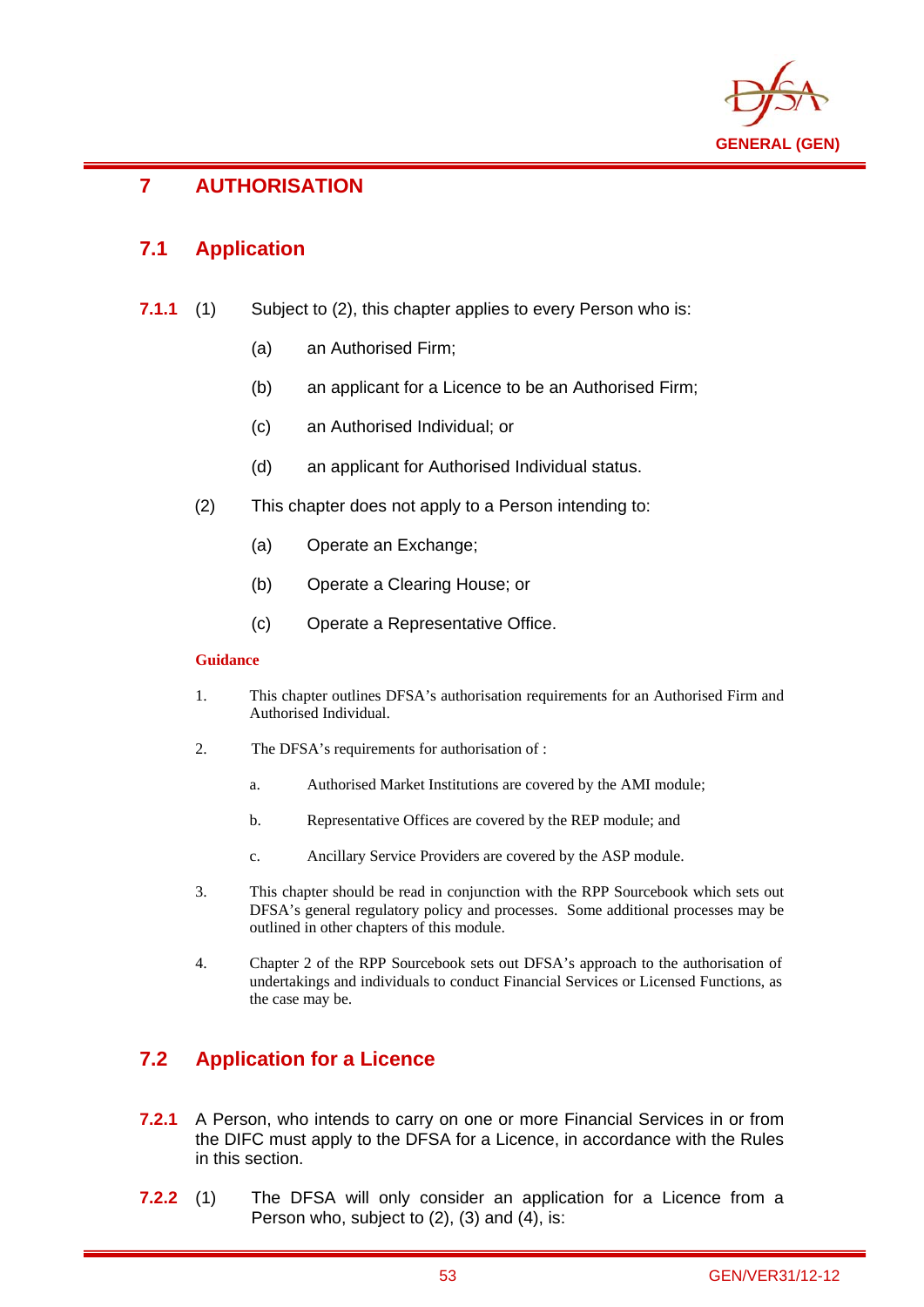

(a) a Body Corporate;

i

- (b) a Partnership; or
- (c) an unincorporated association;

and who is not an Authorised Market Institution.

- (2) If the application is in respect of either or both of the following Financial Services:
	- (a) Effecting Contracts of Insurance; or
	- (b) Carrying Out Contracts of Insurance,

the applicant must be a Body Corporate.

- (3) If the application is in respect of the Financial Service of Accepting Deposits, the applicant must be a Body Corporate or a Partnership.
- (4) If the application is in respect of the Financial Service of Managing a Collective Investment Fund or Acting as the Trustee of a Fund, the applicant must be a Body Corporate.
- **7.2.3** A Person licensed by the Emirates Securities and Commodities Authority to trade on an U.A.E. exchange will not be granted a Licence by the DFSA unless that Person has the prior approval of the Emirates Securities and Commodities Authority.
- **7.2.4** A Person applying for a Licence must complete and submit the appropriate form or forms in AFN.

#### **Guidance**

A Person submitting an application under Rule 7.2.4 is required to pay the appropriate application fee as set out in FER.

**Consideration and assessment of applications** 

- **7.2.5** In order to become authorised to carry on one or more Financial Services, the applicant must satisfy the DFSA that it has adequate resources, including financial resources. In making this assessment, the DFSA will consider:
	- (a) how the applicant will comply with the applicable provisions of PIB or PIN;
	- (b) the provision the applicant makes in respect of any liabilities, including contingent and future liabilities;
	- (c) the means by which the applicant and members of its Group manage risk in connection with their business; and
	- (d) the rationale for, and basis of, the applicant's business plan.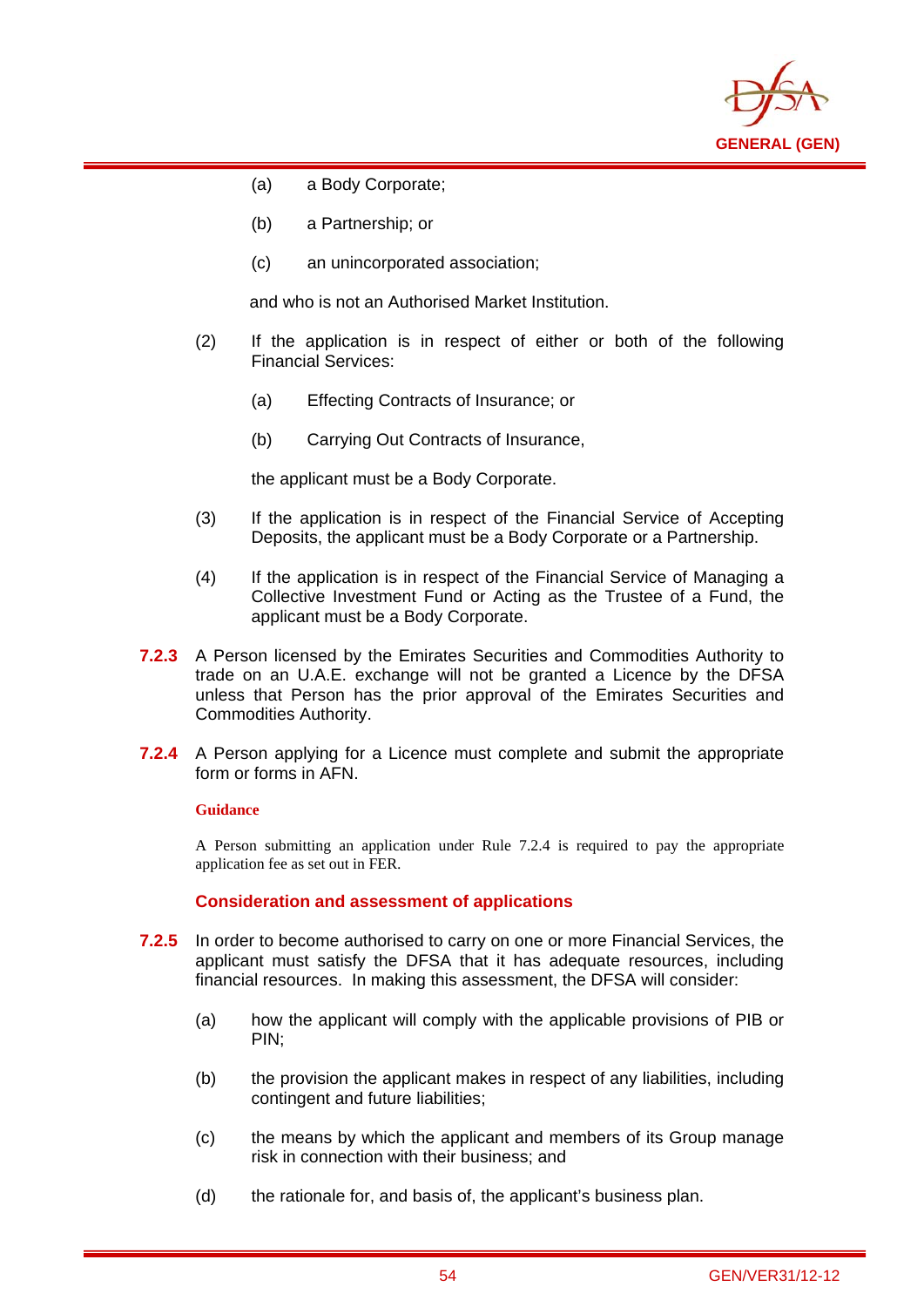

i

A Credit Rating Agency is not subject to any specific capital requirements in PIB. Instead, it is required, pursuant to Rules 4.2.4 and 7.2.5 to have and maintain adequate financial resources to manage its affairs prudently and soundly.

- **7.2.6** An applicant will only be authorised to carry on one or more Financial Services if the DFSA is satisfied that the applicant is fit and proper to hold a Licence. In making this assessment the DFSA will consider:
	- (a) the applicant's connection with its Controllers or any other Person;
	- (b) the Financial Services concerned;
	- (c) whether the applicant's affairs will be conducted and managed in a sound and prudent manner; and
	- (d) any other relevant matters.

#### **Guidance**

Section 2.2 of the RPP Sourcebook sets out matters which the DFSA takes into consideration when making an assessment of the kind under Rule 7.2.6.

- **7.2.7** When the DFSA is considering an application for a Licence, then in respect of the fitness and propriety of the applicant:
	- (a) the applicant must demonstrate to the DFSA's satisfaction that it is fit and proper;
	- (b) the DFSA will consider any matter which may harm or may have harmed the integrity or the reputation of the DFSA or DIFC;
	- (c) the DFSA will consider the activities of the applicant and the associated risks, and accumulation of risks, that those activities pose to the DFSA's objectives described under Article 8 of the Regulatory Law 2004; and
	- (d) the DFSA will consider the cumulative effect of factors which, if taken individually, may be regarded as insufficient to give reasonable cause to doubt the fitness and propriety of an applicant.
- **7.2.8** An applicant must be able to demonstrate that it has compliance arrangements, including processes and procedures that will enable it to comply with all applicable Rules.
- **7.2.9** In assessing an application for a Licence, the DFSA may:
	- (a) make any enquiries which it considers appropriate, including enquiries independent of the applicant;
	- (b) require the applicant to provide additional information;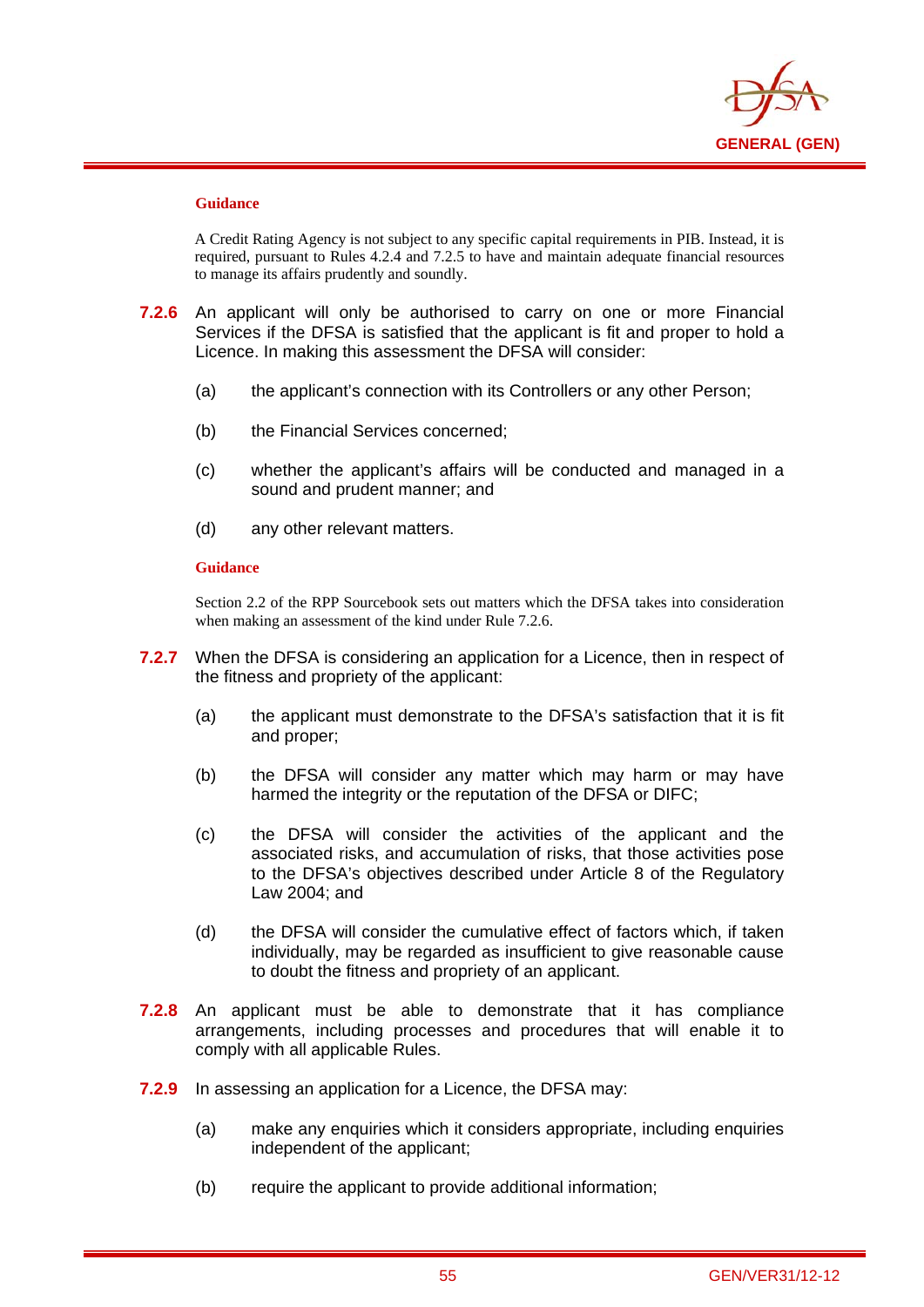

- (c) require the applicant to have information on how it intends to ensure compliance with a particular Rule;
- (d) require any information provided by the applicant to be verified in any way that the DFSA specifies; and
- (e) take into account any information which it considers relevant.

i

- **7.2.10** (1) In assessing an application for a Licence the DFSA may, by means of written notice, indicate the legal form that the applicant may adopt to enable authorisation to be granted.
	- (2) Where the DFSA thinks it appropriate it may treat an application made by one legal form or Person as having been made by the new legal form or Person.
- **7.2.11** In assessing an application for a Licence authorising the applicant to Operate an Alternative Trading System, the DFSA will have regard to, but is not limited to, considering the following matters:
	- (a) whether the establishment of an Alternative Trading System is, or is likely to be, in the interests of the Financial Services and Markets industry;
	- (b) whether the Alternative Trading System will or is likely to lead to more efficient price discovery of, or deepen liquidity in, an Investment; and
	- (c) whether there is any risk of market fragmentation, loss of liquidity or inefficiency in price discovery as a result of the proposed Alternative Trading System operation.

# **7.3 Application for an endorsement for Retail Clients**

- **7.3.1** (1) An Authorised Firm may apply to the DFSA for an endorsement on its Licence, including variation of such an endorsement, to carry on a Financial Service with or for a Retail Client.
	- (2) The DFSA may in its absolute discretion refuse to grant an endorsement or a variation of an endorsement pursuant to an application under (1).
	- (3) Upon refusing to grant an endorsement or a variation to an endorsement, the DFSA must without undue delay inform the applicant in writing of such refusal and, if requested by the applicant, the reasons for such refusal.
	- (4) The Regulatory Appeals Committee has jurisdiction to hear and determine any appeal in relation to a decision to refuse an application for an endorsement or a variation to an endorsement made under this section.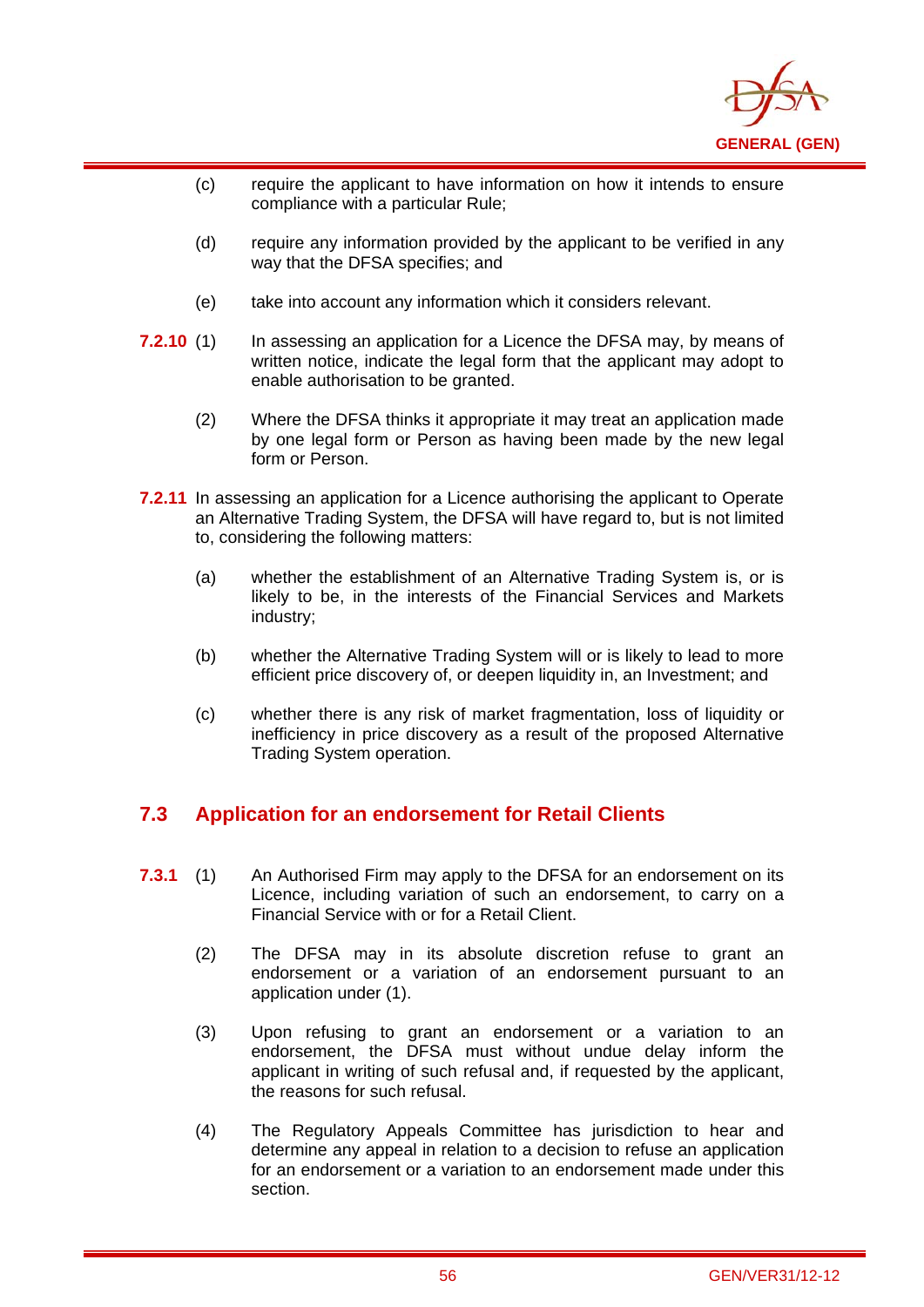

# **7.4 Licensed Functions and Authorised individuals**

i

- **7.4.1** (1) Pursuant to Article 43 of the Regulatory Law 2004, the functions specified in Rules 7.4.2 to 7.4.9 are Licensed Functions.
	- (2) An individual must not, subject to, (3), (4) and Rule 11.6.1, carry out a Licensed Function for an Authorised Firm unless he is authorised by the DFSA to carry out that Licensed Function for that Authorised Firm.
	- (3) The prohibition in (2) does not apply to a function performed by a registered insolvency practitioner (subject to the restrictions defined within Article 88 of the Insolvency Law 2009) if the practitioner is:
		- (a) acting as a nominee in relation to a company voluntary arrangement within the meaning of Article 8 of the Insolvency Law 2009;
		- (b) appointed as a receiver or administrative receiver within the meaning of Article 14 of the Insolvency Law 2009;
		- (c) appointed as a liquidator in relation to a members' voluntary winding up within the meaning of Article 32 of the Insolvency Law 2009;
		- (d) appointed as a liquidator in relation to a creditors' voluntary winding up within the meaning of Article 32 of the Insolvency Law 2009; or
		- (e) appointed as a liquidator or provisional liquidator in relation to a compulsory winding up within the meanings of Article 58 and 59 of the Insolvency Law 2009.
	- (4) The prohibition in (2) does not apply to individuals appointed to act as managers of the business of an Authorised Firm or Authorised Market Institution as directed by the DFSA under Article 88 of the Regulatory Law 2004.

## **Senior Executive Officer**

- **7.4.2** The Senior Executive Officer function is carried out by an individual who:
	- (a) has, either alone or jointly with other Authorised Individuals, ultimate responsibility for the day-to-day management, supervision and control of one or more (or all) parts of an Authorised Firm's Financial Services carried on in or from the DIFC; and
	- (b) is a Director, Partner or Senior Manager of the Authorised Firm.

## **Licensed Director**

**7.4.3** Subject to Rule 7.5.4, the Licensed Director function is carried out by an individual who is a Director of an Authorised Firm which is either a Body Corporate or an unincorporated association.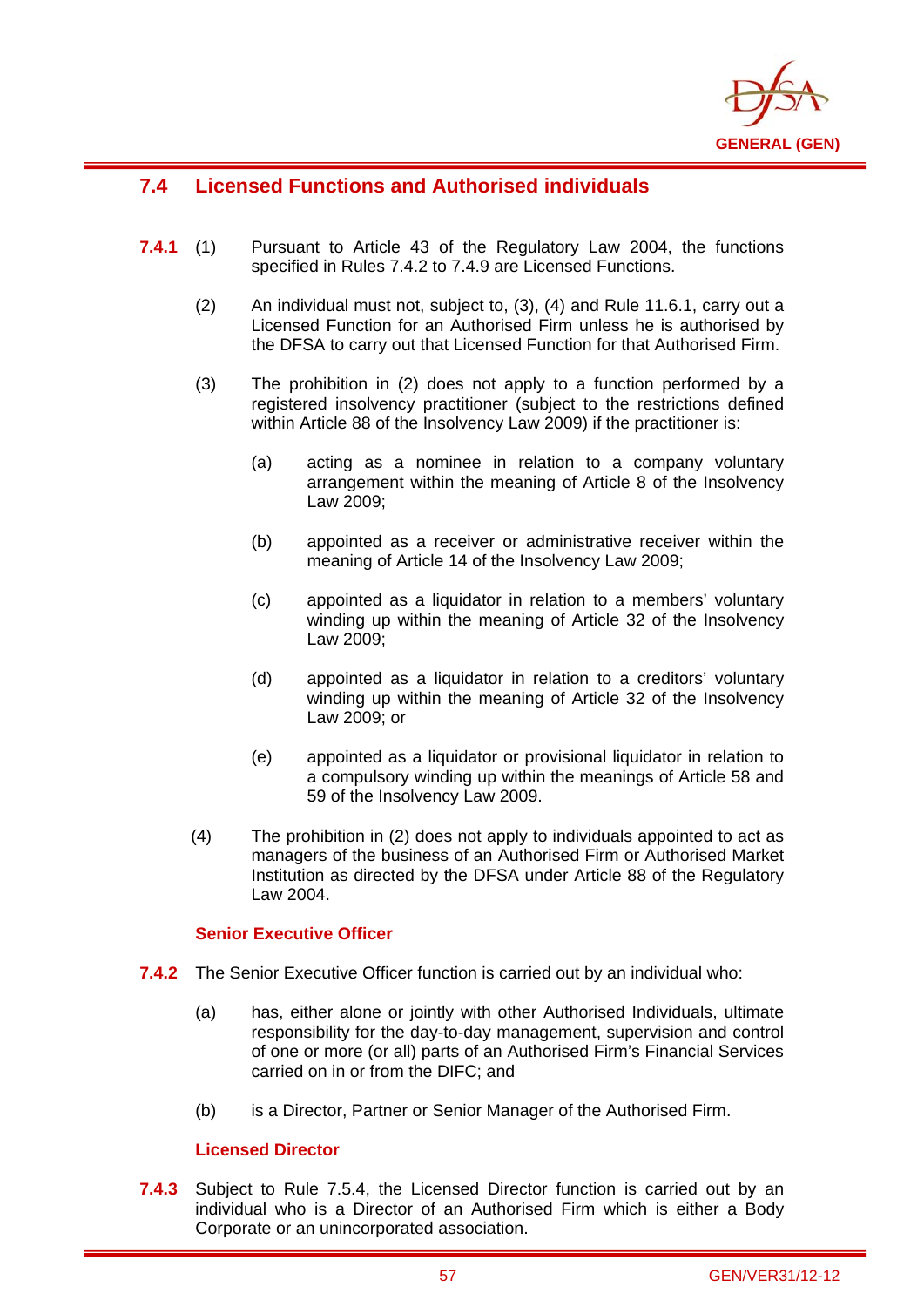

## **Licensed Partner**

i

**7.4.4** Subject to Rule 7.5.5, the Licensed Partner function is carried out by an individual who is a Partner of an Authorised Firm which is either a Partnership or Limited Liability Partnership.

## **Finance Officer**

**7.4.5** The Finance Officer function is carried out by an individual who is a Director, Partner or Senior Manager of an Authorised Firm who has responsibility for the Authorised Firm's compliance with the applicable Rules in PIN or PIB.

#### **Compliance Officer**

**7.4.6** The Compliance Officer function is carried out by an individual who is a Director, Partner or Senior Manager of an Authorised Firm who has responsibility for compliance matters in relation to the Authorised Firm's Financial Services.

#### **Senior Manager**

- **7.4.7** The Senior Manager function is carried out by an individual who is responsible either alone or jointly with other individuals for the management, supervision or control of one or more parts of an Authorised Firm's Financial Services who is:
	- (a) an Employee of the Authorised Firm; and
	- (b) not a Director or Partner of the Authorised Firm.

#### **Guidance**

In respect of a Fund, the DFSA would expect the Fund Manager to appoint at least one individual other than the Senior Executive Officer to carry out Senior Manager functions in relation to the Fund such as managing operational risk and other internal controls.

## **Money Laundering Reporting Officer**

**7.4.8** The Money Laundering Reporting Officer function is carried out by an individual who is a Director, Partner or Senior Manager of an Authorised Firm and who has responsibility for the Authorised Firm's compliance with the Rules in AML and any relevant anti money laundering legislation applicable in the DIFC.

#### **Responsible Officer**

- **7.4.9** The Responsible Officer function is carried out by an individual who:
	- (a) has significant responsibility for the management of one or more aspects of an Authorised Firm's affairs;
	- (b) exercises a significant influence on the firm as a result of (a); and
	- (c) is not an Employee of the Authorised Firm.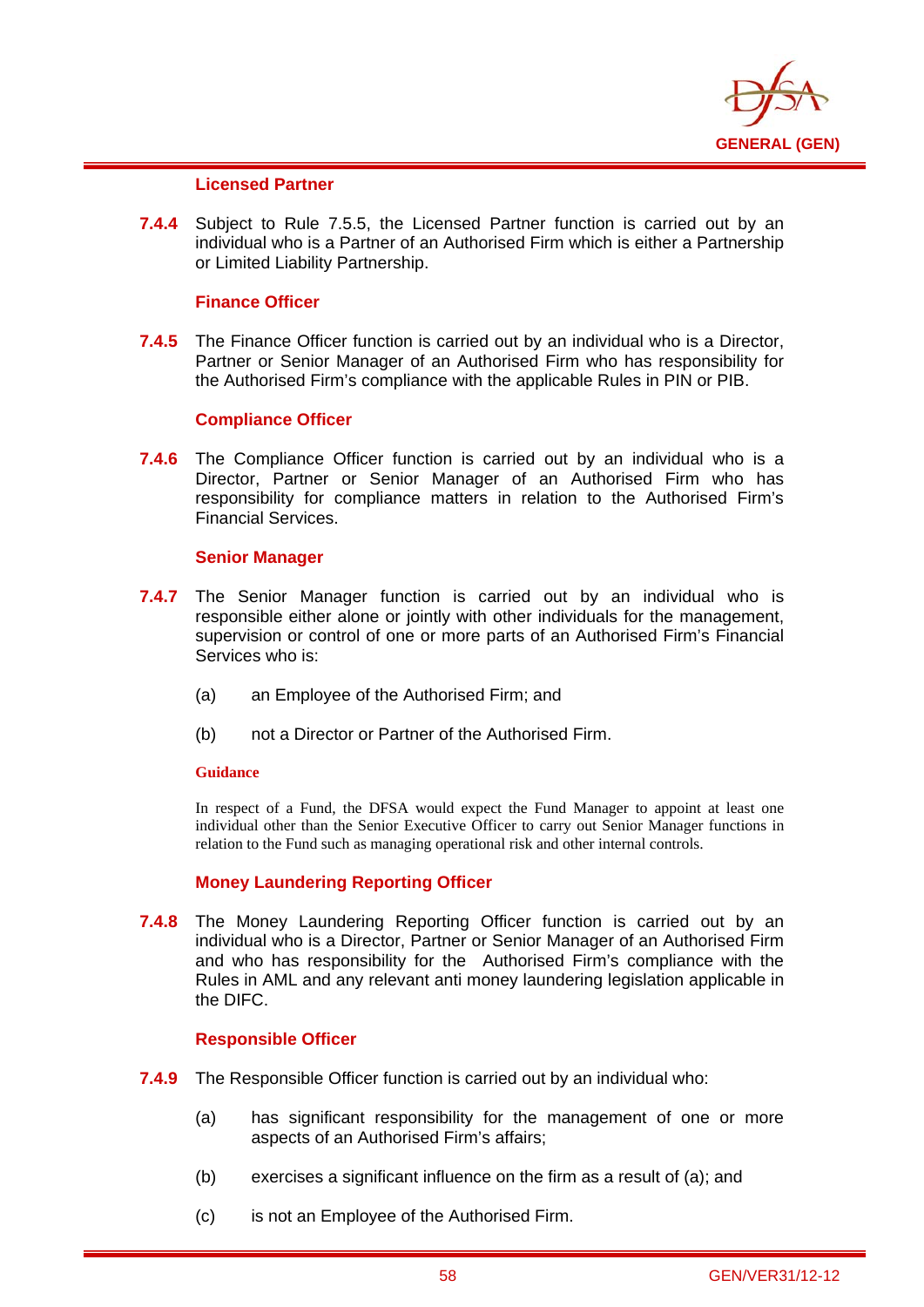

i

- 1. The Licensed Function of Responsible Officer applies to an individual employed by a Controller or other Group company who is not an Employee of the Authorised Firm, but who has significant responsibility for, or for exercising a significant influence on, the management of one or more aspects of the Authorised Firm's business.
- 2. Examples of a Responsible Officer might include an individual responsible for the overall strategic direction of an Authorised Firm or a regional manager to whom a Senior Executive Officer reports and from whom he takes direction.
- **7.4.10** An Authorised Individual may perform one or more Licensed Functions for one or more Authorised Firms.

#### **Guidance**

- 1. In considering whether to grant an individual Authorised Individual status with respect to more than one Authorised Firm, the DFSA will consider each Licensed Function to be carried out and the allocation of responsibility for that individual among the Authorised Firms.
- 2. In the above situation the DFSA will need to be satisfied that the individual will be able to carry out his role effectively, is fit and proper to do so, and that there are no conflicts of interest or that any actual or potential conflicts of interest are appropriately managed.

## **7.5 Mandatory appointments**

- **7.5.1** (1) An Authorised Firm must, subject to (2), make the following appointments and ensure that they are held by one or more Authorised Individuals at all times:
	- (a) Senior Executive Officer;
	- (b) Finance Officer;
	- (c) Compliance Officer; and
	- (d) Money Laundering Reporting Officer.
	- (2) An Authorised Firm which is a Credit Rating Agency:
		- (a) need not make the appointment referred to in  $(1)(b)$  and  $(d)$ ; and
		- (b) must ensure that the appointments referred to in 1(a) and (c) are held by separate Authorised Individuals at all times.

### **Guidance**

- 1. This Guidance addresses a range of circumstances:
	- a. one individual performing more than one function in a single firm, as contemplated in Rule 7.5.1;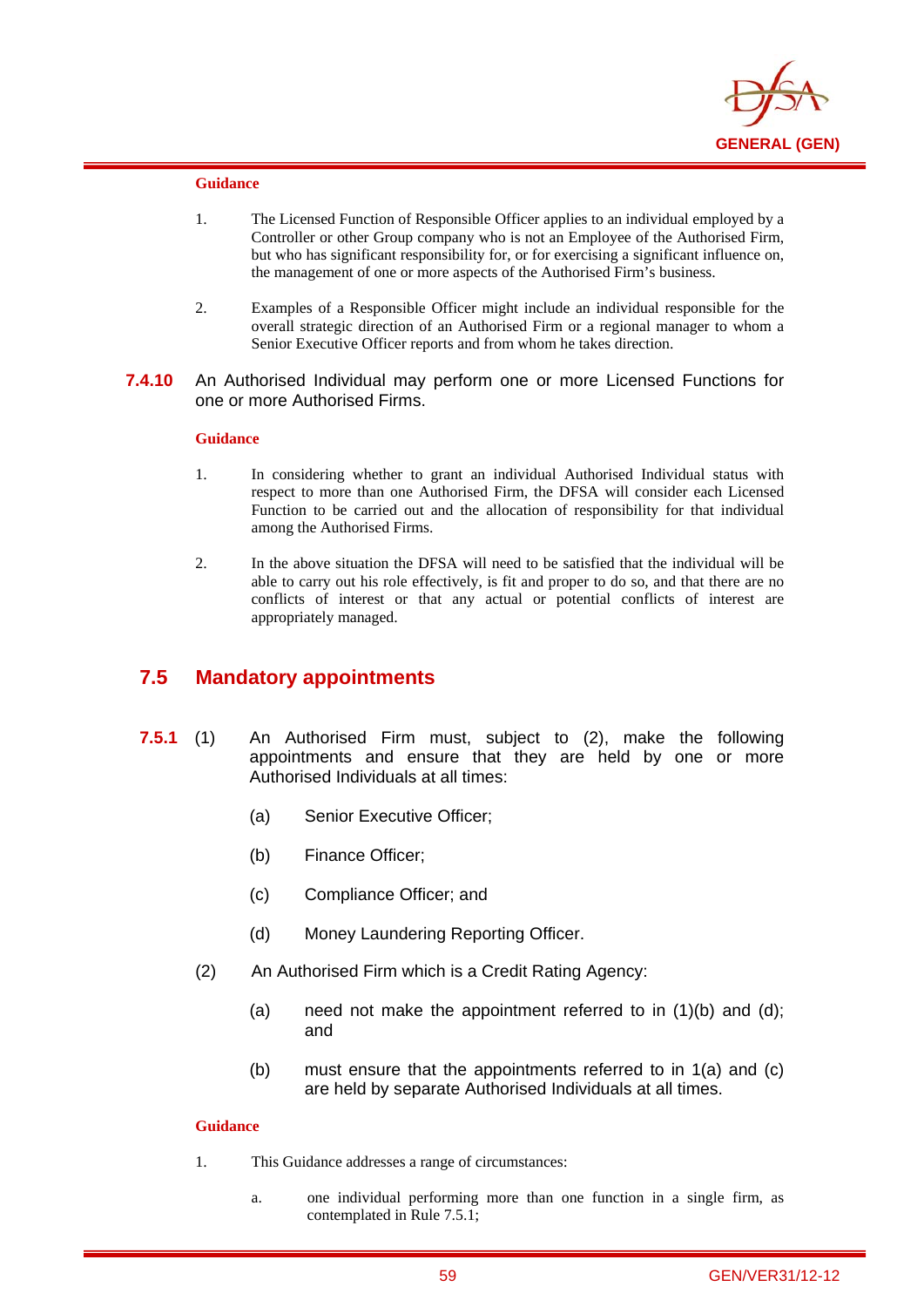

- b. more than one individual performing one function in a single firm, not addressed by that Rule;
- c. one individual performing a single function in more than one firm, also not addressed by that Rule.
- 2. The DFSA will only authorise an individual to perform more than one Licensed Function or combine Licensed Functions with other functions where it is satisfied that the individual is fit and proper to perform each Licensed Function or combination of Licensed Functions.
- 3. In the above situation the DFSA will need to be satisfied that the individual will be able to carry out his role effectively, is fit and proper to do so, and that there are no conflicts of interest or that any actual or potential conflicts of interest are appropriately managed.
- 4. Notwithstanding this Rule, an Authorised Firm would generally be expected to separate the roles of Compliance Officer and Senior Executive Officer. In addition, the roles of Compliance Officer, Finance Officer and Money Laundering Reporting Officer would not be expected to be combined with any other functions unless appropriate monitoring and control arrangements independent of the individual concerned will be implemented by the Authorised Firm. This may be possible in the case of a Branch, where monitoring and controlling of the individual (carrying out more than one role in the Branch) is conducted from the firm's home state by an appropriate individual for each of the relevant Licenced Functions. However, it is recognised that, on a case by case basis, there may be exceptional circumstances in which this may not always be practical or possible.
- 5. In what it considers to be exceptional circumstances, the DFSA may register more than one individual to perform the Licensed Function of Compliance Officer in respect of different internal business divisions within a large Authorised Firm. In this regard the DFSA may consider, amongst other things, the nature, scale and complexity of the activities of the firm, the clarity of demarcation between areas of responsibility, the potential for gaps in responsibility, and processes of communication with the DFSA.
- 6. The DFSA may also register an individual as the Compliance Officer for more than one Authorised Firm. The DFSA will only do this where it is satisfied that the individual is able to carry out his functions effectively in each firm taking into consideration factors such as the amount and nature of business conducted by the firms. Each Authorised Firm has a duty under GEN 5 to monitor its compliance arrangements to ensure, as far as reasonably practicable, that it complies with all legislation applicable in the DIFC.
- **7.5.2** The Authorised Individuals referred to in Rule 7.5.1(a), (c) and (d) must be resident in the U.A.E.

i

1. In appropriate circumstances, the DFSA may waive the requirement for a Compliance Officer or MLRO to be resident in the UAE. In determining whether to grant a waiver, the DFSA will consider a range of factors on a case by case basis focused on whether the firm can demonstrate that it has appropriate compliance arrangements (see GEN section 5.3). These factors may include, but are not limited to: the nature, scale and complexity of the activities of the firm; the ability of a remote officer to carry out his functions in differing time zones and a differing working week; the size, resourcing and capabilities of a remote compliance function; the ability of a remote officer to liaise and communicate readily with the DFSA; and the competency and capability of a remote officer and whether the remote officer is able effectively to undertake or supervise regular compliance monitoring and keep up to date with applicable Rules.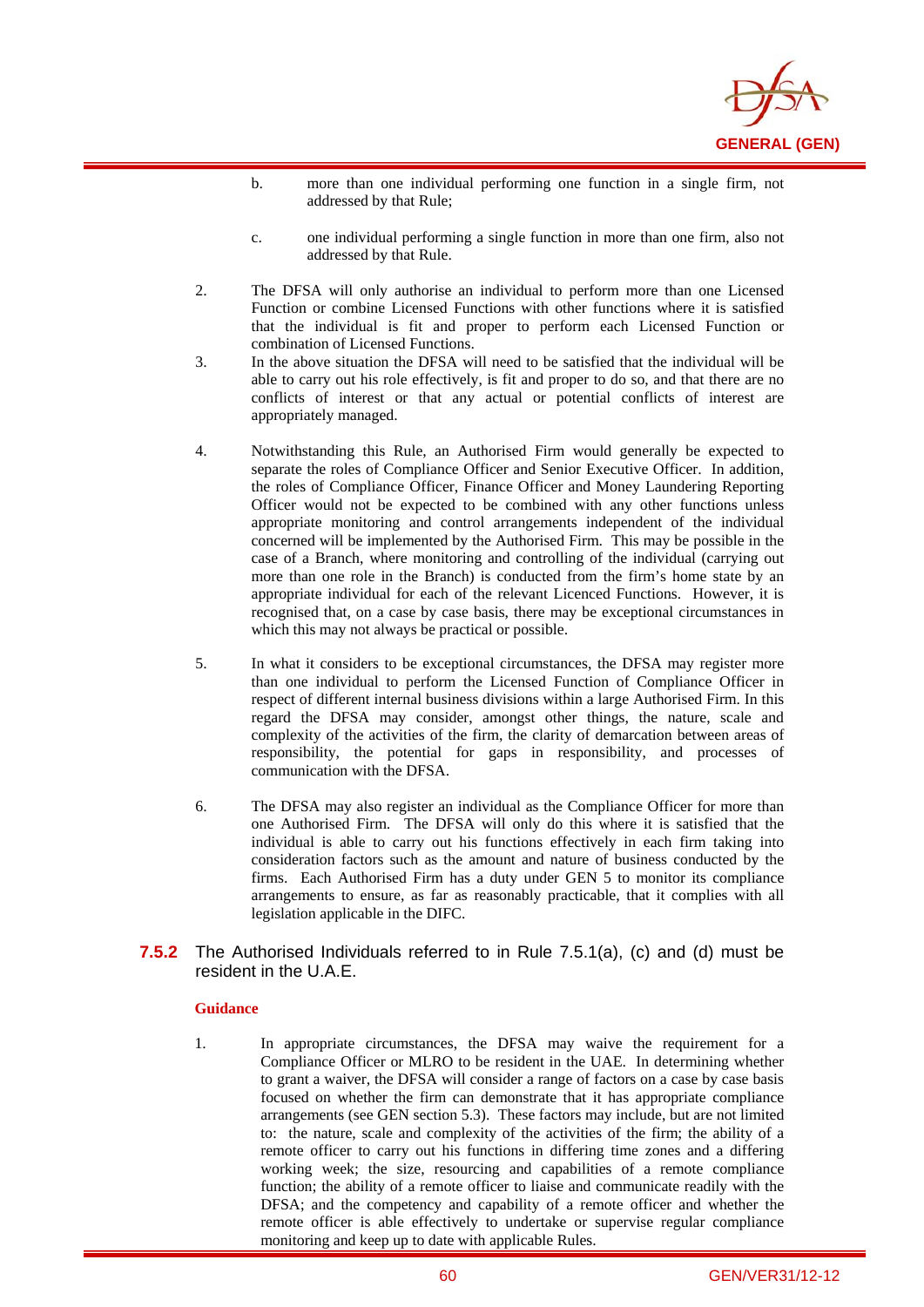

- 2. The DFSA will also take into account factors such as the relevant regulatory experience of the proposed Authorised Individual and whether the applicant firm has previously been subject to financial services regulation.
- **7.5.3** In the case of a Trust Service Provider, the Authorised Individuals referred to in Rule 7.5.1 (c) and (d) must not act also as trustees on behalf of the Trust Service Provider.
- **7.5.4** An Authorised Firm which is a Body Corporate (other than a Limited Liability Partnership) whose head office and registered office are located in the DIFC, must register with the DFSA all of its Directors as Licensed Directors.
- **7.5.5** An Authorised Firm which is a Partnership (including a Limited Liability Partnership) whose head office is located in the DIFC must register each Partner as a Licensed Partner.

# **7.6 Application for Authorised Individual status**

- **7.6.1** In submitting applications for Authorised Individual status, both the individual and Authorised Firm must complete and submit the appropriate form in AFN.
- **7.6.2** When an individual and an Authorised Firm apply to the DFSA for that individual to be an Authorised Individual, the individual must satisfy the DFSA that he is a fit and proper person to carry out the role.

## **Consideration and assessment of applications**

- **7.6.3** An individual will only be authorised to carry on one or more Licensed Functions if the DFSA is satisfied that the individual is fit and proper to be an Authorised Individual. In making this assessment, the DFSA will consider:
	- (a) the individual's integrity;
	- (b) the individual's competence and capability;
	- (c) the individual's financial soundness;
	- (d) the individual's proposed role within the Authorised Firm; and
	- (e) any other relevant matters.

#### **Guidance**

i

Section 2.3 of the RPP Sourcebook sets out matters which the DFSA takes into consideration when making an assessment of the kind under Rule 7.6.3.

- **7.6.4** In Rule 7.6.3, an individual may not be considered as fit and proper where:
	- (a) he is bankrupt;
	- (b) he has been convicted of a serious criminal offence; or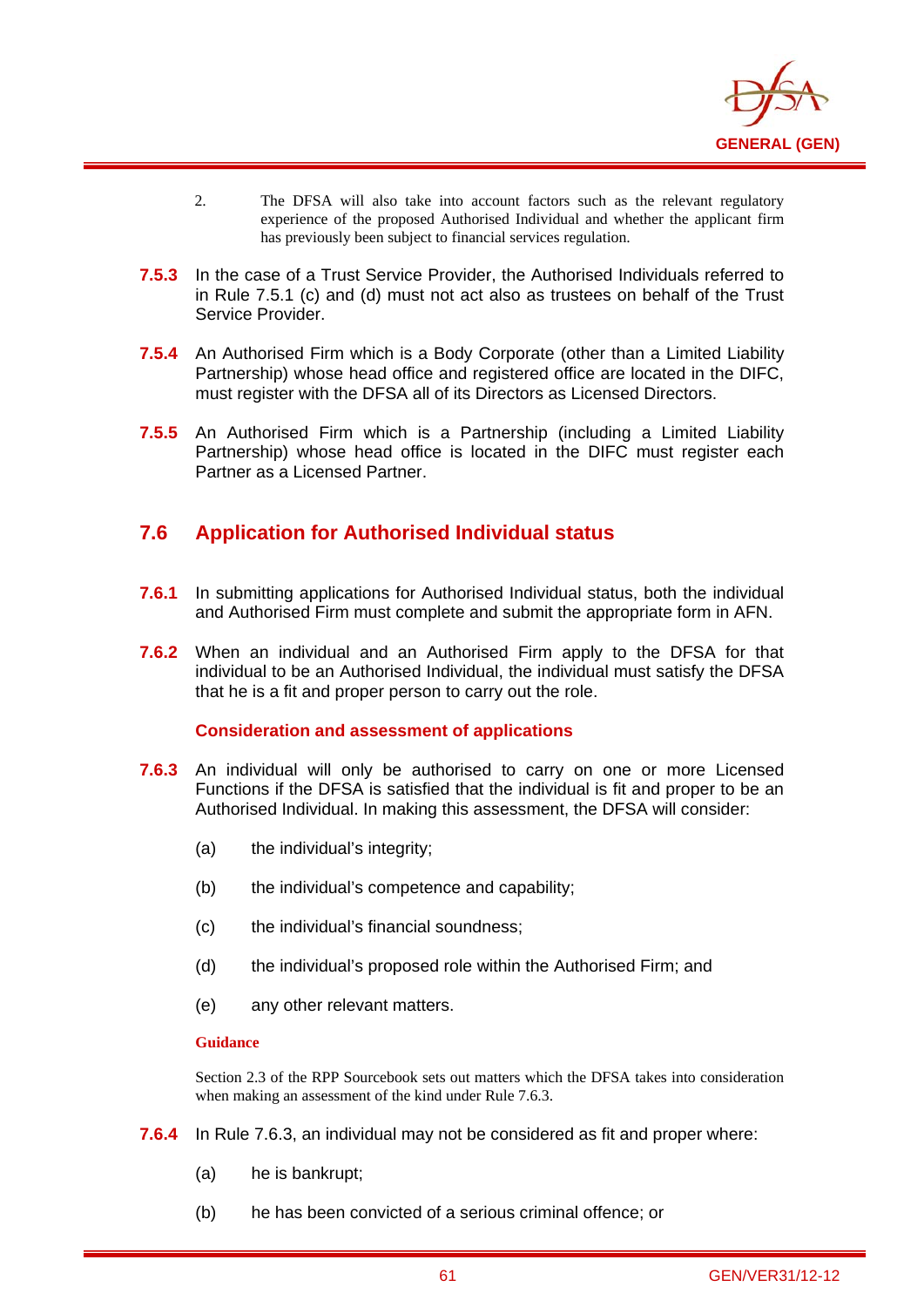

- (c) he is incapable, through mental or physical incapacity, of managing his affairs.
- **7.6.5** In assessing an application for Authorised Individual status, the DFSA may:

i

- (a) make any enquiries which it considers appropriate, including enquiries independent of the applicant;
- (b) require the individual or Authorised Firm to provide additional information;
- (c) require any information provided by the individual or Authorised Firm to be verified in any way specified by the DFSA; and
- (d) take into account any information which it considers appropriate.
- **7.6.6** An Authorised Firm must not permit an individual to perform a Licensed Function on its behalf, except as permitted by section 11.6, unless that individual is an Authorised Individual who has been assessed by the Authorised Firm as competent to perform that Licensed Function in accordance with Rule 7.6.7.
- **7.6.7** In assessing the competence of an individual, an Authorised Firm must:
	- (a) obtain details of the knowledge and skills of the individual in relation to the knowledge and skills required for the role;
	- (b) take reasonable steps to verify the relevance, accuracy and authenticity of any information acquired;
	- (c) determine whether the individual holds any relevant qualifications with respect to the Licensed Function or Licensed Functions performed, or proposed to be to performed, within the Authorised Firm;
	- (d) determine the individual's relevant experience; and
	- (e) determine the individual's knowledge of the Authorised Firm's relevant systems and procedures with respect to the type of business that is to be, or is being, conducted by the individual on behalf of the Authorised Firm.
- **7.6.8** An Authorised Firm must be satisfied that an Authorised Individual:
	- (a) continues to be competent in his proposed role;
	- (b) has kept abreast of relevant market, product, technology, legislative and regulatory developments; and
	- (c) is able to apply his knowledge.
- **7.6.9** The Authorised Firm is responsible for the conduct of its Authorised Individuals and for ensuring that they remain fit and proper to carry out their role.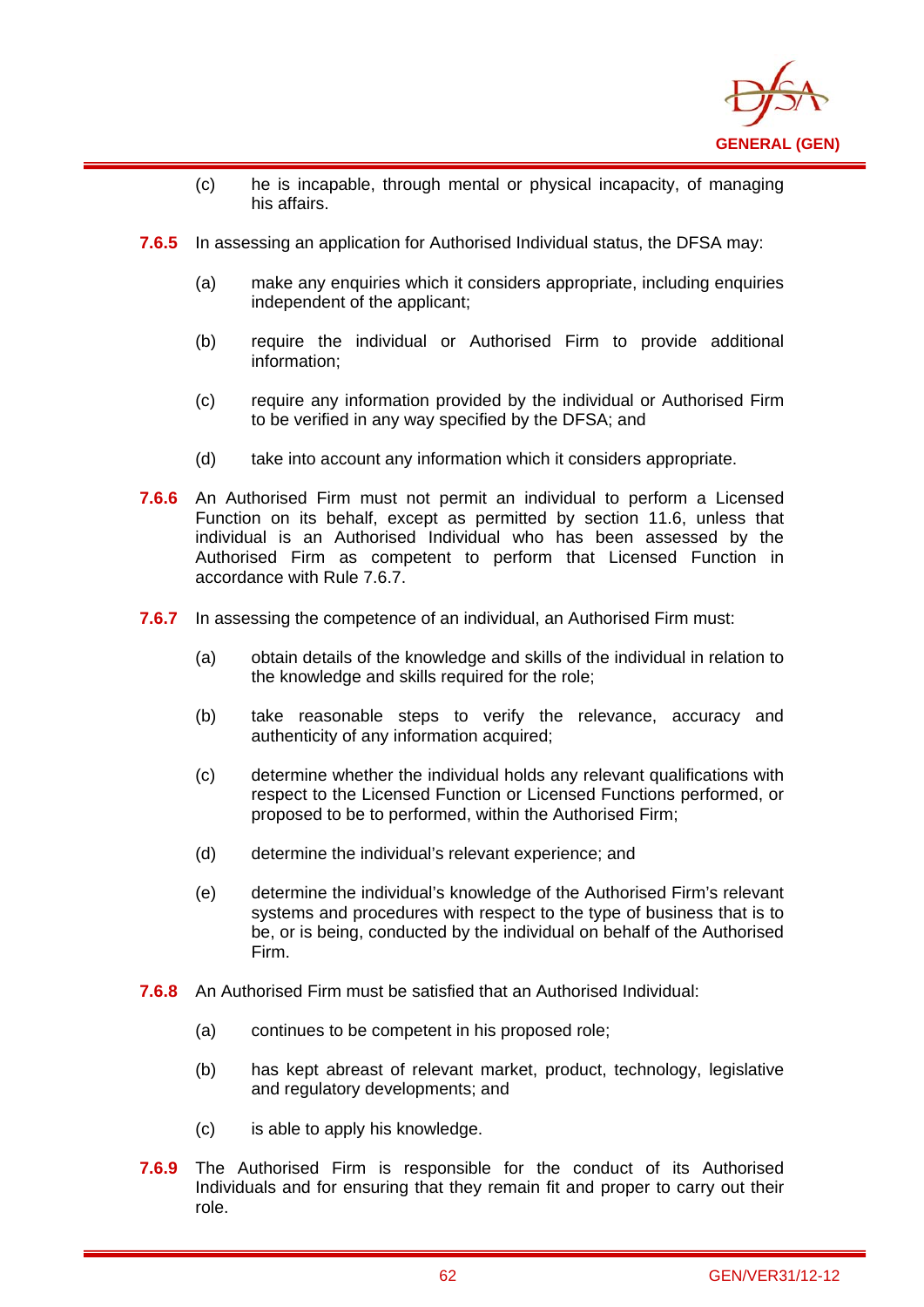

i

In considering whether an Authorised Individual remains fit and proper, the Authorised Firm should consider those matters in section 3.2 of the RPP Sourcebook and the notification requirements in section 11.10 of this module.

- **7.6.10** Before lodging an application with the DFSA, an Authorised Firm must make reasonable enquiries as to an individual's fitness and propriety to carry out a Licensed Function.
- **7.6.11** An Authorised Firm must not lodge an application if it has reasonable grounds to believe that the individual is not fit and proper to carry out the Licensed Function.

## **Systems and controls**

- **7.6.12** An Authorised Firm must have appropriate arrangements in place to ensure that an individual assessed as being competent under Rule 7.6.6 maintains his competence.
- **7.6.13** An Authorised Firm must ensure, in the case of individuals seeking to perform the Licensed Functions of Senior Executive Officer, Money Laundering Reporting Officer, or Compliance Officer, that such individuals are able to demonstrate sufficient knowledge of relevant anti money laundering requirements.

#### **Guidance**

In considering whether individuals have sufficient knowledge of relevant anti money laundering requirements, the DFSA may be satisfied where the individual can demonstrate receipt of appropriate training specifically relevant to such requirements. See AML section 3.9.

- **7.6.14** An Authorised Firm must establish and maintain systems and controls which will enable it to comply with Rules 7.6.6 to 7.6.9.
- **7.6.15** (1) An Authorised Firm must keep records of the assessment process undertaken for each individual under this chapter.
	- (2) These records must be kept for a minimum of six years from the date of the assessment.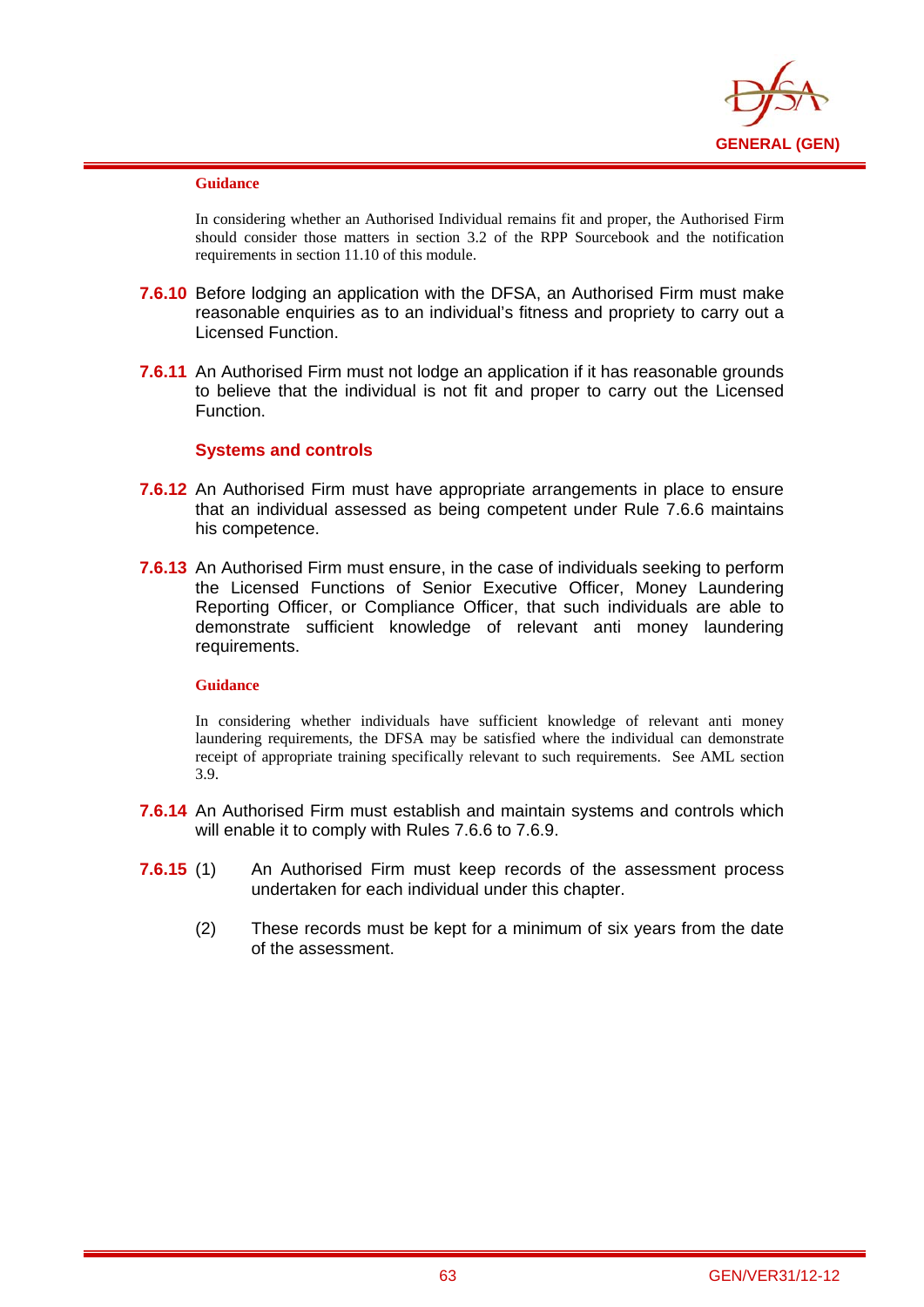

## i **8 ACCOUNTING AND AUDITING**

# **8.1 Application**

- **8.1.1** (1) This chapter applies subject to (2) to every:
	- (a) Authorised Person other than a Representative Office;
	- (b) applicant for registration as an auditor with the DFSA; and
	- (c) Auditor registered with the DFSA.
	- (2) This chapter does not apply to applicants for registration as Auditors in relation to Public Listed Companies.

## **Guidance**

Chapter 4 of the Islamic Finance Rules (IFR) contains accounting and audit requirements that are specific to Islamic Financial Business.

Chapter 5 of the Markets Rules (MKT) contains the audit requirements that are specific to a Public Listed Company including registration criteria etc.

**8.1.2** In this chapter in relation to an Authorised Person which is a Domestic Firm a reference to "auditor" include references to an "Auditor".

# **8.2 Accounting standards**

**8.2.1** An Authorised Person must prepare and maintain all financial accounts and statements in accordance with the International Financial Reporting Standards (IFRS), except to the extent it complies with section 4.2 of the Islamic Finance Rules (IFR) module with respect of its Islamic Financial Business.

# **8.3 Accounting records and regulatory returns**

- **8.3.1** Every Authorised Person must keep accounting records which are sufficient to show and explain transactions and are such as to:
	- (a) be capable of disclosing the financial position of the Authorised Person on an ongoing basis; and
	- (b) record the financial position of the Authorised Person as at its financial year end.
- **8.3.2** Accounting records must be maintained by an Authorised Person such as to enable its Governing Body to ensure that any accounts prepared by the Authorised Person comply with the legislation applicable in the DIFC.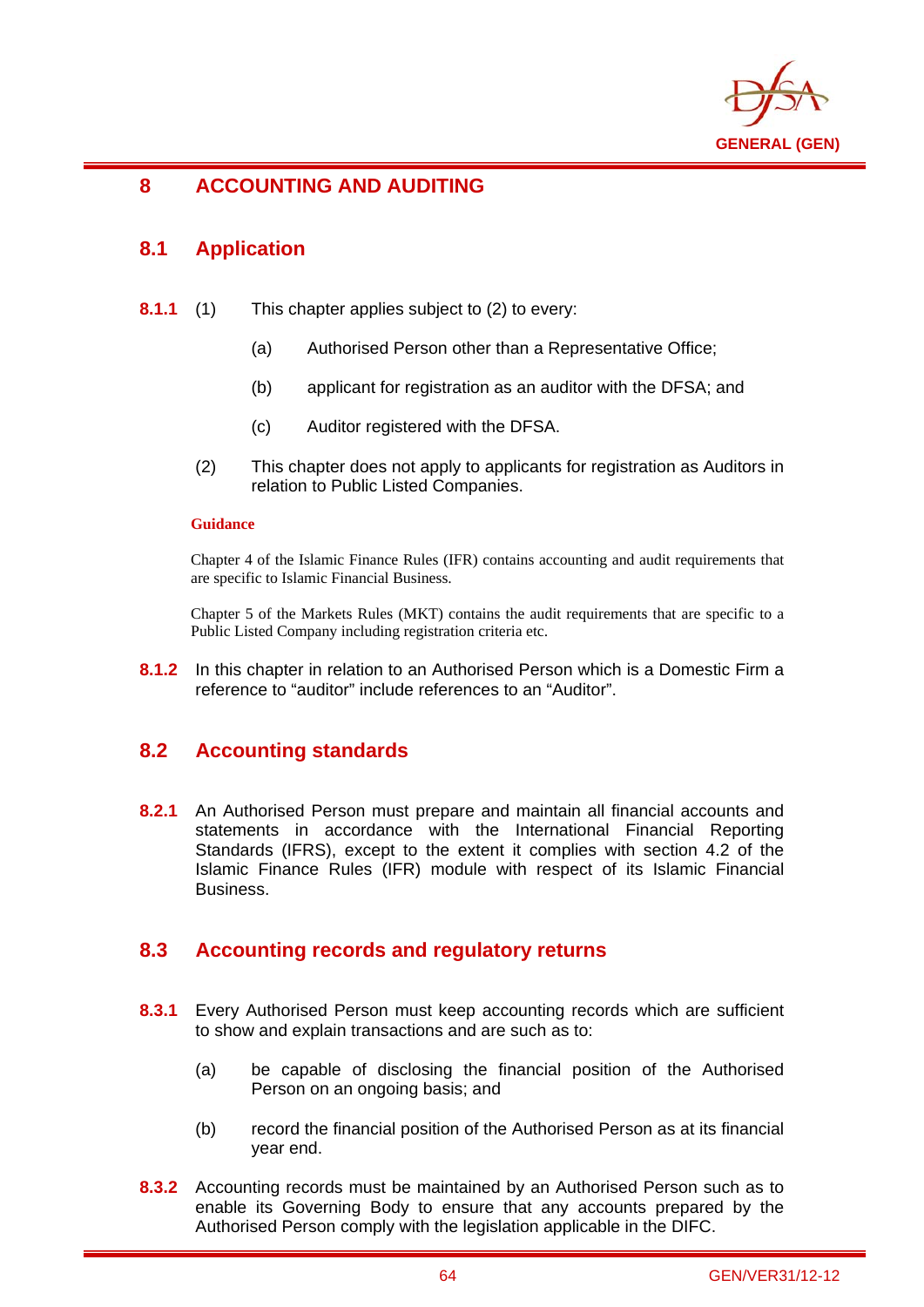

**8.3.3** An Authorised Person's accounting records must be:

i

- (a) retained by the Authorised Person for at least ten years from the date to which they relate;
- (b) at all reasonable times, open to inspection by the DFSA or the auditor of the Authorised Person; and
- (c) if requested by the DFSA capable of reproduction, within a reasonable period not exceeding 3 business days, in hard copy and in English.
- **8.3.4** All regulatory returns prepared by the Authorised Firm must be prepared and submitted in accordance with the requirements set out in PIB or PIN as applicable.

## **Changes to the financial year end**

- **8.3.5** (1) If an Authorised Firm is a Domestic Firm and intends to change its financial year end, it must obtain the DFSA's prior consent before implementing the change.
	- (2) The application for consent must include reasons for the change.
	- (3) The DFSA may require the Authorised Firm to obtain written confirmation from its auditor that the change of financial year end would not result in any significant distortion of the financial position of the Authorised Firm.
- **8.3.6** If an Authorised Firm is not a Domestic Firm and intends to change its financial year, it must provide the DFSA with reasonable advance notice prior to the change taking effect.

# **8.4 Appointment and termination of auditors**

- **8.4.1** An Authorised Person must:
	- (a) notify the DFSA of the appointment of an auditor, including the name and business address of the auditor and the date of the commencement of the appointment;
	- (b) prior to the appointment of the auditor, take reasonable steps to ensure that the auditor has the required skills, resources and experience to audit the business of the Authorised Person for which the auditor has been appointed; and
	- (c) if it is a Domestic Firm, ensure that the auditor, at the time of appointment and for the duration of the engagement as auditor, is registered with the DFSA.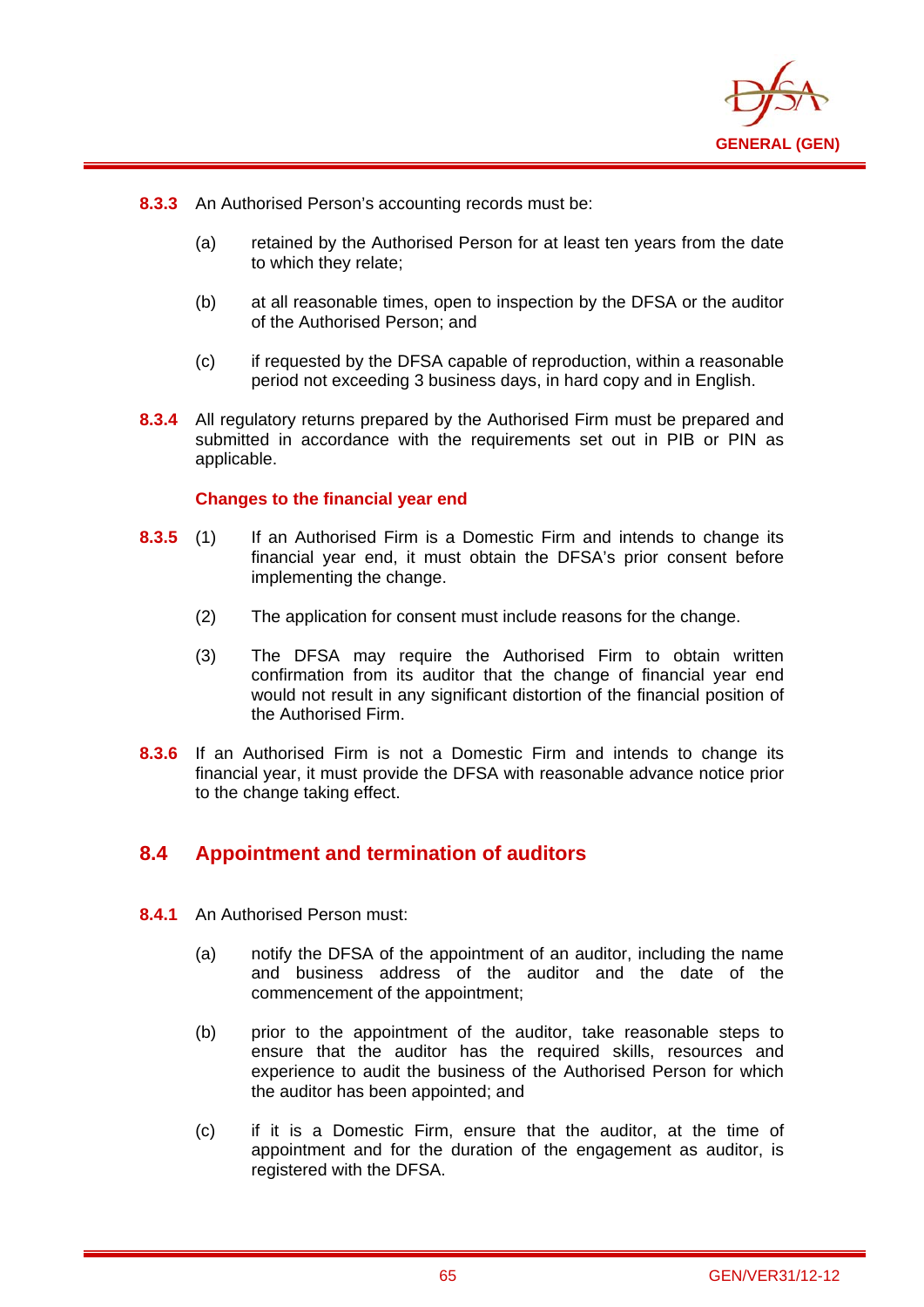

- i **8.4.2** An Authorised Person must notify the DFSA immediately if the appointment of the auditor is or is about to be terminated, or on the resignation of its auditor, giving the reasons for the cessation of the appointment.
- **8.4.3** An Authorised Person must appoint an auditor to fill any vacancy in the office of auditor and ensure that the replacement auditor can take up office at the time the vacancy arises or as soon as reasonably practicable.
- **8.4.4** (1) An Authorised Person must take reasonable steps to ensure that the relevant audit staff of the auditor are independent of and not subject to any conflict of interest with respect to the Authorised Person.
	- (2) An Authorised Person must notify the DFSA if it becomes aware, or has reason to believe, that the relevant audit staff of the auditor are no longer independent of the Authorised Person, or have a conflict of interest which may affect their judgement in respect of the Authorised Person.

- 1. The relevant staff of an auditor are independent if their appointment or retention by an Authorised Person is not contrary to any applicable ethical guidance issued by the professional supervisory body.
- 2. An Authorised Person should consider rotating the appointed relevant staff of the auditor every five years to ensure that the relevant staff of the auditor remains independent.
- 3. Additional requirements relevant to Auditors appointed for a Fund (see CIR Rule 9.3.4) apply independently of the requirements in the Rules in this Chapter.
- **8.4.5** If requested by the DFSA, an Authorised Person which carries on Financial Services through a Branch must provide the DFSA with information on its appointed or proposed auditor with regard to the auditor's, skills, experience and independence.
- **8.4.6** Where an auditor has not been appointed by an Authorised Person, the DFSA may direct an Authorised Person to appoint an auditor in accordance with the requirements in this chapter.
- **8.4.7** Where an auditor appointed by an Authorised Person is in the opinion of the DFSA not suitable to audit that Authorised Person, the DFSA may direct that auditor to remove itself as the auditor of that Authorised Person.
- **8.4.8** The Regulatory Appeals Committee has jurisdiction to hear and determine any appeal in relation to a direction made under Rule 8.4.7.

# **8.5 Co-operation with auditors**

**8.5.1** An Authorised Person must take reasonable steps to ensure that it and its Employees: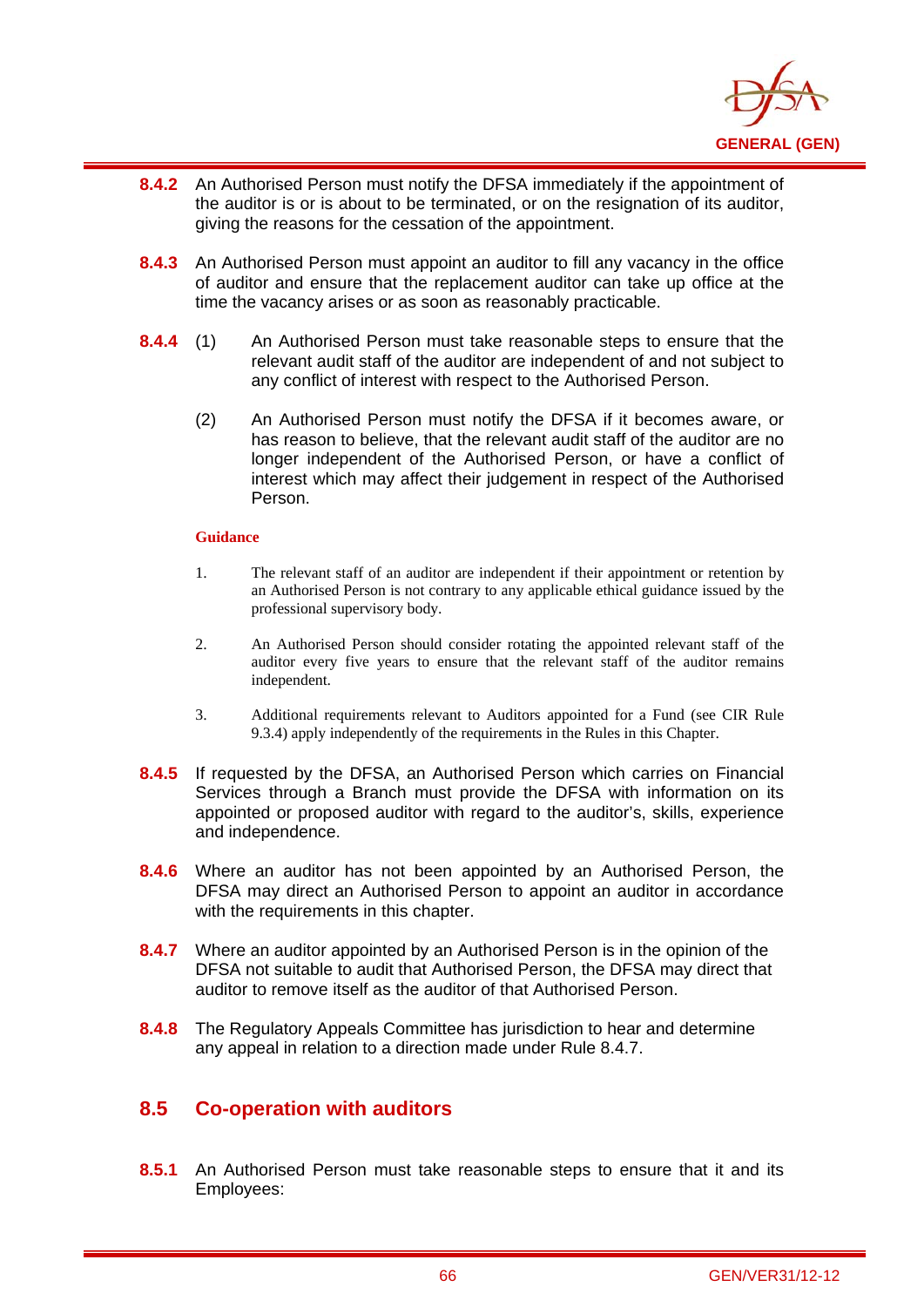

- (a) provide such assistance as the auditor reasonably requires to discharge its duties:
- (b) give the auditor right of access at all reasonable times to relevant records and information;
- (c) do not interfere with the auditor's ability to discharge its duties;
- (d) do not provide false or misleading information to the auditor; and
- (e) report to the auditor any matter which may significantly affect the financial position of the Authorised Person.

## **8.6 Function of the auditor**

i

- **8.6.1** An Authorised Firm or Authorised Market Institution, as applicable, must in writing require its auditor to:
	- (a) conduct an audit of the Authorised Person's accounts in accordance with the requirements of the relevant standards published by the International Auditing and Assurance Standards Board (IAASB) in respect of its financial business;
	- (b) produce a report on the audited accounts which states:
		- (i) whether, in the auditor's opinion, the accounts have been properly prepared in accordance with the requirements imposed by this chapter;
		- (ii) in particular, whether the accounts give a true and fair view of the financial position of the Authorised Person for the financial year and of the state of the Authorised Person's affairs at the end of the financial year end; and
		- (iii) any other matter or opinion relating to the requirements of this chapter;
	- (c) produce an Auditor's Annual Report which states whether:
		- (i) the auditor has audited the Authorised Person's annual financial statements in accordance with the IAASB;
		- (ii) the auditor has carried out any other procedures considered necessary, having regard to the IAASB;
		- (iii) the auditor has received all necessary information and explanations for the purposes of preparing this report to the DFSA;
		- (iv) (in the case of an Authorised Firm) in the auditor's opinion, the regulatory returns specified by the applicable Rules in PIN or PIB have been properly prepared by the Authorised Firm and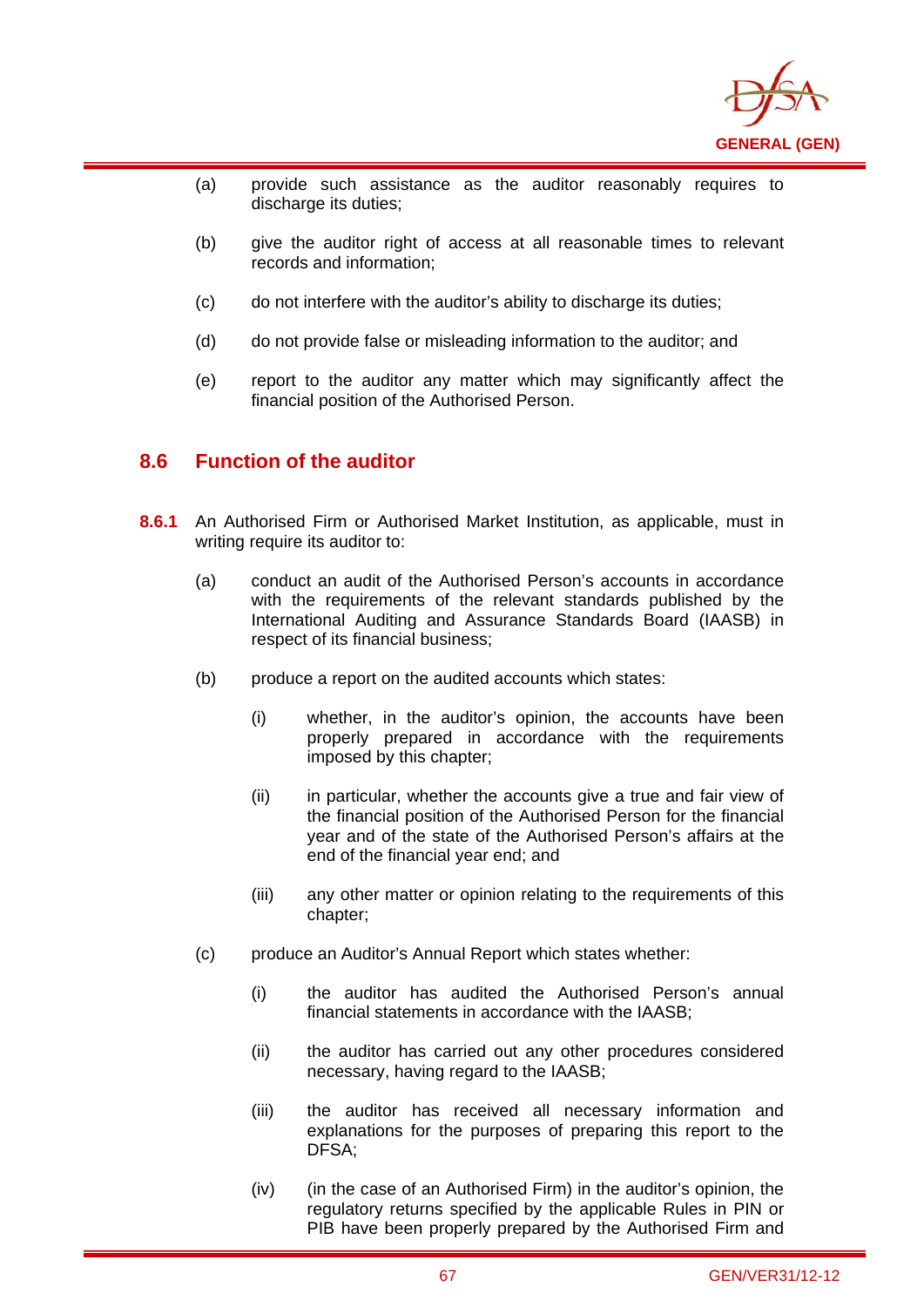

provide a true and fair representation of the financial position of the Authorised Firm, as at the date of the Authorised Firm's financial year end;

(v) in the auditor's opinion, the Authorised Person's regulatory returns to the DFSA have been properly reconciled with the appropriate audited accounts;

- (vi) in the case of an Authorised Firm, in the auditor's opinion, that an Authorised Firm which is subject to an expenditure based requirement has calculated the expenditure based requirement in accordance with the Rules;
- (vii) in the auditor's opinion, the Authorised Person's financial resources as at its financial year end have been properly calculated in accordance with the Rules and are sufficient to meet the relevant prudential requirements or minimum financial resources requirement; and
- (viii) in the case of an Authorised Firm, in the auditor's opinion, the Authorised Firm has kept proper accounting records, in compliance with the applicable Rules in PIN or PIB;
- (d) produce, if the Authorised Firm controls or holds Client Money, a Client Money Auditor's Report which states whether, in the opinion of the auditor:
	- (i) the Authorised Firm has maintained throughout the year systems and controls to enable it to comply with the relevant provisions of COB chapter 6 and, if applicable, COB App5;
	- (ii) the Authorised Firm's controls are such as to ensure that Client Money is identifiable and secure at all times;
	- (iii) any of the requirements in COB chapter 6 and the Client Money Provisions have not been met;
	- (iv) if applicable, Client Money belonging to Segregated Clients has been segregated in accordance with the Client Money Provisions;
	- (v) if applicable, the Authorised Firm was holding and controlling an appropriate amount of Client Money in accordance with COB chapter 6 and with the Client Money Provisions as at the date on which the Authorised Firm's audited balance sheet was prepared; and
	- (vi) if applicable, there have been any material discrepancies in the reconciliation of Client Money;
- (e) produce, if the Authorised Firm controls or holds Insurance Monies, an Insurance Monies Auditor's Report which states whether, in the opinion of the auditor: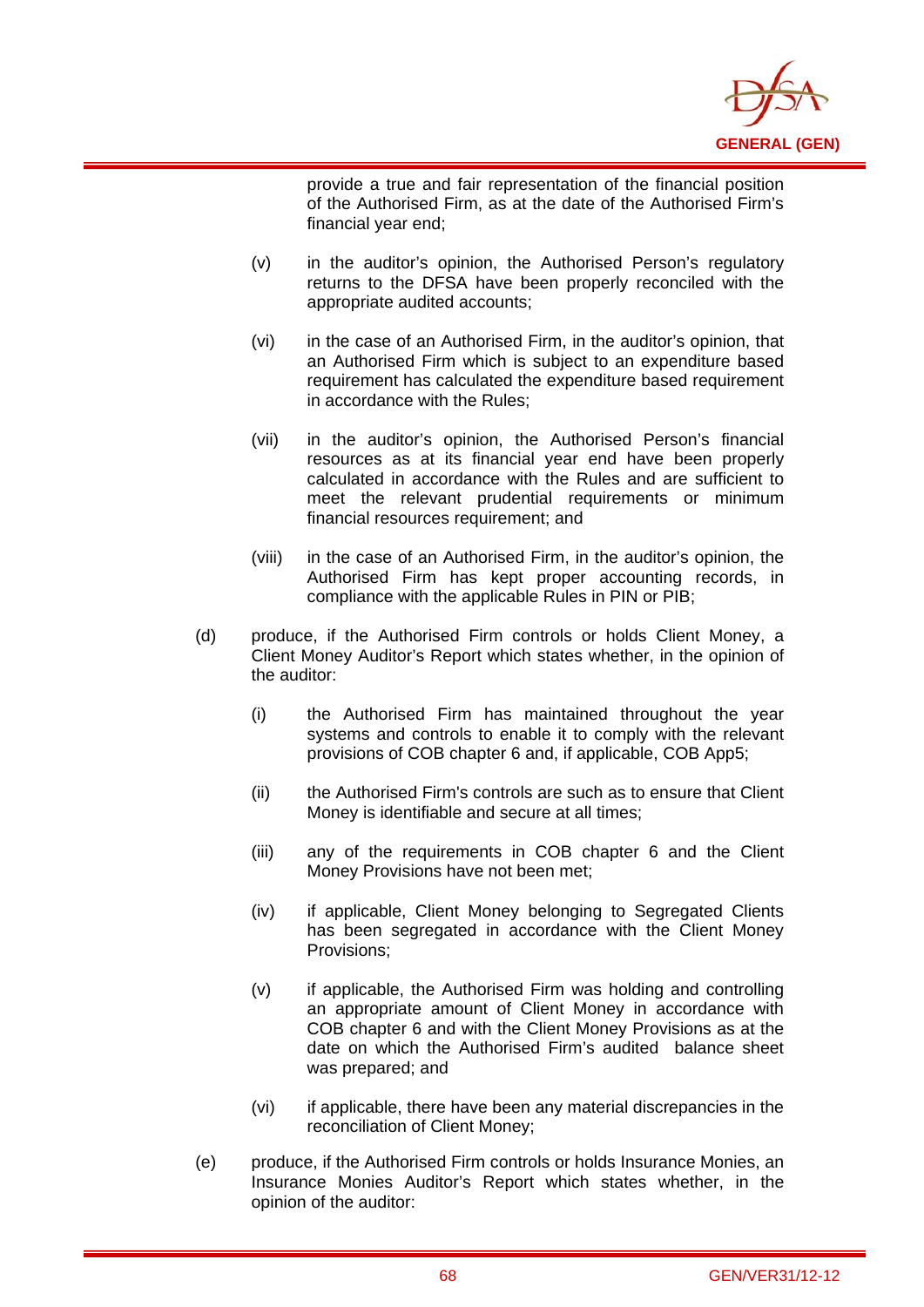

- (i) the Authorised Firm has maintained throughout the year systems and controls to enable it to comply with the relevant provisions of COB section 7.12;
- (ii) the Authorised Firm's controls are such as to ensure that Insurance Monies are identifiable and secure at all times;
- (iii) any of the requirements in COB section 7.12 have not been met;
- (iv) if applicable, the Authorised Firm was holding and controlling an appropriate amount of Insurance Monies in accordance with COB section 7.12 as at the date on which the Authorised Firm's audited balance sheet was prepared; and
- (v) if applicable, there have been any material discrepancies in the reconciliation of Insurance Monies;
- (f) produce, if the Authorised Firm holds or controls Client Investments, Arranges Custody or Provides Custody in or from the DIFC, a Safe Custody Auditor's Report in respect of such business as applicable, which states whether, in the opinion of the auditor:
	- (i) the Authorised Firm has, throughout the year, maintained systems and controls to enable it to comply with the Safe Custody Provisions in COB App6;
	- (ii) the Safe Custody Investments are registered, recorded or held in accordance with the Safe Custody Provisions;
	- (iii) there have been any material discrepancies in the reconciliation of Safe Custody Investments; and
	- (iv) any of the requirements of the Safe Custody Provisions have not been met;
- (g) submit the reports produced pursuant to Rules 8.6.1(b)-8.6.1(f) above to the Authorised Person; and
- (h) notify the DFSA in writing if he resigns due to significant concerns which have previously been raised with senior management of the Authorised Person and which have not been addressed.

i

In producing a Safe Custody Auditor's Report an auditor will need to consider which parts of COB App6 are relevant to the Authorised Firm and only include an opinion to the extent relevant to the Authorised Firm's activity. For example, the application of COB App6 to an Authorised Firm carrying on the Financial Service of Arranging Custody is much more limited than its application to an Authorised Firm carrying on the Financial Service of Providing Custody. In this particular instance an auditor producing a Safe Custody Auditor's Report for an Authorised Firm carrying on the Financial Service of Arranging Custody, will generally only need to consider COB App Rules 6.5.1(1), 6.5.1(2), 6.5.1(3), 6.5.2 and 6.7.1(1).

**8.6.2** An Authorised Person must submit any auditor's reports and financial statements required by this chapter to the DFSA within four months of the Authorised Person's financial year end.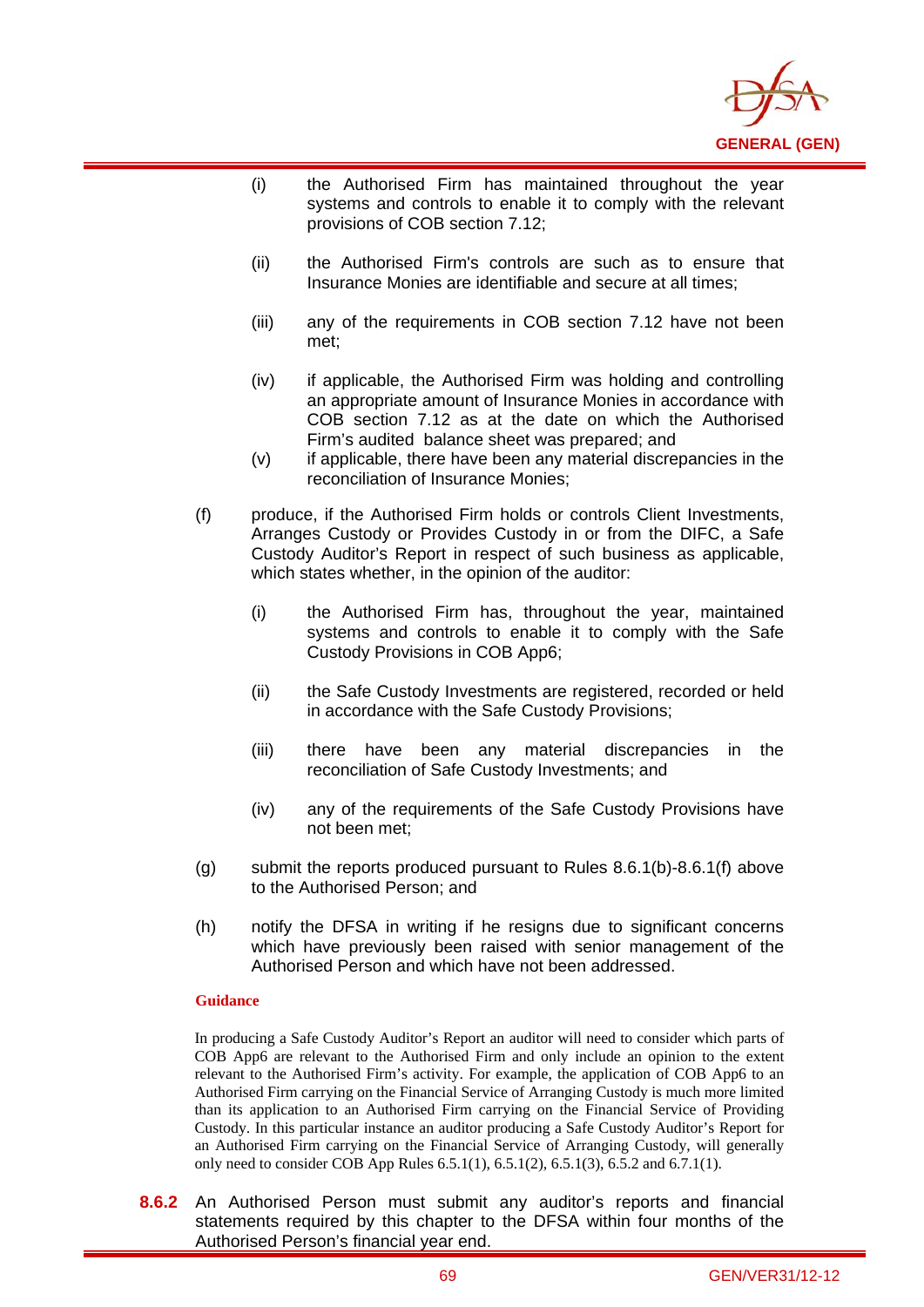

**8.6.3** If requested, an Authorised Person must provide to any Person a copy of its most recent audited accounts, together with the auditor's report referred to in Rule 8.6.1(b). If the copy is made available in printed form, the Authorised Person may make a charge to cover reasonable costs incurred in providing the copy.

# **8.7 Registration of Auditors**

### **Registration of an Auditor**

**8.7.1** A Person intending to audit Authorised Firms and Authorised Market Institutions (that are Domestic Firms), or Domestic Funds must apply to the DFSA for registration in accordance with the Rules in this Chapter.

### **Guidance**

i

Applicants and Auditors are required to pay fees as prescribed in FER.

**8.7.2** An applicant for registration must complete and submit the appropriate form in AFN, supported by such additional material as may be required by the DFSA.

#### **Guidance**

Applicants and Auditors are required to pay fees as prescribed in FER.

### **Consideration of the application**

- **8.7.3** (1) An applicant for registration must be able to demonstrate to the DFSA's satisfaction that:
	- (a) it is fit and proper as provided in  $(2)$ ;
	- (b) it has professional indemnity insurance as required under Section 8.17;
	- (c) it has adequate systems, procedures and controls to ensure due compliance with:
		- (i) the International Standards on Auditing;
		- (ii) the International Standards on Quality Control; and
		- (iii) the Code of Ethics for Professional Accountants;
	- (d) where applicable, it has adequate systems, procedures and controls to ensure due compliance with:
		- (i) the Islamic Accounting and Auditing Standards; and
		- (ii) the Code of Ethics for Accountants and Audit Firms of Islamic Financial Institutions;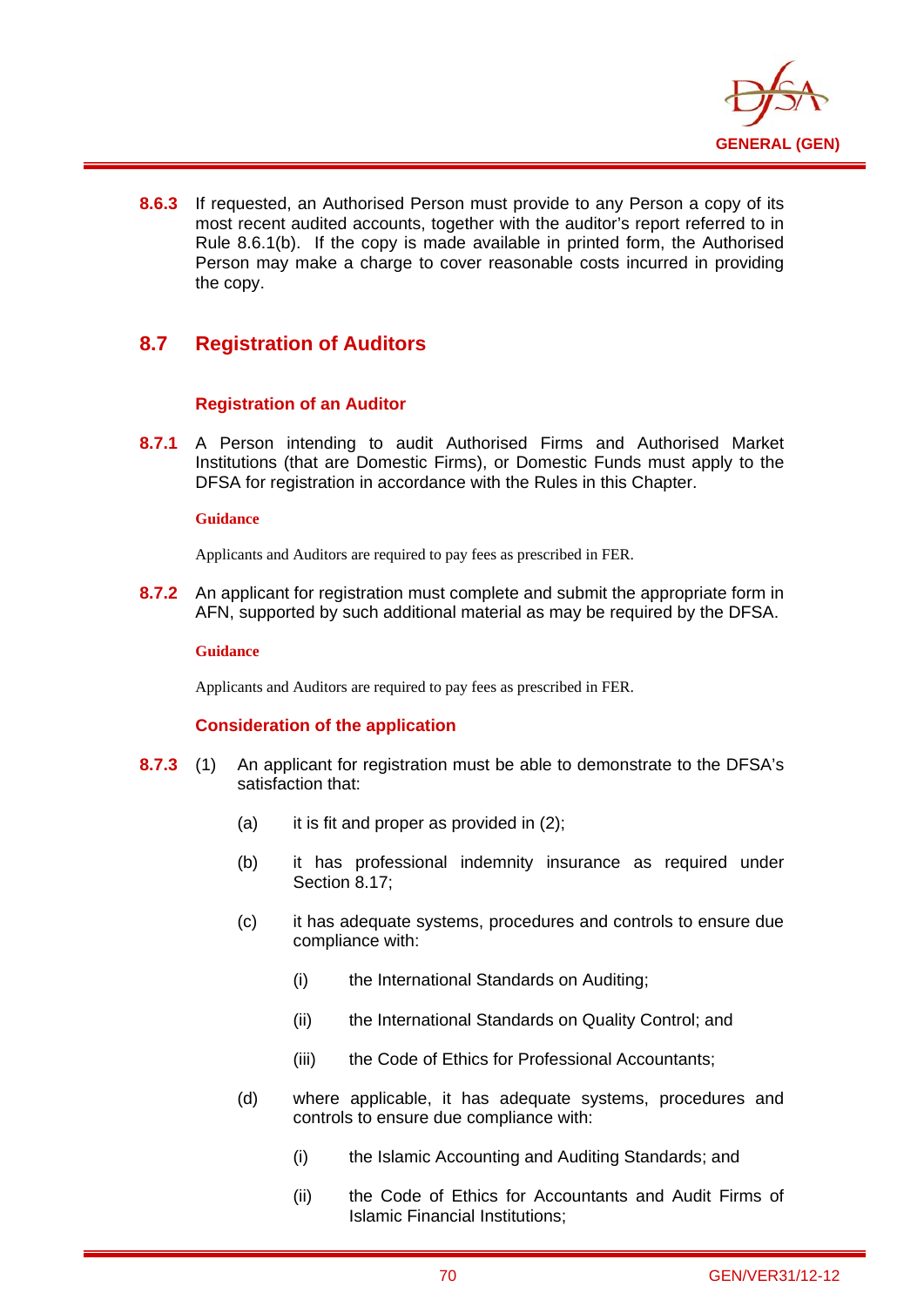

- (e) it is controlled by Persons each of whom hold a Recognised Professional Qualification from a Recognised Professional Body; and
- (f) it has complied with any other requirement as specified by the DFSA.
- (2) For the purposes of assessing whether an applicant for registration meets the fit and proper requirement under (1)(a), the DFSA will consider:
	- (a) the application and submissions;
	- (b) background and history;

- (c) the ownership and the Group structure;
- (d) resources, including human and technological;
- (e) whether the applicant's affairs are likely to be conducted and managed in a sound and prudent manner; and
- (f) any other matter considered relevant by the DFSA.
- (3) For the purposes of (1)(e):
	- (a) "control" means:
		- (i) in a body corporate, a majority of the directors and a majority of the votes of the shareholders; or
		- (ii) in a partnership (except a limited partnership) means a majority of the partners unless there are only two partners in which case the partner holding a Recognised Professional Qualification must have the casting vote; and
		- (iii) in a limited partnership means a majority of the general partners unless there are only two partners in which case the partner holding a Recognised Professional Qualification must have the casting vote;
	- (b) "majority" means:
		- (i) where under the Auditor's constitution matters are decided on by the exercise of voting rights, a majority of the rights to vote on all, or substantially all, matters; or
		- (ii) in any other case a majority of the Persons having rights under the constitution of the Auditor to enable them to direct its overall policy or alter its constitution.
- **8.7.4** The DFSA may impose in its absolute discretion any terms or conditions on the registration.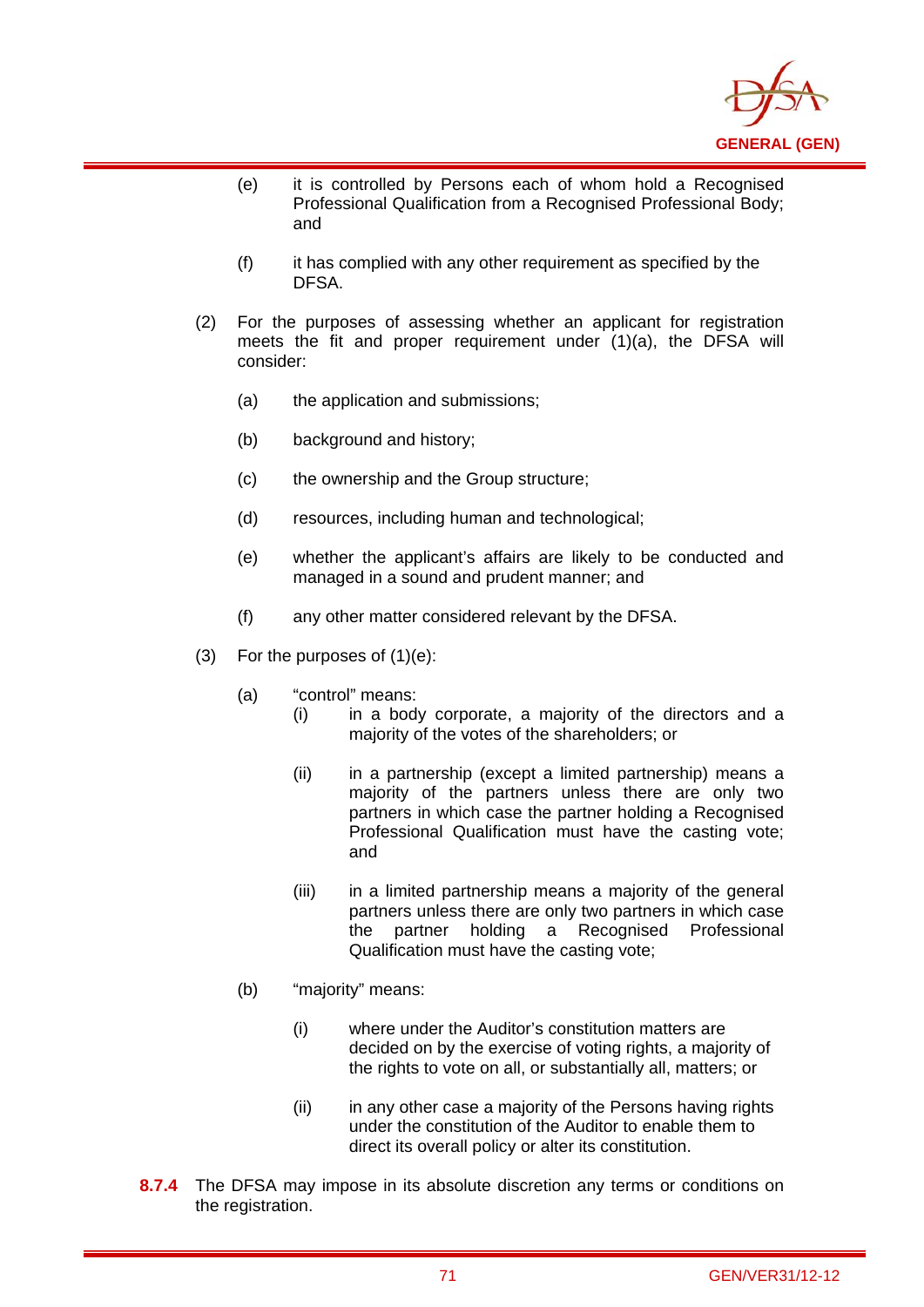

# **8.8 Regulatory appeals**

**8.8.1** An applicant may appeal to the Regulatory Appeals Committee against any refusal to grant registration, or any condition of registration imposed under Rule 8.7.4 and the Regulatory Appeals Committee has jurisdiction to hear any such appeal.

### **Guidance**

i

Under Article 98 of the Regulatory Law 2004, the DFSA may in its absolute discretion grant or refuse to grant registration.

# **8.9 Obligations of Auditors and Audit Principals**

- **8.9.1** An Auditor must:
	- (a) continue to comply with all its obligations including those in Chapter 8;
	- (b) comply with the applicable International Standards of Auditing, Quality Control and Codes of Ethics referred to in Rule 8.7.3(c) and (d);
	- (c) Appoint an Audit Principal in accordance with the International Standards on Quality Control; and
	- (d) ensure that each Audit Principal is fit and proper to conduct audit work on behalf of the Auditor.
- **8.9.2** An Audit Principal must:
	- (a) manage the conduct of audit work undertaken by the Auditor;
	- (b) sign audit reports on behalf of the Auditor; and
	- (c) sign any other report as may be required by the DFSA from time to time.
- **8.9.3** In assessing whether an Audit Principal is fit and proper, the Auditor must ensure that the Audit Principal at a minimum:
	- (a) holds a Recognised Professional Qualification;
	- (b) has at least five years of prior relevant experience in the past seven years in auditing financial services; and
	- (c) is a member in good standing of a Recognised Professional Body.

### **Guidance**

When assessing a person's suitability to be appointed as an Audit Principal, an Auditor should ascertain matters such as whether any disciplinary action has been taken against that person by a Recognised Professional Body.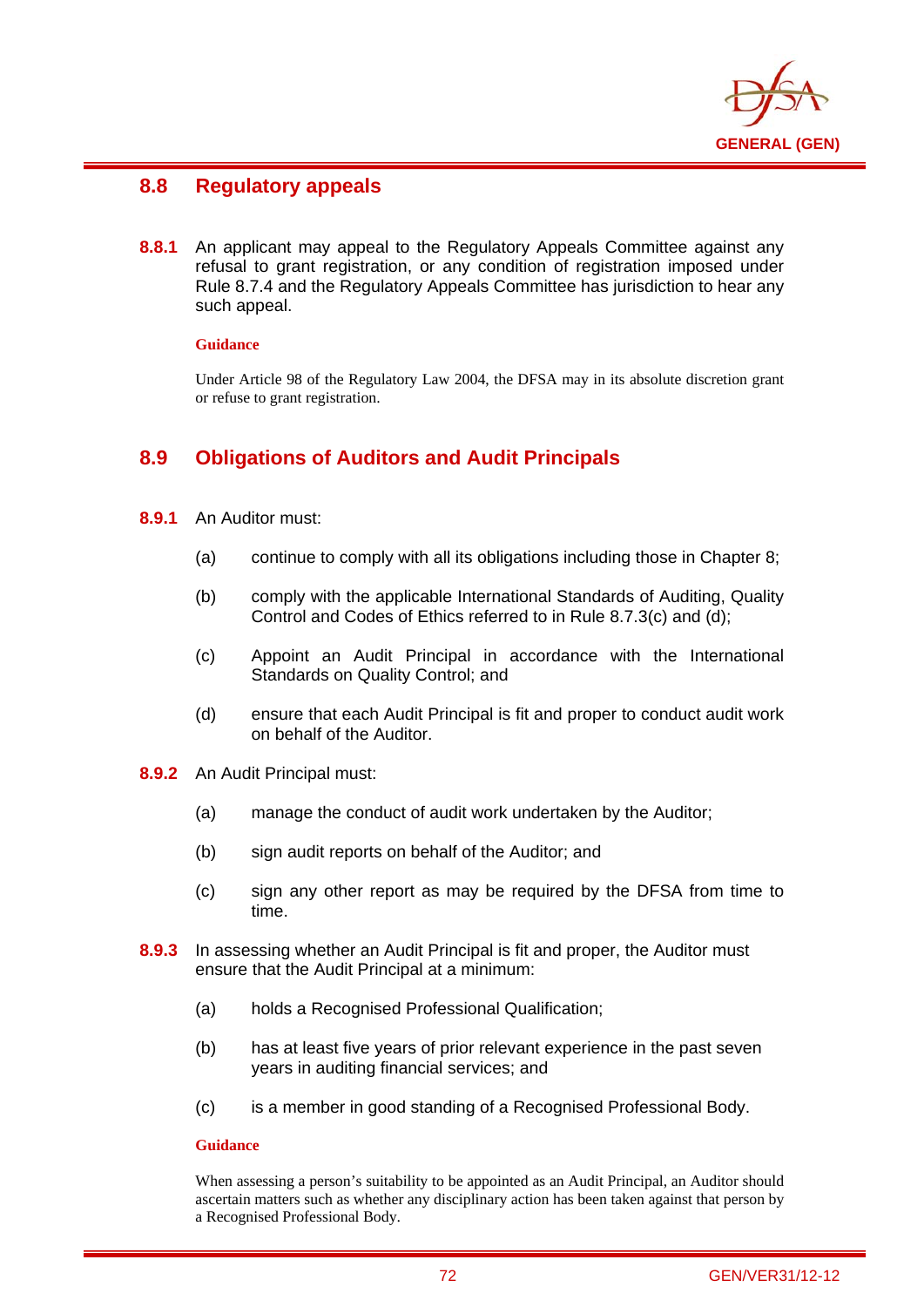

# **8.10 Notification of changes**

i

**8.10.1** An Auditor must notify the DFSA in writing within 30 days:

- (a) of any change of its Audit Principals, including the appointment of any new Audit Principal;
- (b) of any claims made against the Auditor including but not limited to those lodged against the Auditor's professional indemnity insurance;
- (c) of any matter that can reasonably be regarded as having a material adverse effect on the DFSA's registration of the Auditor;
- (d) of a change of name or address of the Auditor; and
- (e) if it no longer meets the requirements for registration as an Auditor.

## **8.11 Books and records**

- **8.11.1** An Auditor must maintain proper books and records at all times to facilitate the proper performance of its functions and discharge of its duties under these Rules.
- **8.11.2** An Auditor must maintain records demonstrating how it established the fitness and propriety of each Audit Principal for the purposes of Rule 8.9.
- **8.11.3** An Auditor must:
	- (a) maintain records and all relevant information relating to its professional indemnity insurance including the terms of cover and its duration; and
	- (b) upon a request by the DFSA, provide to the DFSA forthwith evidence of the terms of cover and the validity of those policies.
- **8.11.4** An Auditor must maintain records of insurance claims made under its professional indemnity insurance policy. Such records, together with each annual renewal proposal form, must be available for inspection by the DFSA.
- **8.11.5** An Auditor must maintain records of proof of continuing professional development undertaken by its Employees, including Audit Principals.
- **8.11.6** An Auditor must maintain books and records referred to in the above Rules for a period of at least 6 years. In the case of the books and records referred to in Rule 8.11.1, those records must be kept for at least a period of 6 years after the completion of each audit carried out in respect of each client that is an Authorised Firm, Authorised Market Institution or Domestic Fund.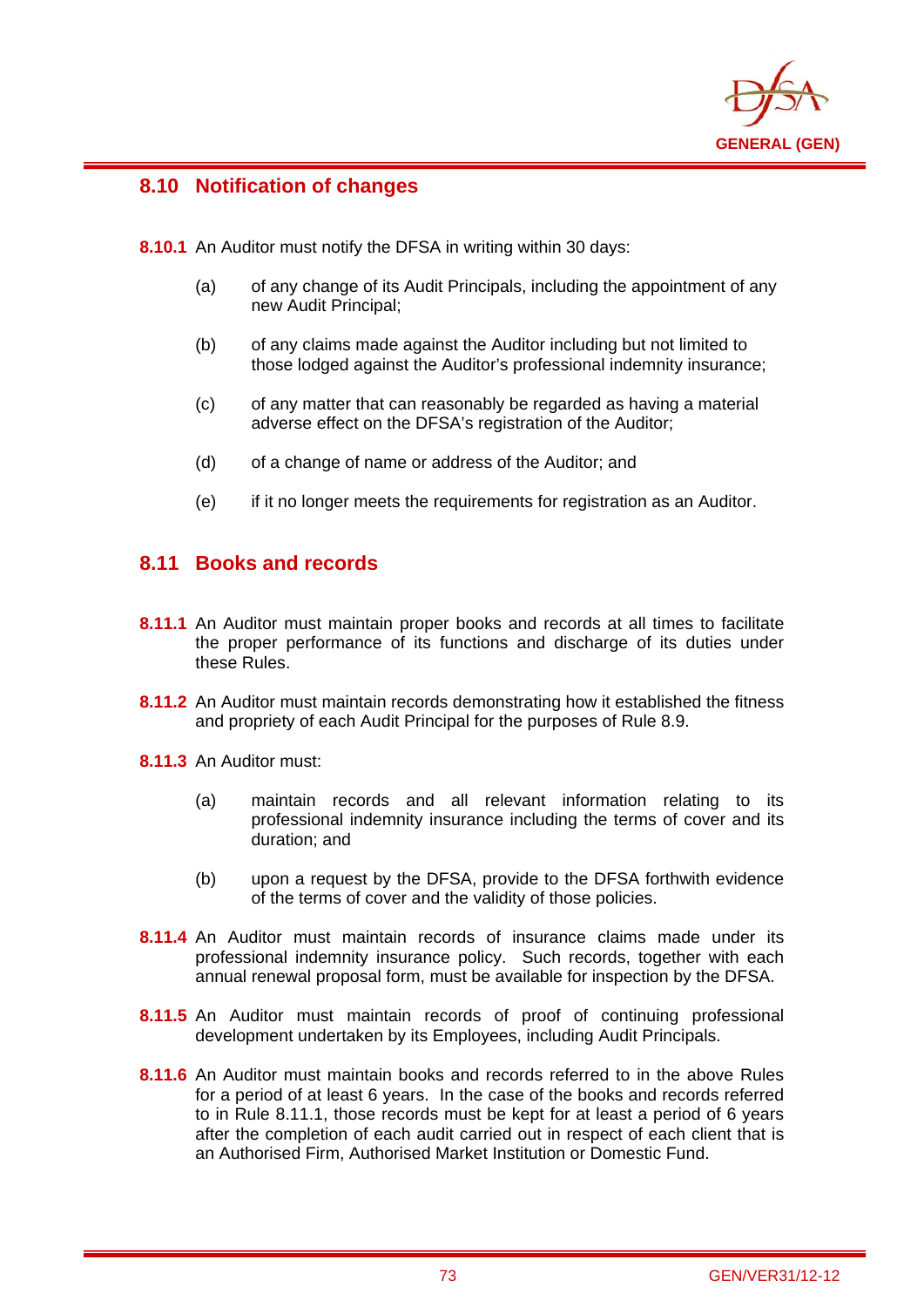

# **8.12 Withdrawal of registration**

### **Guidance**

i

Under Article 98(3) of the Regulatory Law 2004, the DFSA may make Rules setting out how and on what grounds registration may be withdrawn.

- **8.12.1** (1) The DFSA may withdraw an Auditor's registration either on its own initiative or at the request of the Auditor.
	- (2) A request for withdrawal by an Auditor must be in writing.
- **8.12.2** In considering requests for the withdrawal of an Auditor's registration, the DFSA must be satisfied that:
	- (a) the Auditor has made appropriate arrangements with respect to its existing customers; and
	- (b) any other matter which the DFSA would reasonably expect to be resolved has been resolved;

before granting a request for a withdrawal.

- **8.12.3** An application by an Auditor to withdraw its registration does not in itself result in a cancellation of its registration. Until such time as the DFSA withdraws the registration, the Auditor remains subject to, and must comply with, the Regulatory Law 2004, Rules and any other relevant legislation administered by the DFSA.
- **8.12.4** Once an Auditor applies to withdraw its registration, the Auditor must not accept appointments as an Auditor nor issue any audit reports without obtaining the prior written consent of the DFSA.
- **8.12.5** The DFSA must take the necessary steps to withdraw the registration of an Auditor as soon as practicable after an Auditor has applied to withdraw its registration.

# **8.13 Withdrawal on the DFSA's initiative**

- **8.13.1** The DFSA may withdraw the registration of an Auditor on its own initiative if it has reasonable grounds to believe that:
	- (a) the Auditor is no longer fit and proper; or
	- (b) the Auditor has breached, or is breaching, the Regulatory Law 2004, Rules or other legislation administered by the DFSA.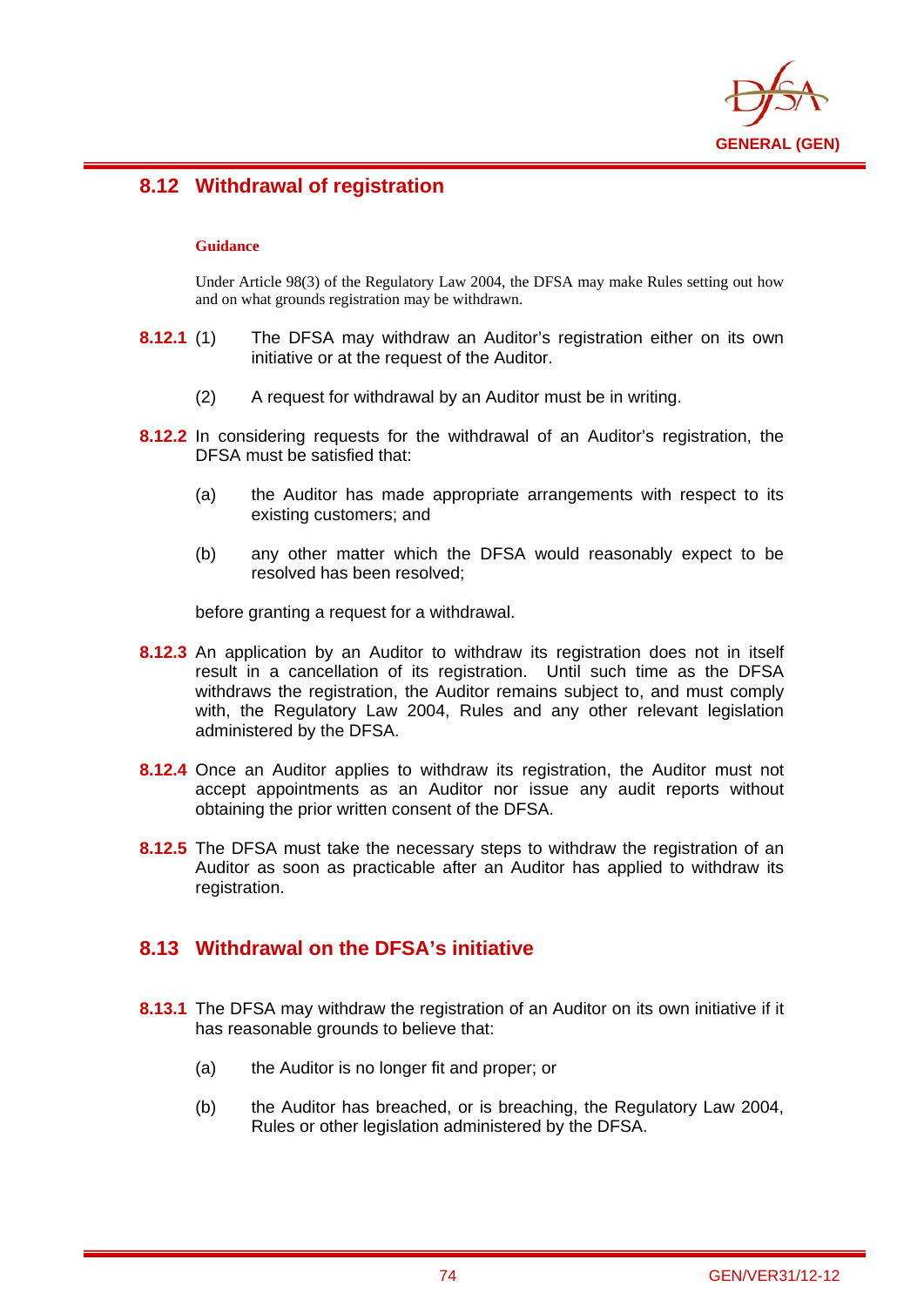

- **8.13.2** The DFSA may only withdraw the registration of an Auditor on its own initiative if it has given to the Auditor:
	- (a) a prior written notice setting out the DFSA's reasons for proposing to withdraw its registration; and
	- (b) a suitable opportunity for the Auditor to make representations in person and in writing to the DFSA in relation to the proposed withdrawal.
- **8.13.3** Upon deciding to withdraw the registration of an Auditor, the DFSA must without delay inform the Auditor in writing of:
	- (a) such decision; and
	- (b) the date on which the decision is to take effect.

i

Generally, the DFSA will only consider exercising the power to withdraw the registration of an Auditor on its own initiative after a thorough investigation. For example, the DFSA may receive a notification of termination of that Auditor of a Domestic Fund under CIR Rule 12.2.2. Whether or not the DFSA would exercise its discretion to withdraw registration of the Auditor would depend on the grounds upon which the cessation of the appointment had occurred and the DFSA's investigation.

**8.13.4** An Auditor may appeal to the Regulatory Appeals Committee against a decision of the DFSA to withdraw its registration, and the Regulatory Appeals Committee has jurisdiction to hear such an appeal.

## **8.14 Suspension by the DFSA**

#### **Guidance**

Under Article 105 of the Regulatory Law, the DFSA may make Rules setting out how and on what grounds registration may be suspended.

- **8.14.1** The DFSA may suspend an Auditor's registration if it has reasonable grounds to believe that:
	- (a) the Auditor is no longer fit and proper; or
	- (b) the Auditor has breached, or is breaching, the Regulatory Law 2004, Rules or other legislation administered by the DFSA.
- **8.14.2** Subject to Rule 8.14.3, the DFSA may only suspend the registration of an Auditor after it has given to the Auditor:
	- (a) a prior written notice setting out the DFSA's reasons for proposing to suspend its registration; and
	- (b) a suitable opportunity for the Auditor to make representations in person and in writing to the DFSA in relation to the proposed suspension.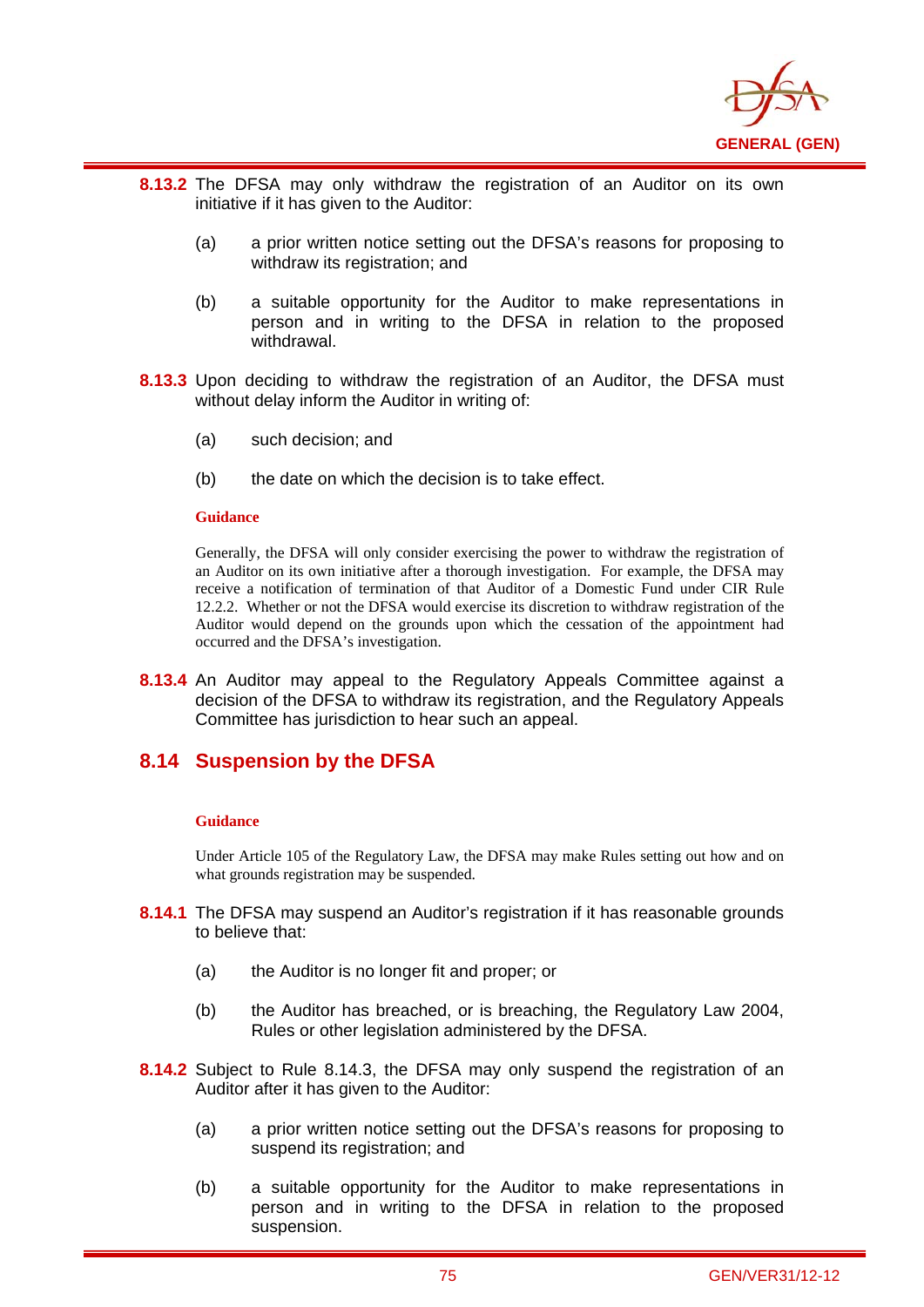

- i **8.14.3** Where the DFSA forms the view that any delay likely to arise as a result of having to comply with the requirements in Rule 8.14.2 is likely to be prejudicial to the interests of the DIFC, it may suspend an Auditor's registration immediately. In such circumstances, the Auditor may make representations during the suspension period.
- **8.14.4** An Auditor may appeal to the Regulatory Appeals Committee in relation to the DFSA's decision to suspend the Auditor's registration, and the Regulatory Appeals Committee has jurisdiction to hear such an appeal.
- **8.14.5** Upon deciding to exercise its powers under Rule 8.14.1, the DFSA must, without delay, inform the Auditor in writing of:
	- (a) its decision;
	- (b) the reasons for the suspension; and
	- (c) the date on which the decision is to take effect and, if known, the duration of the suspension.

The decision of the DFSA to suspend an Auditor's registration remains in effect until the appeal is heard and a decision is rendered, unless the Regulatory Appeals Committee orders a stay of the suspension decision.

# **8.15 Continuing professional development**

- **8.15.1** An Auditor must ensure that all Employees, including Audit Principals, engaged in audit work undertake continuing professional development in accordance with the requirements of:
	- (a) the Recognised Professional Body of which the Employee or Audit Principal is a member;
	- (b) any applicable internal standards of the Auditor; and
	- (c) any direction or order given by the DFSA.

## **8.16 Anti Money Laundering**

- **8.16.1** An Auditor must comply with the U.A.E. Federal Law No. 4 of 2002 regarding Criminalisation of Money Laundering.
- **8.16.2** An Auditor, in relation to its duties as an Auditor of a Domestic Firm or Domestic Fund, must comply with the same anti money laundering requirements in Chapters 5 and 6 of the ASP module. In that Chapter, references to Ancillary Service Providers are to be treated as references to Auditors unless the context requires otherwise.
- **8.16.3** Rule 5.2.2 of the ASP module does not apply to an Auditor.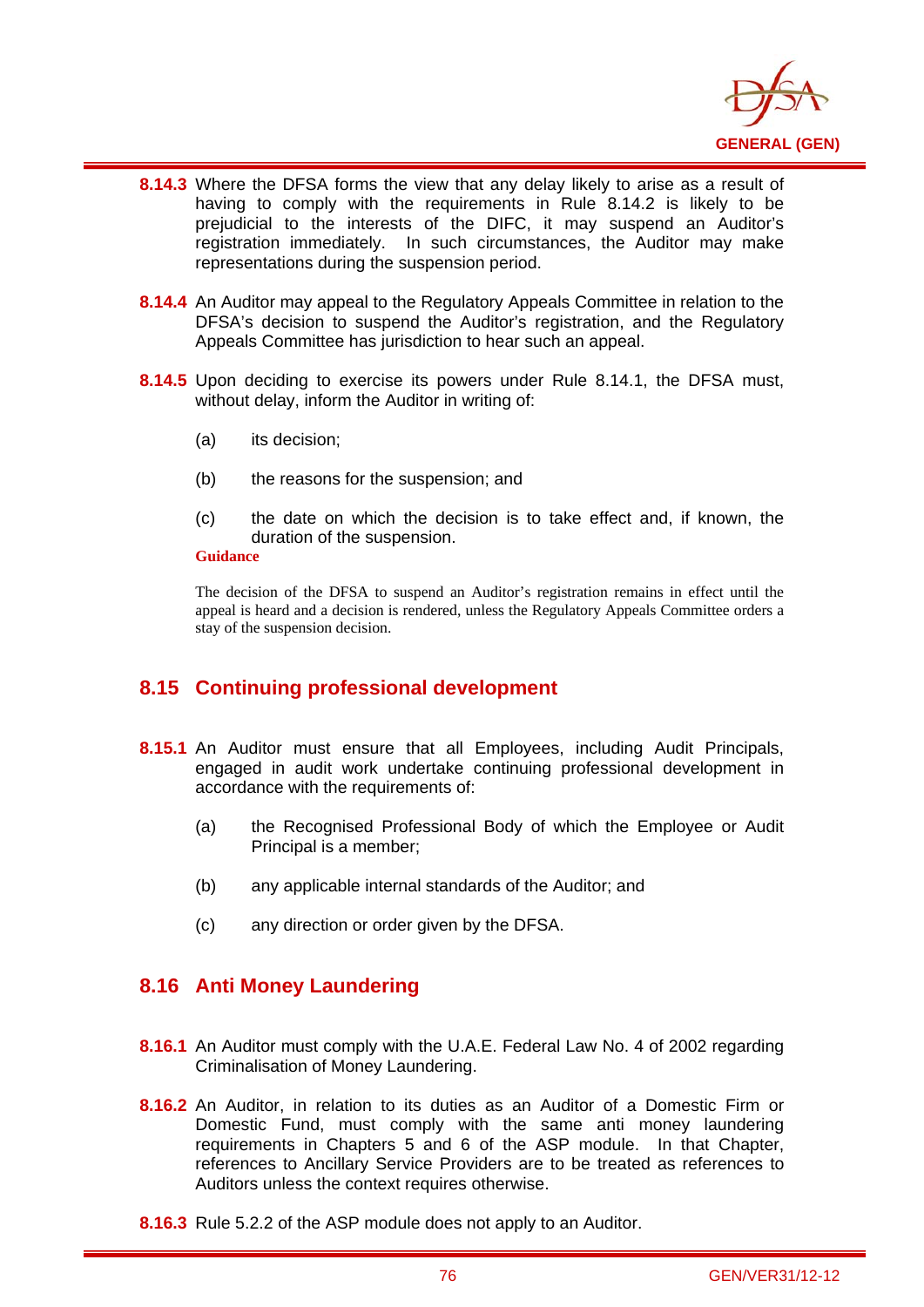

# **8.17 Professional indemnity insurance**

- **8.17.1** An Auditor must hold adequate professional indemnity insurance covering all civil liability arising in connection with the conduct of the Auditor's business by Employees including its Audit Principals.
- **8.17.2** An Auditor must, upon request of the DFSA, provide to the DFSA any information relating to the Auditor's professional indemnity insurance policy including the terms and duration of, and any claims made under, such policy.
- **8.17.3** An Auditor's professional indemnity insurance may be effected with any reputable insurance company or other underwriter provided that the DFSA may require Auditors not to use certain insurance companies or underwriters or forms of insurance cover.

### **Run-off cover**

i

**8.17.4** An Auditor, who intends to cease operations in the DIFC, must make appropriate arrangements to cover its liability in connection with past conduct of the Auditor for a period of at least 2 years.

# **8.18 Register of Auditors**

- **8.18.1** The DFSA must maintain a register of Auditors by recording the following information in respect of current and former Auditors:
	- (a) full name of the Auditor;
	- (b) names of the Audit Principals of the Auditor;
	- (c) address of the Auditor;
	- (d) contact details of the Auditor;
	- (e) date of registration of the Auditor;
	- (f) date of withdrawal of registration of the Auditor;
	- (g) date of any suspensions of registration applicable to an Auditor; and
	- (h) date of cessation of suspension or registration.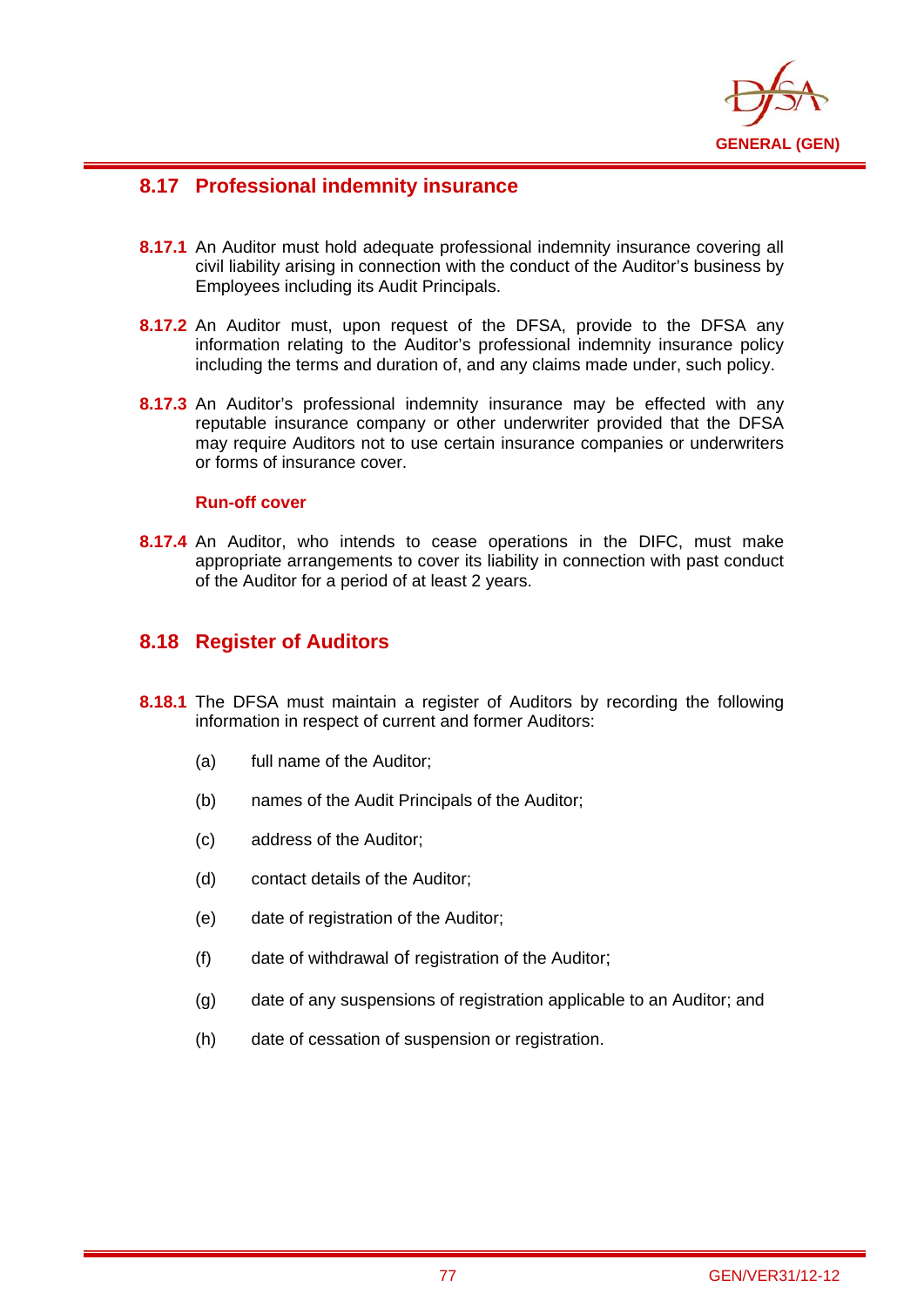

# **9 COMPLAINTS HANDLING AND DISPUTE RESOLUTION**

## **9.1 Application**

i

- **9.1.1** This chapter applies to every Authorised Firm, other than a Representative Office and a Credit Rating Agency, carrying on a Financial Service in or from the DIFC as follows:
	- (a) Section 9.2 applies to an Authorised Firm carrying on a Financial Service with or for a Retail Client; and
	- (b) Section 9.3 applies to an Authorised Firm carrying on a Financial Service with or for a Professional Client.

## **9.2 Complaints handling procedures for Retail Clients**

### **Written Complaints handling procedures**

- **9.2.1** An Authorised Firm must have adequate policies and procedures in place for the investigation and resolution of Complaints made against it by Retail Clients, and the manner of redress (including compensation for acts or omissions of the Authorised Firm).
- **9.2.2** The policies and procedures for handling Complaints must be in writing and provide that Complaints are handled fairly, consistently and promptly.

### **Guidance**

- 1. In establishing adequate Complaints handling policies and procedures, an Authorised Firm should have regard to:
	- a. the nature, scale and complexity of its business; and
	- b. its size and organisational structure.
- 2. In handling Complaints, an Authorised Firm should consider its obligations under the Data Protection Law 2007.
- 3. An Authorised Firm should consider its obligations under GEN Rule 5.3.19 and accompanying guidance.
- 4. The DFSA considers 60 days from the receipt of a Complaint to be an appropriate period in which an Authorised Firm should be able to resolve most Complaints.
- **9.2.3** On receipt of a Complaint, an Authorised Firm must:
	- (a) acknowledge the Complaint promptly in writing;
	- (b) provide the complainant with: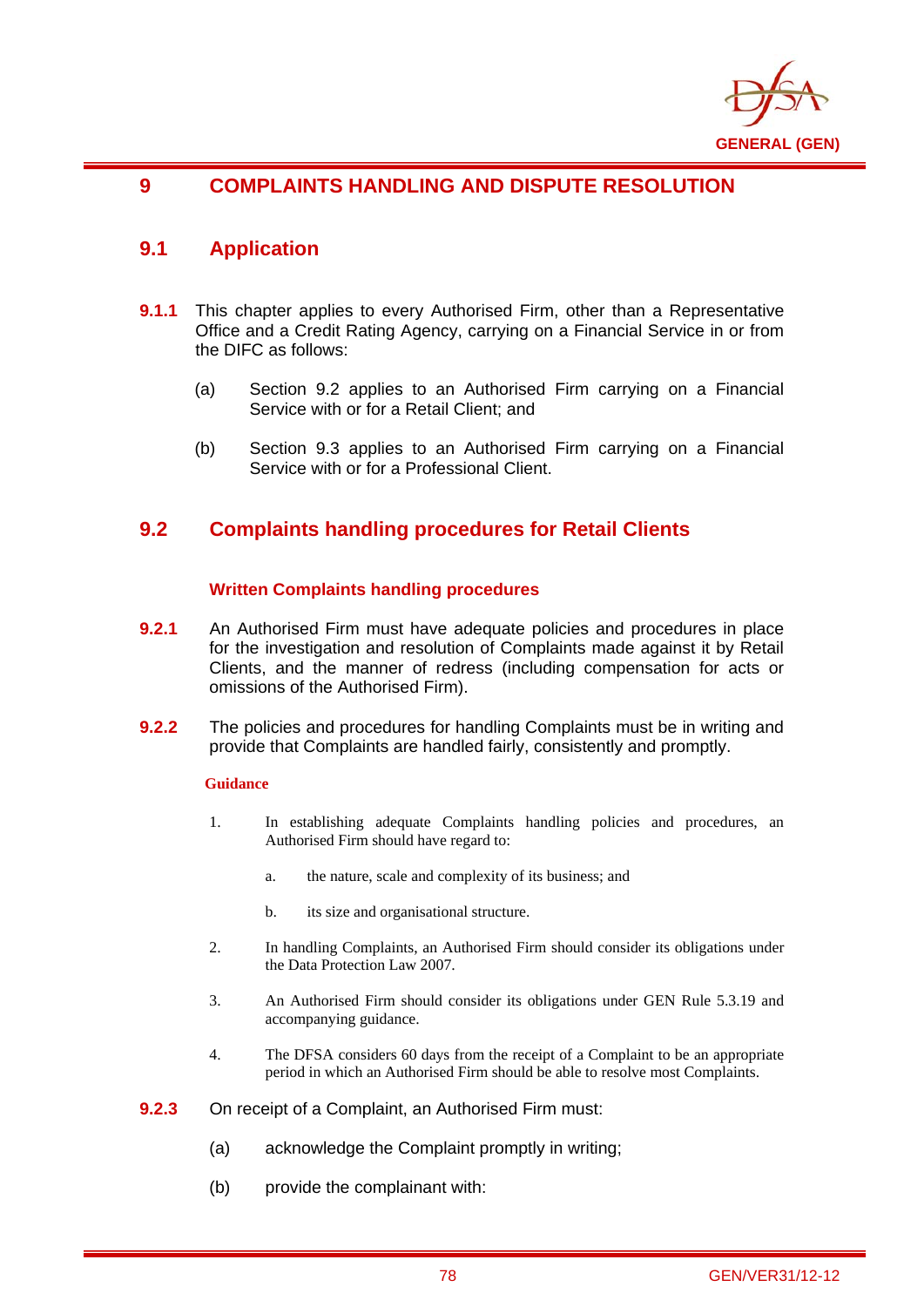

- (i) the contact details of any individual responsible for handling the Complaint;
- (ii) key particulars of the Authorised Firm's Complaints handling procedures; and
- (iii) a statement that a copy of the procedures is available free of charge upon request in accordance with GEN Rule 9.2.11; and
- (c) consider the subject matter of the Complaint.
- **9.2.4** Where appropriate, an Authorised Firm must update the complainant on the progress of the handling of the Complaint.

i

- 1. The DFSA considers 7 days to be an adequate period in which an Authorised Firm should be able to acknowledge most Complaints.
- 2. The DFSA expects an update to be provided to the complainant in circumstances where the resolution of the Complaint is taking longer than 30 days.

### **Resolution of Complaints**

- **9.2.5** Upon conclusion of an investigation of a Complaint, an Authorised Firm must promptly:
	- (a) advise the complainant in writing of the resolution of the Complaint;
	- (b) provide the complainant with clear terms of redress, if applicable; and
	- (c) comply with the terms of redress if accepted by the complainant.
- **9.2.6** If the complainant is not satisfied with the terms of redress offered by the Authorised Firm, the Authorised Firm must inform the complainant of other avenues, if any, for resolution of the Complaint and provide him with the appropriate contact details upon request.

#### **Guidance**

Other avenues for resolution of a Complaint may include an external dispute resolution scheme, arbitration or the DIFC Court.

### **Employees handling Complaints**

**9.2.7** Where appropriate, taking into account the nature, scale and complexity of an Authorised Firm's business, an Authorised Firm must ensure that any individual handling the Complaint is not or was not involved in the conduct of the Financial Service about which the Complaint has been made, and is able to handle the Complaint in a fair and impartial manner.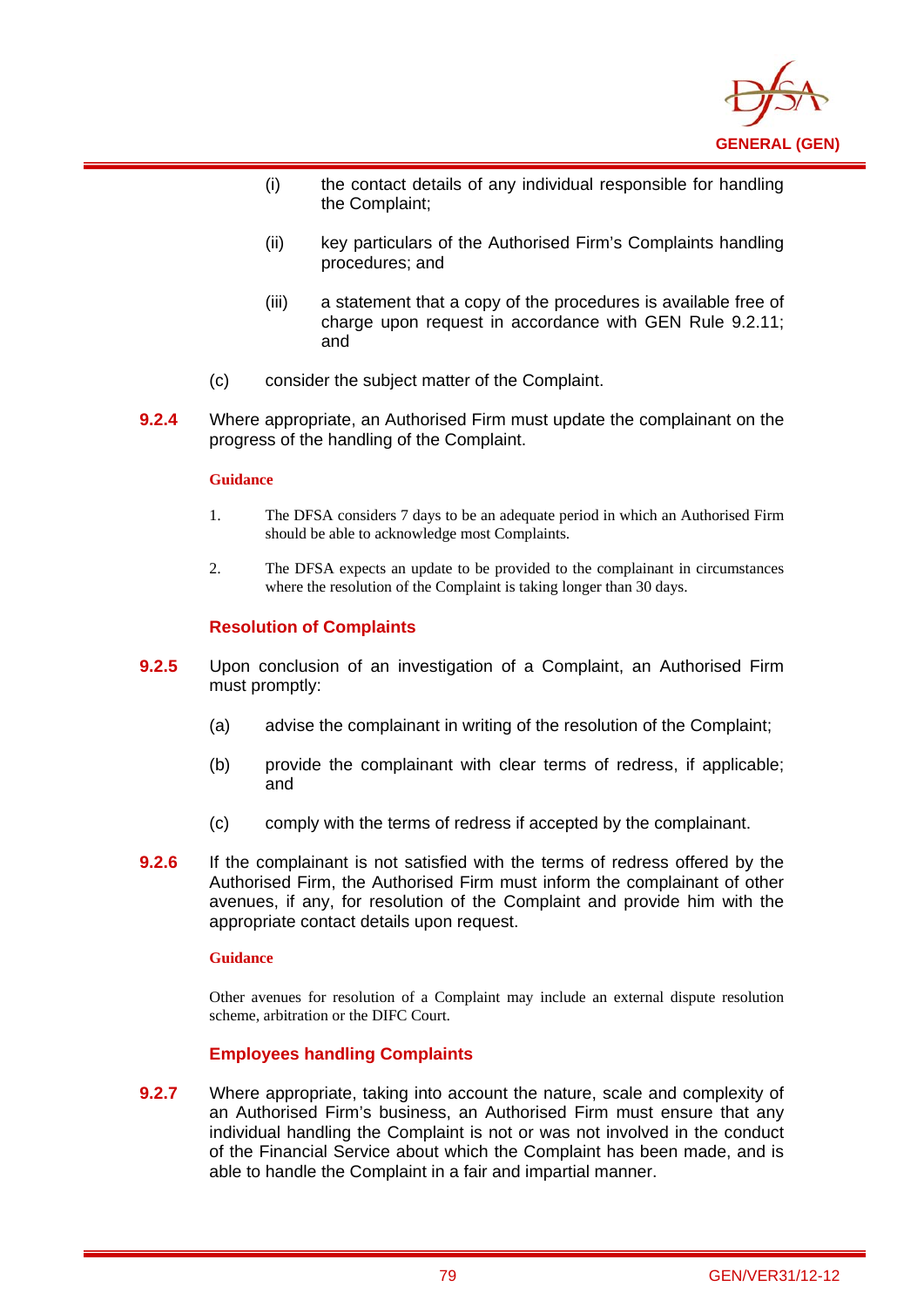

i **9.2.8** An Authorised Firm must ensure that any individual responsible for handling the Complaint has sufficient authority to resolve the Complaint or has access to individuals with the necessary authority.

### **Complaints involving other Authorised Firms or Regulated Financial Institutions**

- **9.2.9** If an Authorised Firm considers that another Authorised Firm or a Regulated Financial Institution is entirely or partly responsible for the subject matter of a Complaint**,** it may refer the Complaint, or the relevant part of it, to the other Authorised Firm or Regulated Financial Institution in accordance with Rule 9.2.10.
- **9.2.10** To refer a Complaint, an Authorised Firm must:
	- (a) inform the complainant promptly and in writing that it would like to refer the Complaint, either entirely or in part, to another Authorised Firm or Regulated Financial Institution, and obtain the written consent of the complainant to do so;
	- (b) if the complainant consents to the referral of the Complaint, refer the Complaint to the other Authorised Firm or Regulated Financial Institution promptly and in writing;
	- (c) inform the complainant promptly and in writing that the Complaint has been referred and include adequate contact details of any individual at the other Authorised Firm or Regulated Financial Institution responsible for handling the Complaint; and
	- (d) continue to deal with any part of the Complaint not referred to the other Authorised Firm or Regulated Financial Institution, in accordance with this chapter.

### **Guidance**

The referral of a Complaint may involve the transfer of Personal Data, as defined under the Data Protection Law 2007, DIFC Law No 1 of 2007. In this respect, an Authorised Firm should consider its obligations under the Data Protection Law 2007.

### **Retail Client awareness**

**9.2.11** An Authorised Firm must ensure that a copy of its Complaints handling procedures is available free of charge to any Retail Client upon request.

### **Retention of records**

- **9.2.12** An Authorised Firm must maintain a record of all Complaints made against it for a minimum period of six years from the date of receipt of a Complaint.
- **9.2.13** This record must contain the name of the complainant, the substance of the Complaint, a record of the Authorised Firm's response, and any other relevant correspondence or records, and the action taken by the Authorised Firm to resolve each Complaint.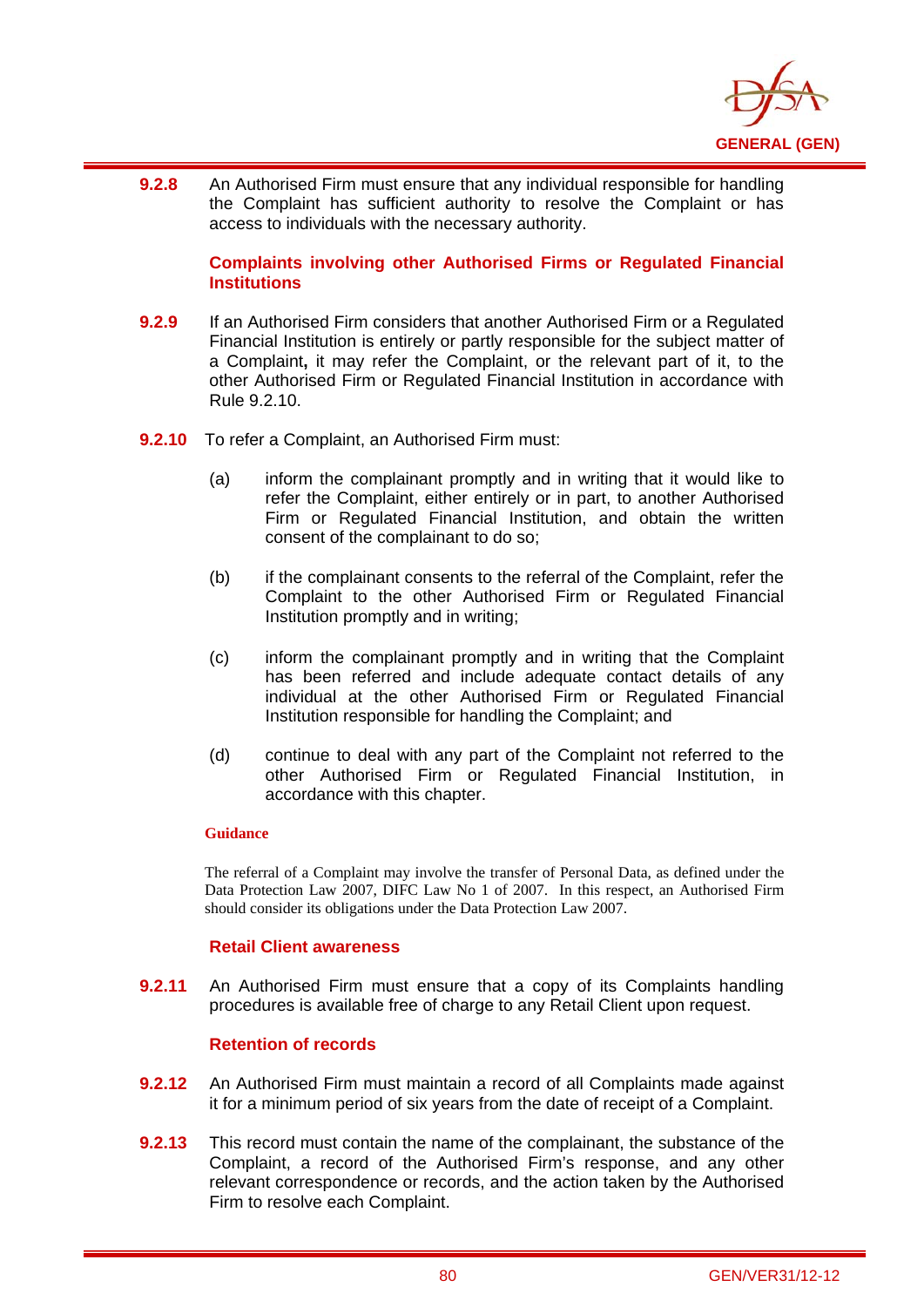

### **Systems and controls**

**9.2.14** In accordance with GEN Rules 5.3.4 and 5.3.5, an Authorised Firm must put in place adequate systems and controls in order for it to identify and remedy any recurring or systemic problems identified from Complaints.

#### **Guidance**

i

An Authorised Firm should consider whether it is required to notify the DFSA, pursuant to Rule 11.10.7, of any recurring or systemic problems identified from Complaints.

### **Outsourcing**

#### **Guidance**

An Authorised Firm may outsource the administration of its Complaints handling procedures in accordance with GEN Rule 5.3.21.

# **9.3 Complaints recording procedures for Professional Clients**

- **9.3.1** An Authorised Firm must have adequate policies and procedures in place for the recording of Complaints made against it by Professional Clients.
- **9.3.2** An Authorised Firm must maintain a record of any Complaint made against it for a minimum period of six years from the date of receipt of the Complaint.

#### **Guidance**

Depending on the nature, scale and complexity of its business, it may be appropriate for an Authorised Firm to have in place a suitable Complaints handling procedure for Professional Clients in order to ensure that such Complaints are properly handled and remedial action is taken promptly. Such Complaints handling procedures would be expected to include provisions about the independence of staff investigating the Complaint and bringing the matter to the attention of senior management.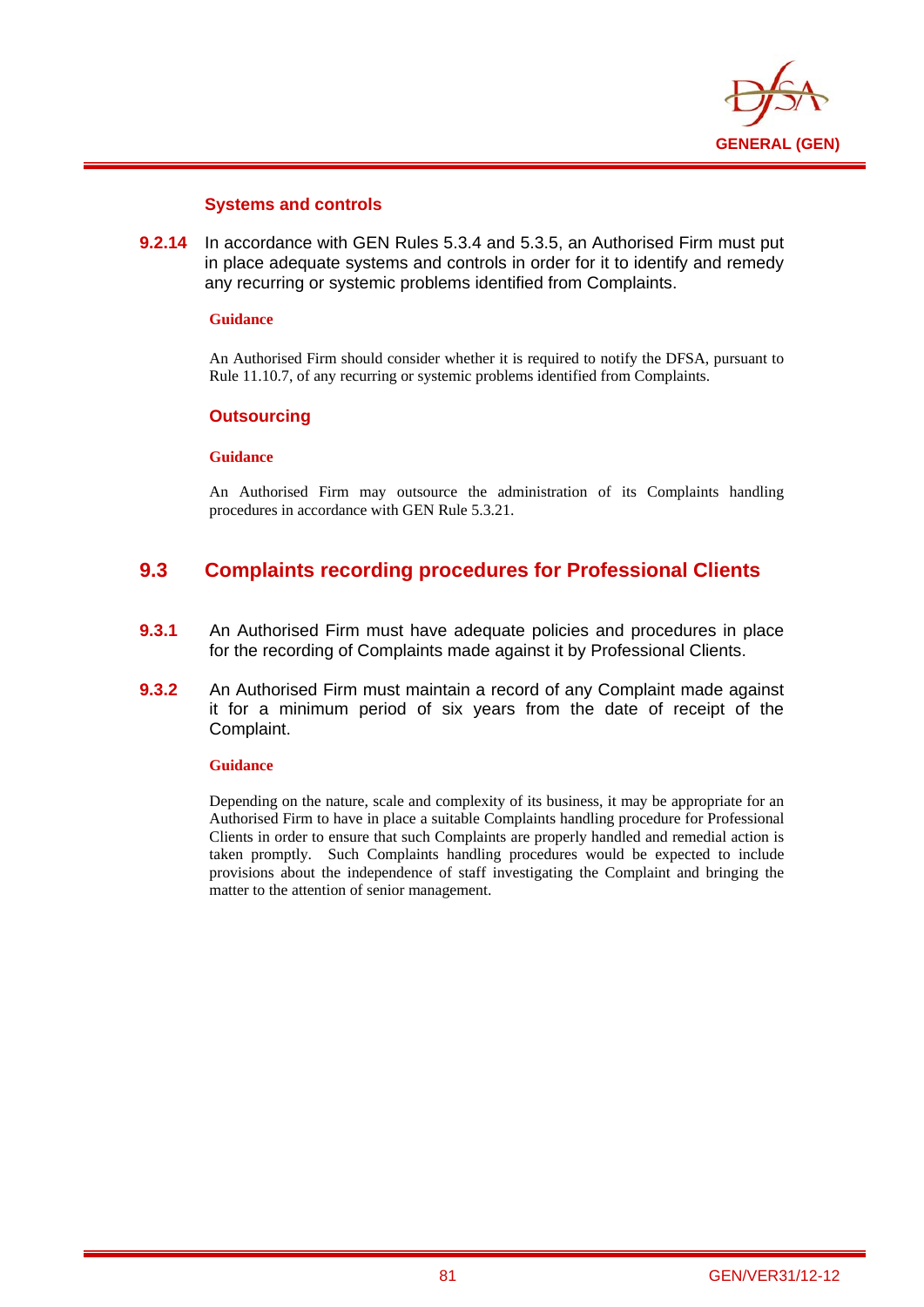

# **10 TRANSITIONAL RULES**

## **10.1 Application**

i

- **10.1.1** This chapter applies as follows:
	- (a) Rule 10.1.2 and sections 10.2, 10.3, 10.4 and 10.5 apply to every Person to whom a provision of the Previous Regime applied:
	- (b) Rule 10.6.2 applies to a Person who has been authorised to carry on a Financial Service in respect of a Designated Investment as defined in Rule 10.6.1; and
	- (c) Rule 10.6.3 applies to a Reporting Entity which has its Designated Investments included in an Official List of Securities of an Authorised Market Institution and to an Authorised Market Institution where its Official List of Securities includes Designated Investments as defined in Rule 10.6.1.
	- (d) Rule 10.7.2 applies to every Authorised Person in respect of the corporate governance requirement in Rule 5.3.30 and the remuneration related requirement Rule 5.3.31.
- **10.1.2** For the purposes of the provisions referred to in Rule 10.1.1(a):

"Commencement Date" means 1 July 2008, the date on which the Current Regime came into force under rule-making instruments No 56 and No.58.

"Current Regime" means the Rules in force on the Commencement Date:

"Previous Regime" means the Rules that were in force immediately prior to the Commencement Date;

"Transitional Rules" mean the Rules in this chapter; and

any specific reference to a module is a reference to that module under the Current Regime, unless otherwise specified.

## **10.2 General**

**10.2.1** An Authorised Person must continue to maintain any records required to be maintained under the Previous Regime as if any such requirements continued to apply.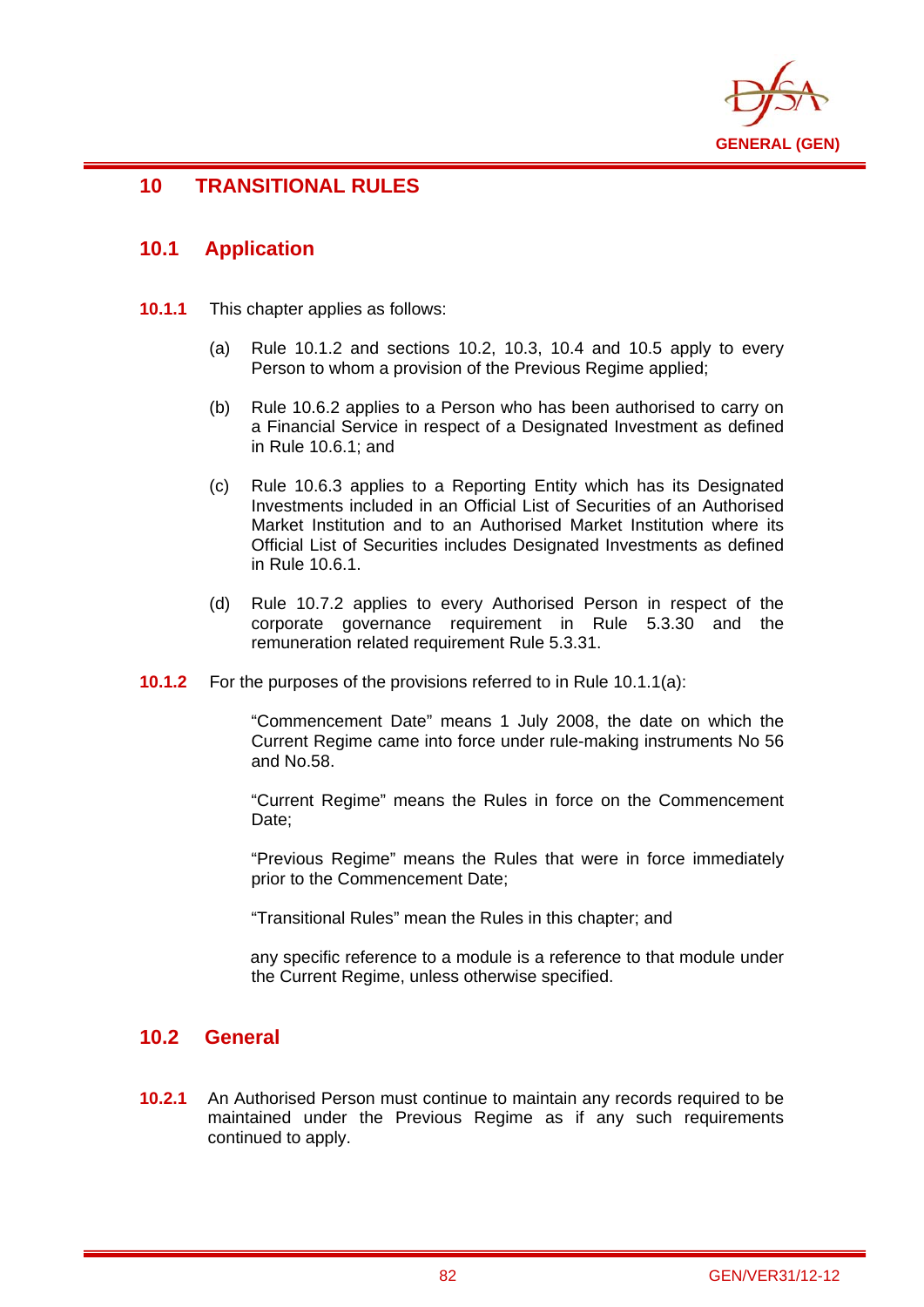

# **10.3 Specific relief – COB Module**

- **10.3.1** An Authorised Firm, when carrying on Investment Business, Accepting Deposits, Providing Credit or Providing Trust Services under chapters 3 to 6 of COB:
	- (a) may treat a Person as a Professional Client without having to undertake the determination referred to in COB Rule 2.3.1(1) where the Authorised Firm:
		- (i) had determined that Person to be a Client under the Previous Regime, including where such determination had been made under a waiver or modification in force under the Previous Regime; and
		- (ii) carries on the same Financial Service it had carried on with or for that Person under the Previous Regime;
	- (b) may treat a Person as a Market Counterparty without having to comply with the requirements in COB Rule 2.3.4(1) if that Person was so treated by the firm under the Previous Regime;
	- (c) may, for a period of not more than 6 months after that Commencement Date, distribute marketing material that was produced in accordance with the requirements under the Previous Regime to a Person:
		- (i) to whom it could have distributed such material under the Previous Regime; or
		- (ii) who is a Professional Client pursuant to this Rule or pursuant to COB chapter 2; and
	- (d) may carry on a Financial Service with or for a Person without having to comply with COB Rule 3.3.2(1) where the Authorised Firm carries on the same Financial Service it carried on with or for that Person under the Previous Regime and there is a client agreement in force in respect of that service.
- **10.3.2** (1) An Authorised Firm, when carrying on Insurance Business, Insurance Intermediation or Insurance Management as provided under chapter 7, may treat a Person it had treated as a Commercial Customer under the Previous Regime as a Professional Client without having to undertake the determination referred to in COB Rule 2.3.1(1) to the extent that it carries on the same Financial Service as it had carried on with or for that Person under the Previous Regime.
	- (2) For the purposes of (1), a "Commercial Customer" means in relation to an Insurer, Insurance Manager or Insurance Intermediary, a customer who was an Undertaking or natural person carrying on a trade or business, with or without a view for profit.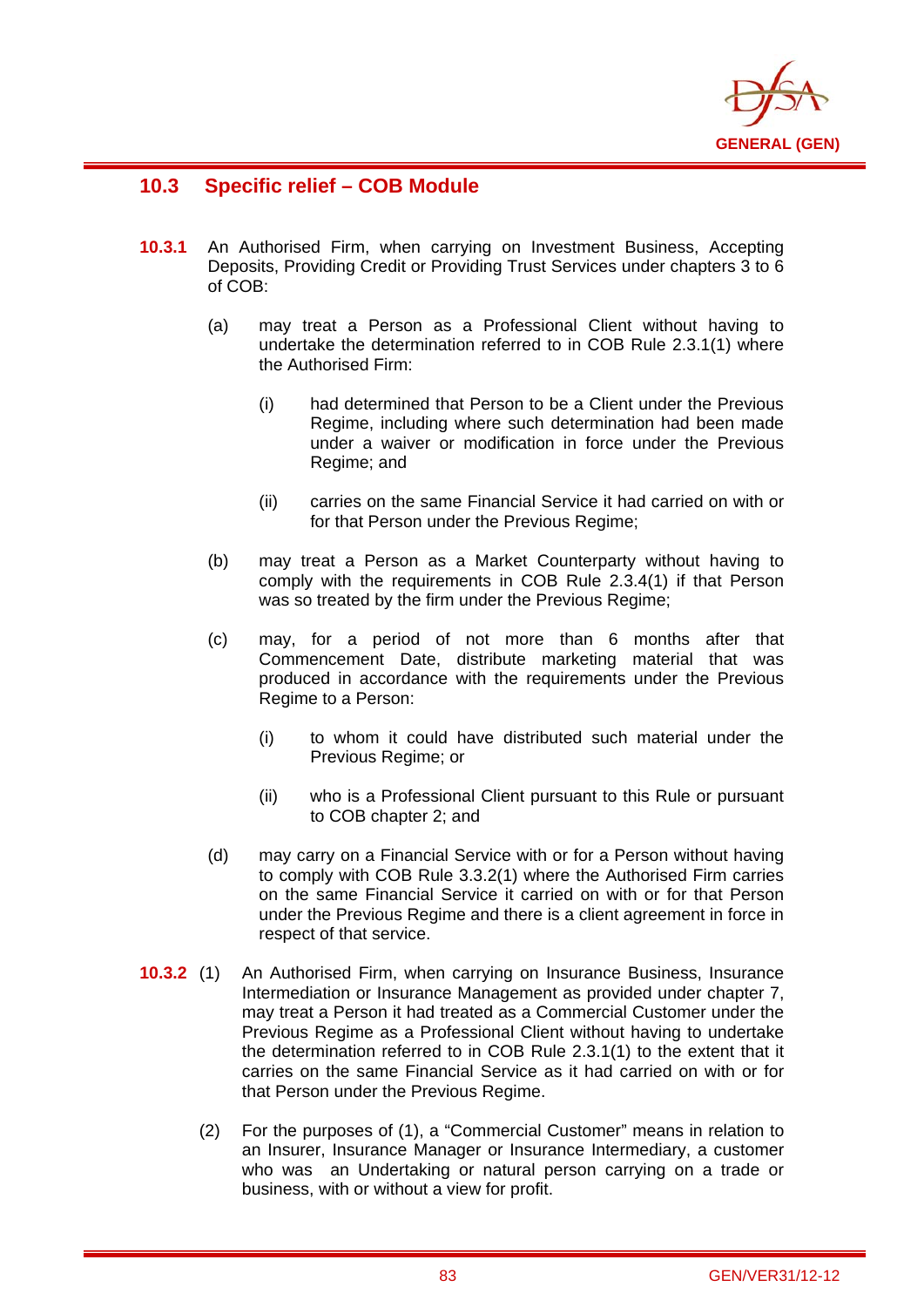

# **10.4 Not currently in use**

i

# **10.5 Specific relief – IFR Module**

**10.5.1** An Authorised Firm may distribute marketing material without having to comply with the requirements in IFR Rule 2.1.2 provided the marketing material complies with the Previous Regime and is distributed no later than 6 months after the Commencement Date.

# **10.6 Specific relief – Designated Investments**

- **10.6.1** In this section, the term Designated Investment has the meaning that it had under this module immediately prior to 4 January 2009.
- **10.6.2** An Authorised Person that is authorised under its Licence to carry on a Financial Service in respect of a Designated Investment may carry on that Financial Service as if that Designated Investment were a Structured Product.
- **10.6.3** For the purposes of the requirements in MKT and AMI modules, a Designated Investment which is included in an Official List of Securities of an Authorised Market Institution immediately prior to 4 January 2009 is deemed to be a Structured Product.

### **Guidance**

Under Rule 10.6.3, a Reporting Entity which had its Designated Investments included in an Official List of Securities of an Authorised Market Institution prior to 4 January 2009 will be treated as the Reporting Entity of Structured Products. Therefore, OSR and AMI Rules that apply to a Reporting Entity in relation to a Structured Product will apply to that Reporting Entity.

# **10.7 Specific relief – Corporate governance and remuneration related enhancements**

- **10.7.1** This section applies to every Person who is an Authorised Person on the date on which the rule-making instrument No 95 came into force.
- **10.7.2** A Person referred to Rule 10.7.1 has a transitional period of three months from the date on which the rule-making instrument No 95 came into force within which to comply with the corporate governance and the remuneration requirements introduced under rule-making instrument 95.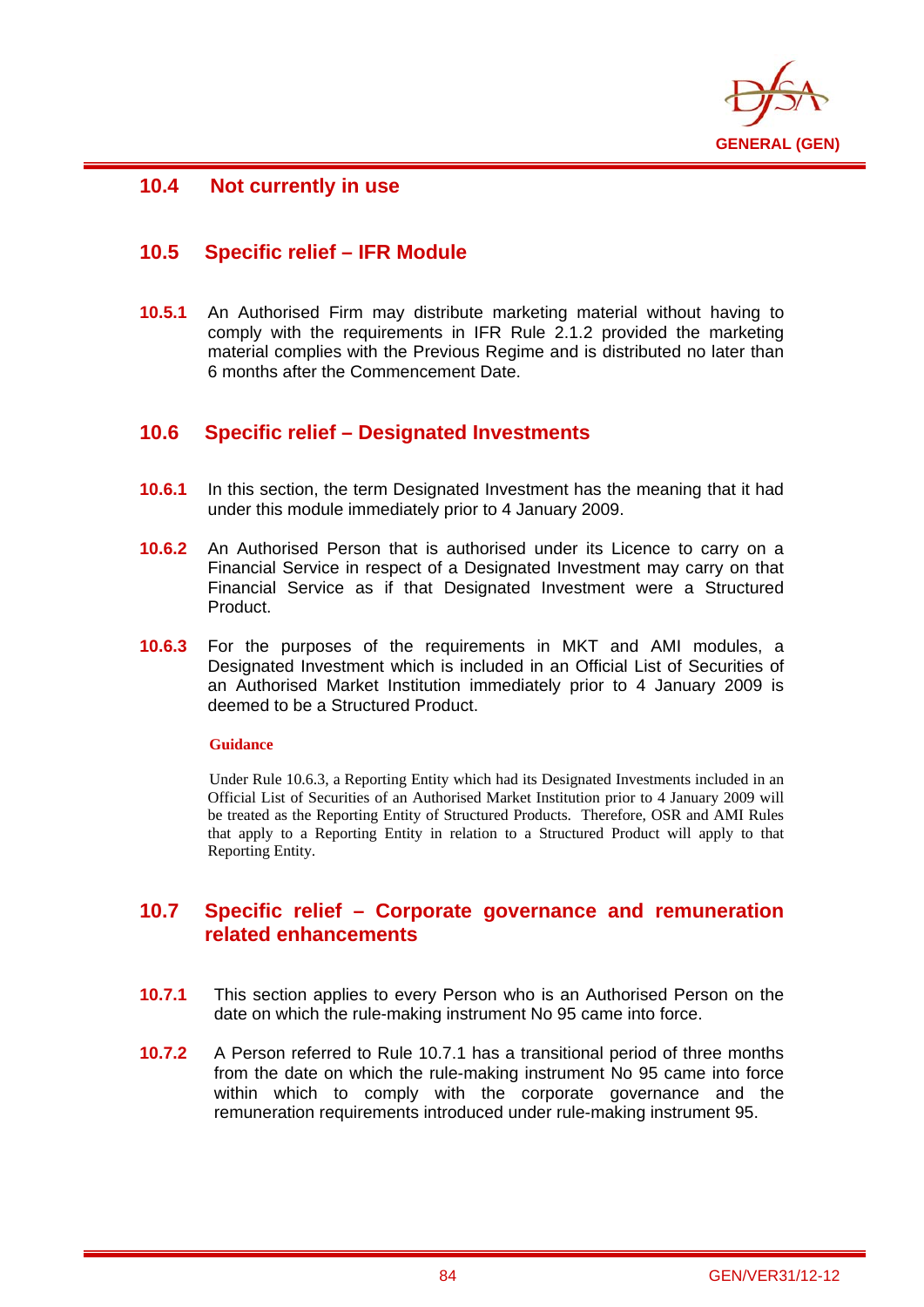

# **11 SUPERVISION**

i

### **Introduction**

#### **Guidance**

- 1. This chapter outlines DFSA's supervisory requirements for an Authorised Person.
- 2. This chapter should be read in conjunction with the RPP Sourcebook which sets out DFSA's general regulatory policy and processes.

# **11.1 Information gathering and DFSA access to information**

- **11.1.1** This section applies to an Authorised Person other than a Representative Office with respect to the carrying on of all of its activities.
- **11.1.2** An Authorised Person must where reasonable:
	- (a) give or procure the giving of specified information, documents, files, tapes, computer data or other material in the Authorised Person's possession or control to the DFSA;
	- (b) make its Employees readily available for meetings with the DFSA;
	- (c) give the DFSA access to any information, documents, records, files, tapes, computer data or systems, which are within the Authorised Person's possession or control and provide any facilities to the DFSA;
	- (d) permit the DFSA to copy documents or other material on the premises of the Authorised Person at the Authorised Person's expense;
	- (e) provide any copies as requested by the DFSA; and
	- (f) answer truthfully, fully and promptly, all questions which are put to it by the DFSA.
- **11.1.3** An Authorised Person must take reasonable steps to ensure that its Employees act in the manner set out in this chapter.
- **11.1.4** An Authorised Person must take reasonable steps to ascertain if there is any secrecy or data protection legislation that would restrict access by the Authorised Person or the DFSA to any data required to be recorded under the DFSA's Rules. Where such legislation exists, the Authorised Person must keep copies of relevant documents or material in a jurisdiction which does allow access in accordance with legislation applicable in the DIFC.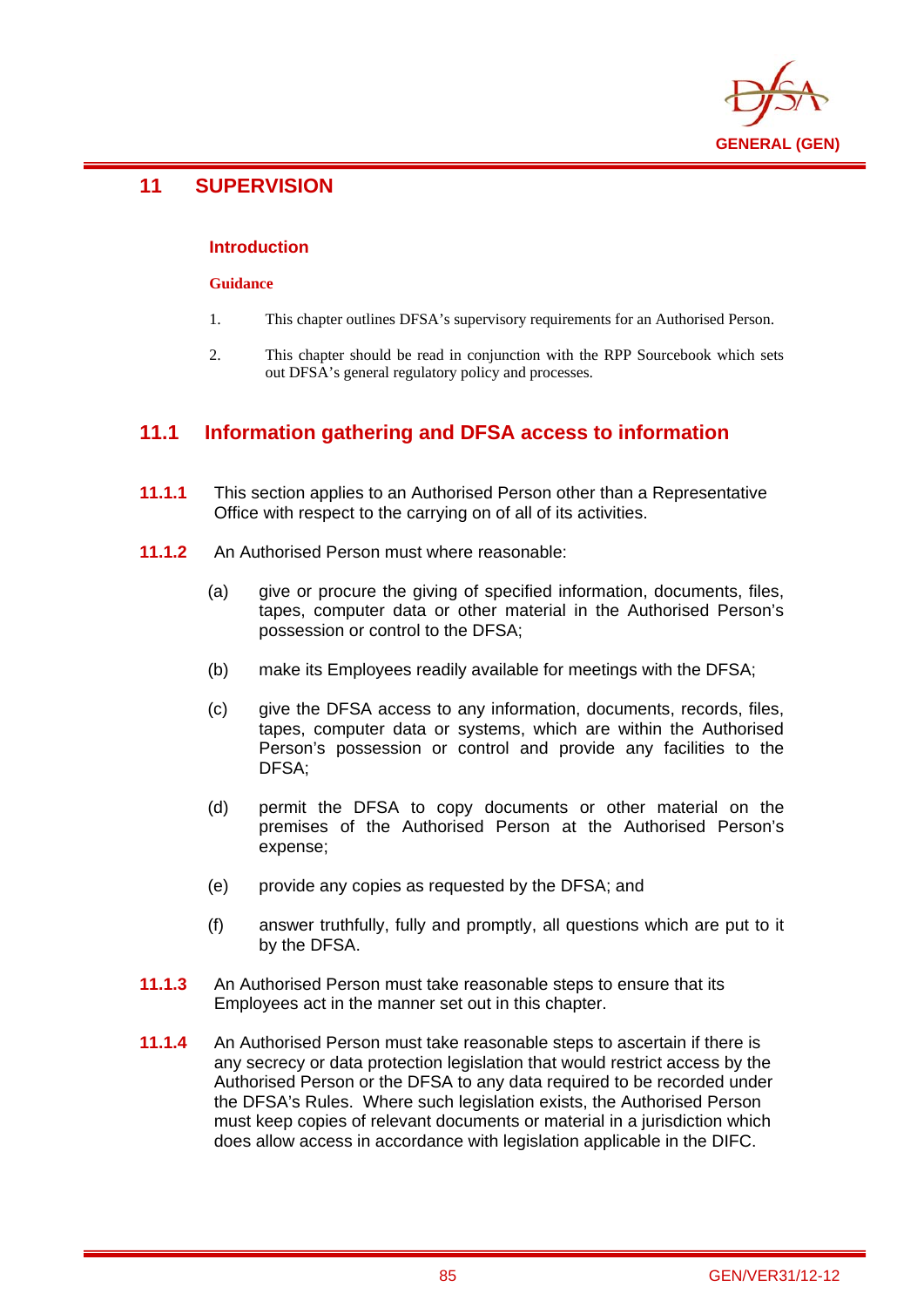

### **Lead regulation**

- **11.1.5** (1) If requested by the DFSA, an Authorised Person must provide the DFSA with information that the Authorised Person or its auditor has provided to a Financial Services Regulator.
	- (2) If requested by the DFSA, an Authorised Person must take reasonable steps to provide the DFSA with information that other members of the Authorised Person's Group have provided to a Financial Services Regulator.

## **11.2 Waivers**

i

- **11.2.1** This section applies to every Authorised Person.
- **11.2.2** Throughout the Rulebook reference to the written notice under Article 25 will be referred to as a 'waiver'.
- **11.2.3** If an Authorised Person wishes to apply for a waiver, it must apply in writing and the application must be delivered to the DFSA as outlined in section 11.11.

### **Guidance**

Waiver application forms are contained in AFN and the RPP Sourcebook sets out the DFSA's approach to considering a waiver.

- **11.2.4** The application must contain:
	- (a) the name and Licence number of the Authorised Person;
	- (b) the Rule to which the application relates;
	- (c) a clear explanation of the waiver that is being applied for and the reason why the Authorised Person is requesting the waiver;
	- (d) details of any other requirements; for example, if there is a specific period for which the waiver is required;
	- (e) the reason, if any, why the waiver should not be published or why it should be published without disclosing the identity of the Authorised Person; and
	- (f) all relevant facts to support the application.
- **11.2.5** An Authorised Person must immediately notify the DFSA if it becomes aware of any material change in circumstances which may affect the application for a waiver.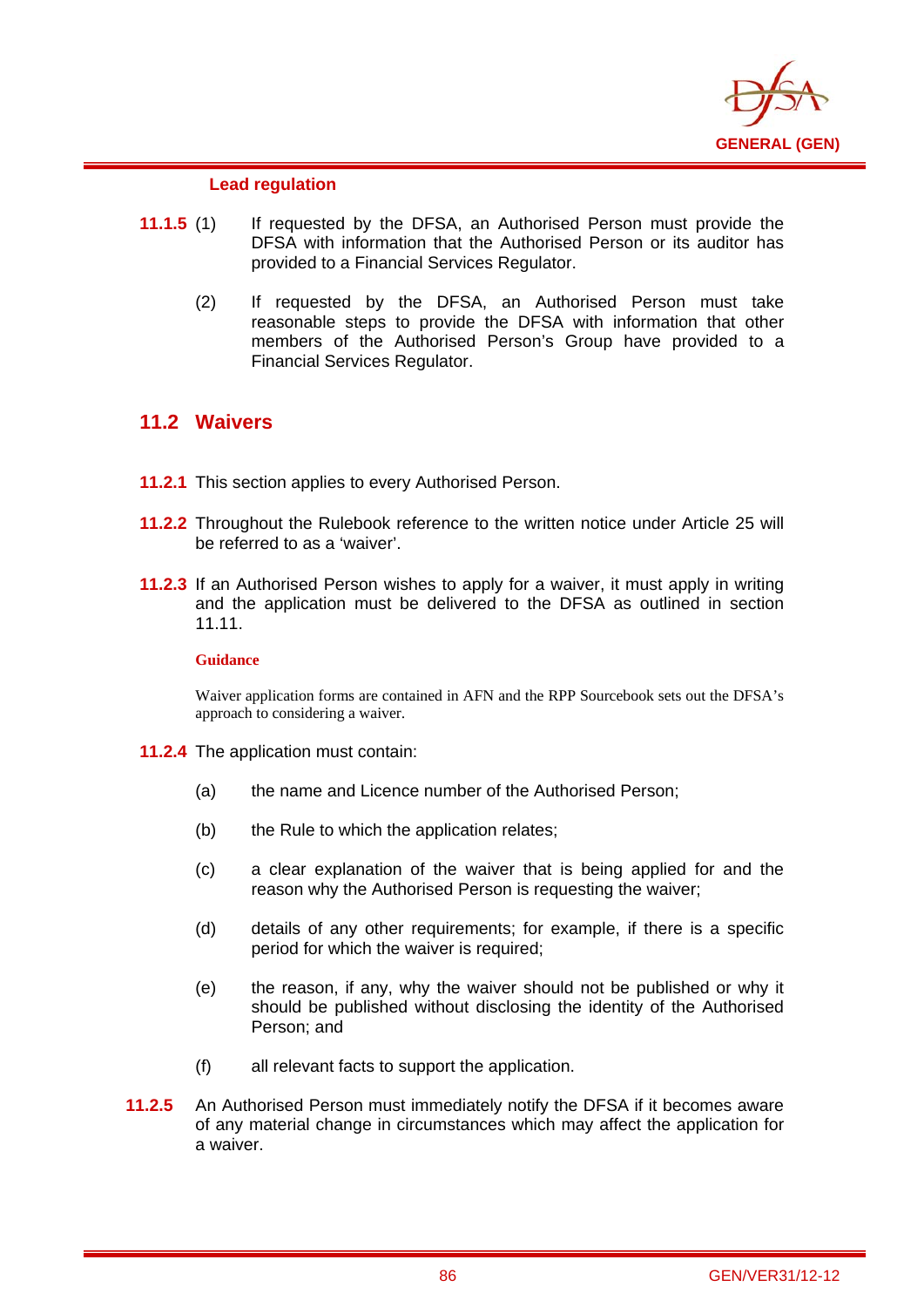

### **Continuing relevance of waivers**

i

**11.2.6** An Authorised Person must immediately notify the DFSA if it becomes aware of any material change in circumstances which could affect the continuing relevance of a waiver.

## **11.3 Application to change the scope of a Licence**

- **11.3.1** This section applies to an Authorised Firm applying to change the scope of its Licence or, where a condition or restriction has previously been imposed, to have the condition or restriction varied or withdrawn.
- **11.3.2** The provisions relating to permitted legal forms, fitness and propriety, adequate resources, compliance arrangements, enquiries and the provision of additional information set out in section 7.2 also apply to an Authorised Firm making an application under this chapter, and are to be construed accordingly.
- **11.3.3** An Authorised Firm applying to change the scope of its Licence, or to have a condition or restriction varied or withdrawn, must provide the DFSA, with written details of the proposed changes.

# **11.4 Withdrawal of a Licence at an Authorised Firm's request**

- **11.4.1** An Authorised Firm seeking to have its Licence withdrawn must submit a request in writing stating:
	- (a) the reasons for the request;
	- (b) that it has ceased or will cease to carry on Financial Services in or from the DIFC;
	- (c) the date on which it ceased or will cease to carry on Financial Services in or from the DIFC;
	- (d) that it has discharged, or will discharge, all obligations owed to its customers in respect of whom the Authorised Firm has carried on, or will cease to carry on. Financial Services in or from the DIFC; and
	- (e) if it is providing Trust Services, that it has made appropriate arrangements for the transfer of business to a new Trust Service Provider and the appointment, where necessary, of new trustees.

### **Guidance**

When considering a withdrawal of a Licence, the DFSA takes into account a number of matters including those outlined in the RPP Sourcebook.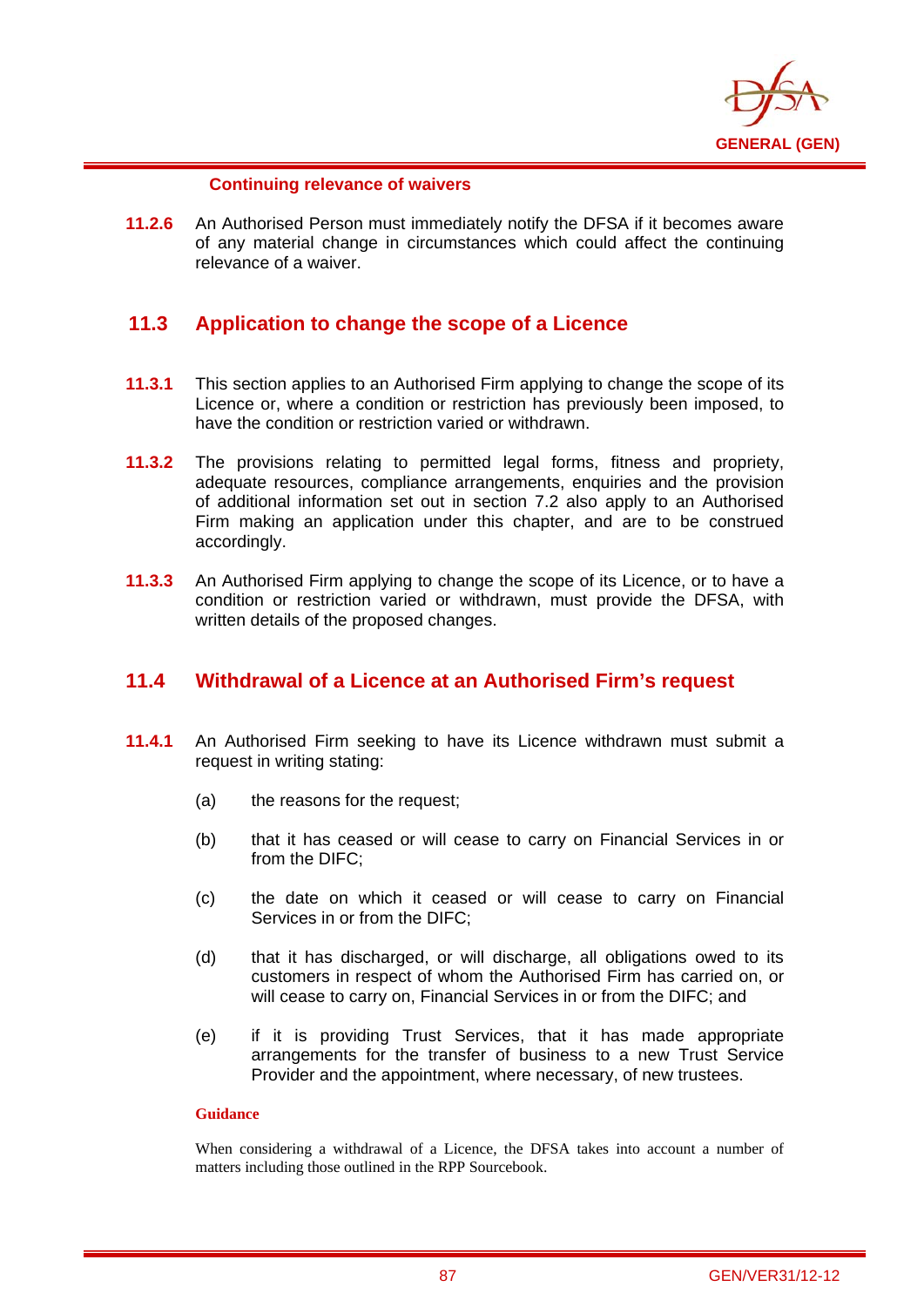

### i **11.5 Changes to an authorised individual status**

### **Guidance**

This section addresses applications or requests regarding Authorised Individuals with respect to Article 53(3), 57(2), 58(3) and 58(4).

- **11.5.1** An application to extend the scope of an Authorised Individual status to other Licensed Functions may be made by the Authorised Individual and Authorised Firm by the completion and submission of the appropriate form in AFN.
- **11.5.2** An Authorised Firm or Authorised Individual requesting:
	- (a) the imposition, variation or withdrawal of a condition or restriction;
	- (b) withdrawal of Authorised Individual status; or
	- (c) withdrawal of authorisation in relation to one or more Licensed Functions;

must, subject to Rule 11.5.3, for (a) submit such request in writing to the DFSA, and for (b) and (c) submit a request by completing the appropriate form in AFN.

**11.5.3** A request for the variation or withdrawal of a condition or restriction may only be made after the expiry of any period within which an appeal to the Regulatory Appeals Committee relating to the relevant condition or restriction may commence under Article 28.

#### **Guidance**

- 1. Notification of the determination of an application under Rule 11.5.1 or request under Rule 11.5.2 will be made in accordance with Articles 55 and 57.
- 2. In considering the suitability of such an application or request the DFSA may take into account any matter referred to in RPP with respect to fitness and propriety for Authorised Individuals.

## **11.6 Temporary cover**

- **11.6.1** (1) An Authorised Firm may, subject to (2), appoint an individual, who is not an Authorised Individual, to carry out the functions of an Authorised Individual where the following conditions are met:
	- (a) the absence of the Authorised Individual is temporary or reasonably unforeseen;
	- (b) the functions are carried out for 12 weeks maximum in any consecutive 12 months; and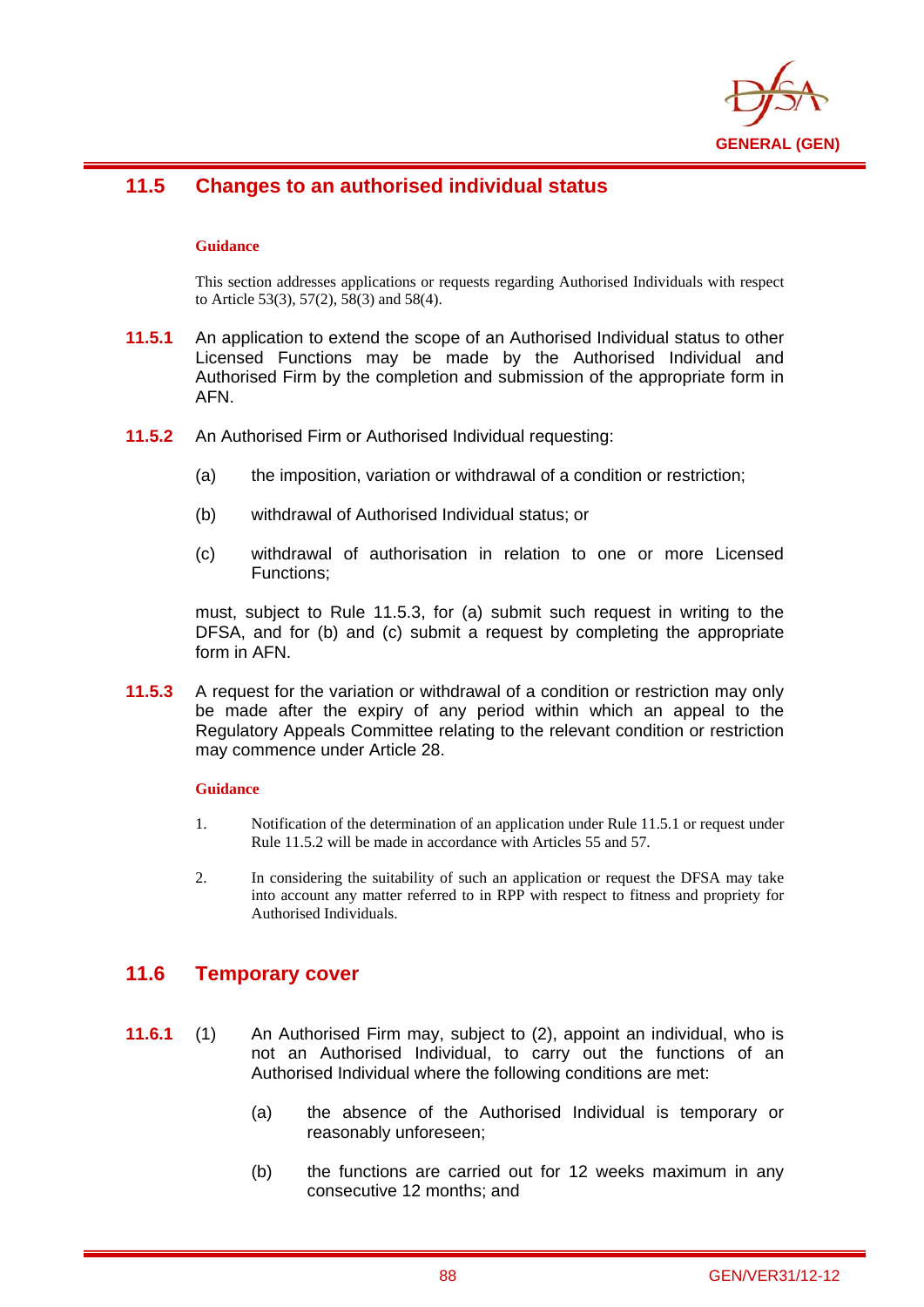

- (c) the Authorised Firm has assessed that the individual has the relevant skills and experience to carry out these functions.
- (2) An Authorised Firm may not appoint under (1) an individual to carry out the Licensed Functions of a Licensed Director or Licensed Partner.
- (3) The Authorised Firm must take reasonable steps to ensure that the individual complies with all the Rules applicable to Authorised Individuals.
- (4) Where an individual is appointed under this Rule, the Authorised Firm must notify the DFSA in writing of the name and contact details of the individual appointed.
- **11.6.2** Where an individual is appointed under this section, the DFSA may exercise any powers it would otherwise be entitled to exercise as if the individual held Authorised Individual status.

## **11.7 Dismissal or resignation of an Authorised Individual**

- **11.7.1** An Authorised Firm must request the withdrawal of an Authorised Individual status within seven days of the Authorised Individual ceasing to be employed by the Authorised Firm to perform a Licensed Function.
- **11.7.2** In requesting the withdrawal of an Authorised Individual status, the Authorised Firm must submit the appropriate form in AFN, including details of any circumstances where the Authorised Firm may consider that the individual is no longer fit and proper.
- **11.7.3** If an Authorised Individual is dismissed or requested to resign, a statement of the reason, or reasons, for the dismissal or resignation must be given to the DFSA by the Authorised Firm.
- **11.7.4** If the Authorised Individual was acting as a trustee, the Trust Service Provider must confirm to the DFSA in writing that a new trustee has been appointed in place of the trustee in question.

# **11.8 Changes relating to control**

- **11.8.1** (1) This section applies, subject to (2), to:
	- (a) an Authorised Firm; or
	- (b) a Person who is, or is proposing to become, a Controller specified in Rule 11.8.3.
	- (2) A Credit Rating Agency must comply with the requirements in this section as if it were a non-DIFC established company.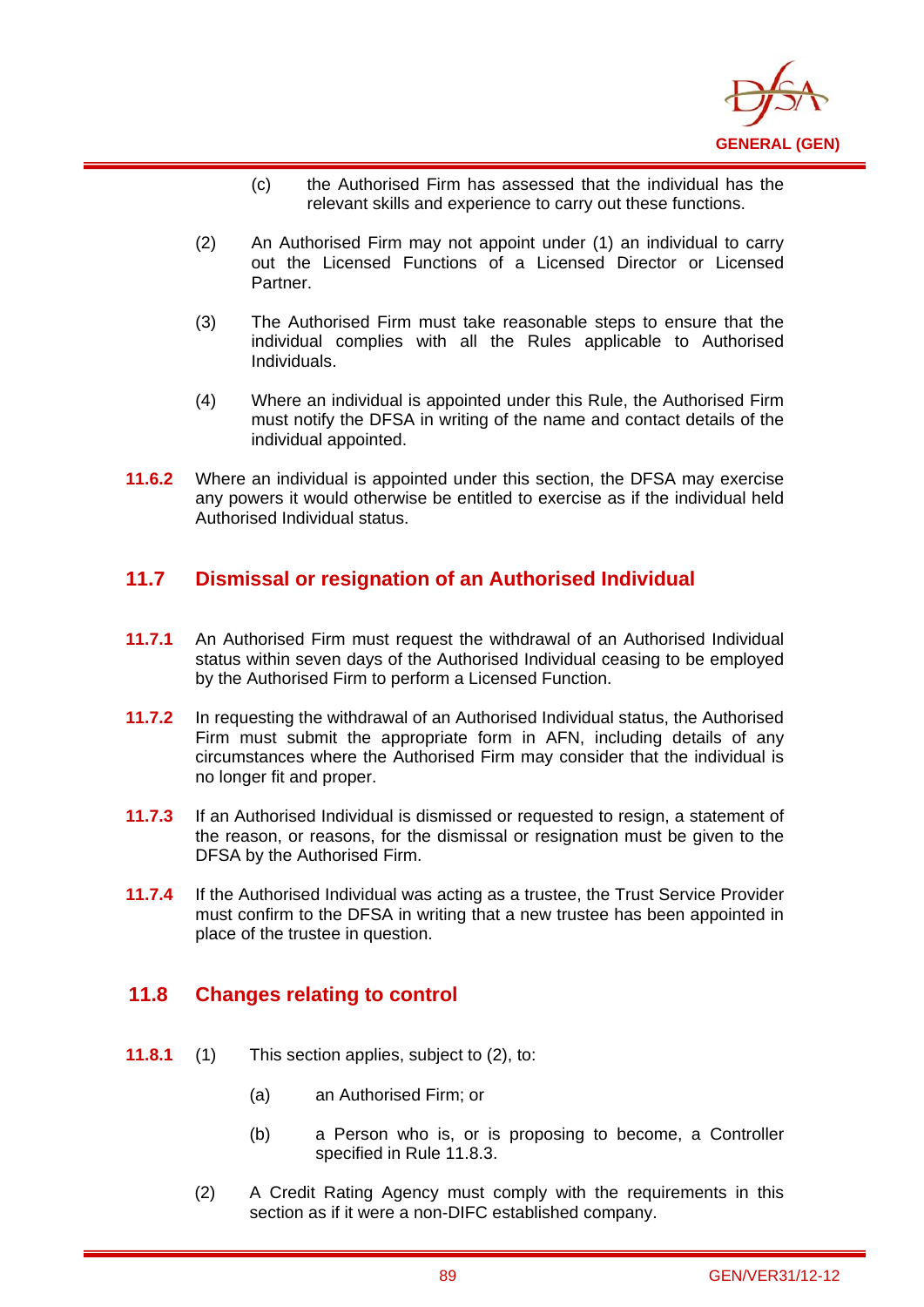

i

The requirements in respect of notification of changes relating to control of Branches (i.e. Non-DIFC established companies) are set out in Rule 11.8.10. Although some Credit Rating Agencies may be companies established in the DIFC, such companies will only be subject to the notification requirements relating to their Controllers. Accordingly, regardless of whether a Credit Rating Agency is a company established in the DIFC or a Branch operation, it is subject to the notification requirements only and not to the requirement for prior approval by the DFSA of changes relating to its Controllers.

- **11.8.2** An Authorised Firm must take reasonable steps to monitor changes or proposed changes concerning:
	- (a) its Controllers;
	- (b) the level of control of existing Controllers; and
	- (c) significant changes in the circumstances of existing Controllers which might reasonably be considered to affect the fitness and propriety of the Authorised Firm.

#### **Guidance**

- 1. Steps taken by an Authorised Firm to comply with Rule 11.8.2 must have regard to the approval and notification requirements set out in this chapter.
- 2. Reasonable steps in Rule 11.8.2 should include, but are not limited to, the monitoring of any relevant regulatory disclosures, press reports, public announcements, share registers and entitlements to vote, or the control of voting rights, at general meetings.
- **11.8.3** (1) A Controller is a Person who, either alone or with any Associate:
	- (a) holds 10% or more of an Authorised Firm's shares;
	- (b) is entitled to exercise, or control the exercise, of 10% or more of the voting rights in respect of an Authorised Firm;
	- (c) holds shares or voting rights of an Authorised Firm which enables the Person to exercise significant influence over the management of the Authorised Firm; or
	- (d) meets one or more of the conditions of (a), (b), or (c) in respect of a Holding Company of an Authorised Firm.
	- $(2)$  In  $(1)$ , a share means:
		- (a) in relation to an Authorised Firm or a Holding Company of an Authorised Firm with share capital, allotted shares;
		- (b) in relation to an Authorised Firm or a Holding Company of an Authorised Firm with capital but no share capital, rights to a share in the capital of the Authorised Firm or a Holding Company of an Authorised Firm; or
		- (c) in relation to an Authorised Firm or a Holding Company of an Authorised Firm without capital: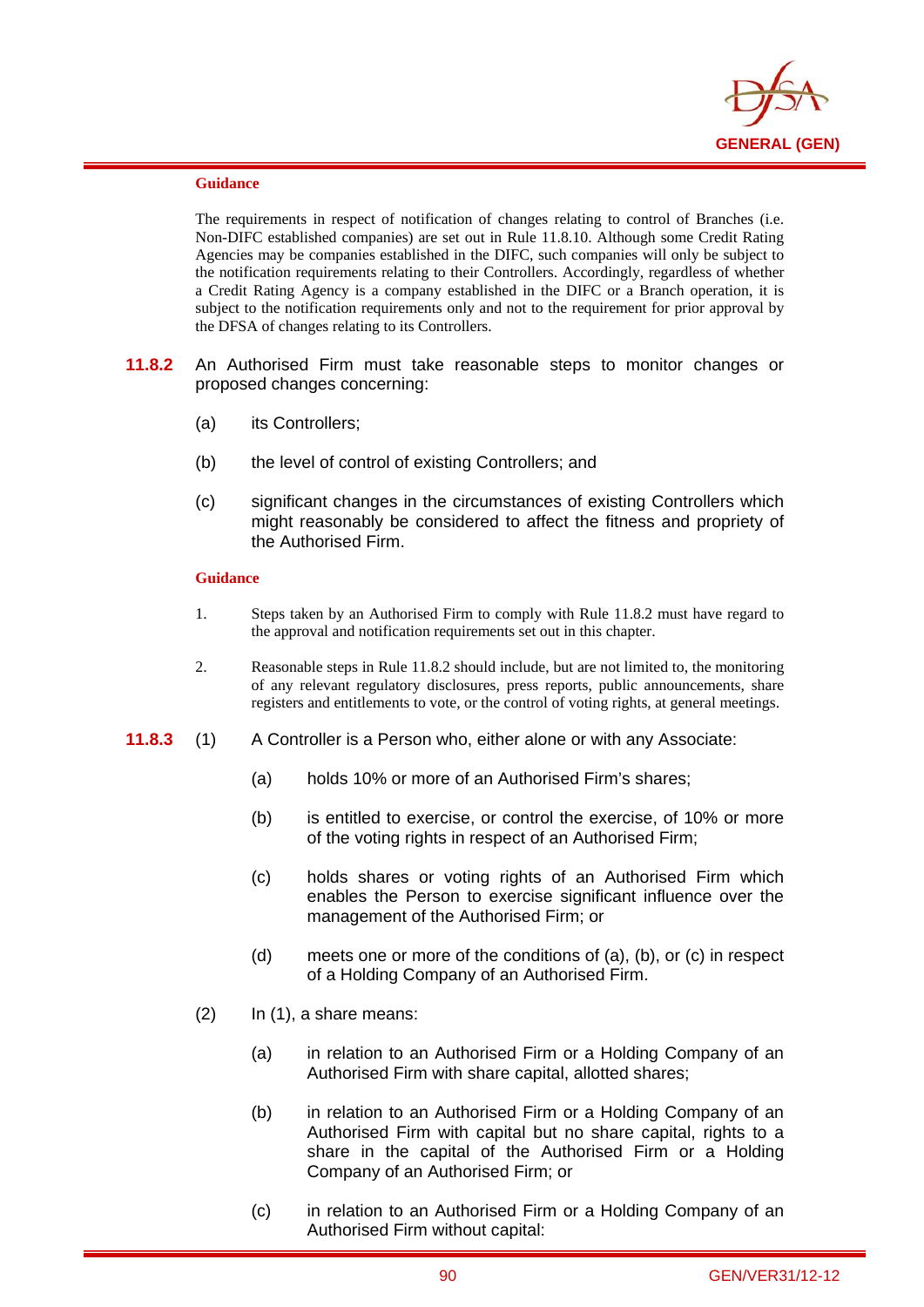

- (i) interests conferring any right to share in the profits, or liability to contribute to the losses, of the Authorised Firm or a Holding Company of an Authorised Firm; or
- (ii) giving rise to any obligation to contribute to the debt or expenses of an Authorised Firm or a Holding Company of an Authorised Firm in the event of a winding up of the Authorised Firm or a Holding Company of the Authorised Firm.
- **11.8.4** (1) Subject to (2) and (3), a Person specified in Rule 11.8.1(b) must not act as a Controller of an Authorised Firm unless he, or the Authorised Firm, has:
	- (a) obtained prior approval pursuant to Rule 11.8.5; or
	- (b) made a prior notification pursuant to Rule 11.8.5 or Rule 11.8.7, as may be applicable.
	- (2) The requirement in (1) does not apply to a Person who becomes a Controller by virtue of:
		- (a) having acquired Shares for the sole purpose of clearing and settling within a short settlement cycle; or
		- (b) holding Shares in a custodian capacity, provided that the Person can only exercise the voting rights attached to the Shares under instructions given in writing.
	- (3) The requirement in (1) does not apply to an Authorised Firm or a Regulated Financial Institution that becomes a Controller by virtue of holding Shares or holding or exercising voting rights as a result of:
		- (a) providing the underwriting of financial instruments; or
		- (b) placing financial instruments on a firm commitment basis,

provided that voting rights are not exercised or otherwise used to intervene in the management of the issuer and that the holding is disposed of within one year of acquisition.

**11.8.5** (1) Where the Authorised Firm is:

- (a) a Body Corporate incorporated under the Companies Law 2004 or the Limited Liability Partnership Law 2004;
- (b) a Partnership established under the General Partnership Law 2004; or
- (c) an unincorporated association formed within the jurisdiction of the DIFC;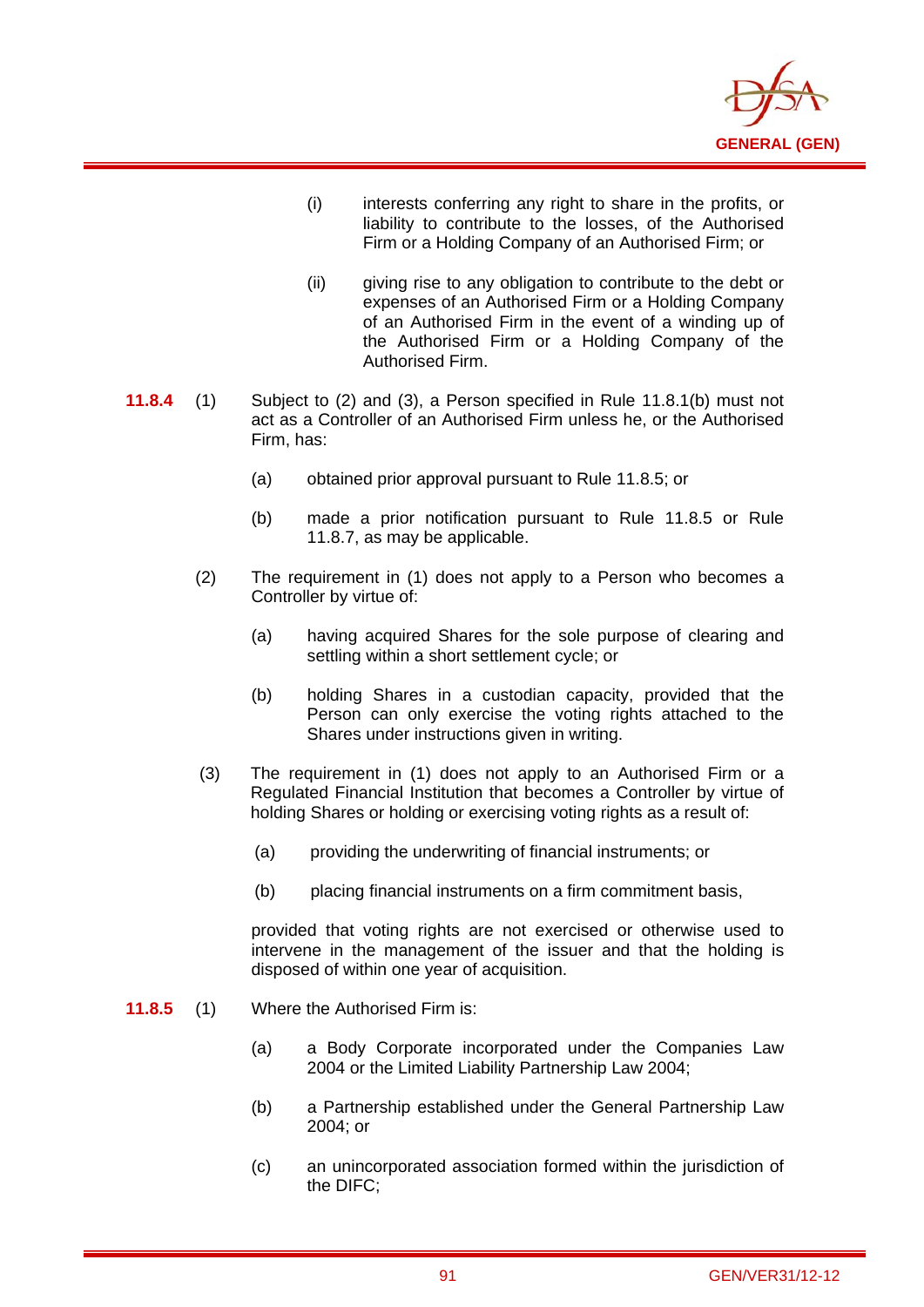

and a Person becomes a Controller or the level of control changes as set out in Rule 11.8.3(1), as a result of the events described in (2) below, the Authorised Firm or the Person specified in Rule 11.8.1(b) must submit a notification or application to the DFSA as applicable.

(2) The events mentioned in (1) which trigger a written application for prior approval are as follows:

- (a) when a holding is increased from below 10% to 10% or more;
- (b) when a holding is increased from below 30% to 30% or more;
- (c) when a holding is increased from below 50% to 50% or more; or
- (d) when any significant management influence as identified under Rule 11.8.3(1)(c) or (d) occurs which has not previously been disclosed to the DFSA.
- (3) The event mentioned in (1) which triggers a written notification is when a holding is decreased from more than 50% to 50% or less.
- (4) An application for prior approval or notification must be submitted to the DFSA using the appropriate form in AFN.
- **11.8.6** (1) An Authorised Firm must submit the notification or application required in Rule 11.8.5(1) not less than 28 days in advance of a proposed change or, where this is not reasonably possible, immediately on becoming aware of a proposed or actual change in control.
	- (2) Where an Authorised Firm is not reasonably able to comply with (1), the Person identified in Rule 11.8.1(b) must submit the required notification or application for approval.
	- (3) In the event of (2), an Authorised Firm must notify the DFSA in writing of the relevant circumstances and must also, at the same time, notify the Person in (2) of their obligations under this chapter.
- **11.8.7** (1) Where the Authorised Firm does not fall within Rule 11.8.5(1)(a), (b) or (c) and a Person becomes a Controller, or the level of control changes as set out in Rule 11.8.3(1), as a result of the events described in (2) below, the Authorised Firm or the Person specified in Rule 11.8.1(b)must submit a notification to the DFSA.
	- (2) The events mentioned in (1) which trigger a notification are as follows:
		- (a) when a holding is increased from below 10% to 10% or more;
		- (b) when a holding is increased from below 30% to 30% or more;
		- (c) when a holding is increased from below 50% to 50% or more;
		- (d) when a holding is decreased from more than 50% to 50% or less; or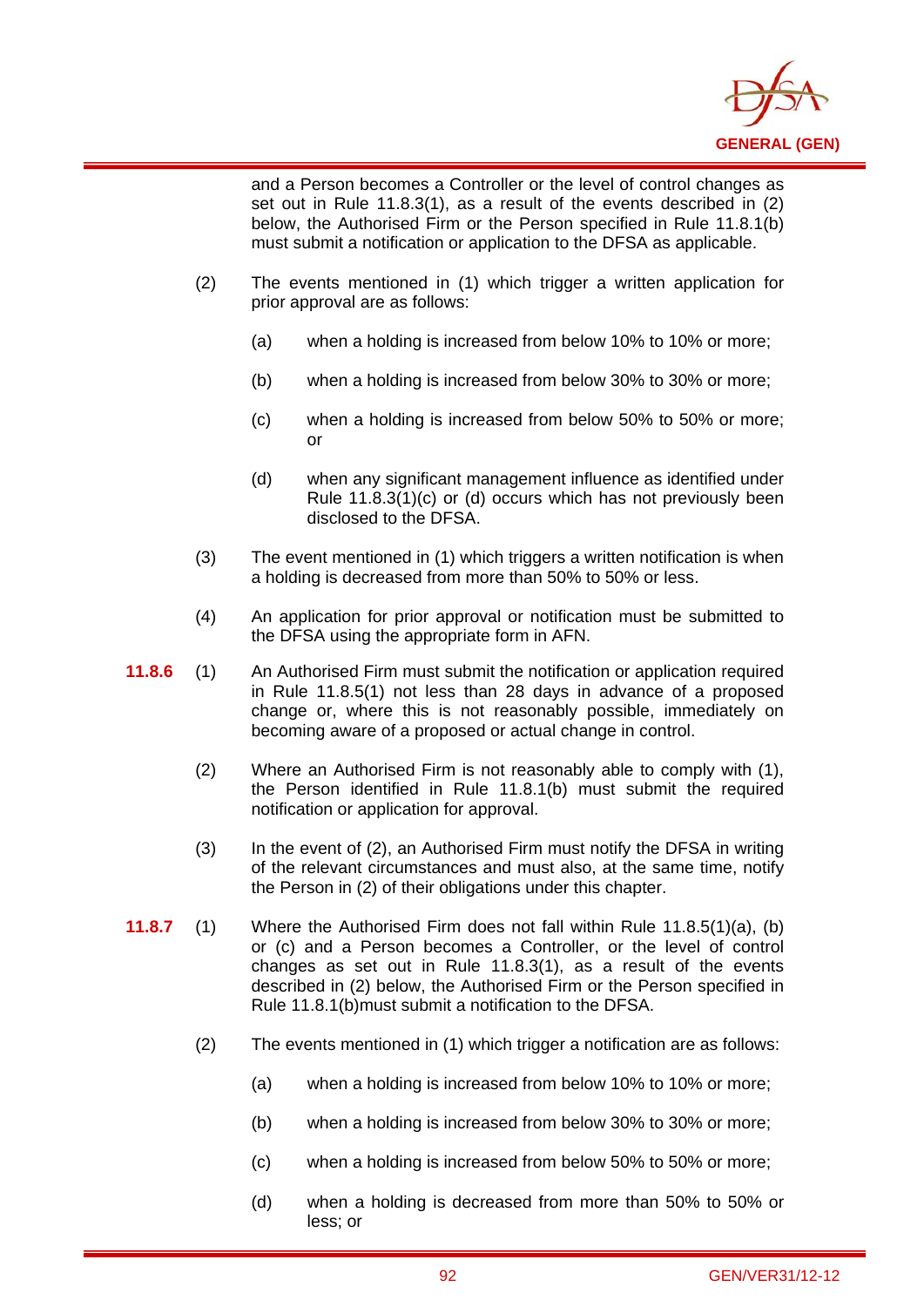

- (e) when any significant management influence as identified under Rule 11.8.3(1)(c) or (d) occurs which has not previously been disclosed to the DFSA.
- (3) A notification must be submitted to the DFSA using the appropriate form in AFN.
- **11.8.8** (1) An Authorised Firm must submit the notification required in Rule 11.8.7 not less than 28 days in advance of a proposed change or, where this is not reasonably possible, immediately on becoming aware of a proposed or actual change in control.
	- (2) Where an Authorised Firm has not complied with (1), the Person identified in Rule 11.8.1(b) must submit the required notification.
	- (3) In the event of (2), an Authorised Firm must notify the DFSA in writing of the relevant circumstances and must also, at the same time, notify the Person in Rule 11.8.1(b) of his obligations under this chapter.

### **Annual reporting of controllers**

- **11.8.9** An Authorised Firm must submit to the DFSA an annual report on its Controllers within four months of its financial year end.
- **11.8.10** The Authorised Firm's annual report on its Controllers must include:
	- (a) the name of each Controller;
	- (b) the current holding of each Controller, expressed as a percentage; and
	- (c) any other Controller specified in Rule 11.8.3(1)(c) or (d).

#### **Guidance**

i

- 1. An Authorised Firm may satisfy the requirements of Rule 11.8.10 by submitting a corporate structure diagram containing the relevant information.
- 2. Where the DFSA deems that a Controller is unacceptable, it will notify the Authorised Firm in writing to remove the Controller without undue delay, or take other specified action to the satisfaction of the DFSA.

## **11.9 Creation of additional cells of a protected cell company for an Insurer**

**11.9.1** This section applies to Insurers that are Protected Cell Companies.

#### **Guidance**

1. An Insurer that is a Protected Cell Company is a company incorporated as, or converted into, a Protected Cell Company in accordance with the provisions of the DIFC Company Regulations.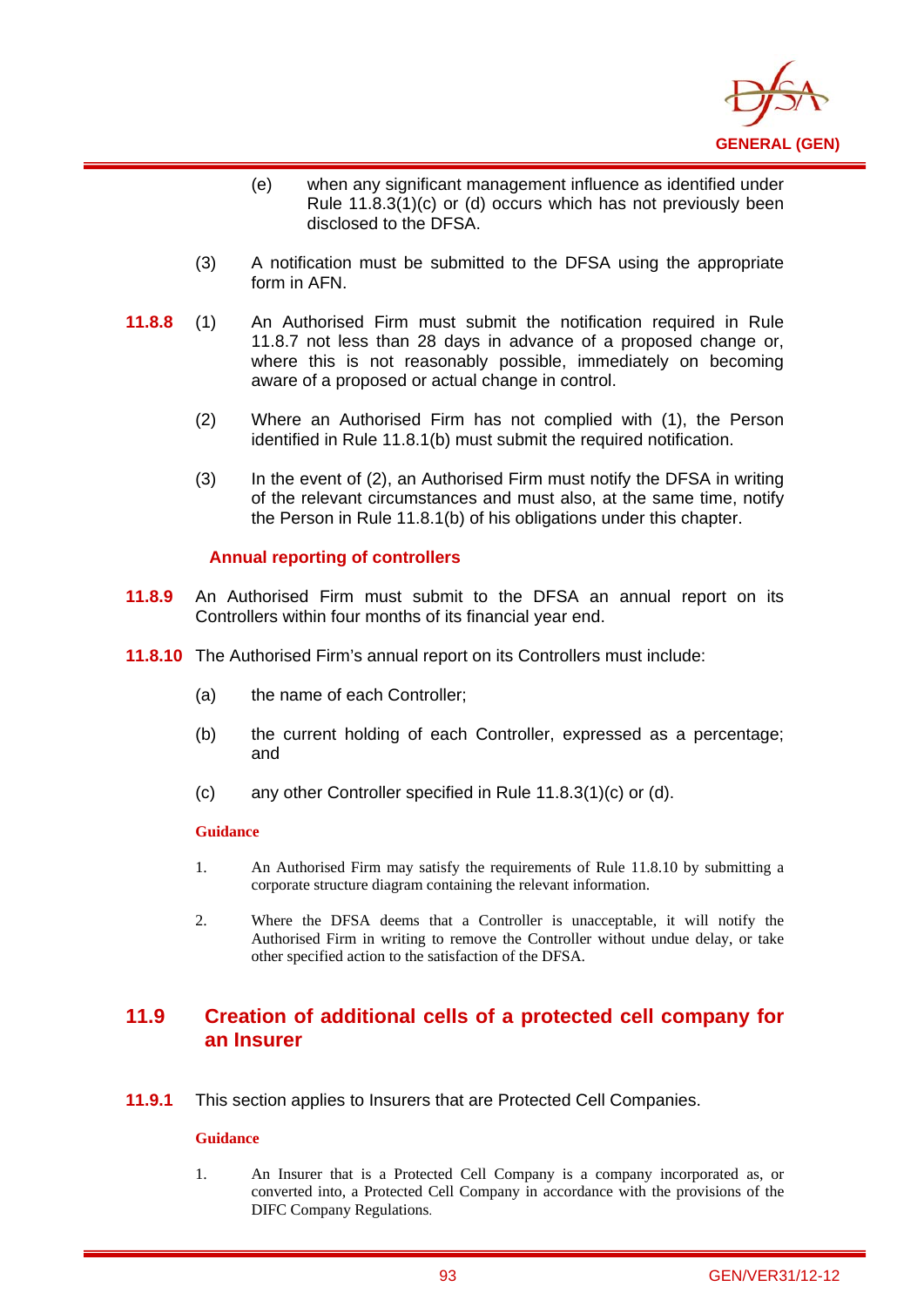

- 2. Under the provisions of the DIFC Company Regulations dealings or transactions between Cells in relation to an Insurer may take place only with the approval of the Court.
- 3. An Authorised Firm which intends to apply to the Court for approval under the provisions is invited to consult with the DFSA before making the necessary application to the Court.
- **11.9.2** An Insurer that is a Protected Cell Company may not create a new Cell unless approval has been granted by the DFSA.
- **11.9.3** An application to the DFSA for the approval for the creation of a new Cell must be made on the appropriate form in AFN, and shall be accompanied by such documents and information and verified in such manner, as the DFSA may require.
- **11.9.4** The DFSA may:

i

- (a) grant approval;
- (b) grant approval with conditions or restrictions; or
- (c) refuse approval;

for the creation of a new Cell.

### **Notice of the DFSA's decision**

- **11.9.5** (1) Where the DFSA grants approval of a new Cell, the DFSA will without undue delay give the Insurer a written notice of its decision.
	- (2) Where the DFSA grants approval of a new Cell with conditions or restrictions, the DFSA will without undue delay give the Insurer a written notice of its decision and, where requested by the Insurer, the reasons for the conditions.
	- (3) Where the DFSA refuses approval of a new Cell, the DFSA will without undue delay give a written notice of its decision to the Insurer and, where requested by the Insurer, the reasons for such refusal.

### **Rights of representation and appeal**

- **11.9.6** The DFSA may only exercise its power to refuse an application for a new Cell, or to grant approval with conditions or restrictions, if it has given the Insurer a suitable opportunity to make representations in person and in writing in relation to the proposed refusal or the proposed conditions or restrictions.
- **11.9.7** The Insurer has the right to appeal a decision to refuse approval, or to grant approval with conditions or restrictions, to the Regulatory Appeals Committee which has the jurisdiction to hear and determine such an appeal.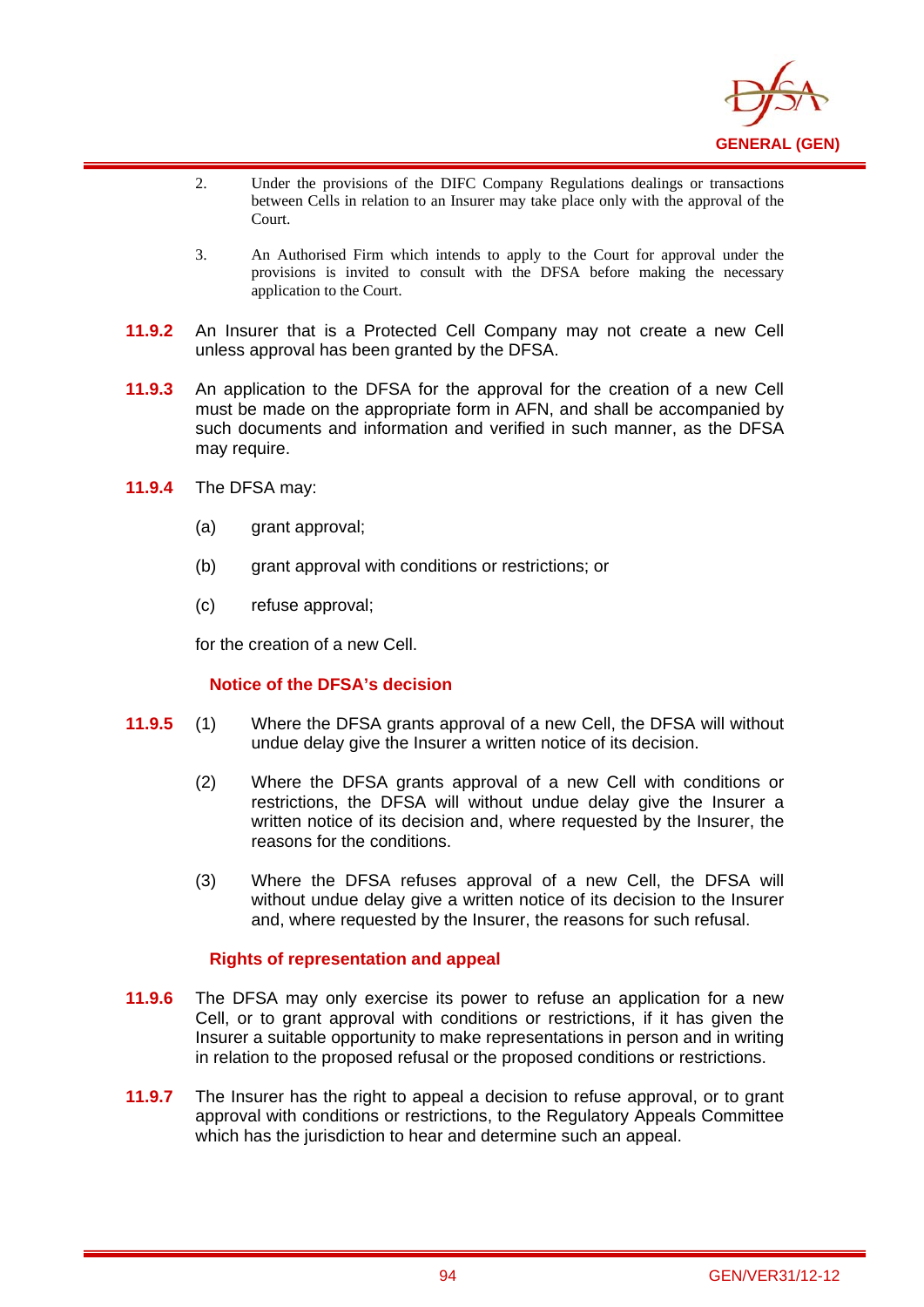

## **11.10 Notifications**

i

- **11.10.1** (1) This section applies to every Authorised Person, unless otherwise provided, with respect to the carrying on of Financial Services and any other activities whether or not financial.
	- (2) This section does not apply to a Representative Office.

### **Guidance**

- 1. This chapter sets out Rules on specific events, changes or circumstances that require notification to the DFSA and outlines the process and requirements for notifications.
- 2. The list of notifications outlined in this chapter is not exhaustive. Other areas of the Rulebook may also detail additional notification requirements.
- 3. An Authorised Person and its auditor are also required under Article 67 to disclose to the DFSA any matter which may indicate a breach or likely breach of, or a failure or likely failure to comply with, laws or Rules. An Authorised Person is also required to establish and implement systems and procedures to enable its compliance and compliance by its auditor with notification requirements.

### **Core information**

- **11.10.2** An Authorised Person must provide the DFSA with reasonable advance notice of a change in:
	- (a) the Authorised Person's name;
	- (b) any business or trading name under which the Authorised Person carries on a Financial Service in or from the DIFC;
	- (c) the address of the Authorised Person's principal place of business in the DIFC;
	- (d) in the case of a Branch, its registered office or head office address;
	- (e) its legal structure; or
	- (f) an Authorised Individual's name or any material matters relating to his fitness and propriety.
- **11.10.3** A Domestic Firm must provide the DFSA with reasonable advance notice of the establishment or closure of a branch office anywhere in the world from which it carries on financial services.
- **11.10.4** When giving notice under Rule 11.10.3 in relation to the establishment of a branch, a Domestic Firm must at the same time submit to the DFSA a detailed business plan in relation to the activities of the proposed branch.
- **11.10.5** (1) The DFSA may in its absolute discretion, object to the establishment of a branch office. Upon objecting to the establishment of a branch office, the DFSA must without undue delay, inform the applicant in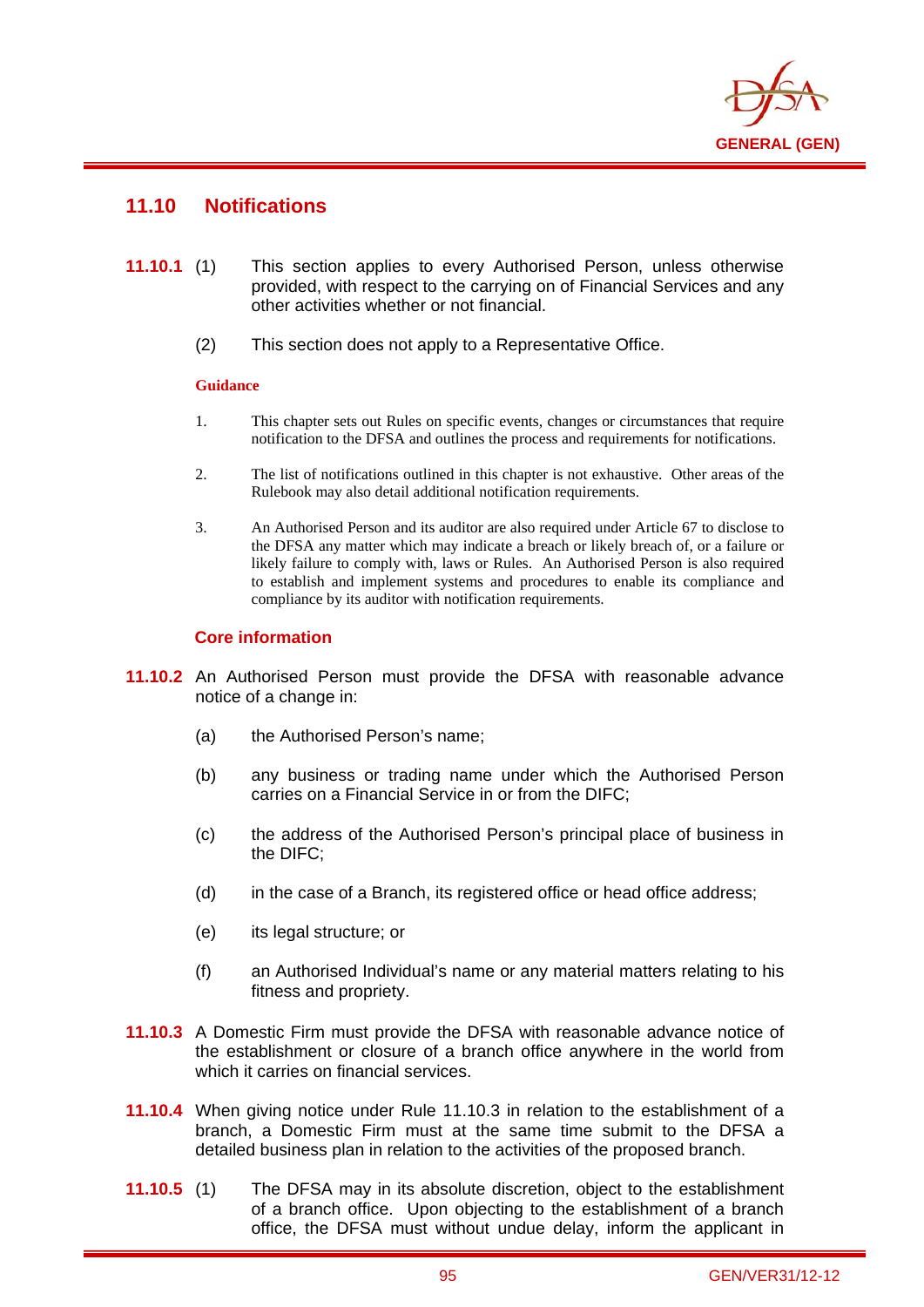

writing of such objection, and where requested by the Domestic Firm, the reasons for such objection.

- (2) If the DFSA objects to the firm establishing a branch anywhere in the world the firm may not proceed with establishment of such a branch.
- **11.10.6** A Domestic Firm may appeal to the Regulatory Appeals Committee against the decision of the DFSA to object to the opening of a branch office, and the Regulatory Appeals Committee has jurisdiction to hear such an appeal.

### **Regulatory impact**

i

- **11.10.7** An Authorised Person must advise the DFSA immediately if it becomes aware, or has reasonable grounds to believe, that any of the following matters may have occurred or may be about to occur:
	- (a) the Authorised Person's failure to satisfy the fit and proper requirements;
	- (b) any matter which could have a significant adverse effect on the Authorised Person's reputation;
	- (c) any matter in relation to the Authorised Person which could result in serious adverse financial consequences to the financial system or to other firms;
	- (d) a significant breach of a Rule by the Authorised Person or any of its Employees;
	- (e) a breach by the Authorised Person or any of its Employees of any requirement imposed by any applicable law by the Authorised Person or any of its Employees;
	- (f) subject to Rule 11.10.8, any proposed restructuring, merger, acquisition, reorganisation or business expansion which could have a significant impact on the Authorised Person's risk profile or resources;
	- (g) any significant failure in the Authorised Person's systems or controls, including a failure reported to the Authorised Person by the firm's auditor;
	- (h) any action that would result in a material change in the capital adequacy or solvency of the Authorised Firm; or
	- (i) non-compliance with Rules due to an emergency outside the Authorised Person's control and the steps being taken by the Authorised Person.

### **Major acquisitions**

- **11.10.8** (1) Subject to (2), an Authorised Firm which makes or proposes to make a Major Acquisition as defined in (3) must:
	- (a) if it is a Domestic Firm, comply with the requirements in Rule 11.10.9; and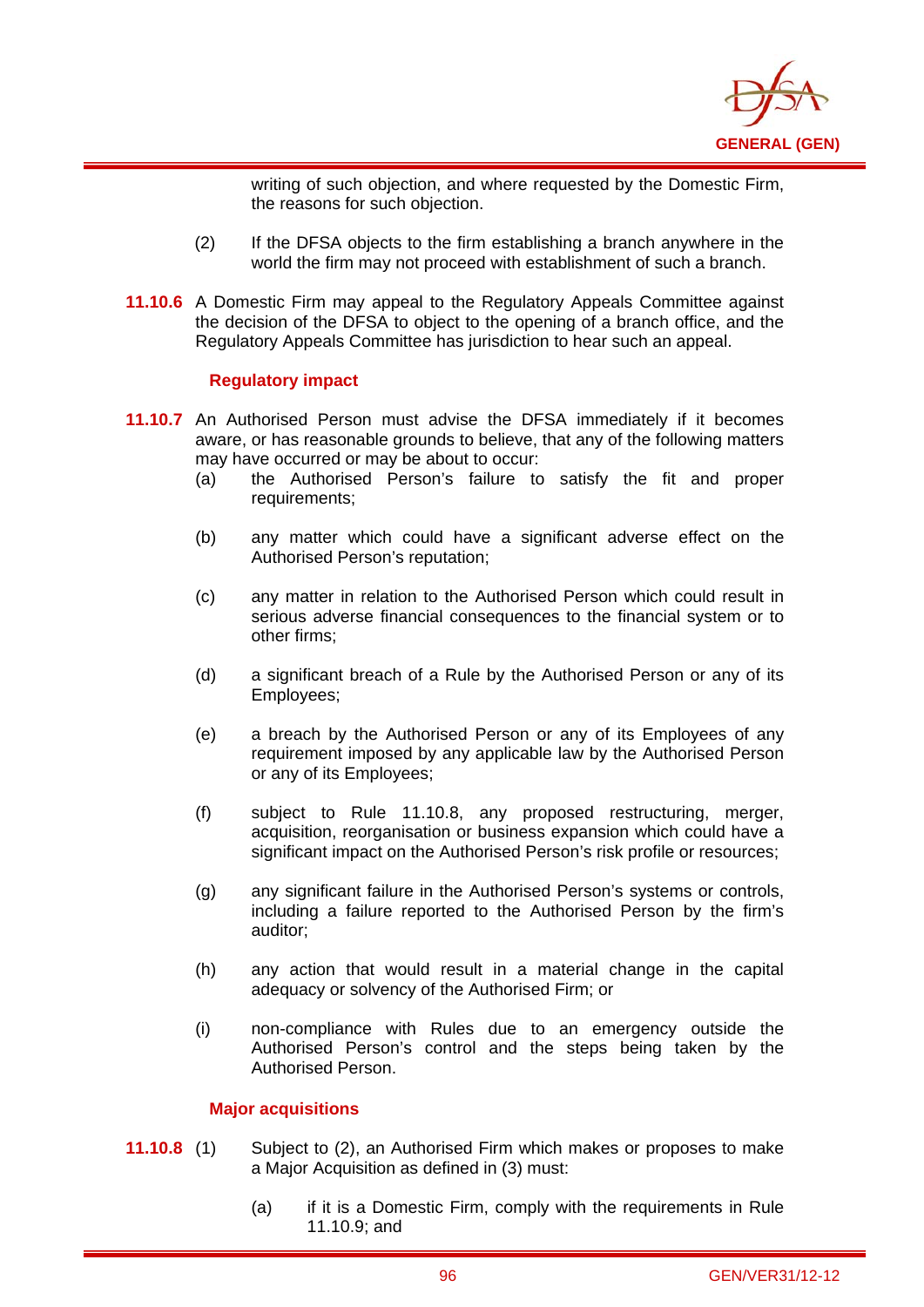

- (b) if it is not a Domestic Firm, comply with the requirements in Rule 11.10.10.
- (2) The requirement in (1) does not apply to an Authorised Firm which is a Credit Rating Agency or a firm in Category 3 (as defined in PIB Rule 1.3.3) or Category 4 (as defined in PIB Rule 1.3.4).
- (3) Subject to (4), an Authorised Firm makes a Major Acquisition if it makes or proposes to directly or indirectly acquire a shareholding in a Body Corporate where that acquisition:
	- (a) is of a value (whether by one acquisition or a series of acquisitions) of 10% or more of:
		- (i) the Authorised Firm's Capital Resources, if it is a Domestic Firm which is a Category 1 Authorised Firm (as defined in PIB Rule 1.3.1), Category 2 Authorised Firm (as defined in PIB Rule 1.3.2) or Category 5 Authorised Firm (as defined in PIB Rule 1.3.5); or
		- (ii) the Authorised Firm's Adjusted Capital Resources, if it is a Domestic Firm conducting Insurance Business; or
		- (iii) the capital resources of the Authorised Firm calculated in accordance with the requirements of the Financial Services Regulator in its home jurisdiction, if it is not a Domestic Firm; or
	- (b) even if it does not exceed the 10% threshold referred to in (a), it is reasonably likely to have a significant regulatory impact on the Authorised Firm's activities.
- (4) An acquisition is not a Major Acquisition for the purposes of (3) if it is an investment made by an Authorised Firm:
	- (a) in accordance with the terms of a contract entered into by the Authorised Firm as an incidental part of its ordinary business; or
	- (b) as a routine transaction for managing the Authorised Firm's own investment portfolio and therefore can reasonably be regarded as made for a purpose other than acquiring management or control of a Body Corporate either directly or indirectly.

- 1. Examples of the kind of investments referred to in Rule 11.10.8(3)(b) include an acquisition of a stake in a small specialised trading firm that engages in high risk trades or other activities that could pose a reputational risk to the Authorised Firm.
- 2. The onus is on an Authorised Firm proposing to make an acquisition to consider whether it qualifies as a Major Acquisition under Rule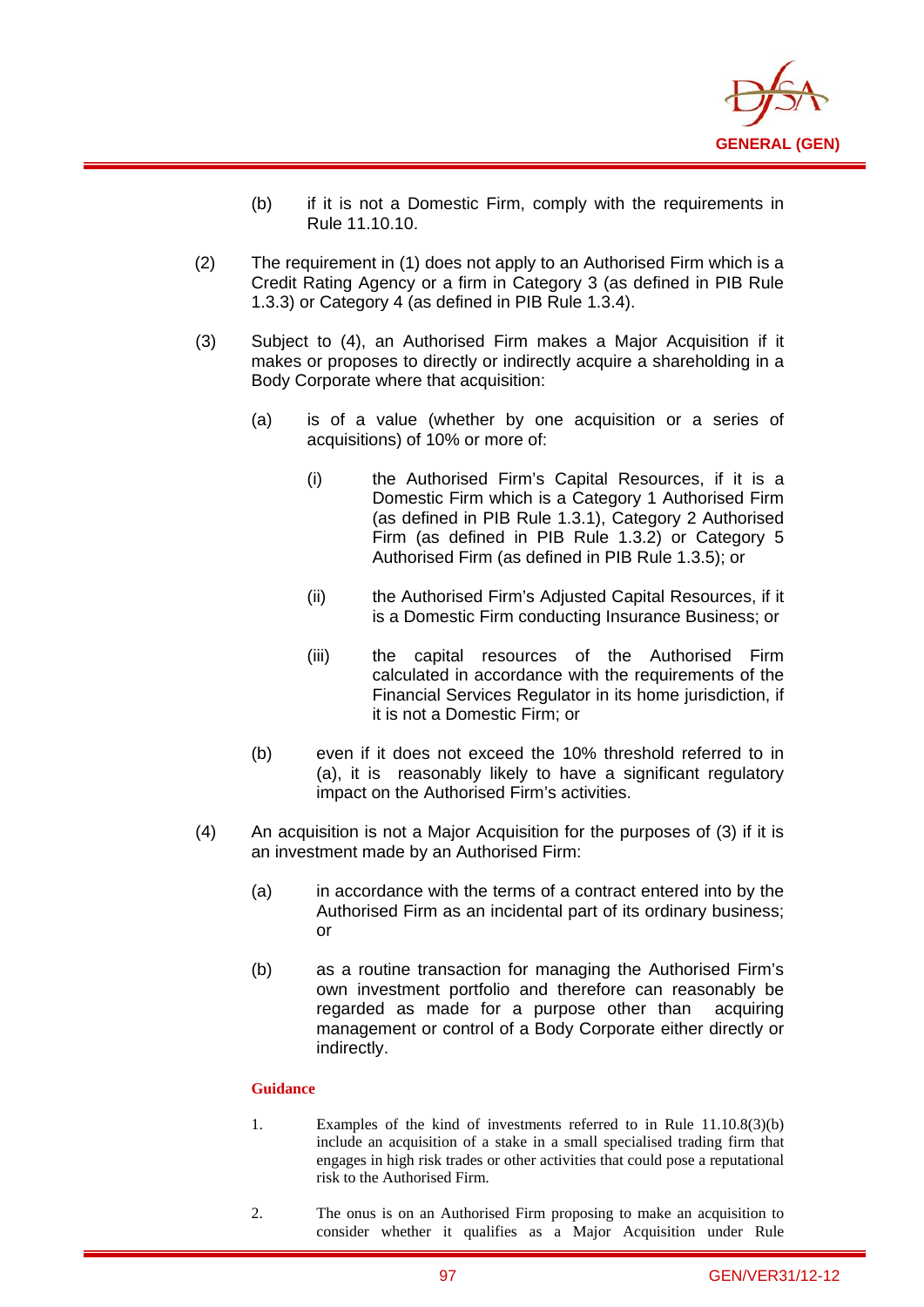

11.10.8(3)(b). Generally, in the case of an Authorised Firm that is not a Domestic Firm (i.e. a Branch operation in the DIFC), the significant regulatory impact referred to in Rule 11.10.8 (3)(b) should be prudential risk to the Authorised Firm as a whole. If an Authorised Firm is uncertain about whether or not a proposed acquisition qualifies as a Major Acquisition under Rule 11.10.8 (3)(b), the Authorised Firm may seek guidance from the DFSA.

- 3. Examples of contractual arrangements of the kind referred to in Rule 11.10.8 (4)(a) include enforcement of a security interest in the securities of the investee Body Corporate or a loan workout pursuant to a loan agreement entered into between a bank and its client.
- 4. Examples of the kind of investments referred to in Rule 11.10.8(4)(b) include temporary investments, such as investments included in the Authorised Firm's trading book or which are intended to be disposed of within a short term (e.g. within 12 months).
- **11.10.9** (1) An Authorised Firm which is a Domestic Firm must:

- (a) before making a Major Acquisition:
	- (i) notify the DFSA in writing of the proposed Major Acquisition at least 45 days prior to the proposed date for effecting the Major Acquisition; and
	- (ii) give to the DFSA all the relevant information relating to that Major Acquisition to enable the DFSA to assess the impact of the proposed Major Acquisition on the Authorised Firm; and
- (b) not effect the proposed Major Acquisition unless:
	- (i) the Authorised Firm has either received written advice from the DFSA that it has no objection to that Major Acquisition or has not received any written objection or request for additional information from the DFSA within 45 days after the date of the notification; and
	- (ii) if the DFSA has imposed any conditions relating to the proposed Major Acquisition, it has complied with, and has the on-going ability to comply with, the relevant conditions.
- (2) The DFSA may only object to a proposed Major Acquisition if it is of the view that the proposed Major Acquisition is reasonably likely to have a material adverse impact on the Authorised Firm's ability to comply with its applicable regulatory requirements or on the financial services industry in the DIFC as a whole. The DFSA may also impose any conditions it considers appropriate to address any concerns it may have in relation to the proposed Major Acquisition.
- (3) Without limiting the generality of its powers, the factors that the DFSA may take into account for the purposes of (2) include: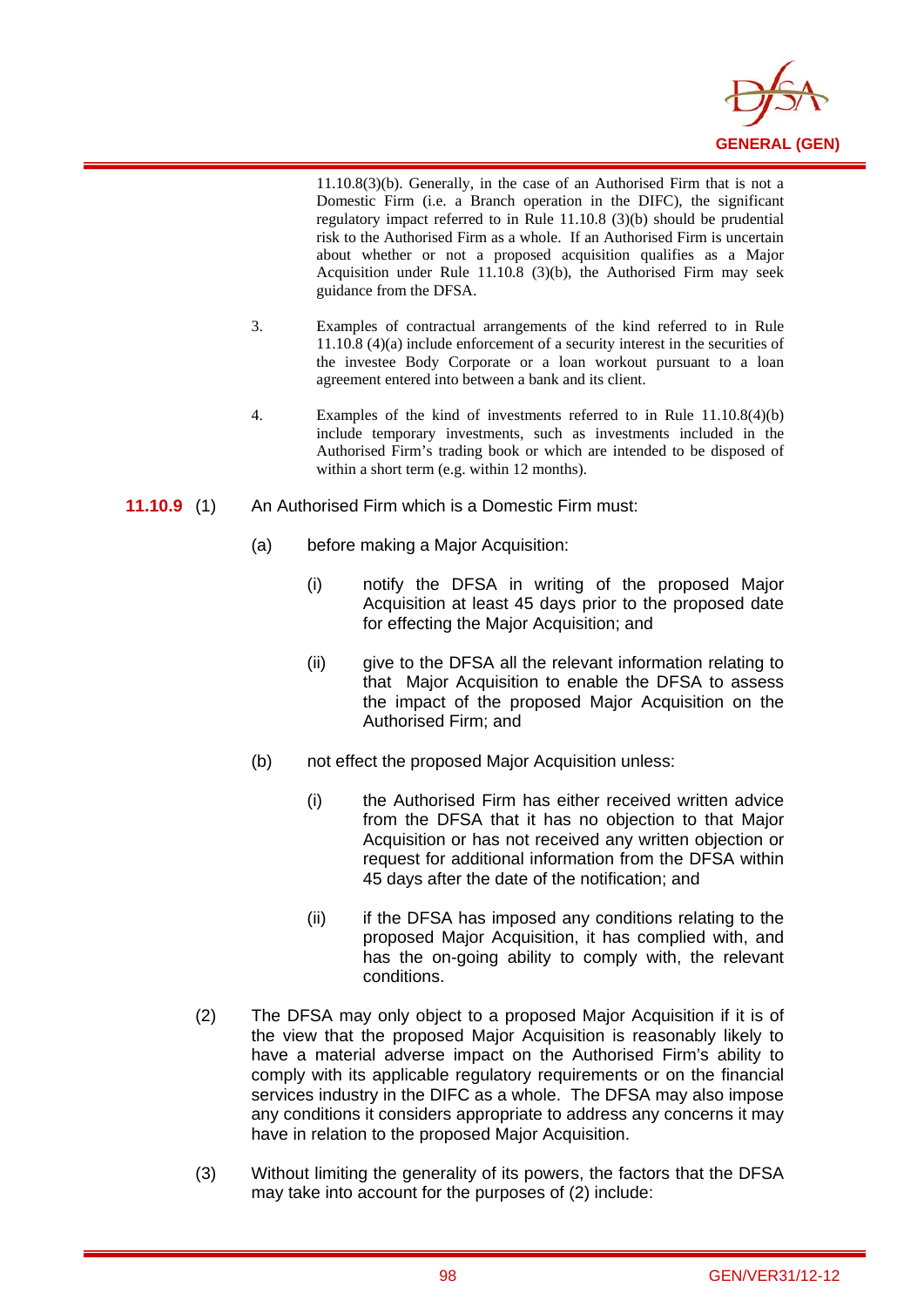

- (a) the financial and other resources available to the Authorised Firm to carry out the proposed Major Acquisition;
- (b) the possible impact of the proposed Major Acquisition upon the Authorised Firm's resources, including its capital, both at the time of the acquisition and on an on-going basis:
- (c) the managerial capacity of the Authorised Firm to ensure that the activities of the investee Body Corporate are conducted in a prudent and reputable manner;
- (d) the place of incorporation or domicile of the investee Body Corporate and whether or not the laws applicable to that entity are consistent with the laws applicable to the Authorised Firm. In particular, whether there are any secrecy constraints that are likely to create difficulties in relation to the DFSA requirements including those relating to consolidated supervision by the DFSA where applicable; and
- (e) any other undue risks to the Authorised Firm or the financial services industry in the DIFC as a whole arising from the proposed Major Acquisition.

i

Factors which the DFSA may take into account in assessing whether there are any undue risks arising from the proposed Major Acquisition include the size and nature of the business of the investee Body Corporate, its reputation and standing, its present and proposed management structure and the quality of management, the reporting lines and other monitoring and control mechanisms available to the Authorised Firm and the past records of the Authorised Firm relating to acquisitions of a similar nature.

- **11.10.10** (1) An Authorised Firm which is not a Domestic Firm must:
	- (a) notify the DFSA in writing of any Major Acquisition in accordance with the notification requirement applying to the Authorised Firm under the requirements of the Financial Services Regulator in its home jurisdiction (the home regulator); and
	- (b) if there is no notification requirement applying to the Authorised Firm under (a), comply with the requirements in Rule 11.10.9 as if it were a Domestic Firm. The DFSA must follow the same procedures, and shall have the same powers, as set out in Rule 11.10.9 in relation to such a notification.
	- (2) An Authorised Firm which gives to the DFSA a notification under  $(1)(a)$ must:
		- (a) notify the DFSA of the Major Acquisition at the same time as it notifies the home regulator;
		- (b) provide to the DFSA the same information as it is required to provide to the home regulator; and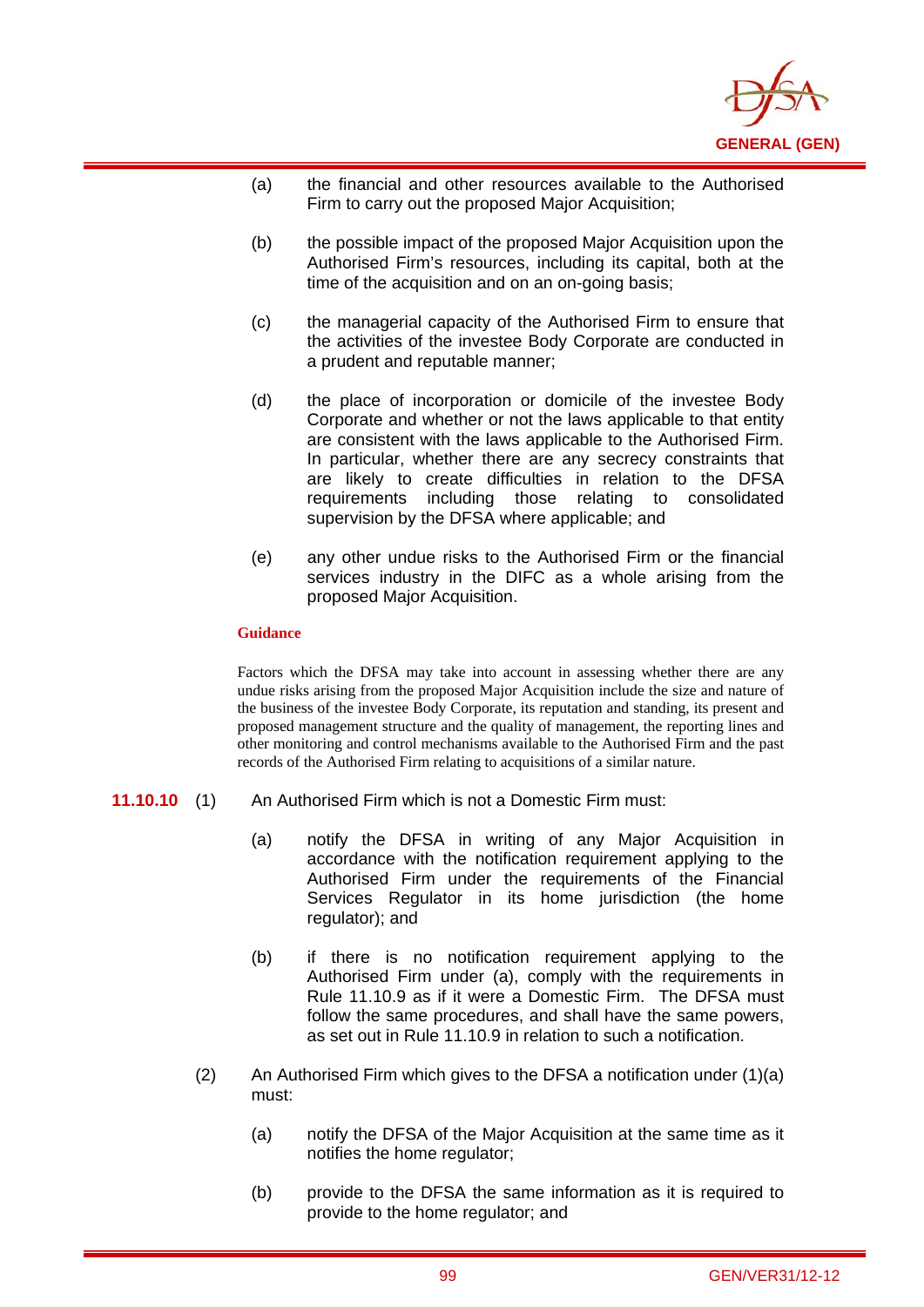

- (c) provide to the DFSA copies of any communications it receives from the home regulator relating to the notification it has provided to the home regulator as soon as practicable upon receipt.
- **11.10.11** (1) The DFSA may, for the purposes of the requirements in this section, require from an Authorised Firm any additional information relating to the Major Acquisition as it may consider appropriate. An Authorised Firm must provide any such additional information to the DFSA promptly.
	- (2) The DFSA may, where it considers appropriate, withdraw its no objection position or modify or vary any condition it has imposed or any remedial action it has required under the Rules in this section. Where it forms the view that such an action is required, the DFSA will first give to the Authorised Firm affected by that decision prior written notice of its proposed actions and its reasons.

i

The DFSA will generally not withdraw a no objection position it has conveyed to an Authorised Firm, except in very limited circumstances. An example of such a situation is where the Authorised Firm is found to have provided to the DFSA inaccurate or incomplete information and that commission or omission has a material impact on the DFSA's no objection decision.

**11.10.12** An Authorised Firm may make an appeal to the Regulatory Appeals Committee for the review of a decision of the DFSA under Rules 11.10.9, 11.10.10(b) or 11.10.11(2) and the Regulatory Appeals Committee has the jurisdiction to hear any such appeal.

### **Fraud and errors**

- **11.10.13** An Authorised Person must notify the DFSA immediately if one of the following events arises in relation to its activities in or from the DIFC:
	- (a) it becomes aware that an Employee may have committed a fraud against one of its customers;
	- (b) a serious fraud has been committed against it;
	- (c) it has reason to believe that a Person is acting with intent to commit a serious fraud against it;
	- (d) it identifies significant irregularities in its accounting or other records, whether or not there is evidence of fraud; or
	- (e) it suspects that one of its Employees who is connected with the Authorised Person's Financial Services may be guilty of serious misconduct concerning his honesty or integrity.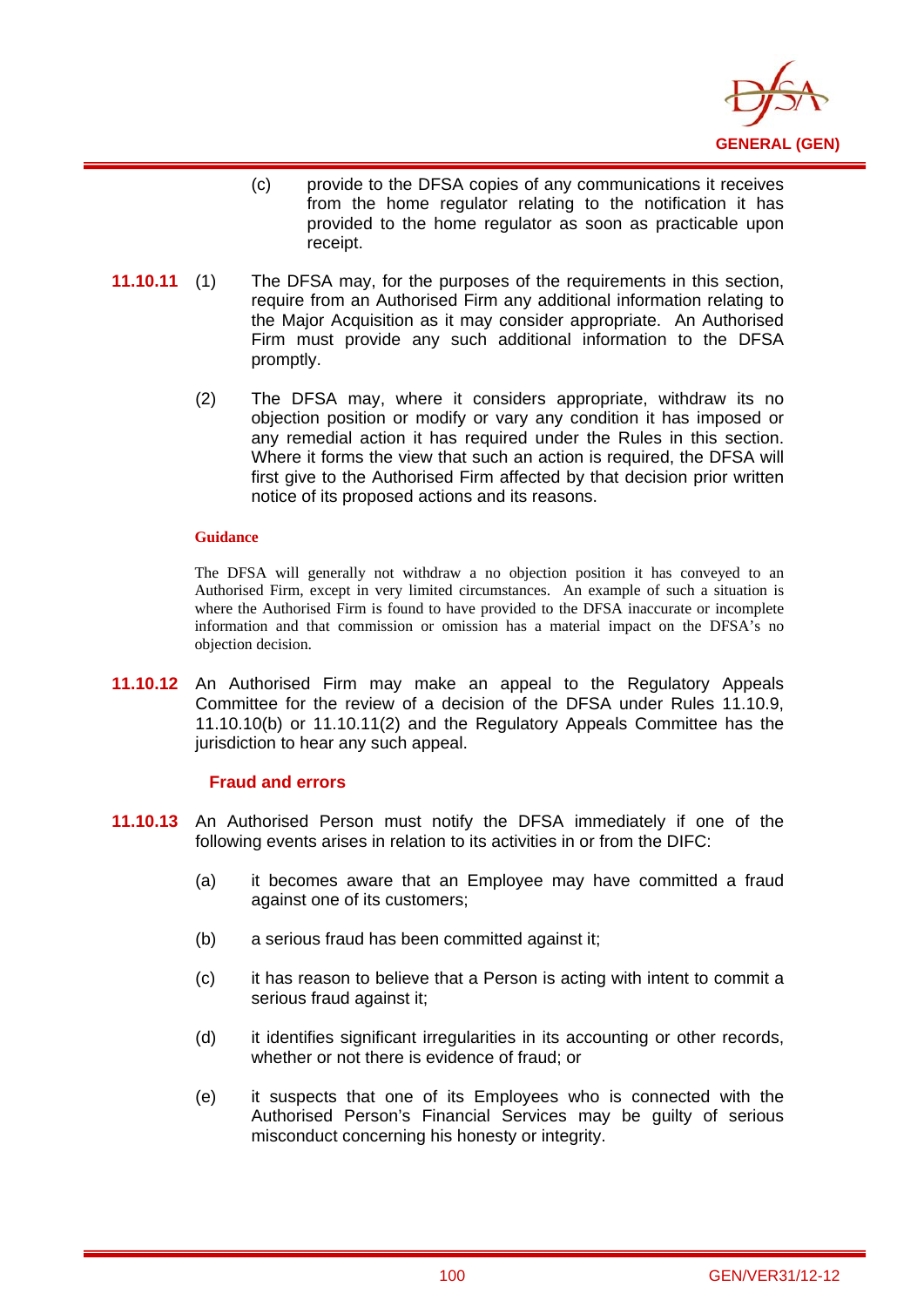

### **Other regulators**

i

- **11.10.14** An Authorised Person must advise the DFSA immediately of:
	- (a) the granting or refusal of any application for or revocation of authorisation to carry on financial services in any jurisdiction outside the DIFC;
	- (b) the granting, withdrawal or refusal of an application for, or revocation of, membership of the Authorised Person of any regulated exchange or clearing house;
	- (c) the Authorised Person becoming aware that a Financial Services Regulator has started an investigation into the affairs of the Authorised Person;
	- (d) the appointment of inspectors, howsoever named, by a Financial Services Regulator to investigate the affairs of the Authorised Person; or
	- (e) the imposition of disciplinary measures or disciplinary sanctions on the Authorised Person in relation to its financial services by any Financial Services Regulator or any regulated exchange or clearing house.

### **Guidance**

The notification requirement in Rule 11.10.14(c) extends to investigations relating to any employee or agent of an Authorised Person or a member of its Group, provided the conduct investigated relates to or impacts on the affairs of the Authorised Person.

#### **Action against an Authorised Person**

- **11.10.15** An Authorised Person must notify the DFSA immediately if:
	- (a) civil proceedings are brought against the Authorised Person and the amount of the claim is significant in relation to the Authorised Person's financial resources or its reputation; or
	- (b) the Authorised Person is prosecuted for, or convicted of, any offence involving fraud or dishonesty, or any penalties are imposed on it for tax evasion.

### **Winding up, bankruptcy and insolvency**

- **11.10.16** An Authorised Person must notify the DFSA immediately on:
	- (a) the calling of a meeting to consider a resolution for winding up the Authorised Person;
	- (b) an application to dissolve the Authorised Person or to strike it from the register maintained by the DIFC Registrar of Companies, or a comparable register in another jurisdiction;
	- (c) the presentation of a petition for the winding up of the Authorised Person;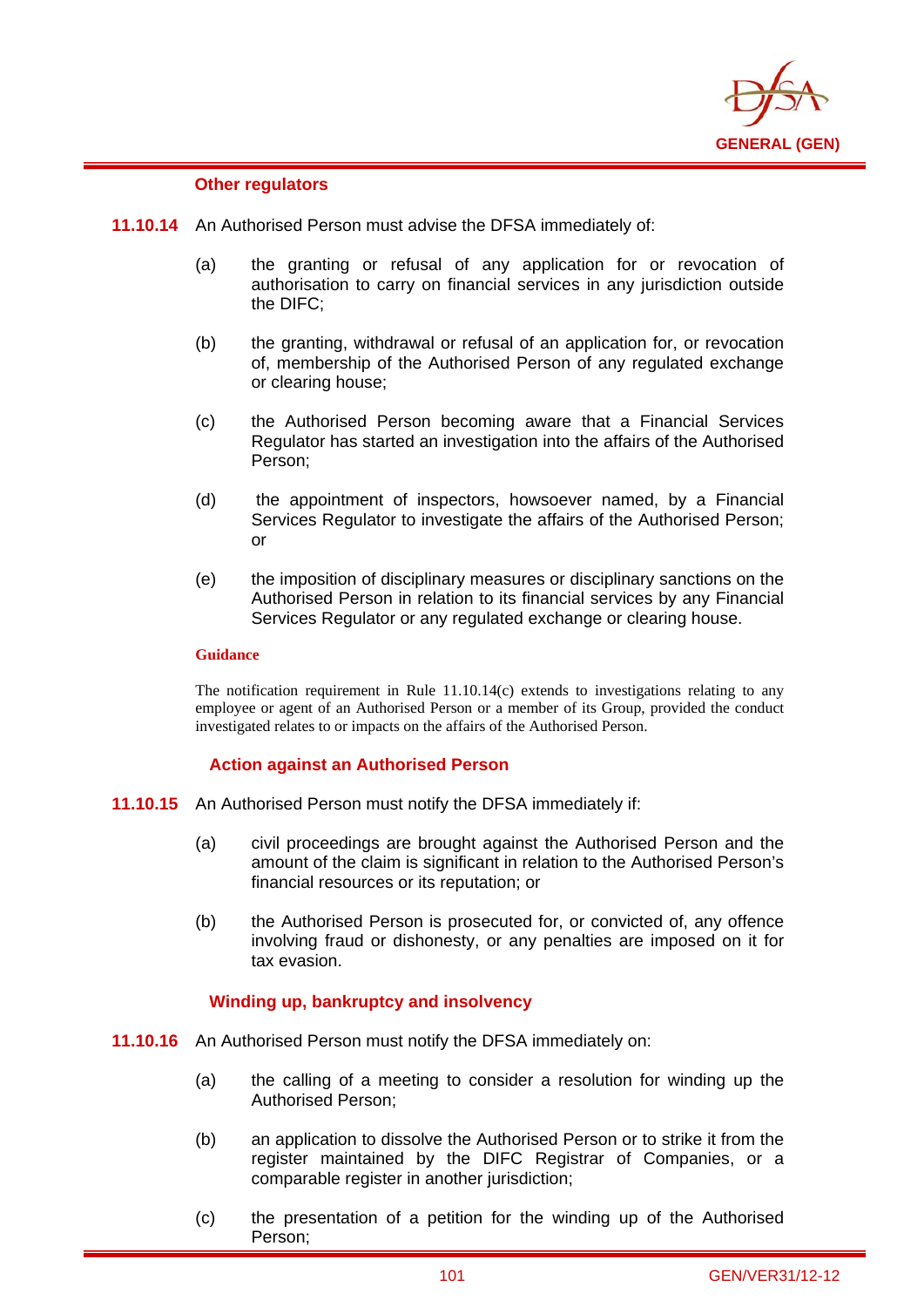

- (d) the making of, or any proposals for the making of, a composition or arrangement with creditors of the Authorised Person; or
- (e) the application of any person against the Authorised Person for the commencement of any insolvency proceedings, appointment of any receiver, administrator or provisional liquidator under the law of any country.

### **Accuracy of information**

i

- **11.10.17** An Authorised Person must take reasonable steps to ensure that all information that it provides to the DFSA in accordance with any legislation applicable in the DIFC is:
	- (a) factually accurate or, in the case of estimates and judgements, fairly and properly based; and
	- (b) complete, in that it should include anything of which the DFSA would reasonably expect to be notified.
- **11.10.18** (1) An Authorised Person must notify the DFSA immediately it becomes aware, or has information that reasonably suggests, that it:
	- (a) has or may have provided the DFSA with information which was or may have been false, misleading, incomplete or inaccurate; or
	- (b) has or may have changed in a material particular.
	- (2) Subject to (3), the notification in (1) must include details of the information which is or may be false or misleading, incomplete or inaccurate, or has or may have changed and an explanation why such information was or may have been provided and the correct information.
	- (3) If the correct information in (2) cannot be submitted with the notification it must be submitted as soon as reasonably possible.
- **11.10.19** In the case of an Insurer which is a Protected Cell Company, an Insurer must advise the DFSA immediately it becomes aware of any actual or prospective significant change in the type or scale of the business conducted through a Cell, or the ownership of the Cell shares.

#### **Information relating to corporate governance and remuneration**

- **11.10.20** (1) Subject to (2), an Authorised Firm must provide to the DFSA notice of any significant changes to its corporate governance framework or the remuneration structure or strategy as soon as practicable.
	- (2) An Authorised Firm which is a Branch must provide notice of any significant changes to its corporate governance framework or the remuneration structure or strategy only if the changes are relevant to the activities and operations of the Branch.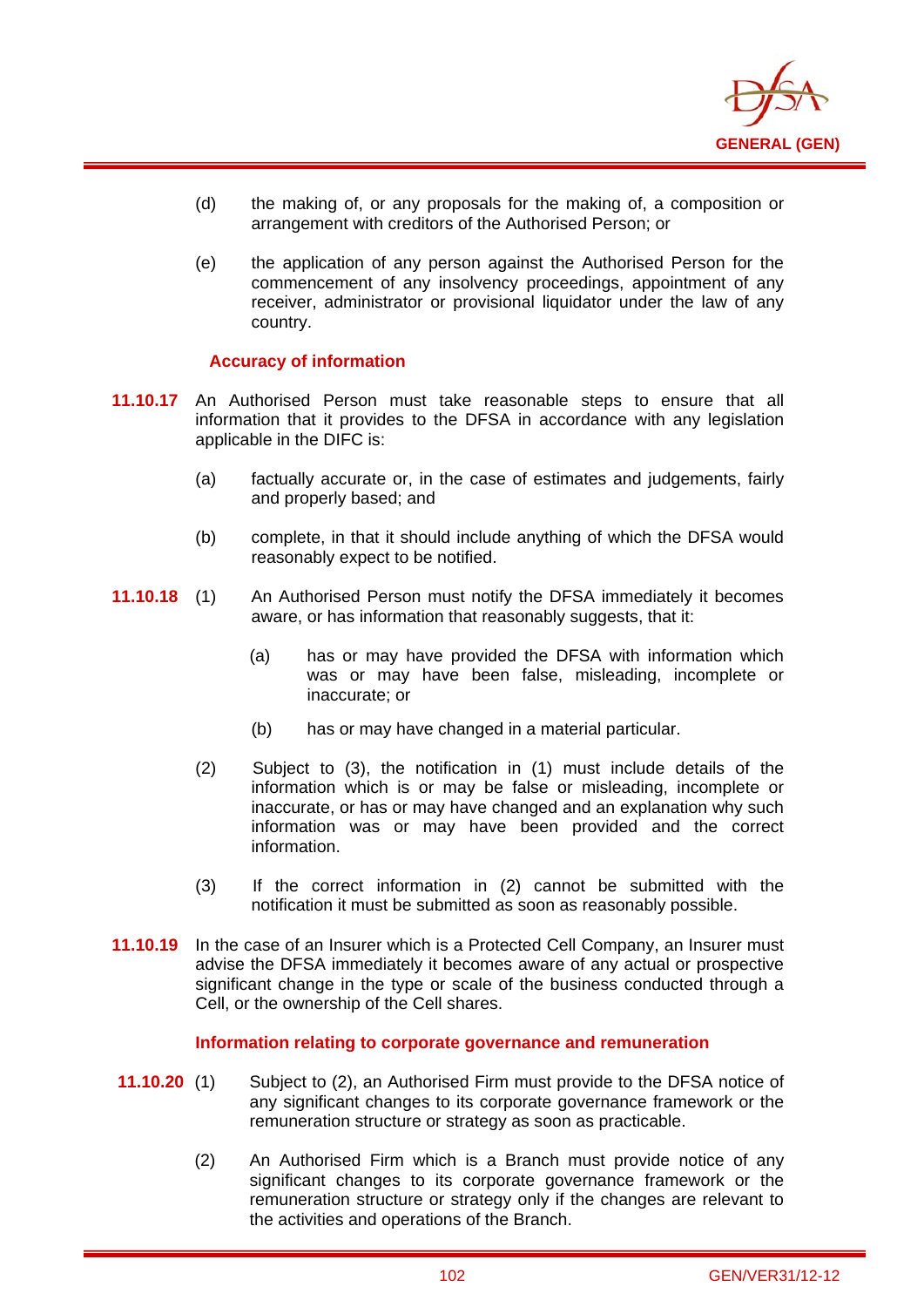

i

- 1. The purpose of these notifications is to ensure that the DFSA is informed of any significant changes to the Authorised Firm's corporate governance framework and remuneration structure and strategies.
- 2. Significant changes that the DFSA expects Authorised Firms to notify the DFSA pursuant to Rule 11.10.20 generally include:
	- a. any major changes to the composition of the Governing Body;
	- b. any changes relating to Persons Undertaking Key Control Functions, such as their removal or new appointments or changes in their reporting lines; and
	- c. significant changes to the remuneration structure that apply to the members of the Governing Body, senior management, Persons Undertaking Key Control Functions and major risk taking Employees.
- 3. The DFSA expects Branches to provide to the DFSA notification of significant changes that are relevant to the Branch operations.

## **11.11 Provision of notifications and reports**

- **11.11.1** (1) Unless a Rule states otherwise, an Authorised Person must ensure that each notification or report it provides to the DFSA is:
	- (a) in writing and contains the Authorised Person's name and Licence number; and
	- (b) addressed for the attention of (in the case of an Authorised Firm) the Supervision Department and (in the case of an Authorised Market Institution) the Markets Department and delivered to the DFSA by:
		- (i) post to the current address of the DFSA;
		- (ii) hand delivered to the current address of the DFSA;
		- (iii) electronic mail to an address provided by the DFSA; or
		- (iv) faxed to a fax number provided by the DFSA.
	- (2) In (1)(b) confirmation of receipt must be obtained.

### **11.12 Requirement to provide a report**

**11.12.1** This section applies to every Authorised Person other than a Representative Office.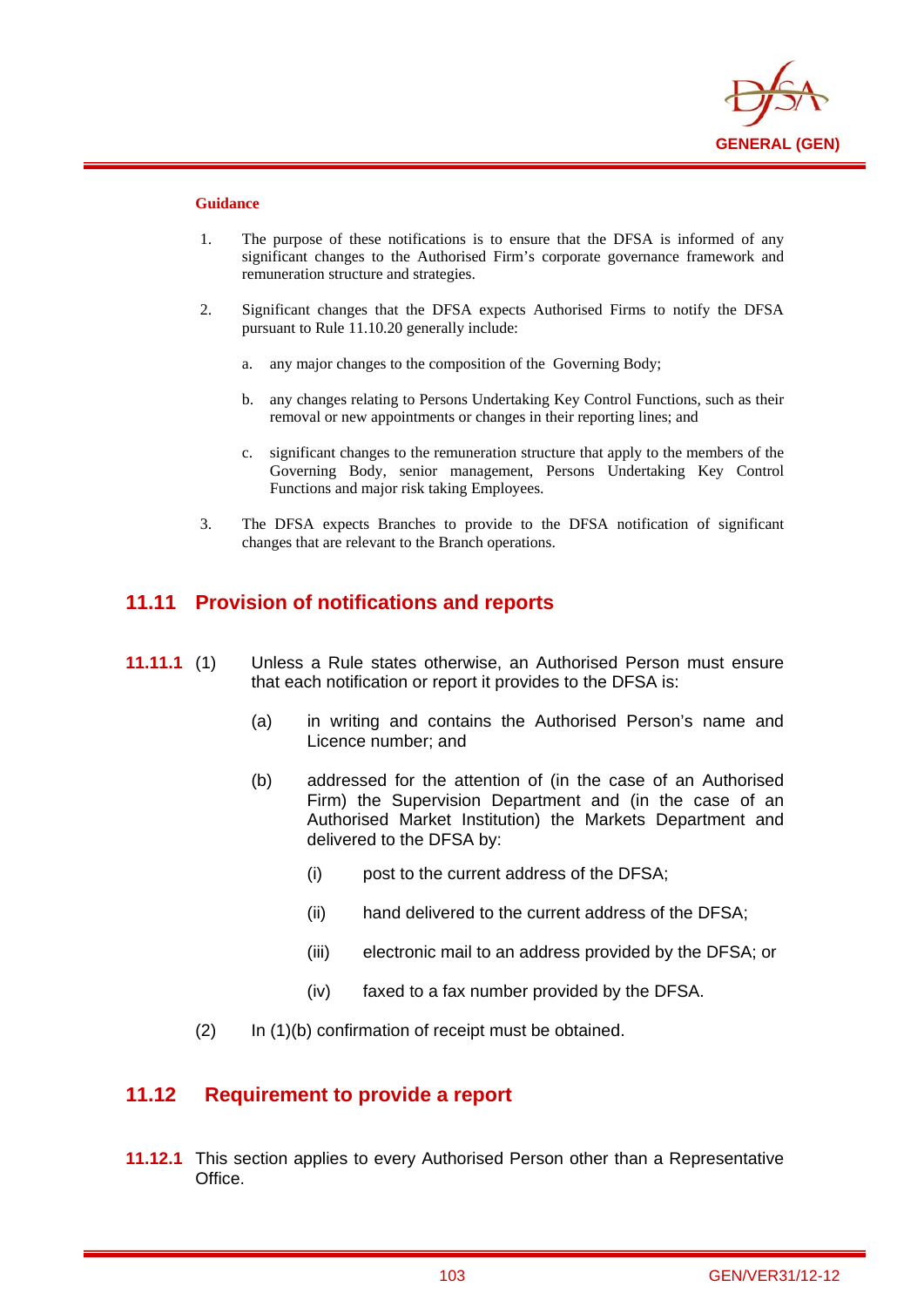

i

- 1. Under Article 74, the DFSA may require an Authorised Person to provide it with a report on any matter. The Person appointed to make a report must be a Person nominated or approved by the DFSA. This Person will be referred to throughout the Rulebook as an independent expert.
- 2. When requesting a report under Article 74, the DFSA may take into consideration the matters set out in the RPP Sourcebook.

### **Independent Expert**

- **11.12.2** (1) The DFSA may, by sending a notice in writing, require an Authorised Person to provide a report by an independent expert. The DFSA may require the report to be in whatever form it specifies in the notice.
	- (2) The DFSA will give written notification to the Authorised Person of the purpose of its report, its scope, the timetable for completion and any other relevant matters.
	- (3) The independent expert must be appointed by the Authorised Person and be nominated or approved by the DFSA.
	- (4) The Authorised Person must pay for the services of the independent expert.

#### **Guidance**

- 1. If the DFSA decides to nominate the independent expert, it will notify the Authorised Person accordingly. Alternatively, if the DFSA is content to approve the independent expert selected by the Authorised Person it will notify it of that fact.
- 2. The DFSA will only approve an independent expert that in the DFSA's opinion has the necessary skills to make a report on the matter concerned.
- **11.12.3** When an Authorised Person appoints an independent expert, the Authorised Person must ensure that:
	- (a) the independent expert co-operates with the DFSA; and
	- (b) the Authorised Person provides all assistance that the independent expert may reasonably require.
- **11.12.4** When an Authorised Person appoints an independent expert, the Authorised Person must, in the contract with the independent expert:
	- (a) require and permit the independent expert to co-operate with the DFSA in relation to the Authorised Person and to communicate to the DFSA information on, or his opinion on, matters of which he has, or had, become aware in his capacity as an independent expert reporting on the Authorised Person in the following circumstances:
		- (i) the independent expert reasonably believes that, as regards the Authorised Person concerned: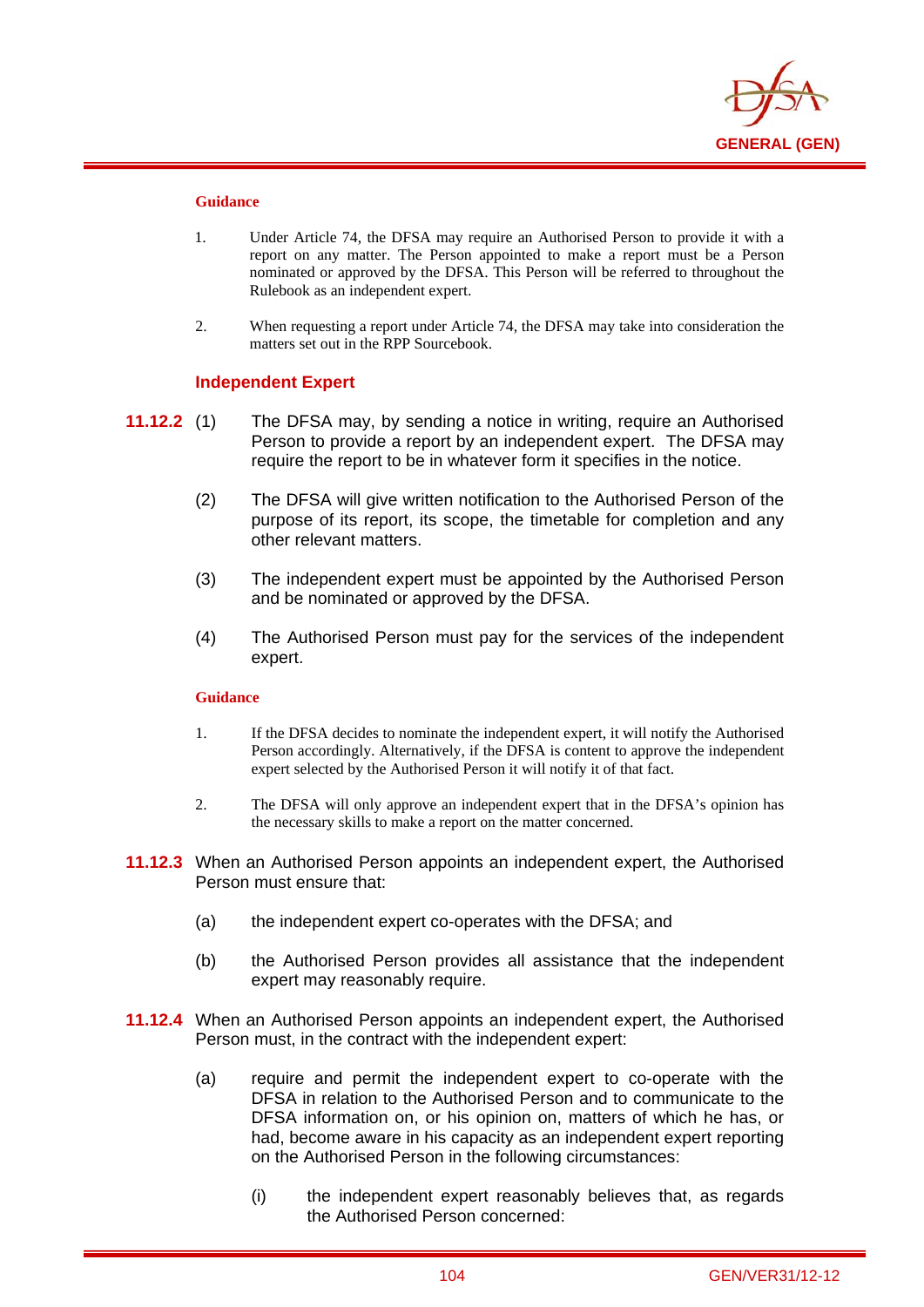

- (A) there is or has been, or may be or may have been, a contravention of any relevant requirement that applies to the Authorised Person concerned; and
- (B) that the contravention may be of material significance to the DFSA in determining whether to exercise, in relation to the Authorised Person concerned, any powers conferred on the DFSA under any provision of the Regulatory Law 2004;
- (ii) the independent expert reasonably believes that the information on, or his opinion on, those matters may be of material significance to the DFSA in determining whether the Authorised Person concerned satisfies and will continue to satisfy the fit and proper requirements; or
- (iii) the independent expert reasonably believes that the Authorised Firm is not, may not be, or may cease to be, a going concern;
- (b) require the independent expert to prepare a report within the time specified by the DFSA; and
- (c) waive any duty of confidentiality owed by the independent expert to the Authorised Person which might limit the provision of information or opinion by that independent expert to the DFSA in accordance with (a) or (b).
- **11.12.5** An Authorised Person must ensure that the contract required under Rule 11.12 $4$ 
	- (a) is governed by the laws of the DIFC;

- (b) expressly provides that the DFSA has a right to enforce the provisions included in the contract under Rule 11.12.4;
- (c) expressly provides that, in proceedings brought by the DFSA for the enforcement of those provisions, the independent expert is not to have available by way of defence, set-off or counter claim any matter that is not relevant to those provisions;
- (d) if the contract includes an arbitration agreement, expressly provides that the DFSA is not, in exercising the right in (b) to be treated as a party to, or bound by, the arbitration agreement; and
- (e) provides that the provisions included in the contract under Rule 11.12.4 are irrevocable and may not be varied or rescinded without the DFSA's consent.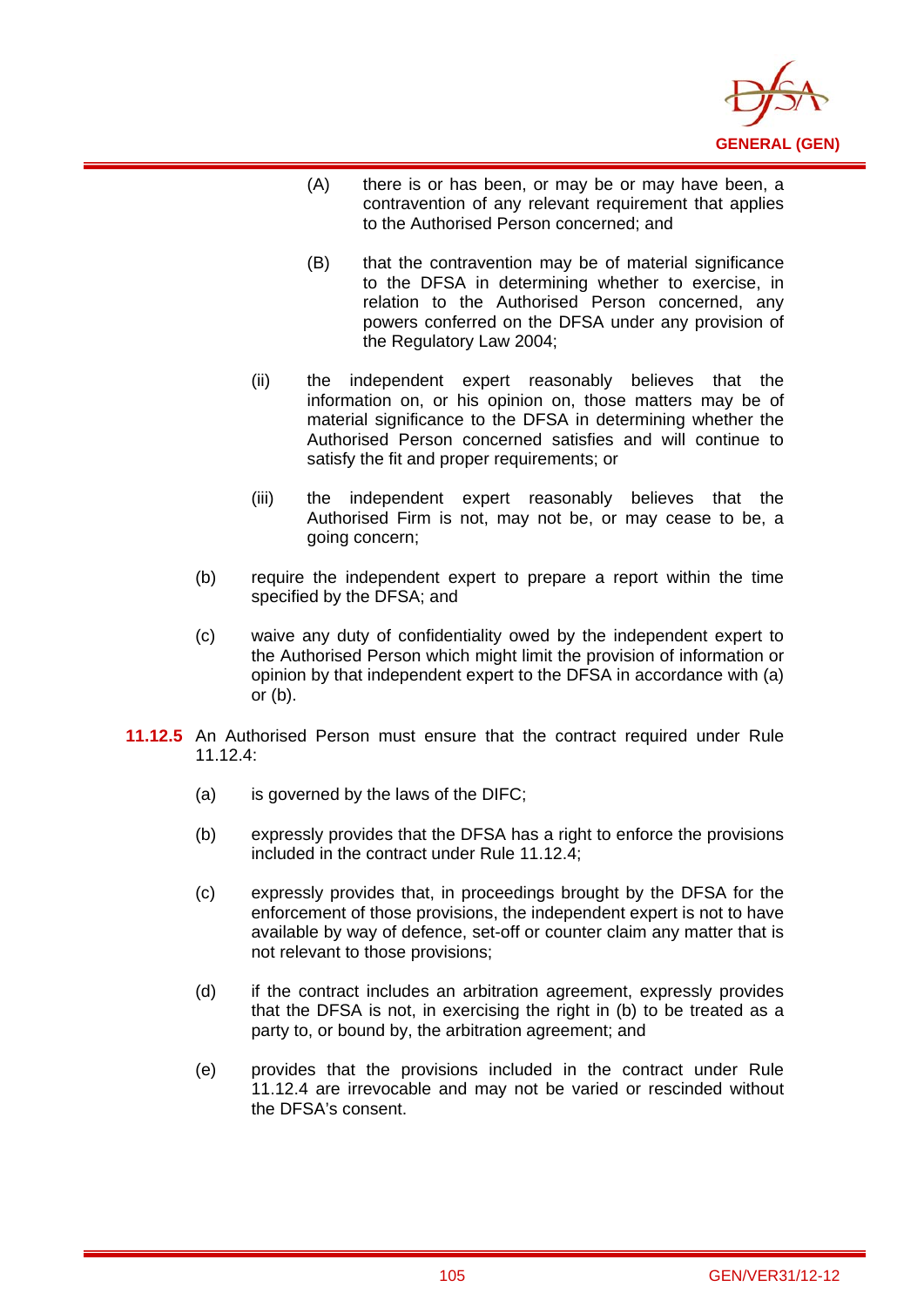

# **11.13 Imposing Restrictions on an Authorised Person's business or on an Authorised Person dealing with property**

- **11.13.1** The DFSA has the power to impose a prohibition or requirement on an Authorised Person in relation to the Authorised Person's business or in relation to the Authorised Person's dealing with property under Article 75 or Article 76 in circumstances where:
	- (a) there is a reasonable likelihood that the Authorised Person will contravene a requirement of any legislation applicable in the DIFC;
	- (b) the Authorised Person has contravened a relevant requirement and there is a reasonable likelihood that the contravention will continue or be repeated;
	- (c) there is loss, risk of loss, or other adverse effect on the Authorised Person's customers;
	- (d) an investigation is being carried out in relation to an act or omission by the Authorised Person that constitutes or may constitute a contravention of any applicable law or Rule;
	- (e) an enforcement action has commenced against the Authorised Person for a contravention of any applicable law or Rule;
	- (f) civil proceedings have commenced against the Authorised Person;
	- (g) the Authorised Person or any Employee of the Authorised Person may be or has been engaged in market abuse;
	- (h) the Authorised Person is subject to a merger;
	- (i) a meeting has been called to consider a resolution for the winding up of the Authorised Person;
	- (j) an application has been made for the commencement of any insolvency proceedings or the appointment of any receiver, administrator or provisional liquidator under the law of any country for the Authorised Person;
	- (k) there is a notification to dissolve the Authorised Person or strike it from the DIFC register of Companies or the comparable register in another jurisdiction;
	- (l) there is information to suggest that the Authorised Person is involved in financial crime; or
	- (m) the DFSA considers that this prohibition or requirement is necessary to ensure customers, Authorised Persons or the financial system are not adversely affected.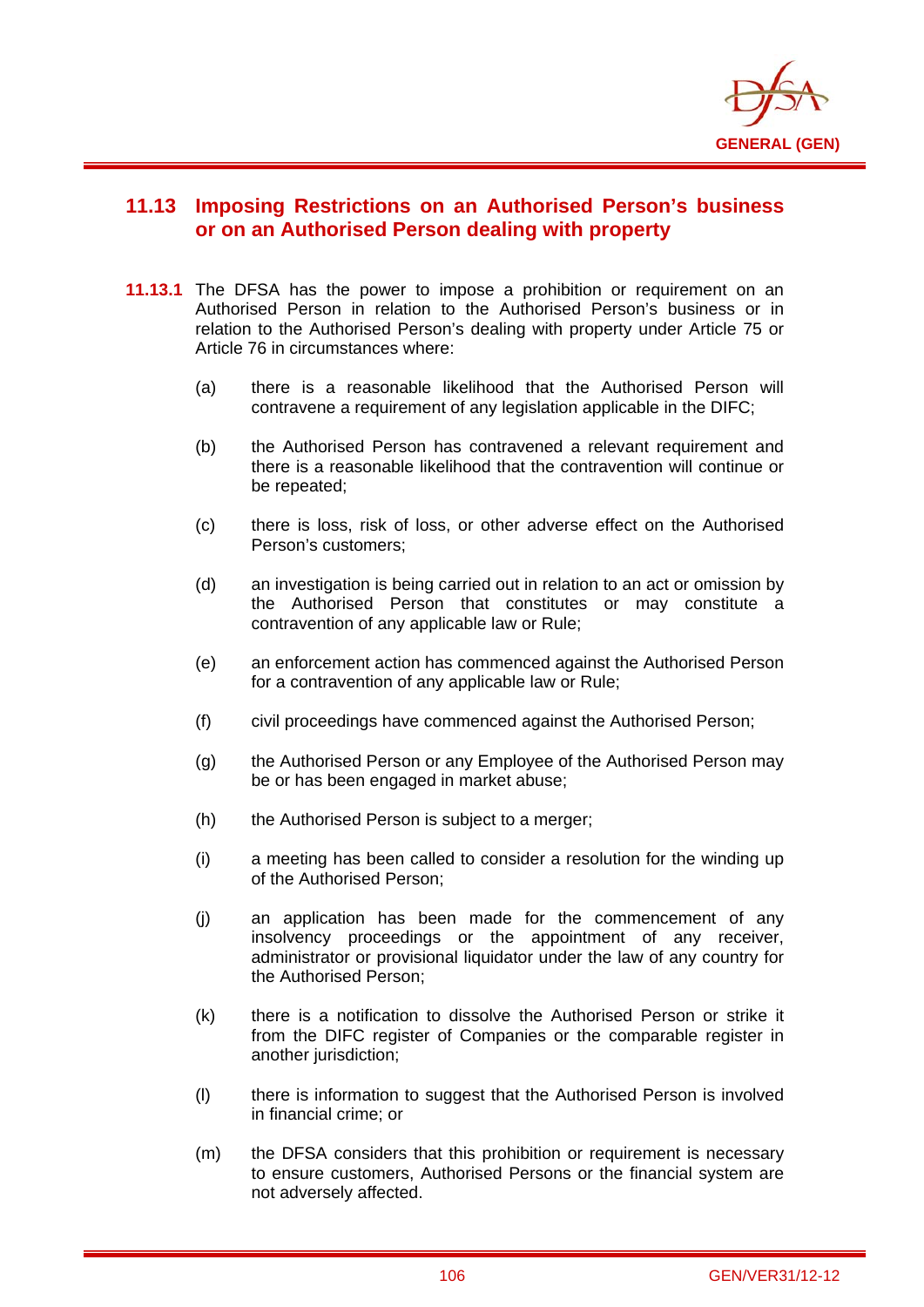

# **APP1 DEPOSITS**

i

# **A1.1 Definition of a deposit**

- **A1.1.1** (1) A Deposit means a sum of money paid on terms:
	- (a) under which it will be repaid, with or without interest or a premium, and either on demand or at a time or in circumstances agreed by or on behalf of the Person making the payment and the Person receiving it; and
	- (b) which is not referable to the provision of property (other than currency) or services or the giving of security.
	- (2) In (1) money is paid on terms which are referable to the provision of property or services or the giving of security if:
		- (a) it is paid by way of advance or part payment under a contract for the sale, hire or other provision of property or services, and is repayable only in the event that the property or services are not in fact sold, hired or otherwise provided;
		- (b) it is paid by way of security for the performance of a contract or by way of security in respect of loss which may result from the non-performance of a contract; or
		- (c) without prejudice to (b), it is paid by way of security for the delivery up of property, whether in a particular state of repair or otherwise.

## **Exclusions**

- **A1.1.2** A sum is not a Deposit if it is paid:
	- (a) by a Person in the course of carrying on a business consisting wholly or to a significant extent of lending money;
	- (b) by one company to another at a time when both are members of the same Group;
	- (c) by an Authorised Firm authorised under its Licence to carry on the following Financial Services:
		- (i) Accepting Deposits;
		- (ii) Effecting Contracts of Insurance; or
		- (iii) Carrying Out Contracts of Insurance; or
	- (d) by a Person who is a close relative of the Person receiving it or who is a director, manager or Controller of that Person.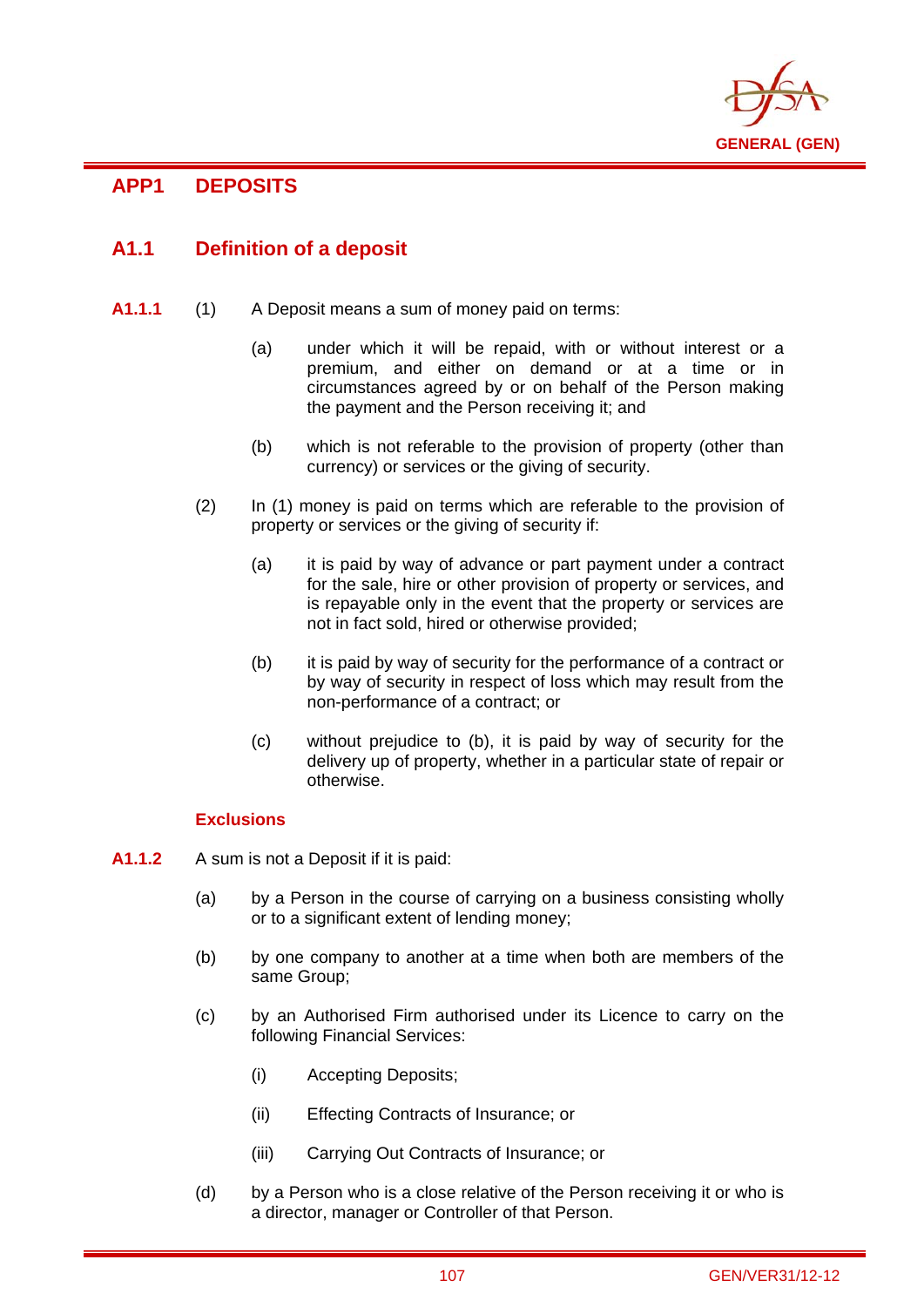

**A1.1.3** A sum is not a Deposit if it is received:

i

- (a) by a lawyer registered as an Ancillary Service Provider and acting in his professional capacity;
- (b) by an accountant registered as an Ancillary Service Provider and acting in his professional capacity;
- (c) by an Authorised Firm or an Authorised Market Institution authorised under its Licence to carry on any one or more of the following Financial Services:
	- (i) Dealing in Investments as Principal;
	- (ii) Dealing in Investments as Agent;
	- (iii) Arranging Credit or Deals in Investments;
	- (iv) Managing Assets;
	- (v) Operating a Collective Investment Fund;
	- (vi) Effecting Contracts of Insurance;
	- (vii) Carrying Out Contracts of Insurance;
	- (viii) Operating an Exchange;
	- (ix) Operating a Clearing House;
	- (x) Insurance Broking;
	- (xi) Insurance Management;
	- (xii) Managing a Profit Sharing Investment Account; or
	- (xiii) Providing Trust Services.

in the course of or for the purpose of any such Financial Service disregarding any applicable exclusions in chapter 2; or

(d) by a Person as consideration for the issue by him of a Debenture.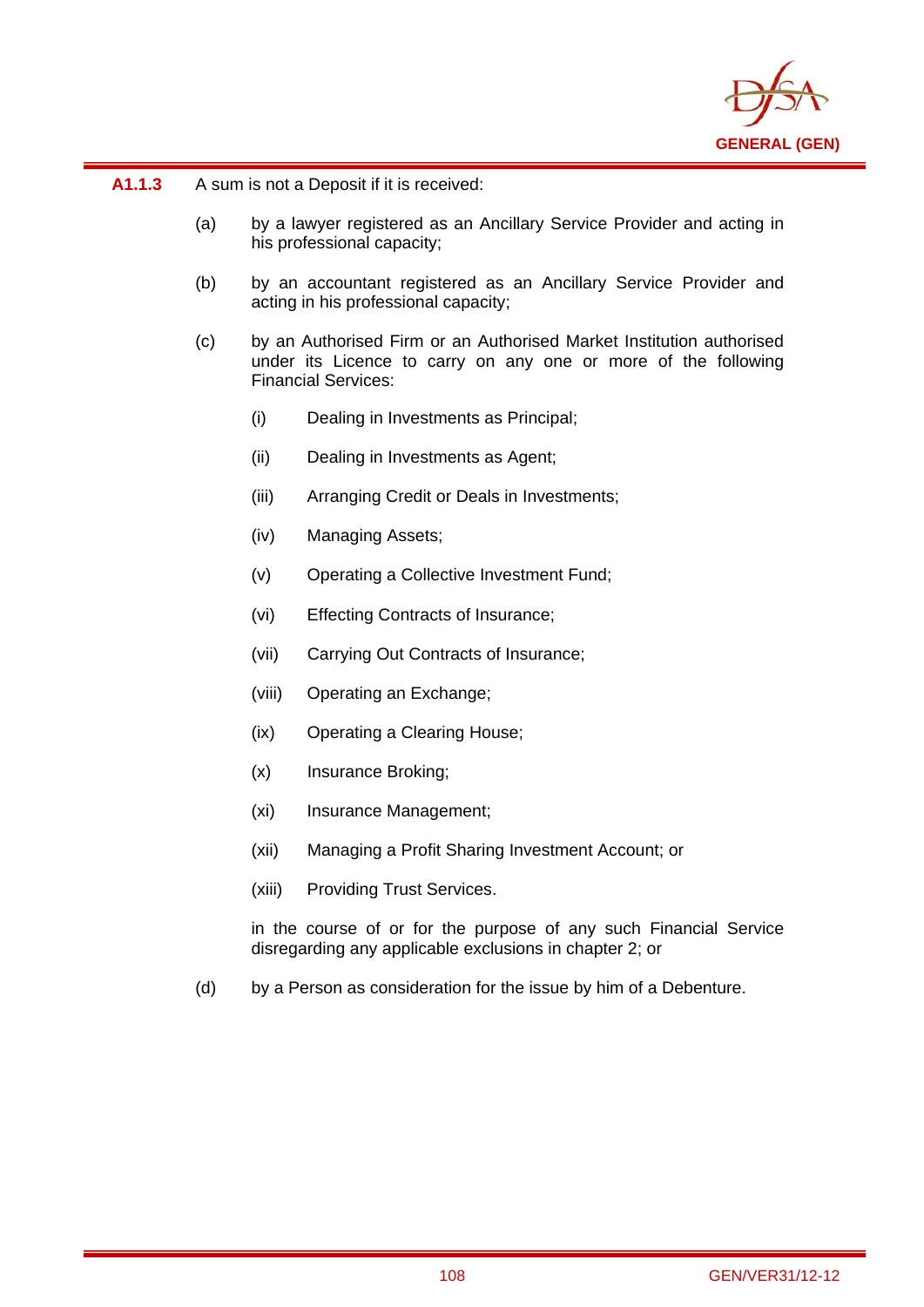

# **APP2 INVESTMENTS**

i

# **A2.1 General definition of investments**

## **Investments**

- **A2.1.1** (1) An Investment is, subject to (3), either:
	- (a) a Security; or
	- (b) a Derivative,

as defined in Rule A2.1.2 or Rule A2.1.3.

- (2) Such a Security or Derivative includes:
	- (a) a right or interest in the relevant Security or Derivative; and
	- (b) any instrument declared as a Security or Derivative pursuant to Rule A2.4.1(1).
- (3) Where a Rule provides that a Security or Derivative has a different classification for a specified purpose, it shall have that effect for that specified purpose and no other purpose.

## **Guidance**

An example of the application of Rule A2.1.1 (3) is Rule A2.1.2(2), where a Derivative is treated as a Security for the purposes of the requirements in PIB.

## **Security**

- **A2.1.2** (1) For the purposes of Rule A2.1.1(1)(a), a Security is:
	- (a) a Share;
	- (b) a Debenture;
	- (c) a Warrant;
	- (d) a Certificate;
	- (e) a Unit; or
	- (f) a Structured Product.
	- (2) For the purposes of the requirements in PIB, each Derivative specified in Rule A2.1.3 is to be treated as a Security.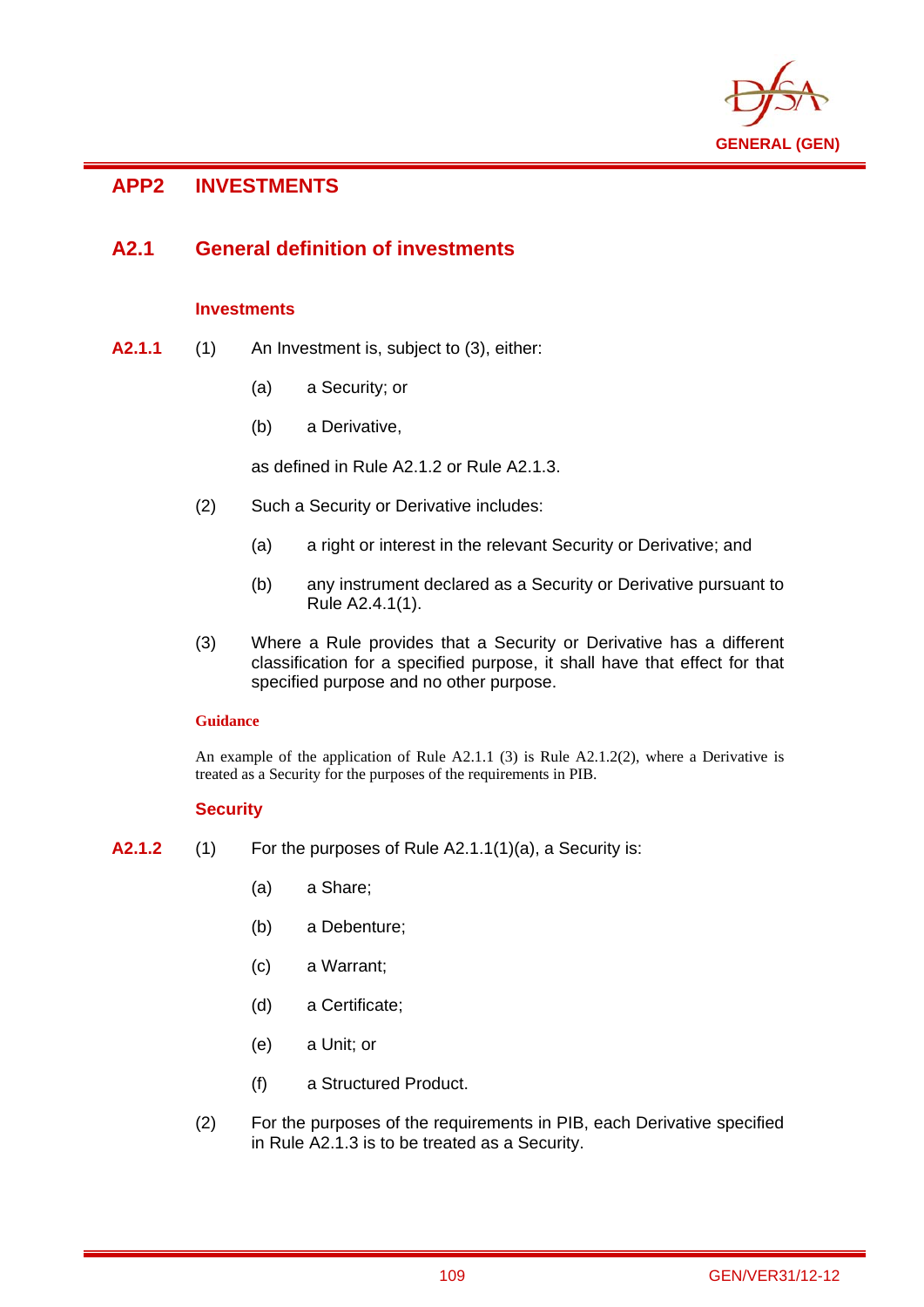

## **Derivative**

i

- **A2.1.3** For the purposes of Rule A2.1.1(1)(b), a Derivative is:
	- (a) an Option; or
	- (b) a Future.

# **A2.2 Definitions of specific securities**

**A2.2.1** For the purposes of Rule A2.1.2:

## **Shares**

(a) a Share is a share or stock in the share capital of any Body Corporate or any unincorporated body but excluding a Unit;

## **Debentures**

- (b) a Debenture is an instrument creating or acknowledging indebtedness, whether secured or not, but excludes:
	- (i) an instrument creating or acknowledging indebtedness for, or for money borrowed to defray, the consideration payable under a contract for the supply of goods or services;
	- (ii) a cheque or other bill of exchange, a banker's draft or a letter of credit (but not a bill of exchange accepted by a banker);
	- (iii) a banknote, a statement showing a balance on a bank account, or a lease or other disposition of property; and
	- (iv) a Contract of Insurance;

## **Guidance**

- 1. A Debenture may include a bond, debenture stock, loan stock or note. Certain Islamic products ("Sukuk") structured as a debt instrument can also fall within this definition.
- 2. If the interest or financial return component on a debt instrument is to be calculated by reference to fluctuations of an external factor such as an index, exchange rate or interest rate, that does not prevent such an instrument being characterised as a Debenture.

## **Warrants**

(c) a Warrant is an instrument that confers on the holder a right entitling the holder to acquire an unissued Share, Debenture or Unit;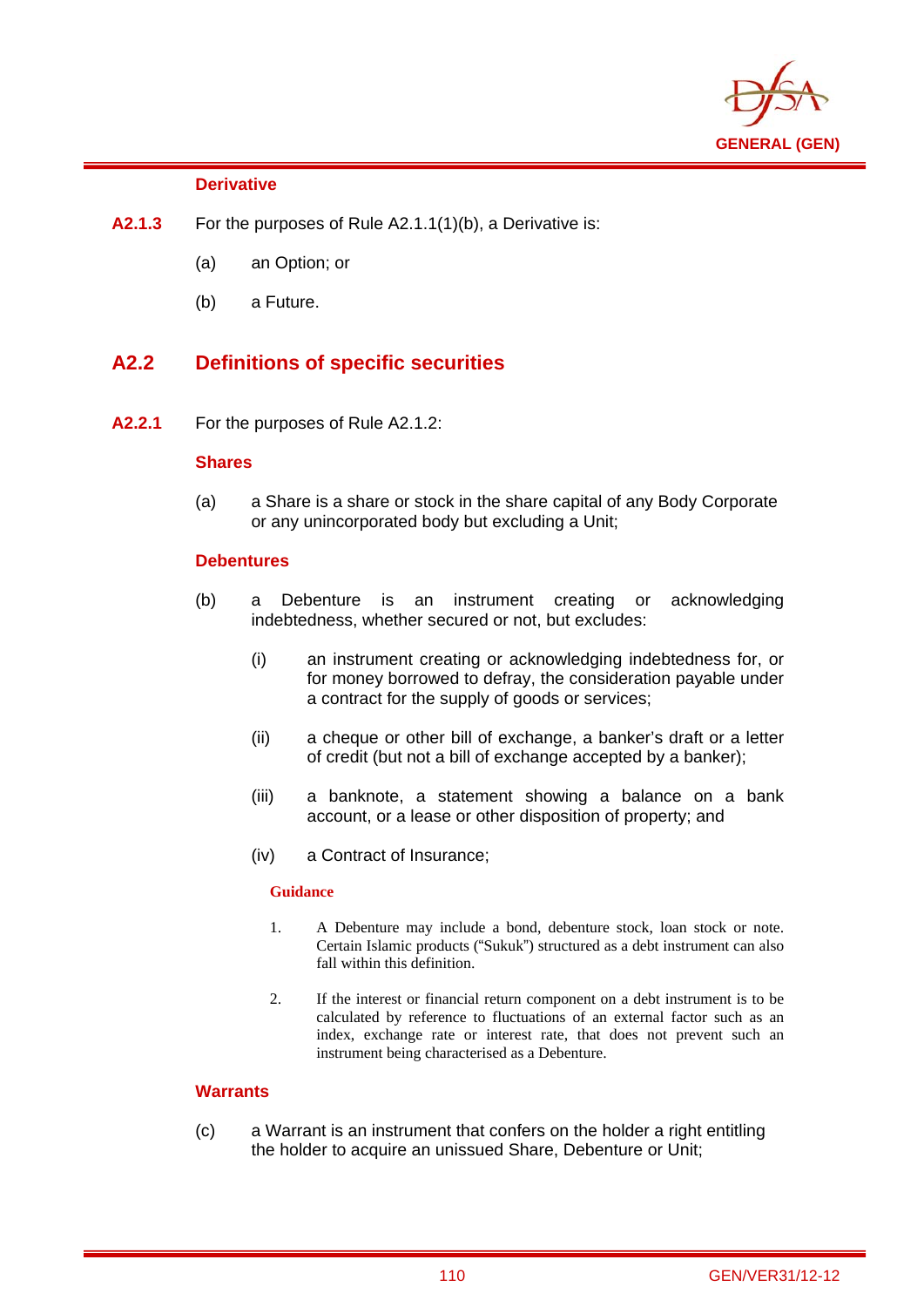

i

A Warrant confers on the holder an entitlement (but not an obligation) to acquire an unissued Share, Debenture or Unit, thereby distinguishing it from a call Option which entitles the holder, upon exercise, to acquire an already issued (i.e. existing) Security.

## **Certificates**

- (d) a Certificate is an instrument:
	- (i) which confers on the holder contractual or property rights to or in respect of a Share, Debenture, Unit or Warrant held by a Person; and
	- (ii) the transfer of which may be effected by the holder without the consent of that other Person;

but excludes rights under an Option;

#### **Guidance**

Certificates confer rights over existing Shares, Debentures, Units or Warrants held by a Person and include receipts, such as Global Depository Receipts (i.e. GDRs).

### **Units**

(e) a Unit is a unit in or a share representing the rights or interests of a Unitholder in a Fund; and

## **Structured Products**

- (f) a Structured Product is an instrument comprising rights under a contract where:
	- (i) the gain or loss of each party to the contract is ultimately determined by reference to the fluctuations in the value or price of property of any description, an index, interest rate, exchange rate or a combination of any of these as specified for that purpose in the contract ("the underlying factor") and is not leveraged upon such fluctuations;
	- (ii) the gain or loss of each party is wholly settled by cash or setoff between the parties;
	- (iii) each party is not exposed to any contingent liabilities to any other counterparty; and
	- (iv) there is readily available public information in relation to the underlying factor;

but excludes any rights under an instrument:

(v) where one or more of the parties takes delivery of any property to which the contract relates;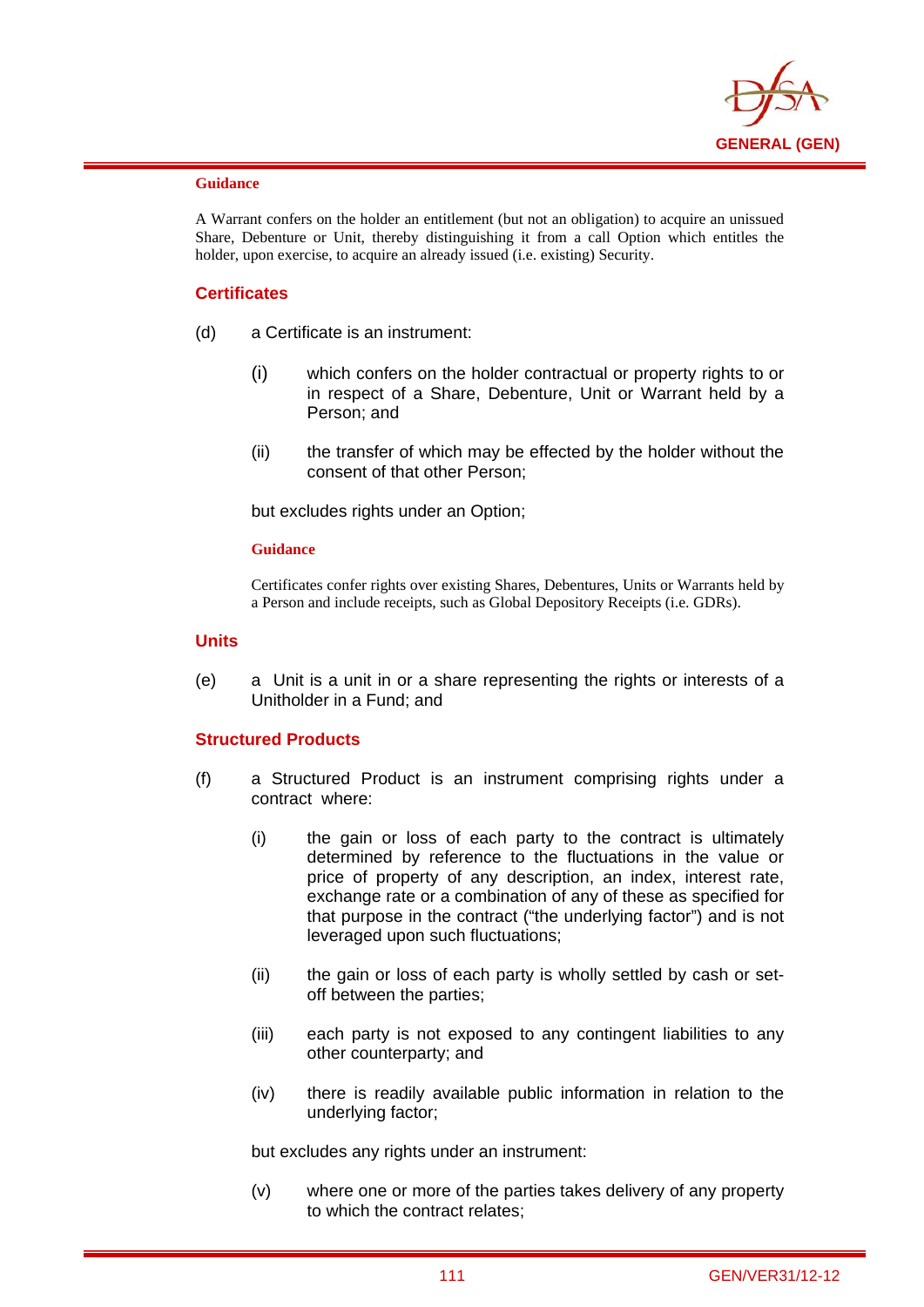

- (vi) which is a Debenture; or
- (vii) which is a Contract of Insurance.

i

- 1. Instruments previously known as Designated Investments are now included within the definition of Structured Products.
- 2. The reference in Rule A2.2.1(f)(i) to "property of any description" covers tangible or intangible property, including Securities.

## **A2.3 Definitions of specific derivatives**

**A2.3.1** For the purposes of Rule A2.1.3:

### **Options**

- (a) An Option is an instrument that confers on the holder, upon exercise, rights of the kind referred to in any of the following:
	- (i) a right to acquire or dispose of:
		- (A) a Security (other than a Warrant) or contractually based investment;
		- (B) currency of any country or territory;
		- (C) a commodity of any kind;
	- (ii) a right to receive a cash settlement, the value of which is determined by reference to:
		- (A) the value or price of an index, interest rate or exchange rate; or
		- (B) any other rate or variable; or
	- (iii) a right to acquire or dispose of another Option under (i) or (ii).

#### **Guidance**

- 1. For example, a call Option confers on the holder, upon exercise, a right but not an obligation to acquire an issued (i.e. existing) Security, thereby distinguishing it from a Warrant which entitles the holder, upon exercise, to acquire an unissued Share, Debenture or Unit.
- 2. Options over a 'contractually based investment' referred to in Rule  $A2.3.1(a)(i)(A)$ covers Options over Futures.
- 3. Cash settled Options such as Index Options are covered under Rule A2.3.1(a)(ii). Other cash settled Options that are covered under this Rule include instruments which confer rights determined by reference to climatic variables, inflation or other official economic statistics, freight rates or emission allowances.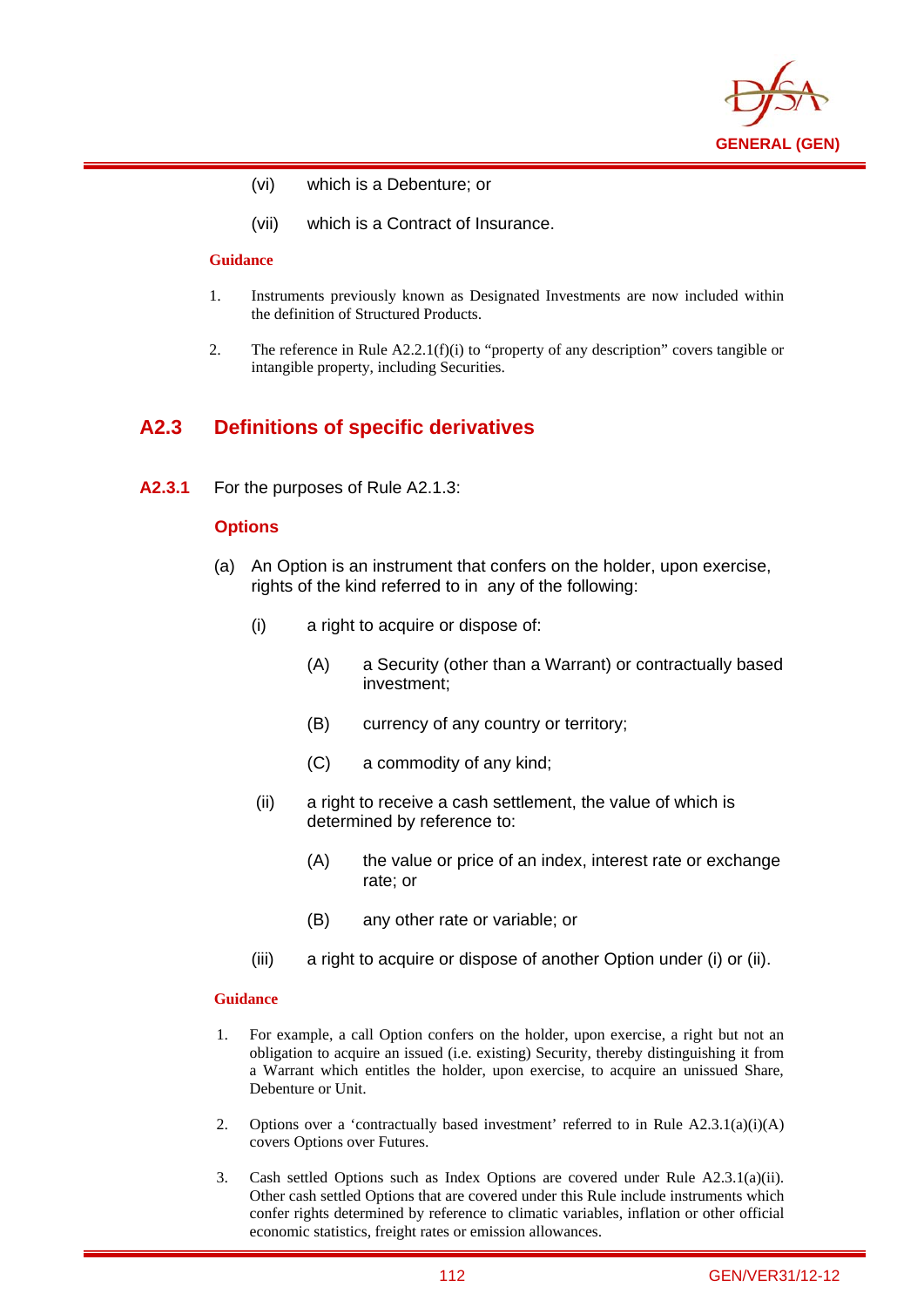

4. Options over Options are covered under A2.3.1(a)(iii).

## **Futures**

i

- (b) a Future is an instrument comprising rights under a contract:
	- (i) for the sale of a commodity or property of any other description under which delivery is to be made at a future date and at a price agreed on when the contract is made, and that contract:
		- (A) is made or traded on a regulated exchange;
		- (B) is made or traded on terms that are similar to those made or traded on a regulated exchange; or
		- (C) would, on reasonable grounds, be regarded as made for investment and not for commercial purposes; or
	- (ii) where the value of the contract is ultimately determined by reference, wholly or in part, to fluctuations in:
		- (A) the value or price of property of any description; or
		- (B) an index, interest rate, any combination of these, exchange rate or other factor designated for that purpose in the contract; and

which is wholly settled by cash or set-off between the parties but excludes:

- (C) rights under a contract where one or more of the parties takes delivery of any property to which the contract relates;
- (D) a contract under which money is received by way of deposit or an acknowledgement of a debt on terms that any return to be paid on the sum deposited or received will be calculated by reference to an index, interest rate, exchange rate or any combination of these or other factors; or
- (E) a Contract of Insurance.

### **Guidance**

- 1. An over the counter (OTC) contract may qualify as a Future under Rule  $A2.3.1(b)(i)(C)$  if it can reasonably be regarded as being made for investment and not for commercial purposes. Some of the indicative factors that such a contract is reasonably likely to be made for commercial rather than investment purposes include the following:
	- a. a party to the contract is the producer or a user of the underlying commodity;
	- b. the delivery of the underlying commodity is intended to take place within 7 days of the date of the contract;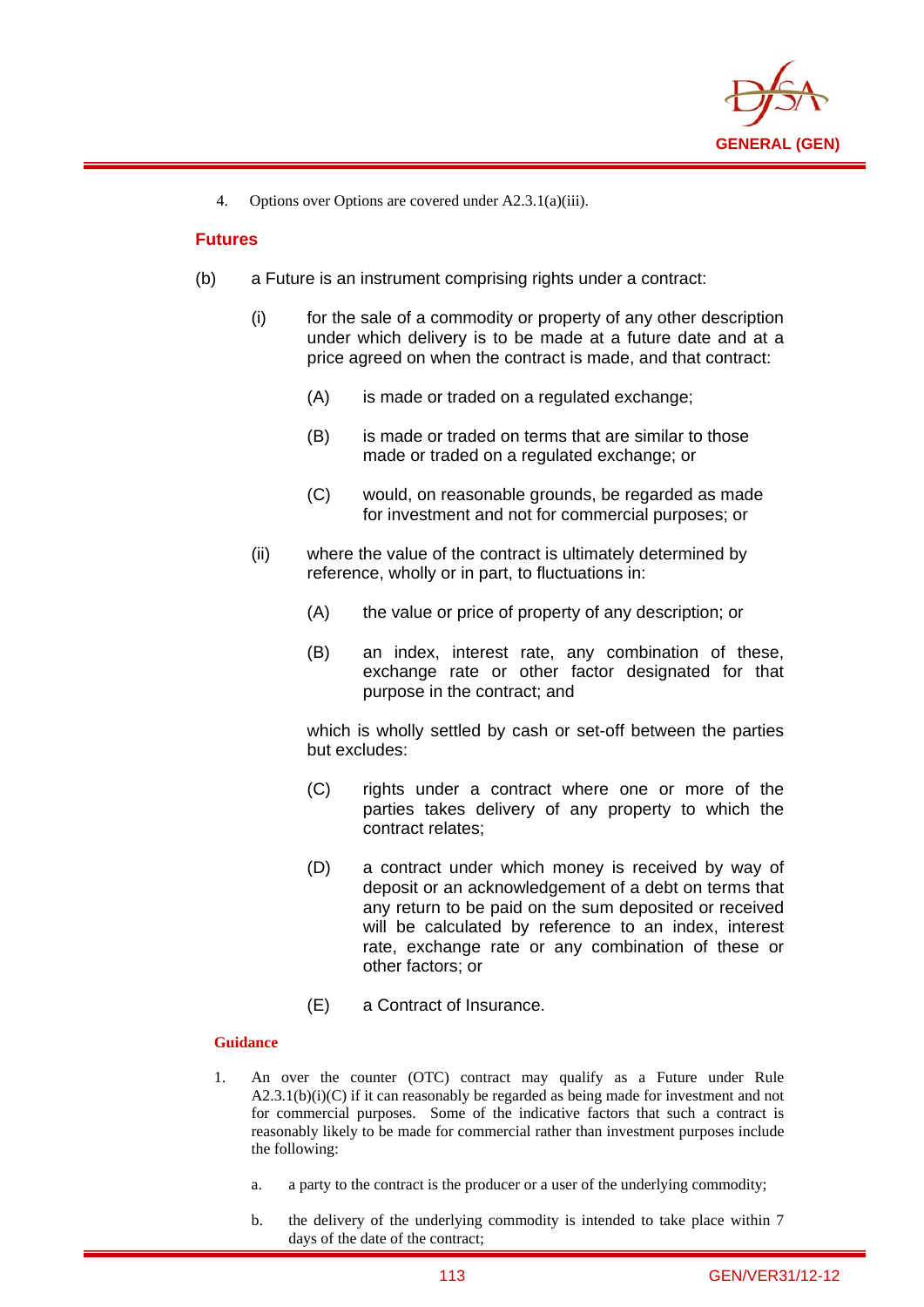

- c. there is no provision made in the contract for margin arrangements; and
- d. the terms of the contract are not standardised terms.

i

- 2. A contract under Rule A2.3.1(b)(i) can provide for the physical delivery of the underlying commodity or property. Further, the price agreed under such a contract can be by reference to an underlying factor, such as by reference to an index or a spot price on a given date.
- 3. Contracts for differences (CFDs) fall under the definition in A2.3.1(b)(ii) and may include credit default swaps (CDSs) and forward rate agreements (FRAs). More exotic types of Derivative contracts may also fall within the definition in A2.3.1(b)(ii). These can include weather or electricity derivatives where the underlying factor by reference to which the parties' entitlements are calculated can be the number of days in a period in which the temperature would reach below or above a specified level.

# **A2.4 Financial instrument declared as an investment**

- **A2.4.1** (1) The DFSA may, subject to (5), declare by written notice any financial instrument or class of financial instruments to be a particular type of an existing Security or Derivative as defined in these Rules or a new type of a Security or Derivative. It may do so on such terms and conditions as it considers appropriate.
	- (2) The DFSA may exercise the power under (1) either upon written application made by a Person or on its own initiative.
	- (3) Without limiting the generality of the matters that the DFSA may consider when exercising its power under (1), it must consider the following factors:
		- (a) the economic effect of the financial instrument or class of financial instruments;
		- (b) the class of potential investors to whom the financial instrument is intended to be marketed;
		- (c) the treatment of similar financial instruments for regulatory purposes in other jurisdictions; and
		- (d) the possible impact of such a declaration on any person issuing or marketing such a financial instrument.
	- (4) A Person who makes an application for a declaration under (1) must address, as far as practicable, the factors specified in (3).
	- (5) The DFSA must publish any proposed declaration under (1) for public consultation for at least 30 days from the date of publication, except where:
		- (a) it declares a financial instrument to be a particular type of an existing Security or Derivative;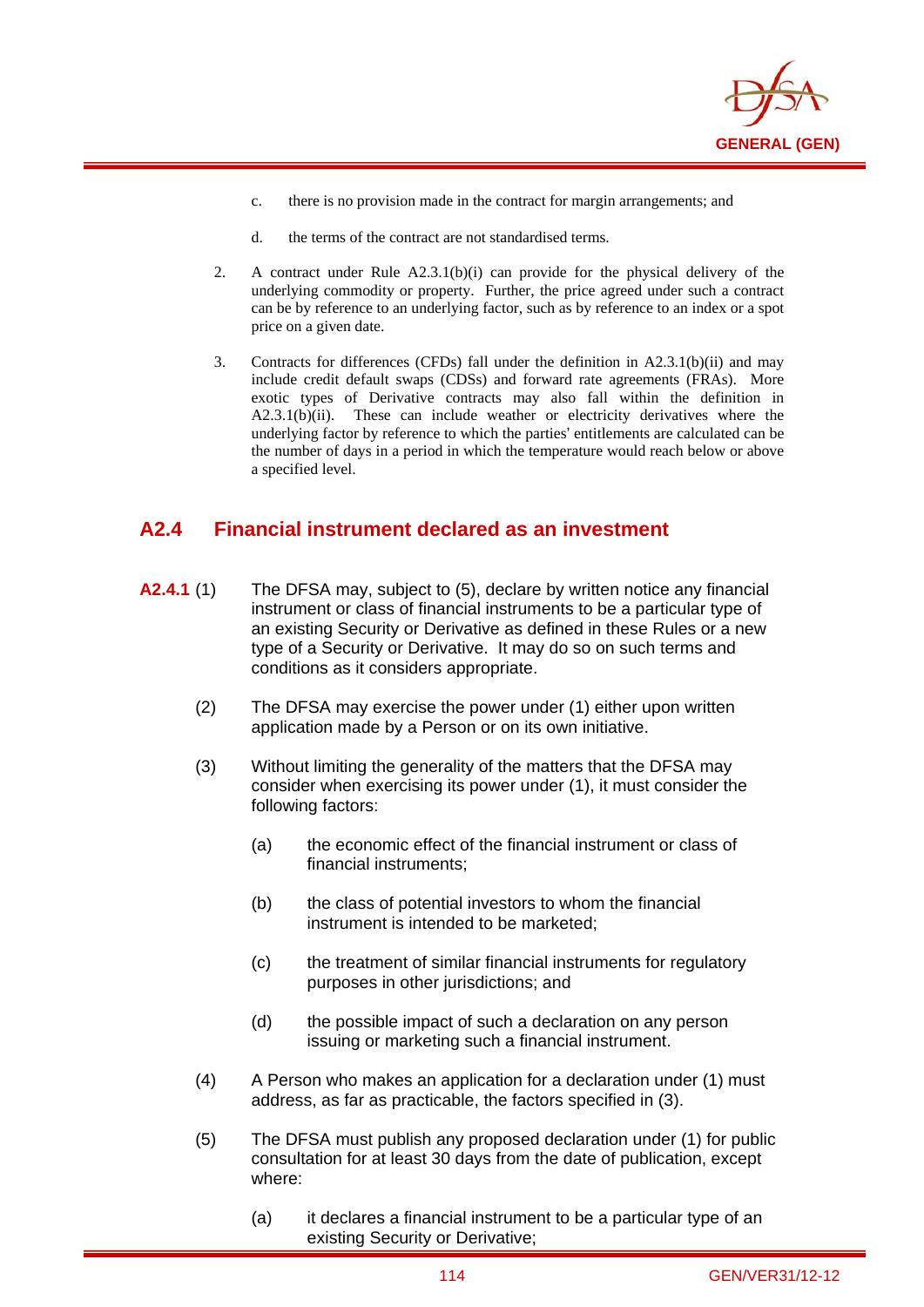

- (b) it determines that any delay likely to result from public consultation is prejudicial to the interests of the DIFC; or
- (c) it determines that there is a commercial exigency that warrants such a declaration being made without any, or shorter than 30 day, public consultation.

- 1. The terms and conditions that may be imposed on a declaration made by the DFSA under Rule A2.4.1(1) can include who should be the Reporting Entity and the type of disclosure requirements that should apply to that Reporting Entity.
- 2. If any issuer of a new financial instrument has any doubt as to whether that instrument can be included in an Official List of Securities as a particular type of a Security, that Person should first raise those issues with the relevant Authorised Market Institution before making an application to the DFSA for the exercise of the declaration power under this Rule. The DFSA has a discrete power to object to any proposed inclusion of a Security in an Official List of Securities of an Authorised Market Institution (see Article 34(1) of the Markets Law 2012).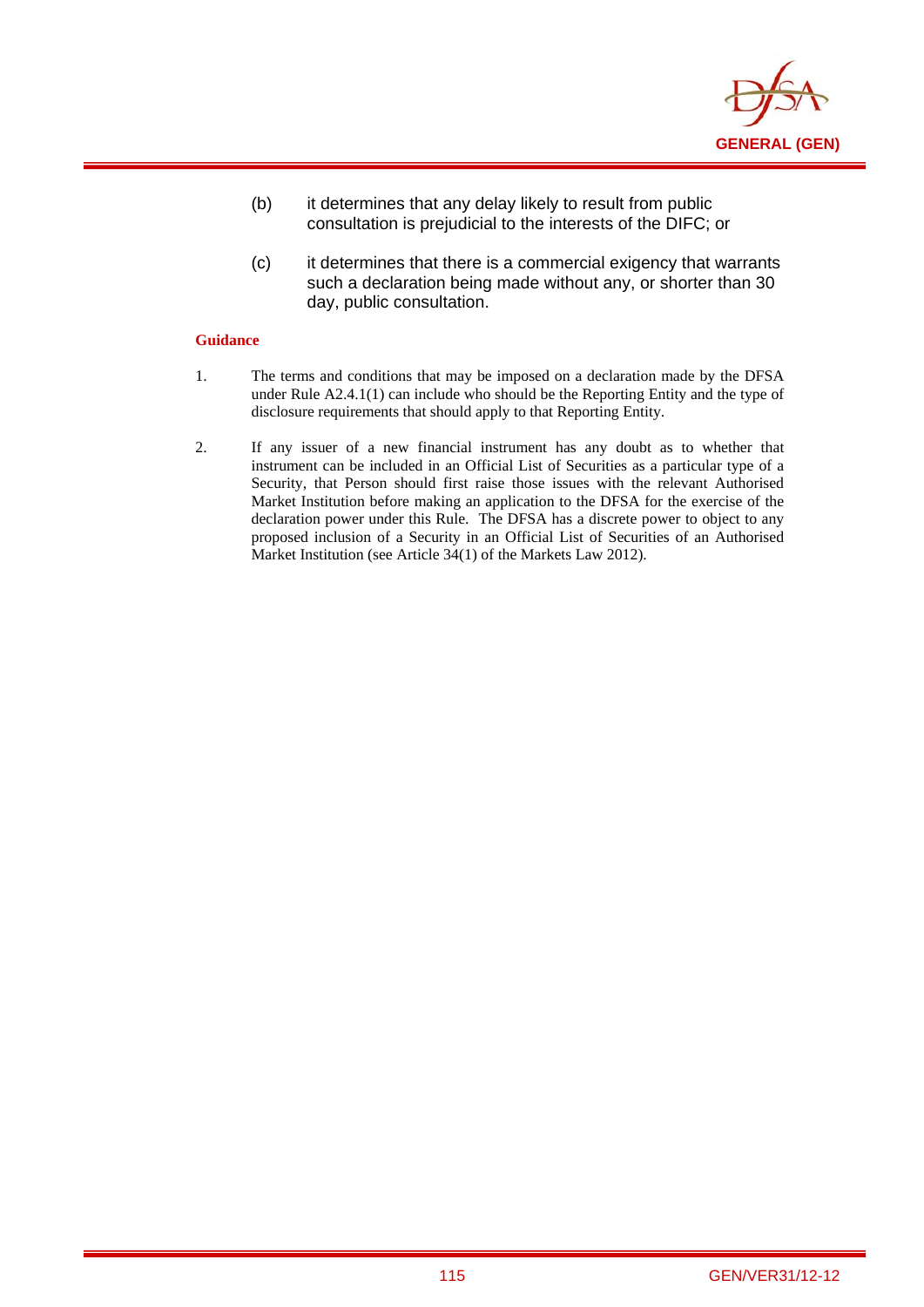

# **APP3 BEST PRACTICE RELATING TO CORPORATE GOVERNACE AND REMUNERATION**

# **A3.1 Best practice relating to corporate governance**

#### **Guidance**

i

### **Roles of the Governing Body and the senior management**

- 1. The Governing Body should adopt a rigorous process for setting and approving and overseeing the implementation of, the Authorised Person's overall business objectives and risk strategies, taking into account the long term financial safety and soundness of the firm as a whole, and the protection of its customers and stakeholders. These objectives and strategies should be adequately documented and properly communicated to the firm's senior management, Persons Undertaking Key Control Functions (such as the heads of risk management and compliance) and all the other relevant Employees. Senior management should ensure the effective implementation of such strategies in carrying out the day-to-day management of the Authorised Person's business.
- 2. The Governing Body, with the support of the senior management, should take a lead in setting the "tone at the top", including by setting the fundamental corporate values that should be pursued by the Authorised Person. These should, to the extent possible, be supported by professional standards and codes of ethics that set out acceptable and unacceptable conduct. Such professional standards and codes of ethics should be clearly communicated to those individuals involved in the conduct of business of the firm.
- 3. The Governing Body should review the overall business objectives and strategies at appropriate intervals (at least annually) to ensure that they remain suitable in light of any changes in the internal or external business and operating conditions.
- 4. The Governing Body should also ensure that the senior management is effectively discharging the day-to-day management of the Authorised Person's business in accordance with the business objectives and strategies that have been set or approved by the Governing Body. For this purpose, the Governing Body should ensure that there are clear and objective performance goals and measures (and an objective assessment against such criteria at reasonable intervals), for the Authorised Person and the members of its Governing Body and the senior management to ascertain whether the firm's business objectives and risk strategies are implemented effectively and as intended.

#### **Internal governance of the Governing Body**

- 5. The Governing Body should have appropriate practices and procedures for its own internal governance, and ensure that these are followed, and periodically reviewed to ensure their effectiveness and adequacy. These policies and procedures should cover a formal and transparent process for nomination, selection, and removal of the members of the Governing Body (see section 2.2.13 of the RPP Sourcebook), and a specified term of office as appropriate to the roles and responsibilities of the member, particularly to ensure the objectivity of his decision making and judgement. Appropriate succession planning should also form part of the Governing Body's internal governance practices.
- 6. The Governing Body should meet sufficiently regularly to discharge its duties effectively. There should be a formal schedule of matters specifically reserved for its decision. The working procedures of the Governing Body should be well defined.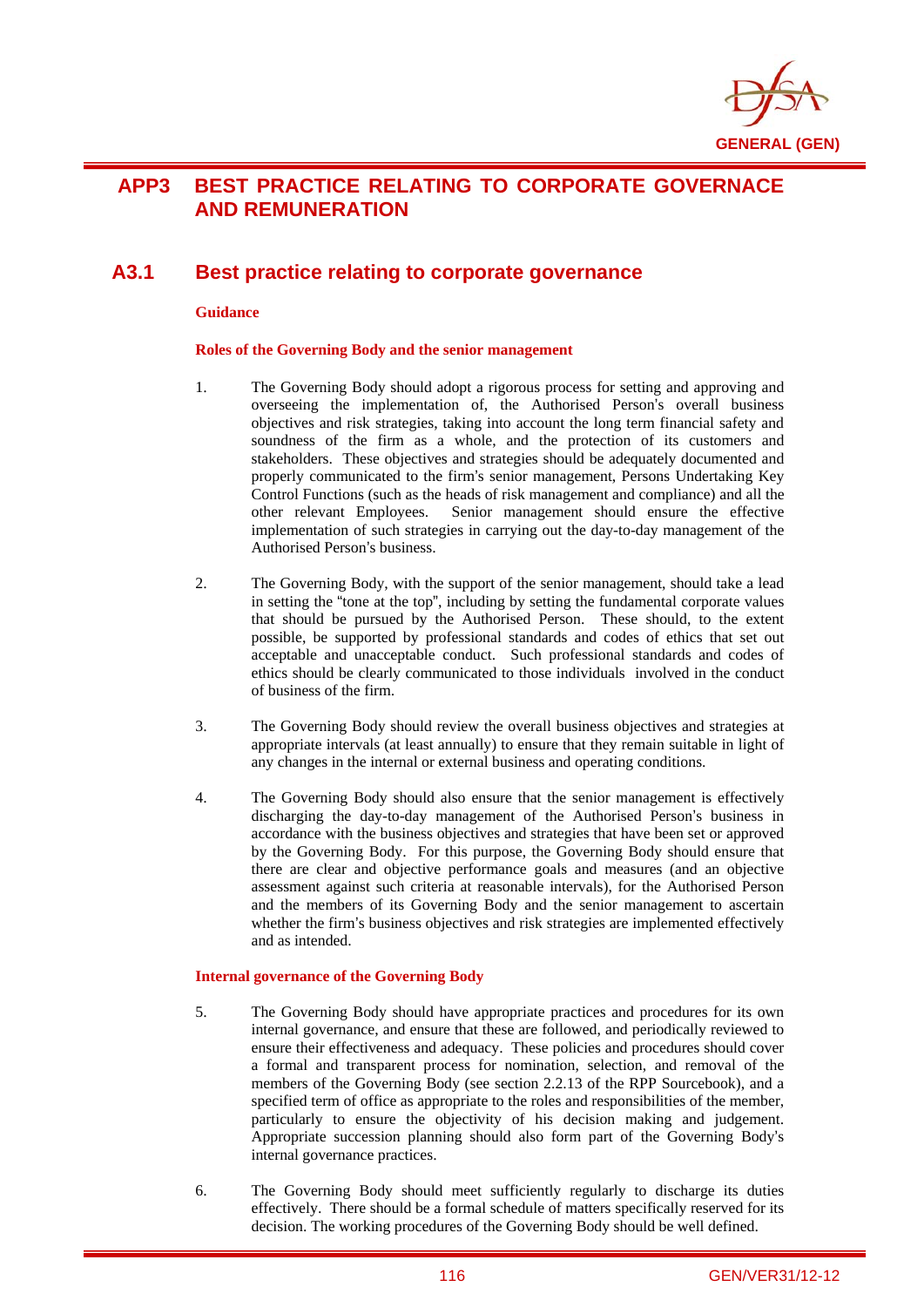

7. The Governing Body should also ensure that when assessing the performance of the members of the Governing Body and its senior managers and Persons Undertaking Key Control Functions, the independence and objectivity of that process is achieved through appropriate mechanisms, such as the assignment of the performance assessment to an independent member of the Governing Body or a committee of the Governing Body comprising a majority of independent members. See section 2.2.13(b)(iii) of the RPP Sourcebook for the independence criteria for Authorised Firms and section 2.2.15 and 2.2.16 of the RPP Sourcebook for the independence criteria for Authorised Market Institutions.

#### **Committees of the Governing Body**

i

8. To support the effective discharge of its responsibilities, the Governing Body should establish its committees as appropriate. The committees that a Governing Body may commonly establish, depending on the nature, scale and complexity of its business and operations, include the audit, remuneration, ethics/compliance, nominations and risk management committees. Where committees are appointed, they should have clearly defined mandates, authority to carry out their respective functions, and the degree of independence and objectivity as appropriate to the role of the committee. If the functions of any committees are combined, the Governing Body should ensure such a combination does not compromise the integrity or effectiveness of the functions so combined. In all cases, the Governing Body remains ultimately responsible for the matters delegated to any such committees.

#### **Independence and objectivity**

9. The Governing Body should establish clear and objective independence criteria which should be met by a sufficient number of members of the Governing Body to promote objectivity and independence in decision making by the Governing Body. See section 2.2.13(b)(iii) of the RPP Sourcebook for independence criteria).

#### **Powers of the Governing Body**

10. To be able to discharge its role and responsibilities properly, the Governing Body should have adequate and well-defined powers, which are clearly set out either in the legislation or as part of the constituent documents of the Authorised Person (such as the constitution, articles of incorporation and organisational rules). These should, at a minimum, include the power to obtain timely and comprehensive information relating to the management of the firm, including direct access to relevant persons within the organisation for obtaining information such as its senior management and Persons Undertaking Key Control Functions (such as the head of compliance, risk management or internal audit).

# **A3.2 Best practice relating to remuneration**

### **Guidance**

### **Development and monitoring of the remuneration structure**

1. To ensure that the remuneration structure and strategies of the Authorised Person are appropriate to the nature, scale and complexity of the Authorised Person's business, the Governing Body should take account of the risks to which the firm could be exposed as a result of the conduct or behaviour of its Employees. The Governing Body should play an active role in developing the remuneration strategy and policies of the Authorised Person. A remuneration committee of the Governing Body could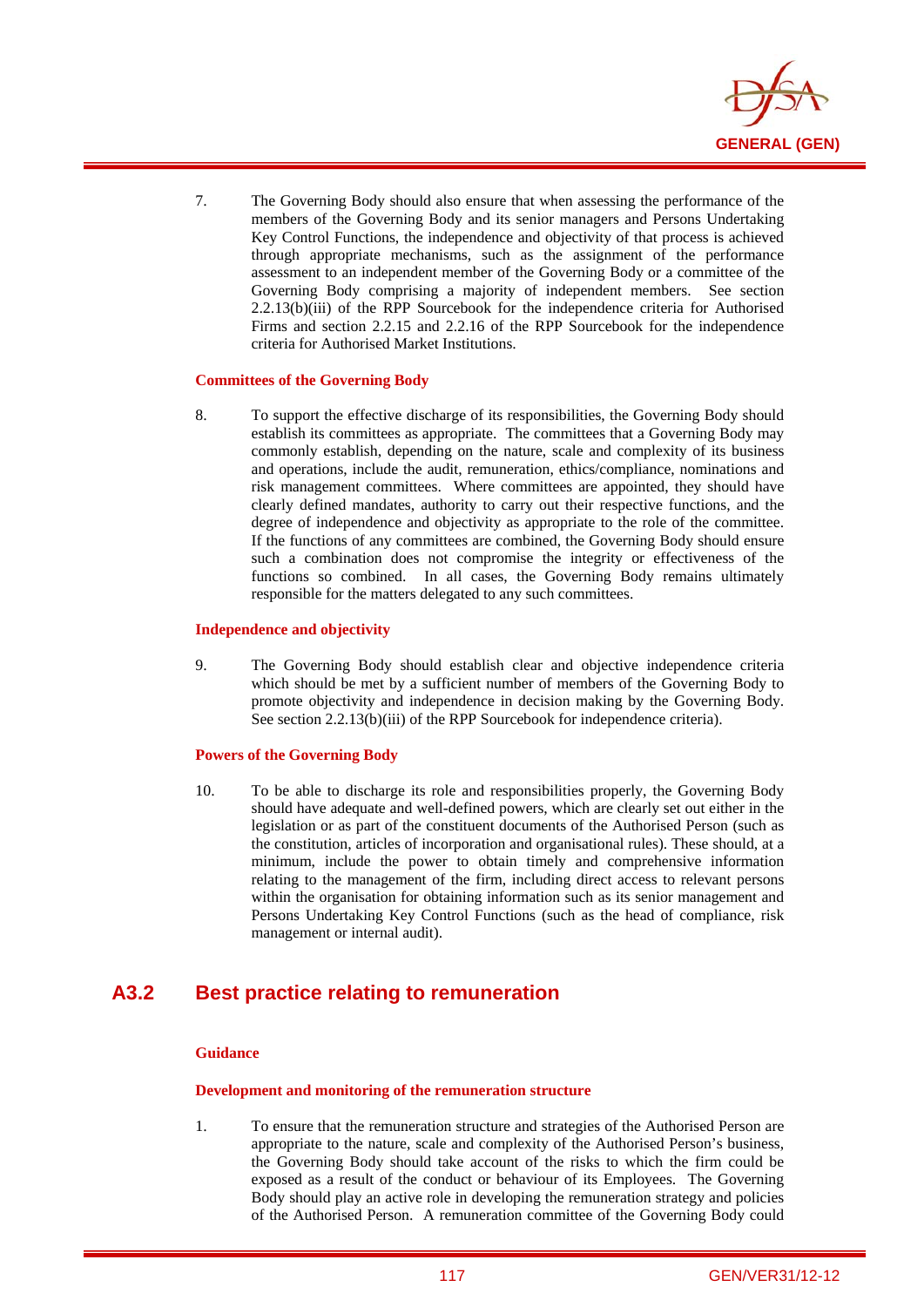

play an important role in the development of the firm's remuneration structure and strategy.

- 2. For this purpose, particularly where remuneration structure and strategies contain performance based remuneration (see also Guidance no 7 and 8 below), consideration should be given to various elements of the remuneration structure such as:
	- a. the ratio and balance between the fixed and variable components of remuneration and any other benefits;
	- b. the nature of the duties and functions performed by the relevant Employees and their seniority within the firm;
	- c. the assessment criteria against which performance based components of remuneration are to be awarded; and
	- d. the integrity and objectivity of the process of performance assessment against the set criteria.
- 3. Generally, not only the senior management but also the Persons Undertaking Key Control Functions should be involved in the remuneration policy-setting and monitoring process to ensure the integrity and objectivity of the process.

#### **Who should be covered by remuneration policy**

i

4. An Authorised Person's remuneration policy should, at a minimum, cover those specified in Rule 5.3.31(1)(c). Accordingly, the members of the Governing Body, the senior management, the Persons Undertaking Key Control Functions and any major risk taking Employees should be included in the firm's remuneration policy. With the exception of the 'senior management', all the other three categories attract their own definitions. Although the expression "senior management" carries its natural meaning, Rule 5.3.30(3) describes the senior management's role as the "dayto-day management of the firm's business…" Guidance No. 3 under Rule 5.3.3 gives further clarification as to who may perform senior management functions.

#### **Remuneration of Persons Undertaking Key Control Functions**

5. Any performance based component of remuneration of Persons Undertaking Key Control Functions as well as other Employees undertaking activities under the direction and supervision of those Persons should not be linked to the performance of any business units which are subject to their control or oversight. For example, where risk and compliance functions are embedded in a business unit, a clear distinction should be drawn between the remuneration structure applicable to those Persons Undertaking Key Control Functions and the Employees undertaking activities under their direction and supervision on the one hand and the other Employees in the business unit on the other hand This may be achieved by separating the pools from which remuneration is paid to the two groups of Employees, particularly where such remuneration comprises performance based variable remuneration.

#### **Use of variable remuneration**

6. Where an Authorised Person includes in its remuneration structure performance based variable components (such as bonuses, equity participation rights such as share based awards or other benefits), especially if they form a significant portion of the overall remuneration structure, or remuneration of any particular Employees or class of Employees, the Governing Body should ensure that there are appropriate checks and balances relating to their award. This is because, while such performance based remuneration is an effective tool in aligning the interests of the Employees with the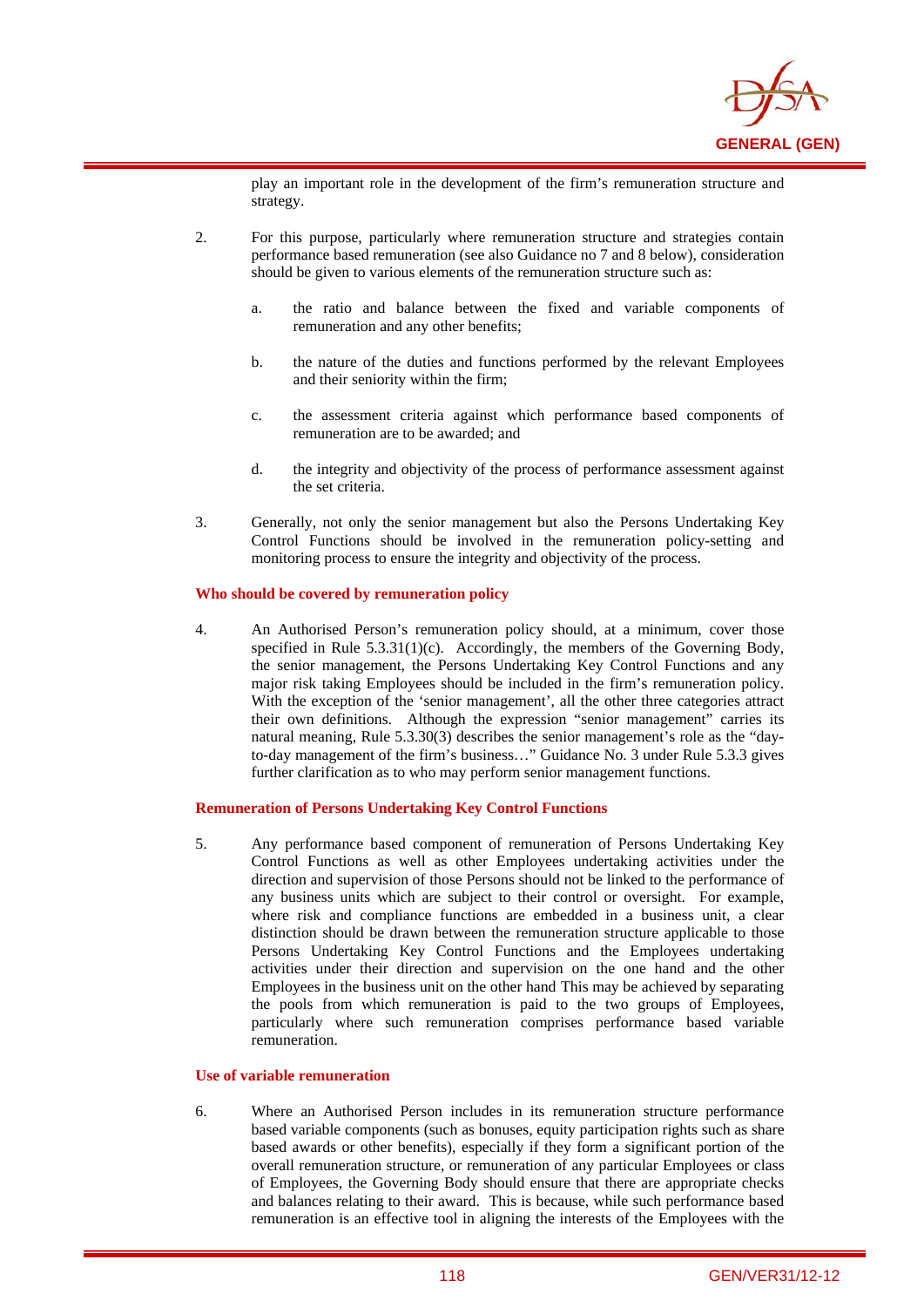

interests of the firm, if used without necessary checks and balances, it could lead to inappropriate risk taking by Employees.

- 7. Therefore, the Governing Body should, when using any performance based variable component in the Authorised Person's remuneration structure, ensure that:
	- a. the overall remuneration structure contains an appropriate mix of fixed and variable components. For example, if the fixed component of remuneration of an Employee is very small relative to the variable (eg. bonus) component, it may become difficult for the firm to reduce or eliminate bonuses even in a poor performing financial year;
	- b. there are clear and objective criteria for allocating performance based remuneration (see below in Guidance note (7);
	- c. there are appropriate adjustments for the material 'current' and 'future' risks associated with the performance of the relevant Employee, as the time horizon in which risks could manifest themselves may vary. For example, where practicable, the measurement of performance should be set in a multiyear framework. If this is not practicable, there should be deferral of vesting of the benefits or retention or claw-back arrangements applicable to such components as appropriate;
	- d. there are appropriate prudential limits, consistent with the Authorised Person's capital management strategy and its ability to maintain a sound capital base taking account of the internal capital targets or regulatory capital requirements;
	- e. in the case of Employees involved in the distribution of financial products whose remuneration is commission based, there are adequate controls and monitoring to mitigate marketing which is solely commission driven; and
	- f. the use of guaranteed bonuses is generally avoided as such payments are not consistent with sound risk management and performance based rewards. However, there may be circumstances where such guaranteed bonuses may be paid to attract new Employees (for example to compensate bonuses forfeited from the previous employer).

#### **Performance assessment**

- 8. The performance criteria applicable, particularly relating to the variable components of remuneration, as well as the performance assessment against such criteria, contribute to the effectiveness of the use of performance based remuneration. Therefore, the Governing Body should ensure that such criteria:
	- a. are clearly defined and objectively measurable;
	- b. include not only financial but also non-financial elements as appropriate (such as compliance with regulation and internal rules, achievement of risk management goals as well as compliance with market conduct standards and fair treatment of customers);
	- c. take account of not only the individual's performance, but also the performance of the business unit concerned and the overall results of the firm and if applicable the Group; and
	- d. do not treat growth or volume as an element in isolation from other performance measurements included in the criteria.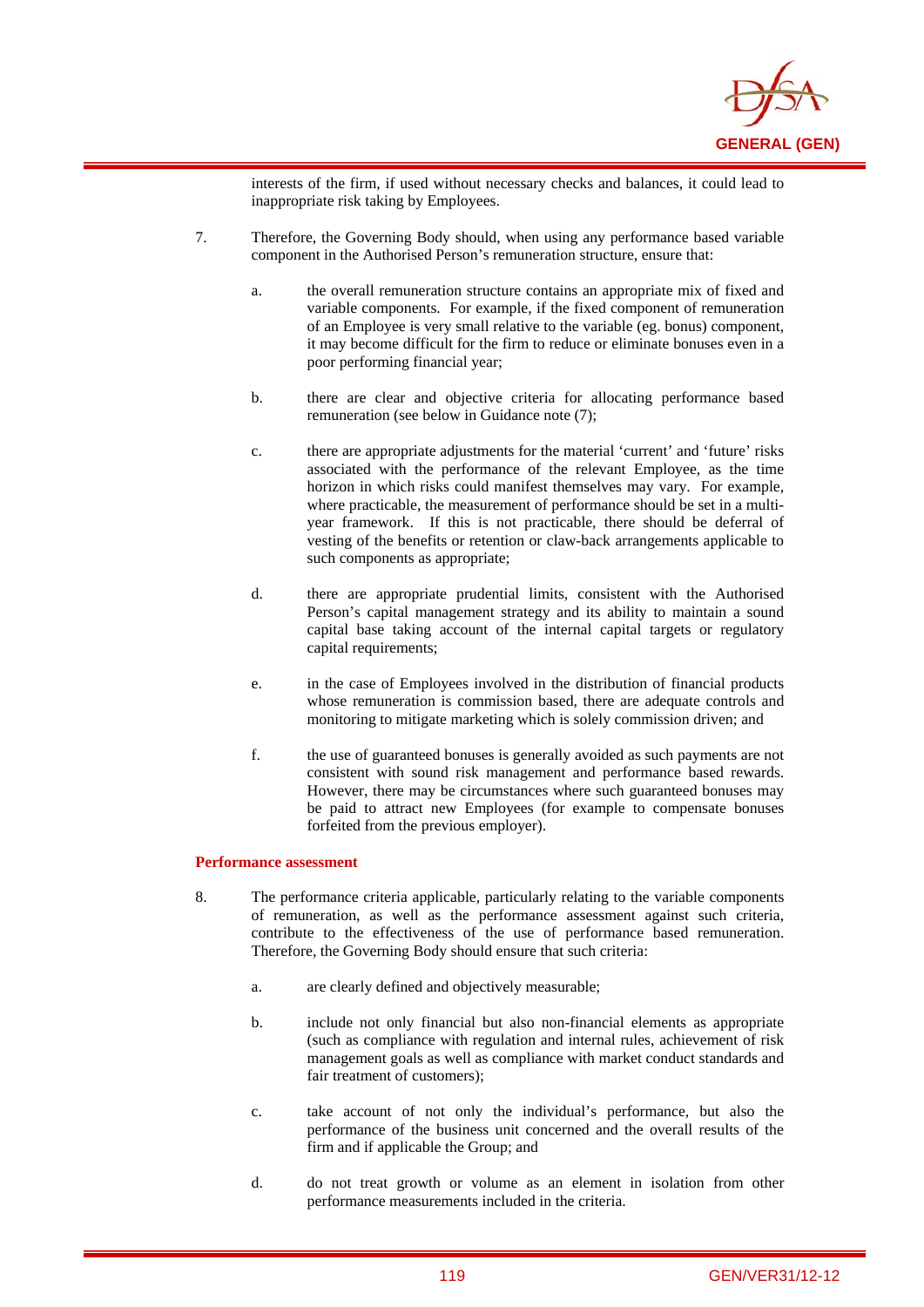

### **Severance payments**

i

9. Where an Authorised Person provides discretionary payouts on termination of employment ("severance payments", also called "golden parachutes"), such payment should generally be subject to appropriate limits or shareholder approval. In any case, such payouts should be aligned with the firm's overall financial condition and performance over an appropriate time horizon and should not be payable in the case of failure or threatened failure of the firm, particularly to an individual whose actions may have contributed to the failure or potential failure of the firm.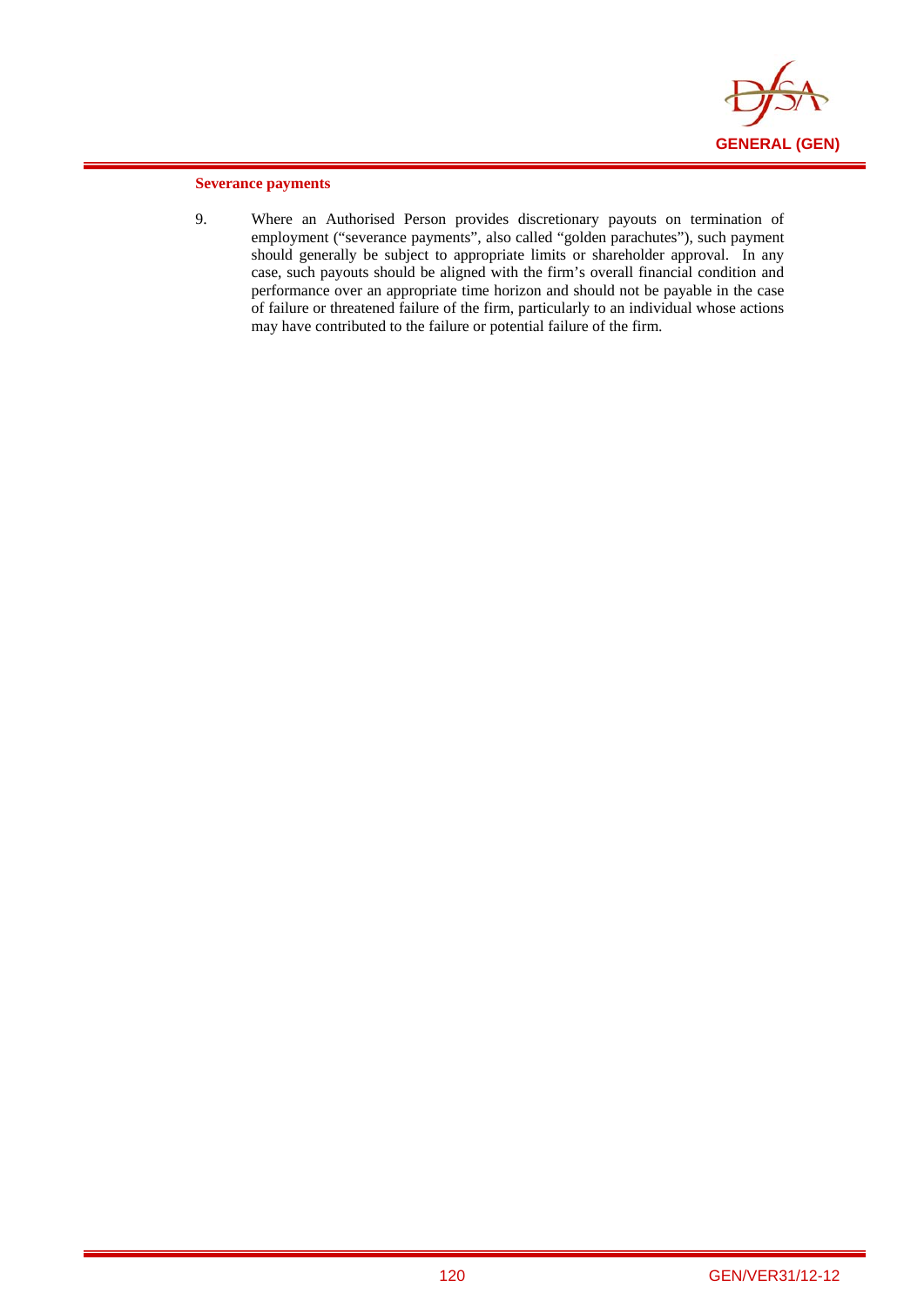

# **APP4 CONTRACTS OF INSURANCE**

i

# **A4.1 Definition of a contract of insurance**

- **A4.1.1** A Contract of Insurance means any contract of insurance or contract of reinsurance.
- **A4.1.2** The classes of life insurance are as follows:

## **Class I – Life and annuity**

(a) Contracts of insurance on human life or contracts to pay annuities on human life, but excluding, in each case, contracts within (c).

## **Class II – Marriage and birth**

(b) Contracts of insurance to provide a sum on marriage or on the birth of a child, being contracts expressed to be in effect for a period of more than one year.

## **Class III – Linked long term**

(c) Contracts of insurance on human life or contracts to pay annuities on human life where the benefits are wholly or partly to be determined by reference to the value of, or the income from, property of any description (whether or not specified in the contracts) or by reference to fluctuations in, or in an index of, the value of property of any description (whether or not so specified).

## **Class IV – Permanent health**

- (d) Contracts of insurance providing specified benefits against risks of individuals becoming incapacitated in consequence of sustaining injury as a result of an accident or of an accident of a specified class or of sickness or infirmity, being contracts that:
	- (i) are expressed to be in effect for a period of not less than five years, or until the normal retirement age for the individuals concerned, or without limit of time; and
	- (ii) either are not expressed to be terminable by the Insurer, or are expressed to be so terminable only in special circumstances mentioned in the contract.

## **Class V - Tontines**

(e) Tontines.

## **Class VI - Capital redemption**

(f) Contracts, other than contracts in (a) to provide a capital sum at the end of a term.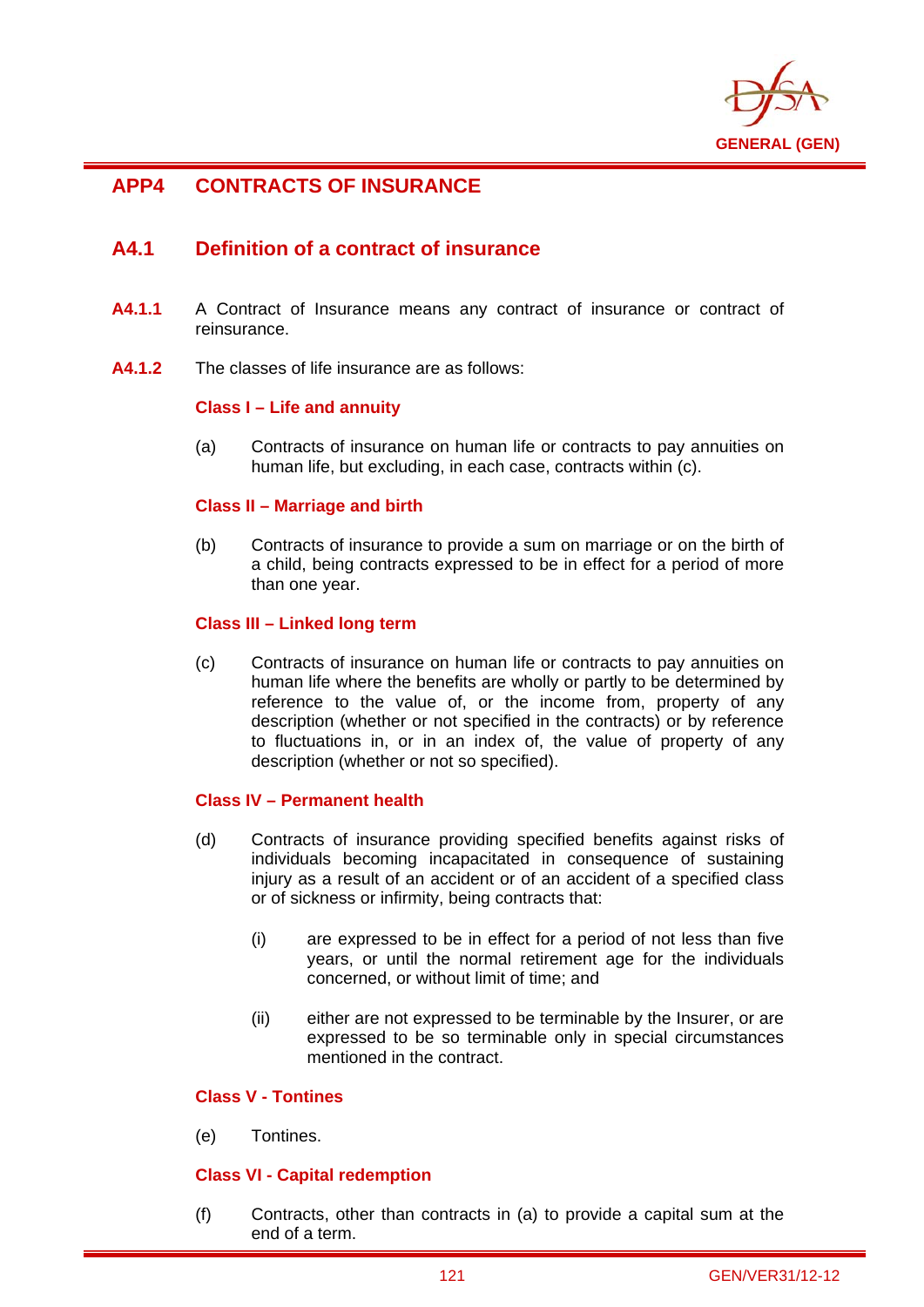

## **Class VII – Pension fund management**

- (g) (i) pension fund management contracts; or
	- (ii) contracts of the kind mentioned in (i) that are combined with contracts of insurance covering either conservation of capital or payment of a minimum interest.
- **A4.1.3** The classes of non-life insurance are as follows:

## **Class 1 – Accident**

i

- (a) Contracts of insurance providing fixed pecuniary benefits or benefits in the nature of indemnity, or a combination of both, against risks of the Person insured:
	- (i) sustaining injury as the result of an accident or of an accident of a specified class;
	- (ii) dying as the result of an accident or of an accident of a specified class; or
	- (iii) becoming incapacitated in consequence of disease or of disease of a specified class;

inclusive of contracts relating to industrial injury and occupational disease.

## **Class 2 – Sickness**

(b) Contracts of insurance providing fixed pecuniary benefits or benefits in the nature of indemnity, or a combination of the two, against risks of loss to the Persons insured attributable to sickness or infirmity.

## **Class 3 – Land vehicles**

(c) Contracts of insurance against loss of or damage to vehicles used on land, including motor vehicles but excluding railway rolling stock.

## **Class 4 – Marine, aviation and transport**

- (d) Contracts of insurance:
	- (i) against loss of or damage to railway rolling stock;
	- (ii) upon aircraft or upon the machinery, tackle, furniture or equipment of aircraft;
	- (iii) upon vessels used on the sea or on inland water, or upon the machinery, tackle, furniture or equipment of such vessels; or
	- (iv) against loss of or damage to merchandise, baggage and all other goods in transit, irrespective of the form of transport.